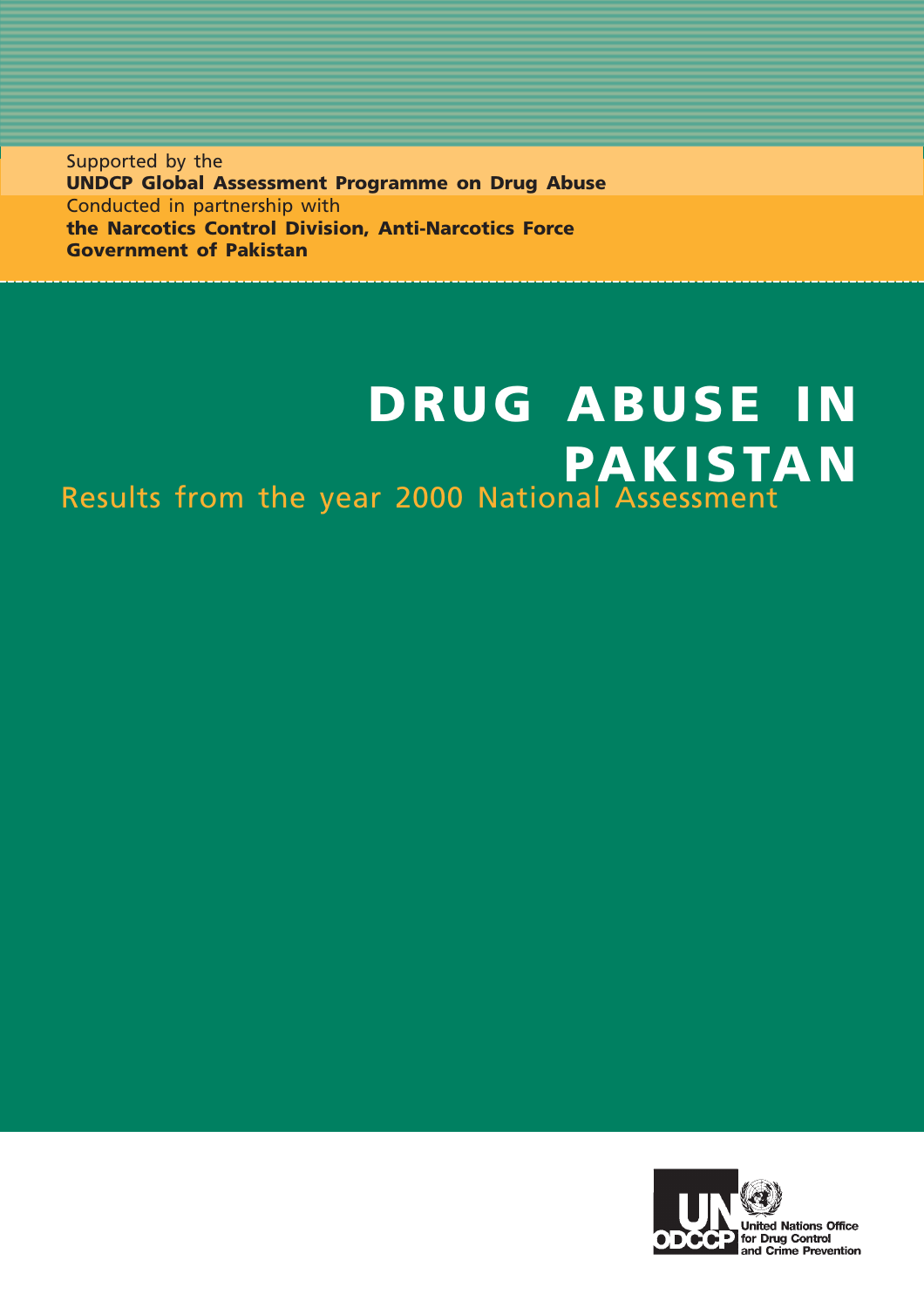#### Supported by the **UNDCP Global Assessment Programme on Drug Abuse**

Conducted in partnership with **the Pakistan Anti-Narcotics Force**



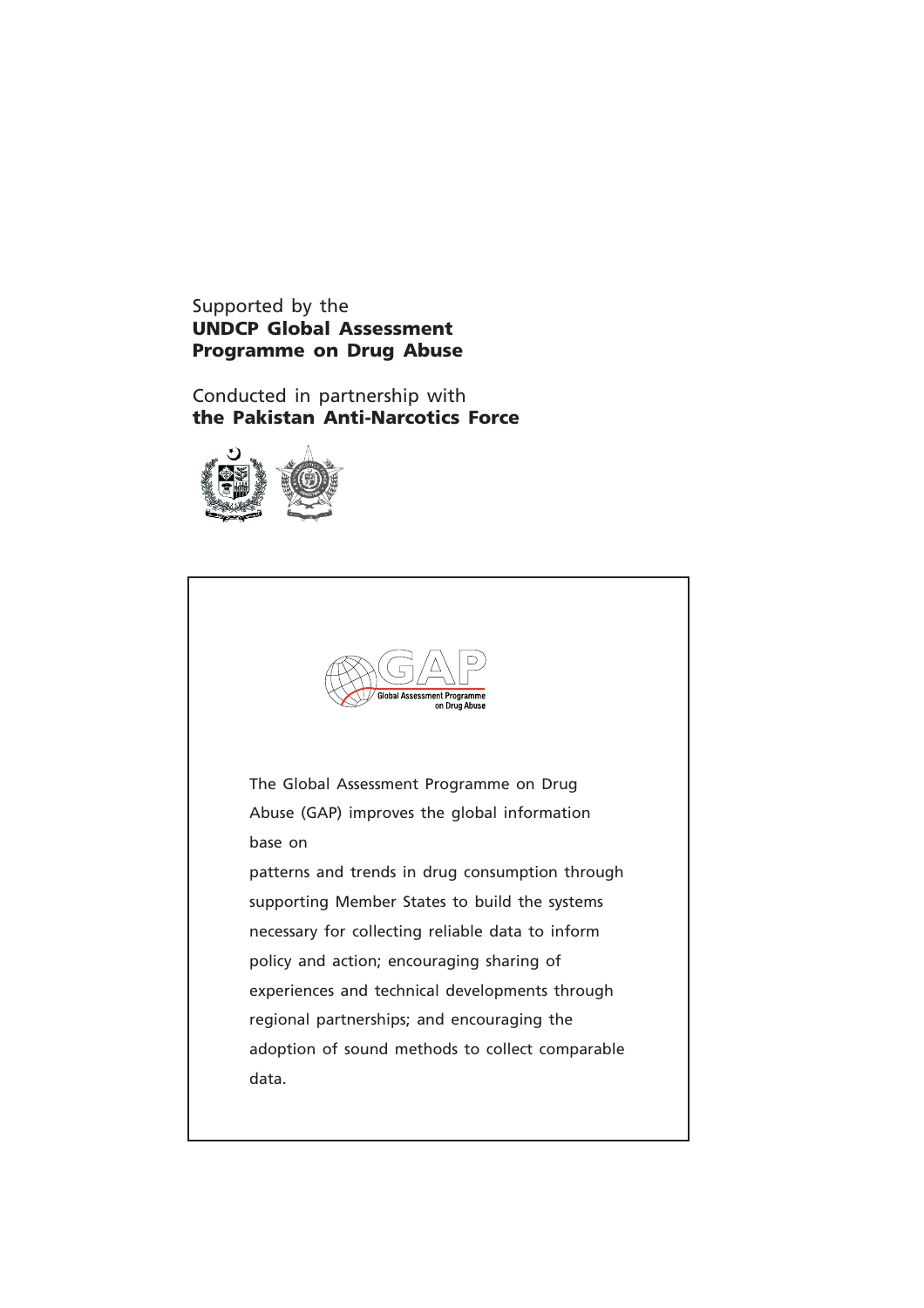# **DRUG ABUSE IN PAKISTAN**

Results from the year 2000 National Assessment Study

Supported by the **UNDCP Global Assessment Programme on Drug Abuse** Conducted in partnership with **the Narcotics Control Division, Anti-Narcotics Force Government of Pakistan**



UNITED NATIONS New York, 2002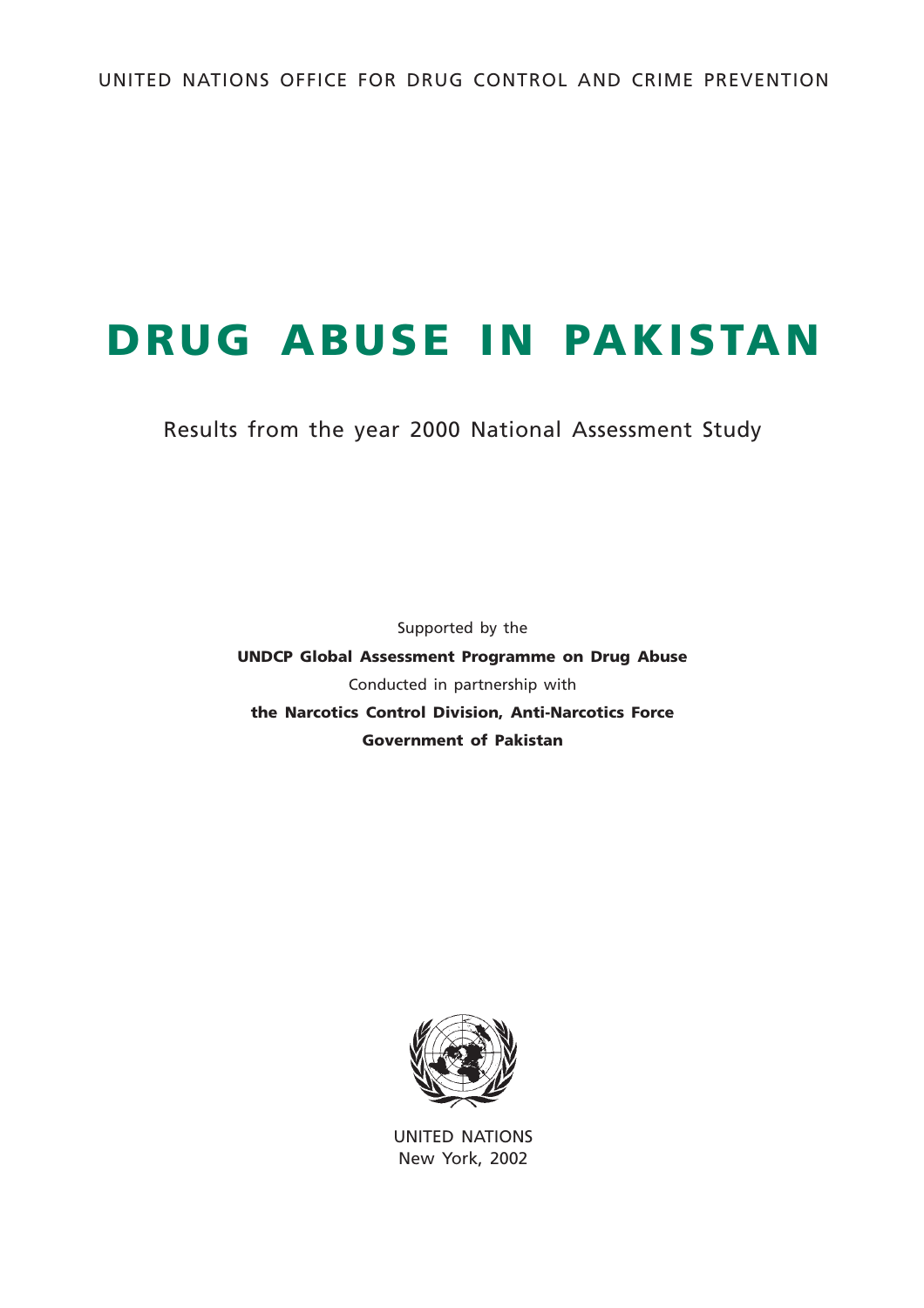The designations employed and the presentation of material in this publication do not imply the expression of any opinion whatsoever on the part of the Secretariat of the United Nations concerning the legal status of any country, territory, city or area, or of its authorities, or concerning the delimitation of its frontiers or boundaries.

This publication has not been formally edited.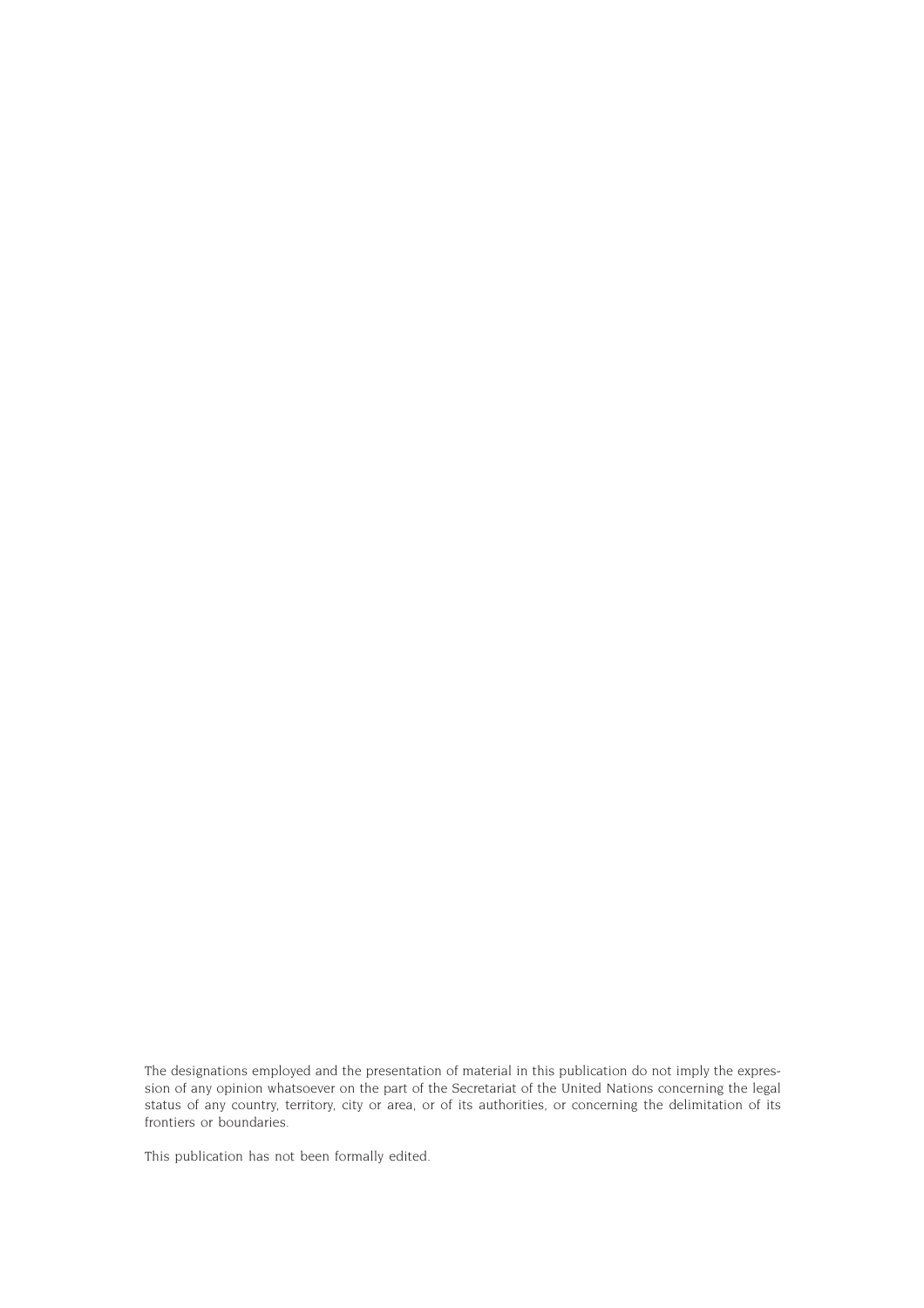## Acknowledgements

#### **The National Drug Abuse Assessment Study in Pakistan**

This study was conducted under the auspices of the Pakistan Anti-Narcotics Force (ANF) and the Pakistan Regional Office of the United Nations International Drug Control Programme (UNDCP). However, the study was also reliant on the goodwill and hard efforts of a large number of individuals without whose participation this exercise would not have been possible. These include not only the research team but also those who facilitated and participated in the study. These include government functionaries and NGO representatives who made possible the access to treatment and prison facilities and provided other expert advice and support. We are also indebted to the large number of citizens who participated in the research exercise. We are grateful to the support of all those who contributed and in particular would like to acknowledge the contribution of the research and implementation team listed below.

#### **Government of Pakistan (Anti-Narcotics Force)**

Saiyed Mohib Asad, Deputy Director-General. Mr Mairaj. A. Arif, Deputy Director.

#### **UNDCP (Pakistan)**

Mr Bernard Frahi, Representative. Mr Thomas Zeindl Cronin, Programme Management Officer. Dr Nadeem-Ur-Rehman, Demand Reduction Consultant/Study Coordinator.

#### **UNDCP (Global Assessment Programme, GAP)**

Mr Paul Griffths, Senior Epidemiologist. Dr Kamran Niaz, Regional Epidemiological Adviser.

#### **Statistical and Research Consultant**

Mr Colin Taylor, National Addiction Centre (UK)

#### **Data Processing**

Khan Mohammad Kashif, Computer Programmer. Imran Zafar, Data Entry Operator. Khalid Siddique, Data Entry Operator.

#### **Field Work Supervisors**

Ms Beena Hassan, Sindh Province. Dr. Shahryar Aftab, Punjab Province. Mr. Edwin Arthur, Balochistan Province. Mr. Zakir Shoaib, N.W. Frontier Province.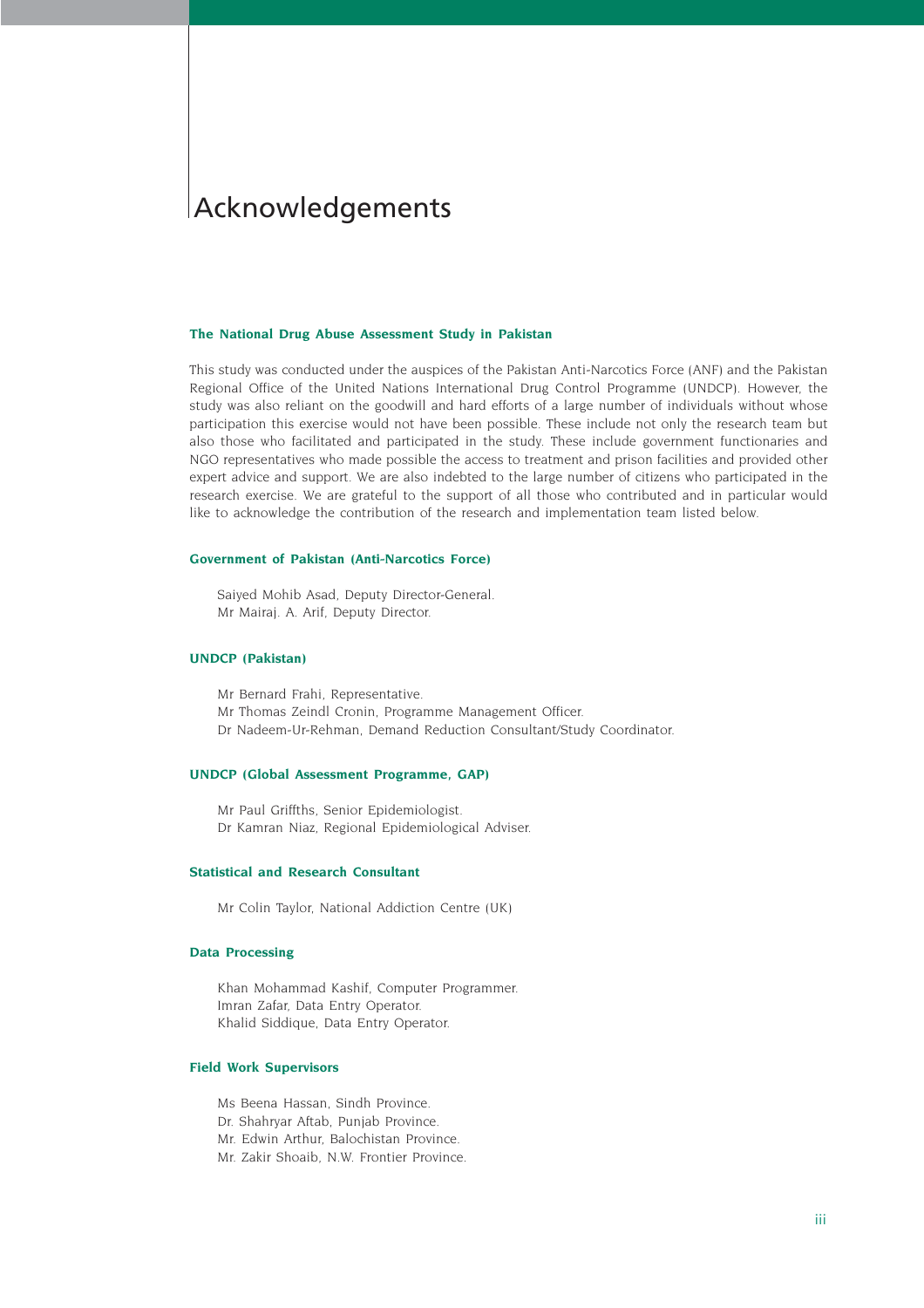#### **Interviewers**

Naushad Ahmed Malik, Mirza Akhtar Mughal, Maqbool Ahmed Mashori, Zeba Anjum, Sarfaraz Qutab, Javed Ali, Abdul Rauf, Wajid Ali, Dr. Qasim Brohi, Ms. Mehmooda Aftab, Mrs. Rukhsana Hussain, Bushra Saeed, Aratus Attarad, Shahid Bilal, Siraj Din Bhatti, Pious Bhatti, Dr. Khalida Bajwa, Muzaffar Hussain Khan, Mr. Asim Shahzad, Ommi Kalsoom Khalduna, Edward Arthur Iqbal, Nafeesa Sultana, Shaheena Fakhir, Muhammad Shafiq, Muhammad Hafeez Farooq, Iqbal Bano, Akbar Ali Durrani, Aftab Ali, Andrew Florence, Siqa Fateh, Abdul Waheed Khattak, Zulfiqar, Hilal Ahmed, Nosheen Sabhzada, Asad Haroon, Fawad Rizwan, Gull Haider, Babar Ahmed Bahar, Fazle Ghaffar, Hidayatullah Neak Akhtar, Gul Akbar Khan, Zahid Akhtar.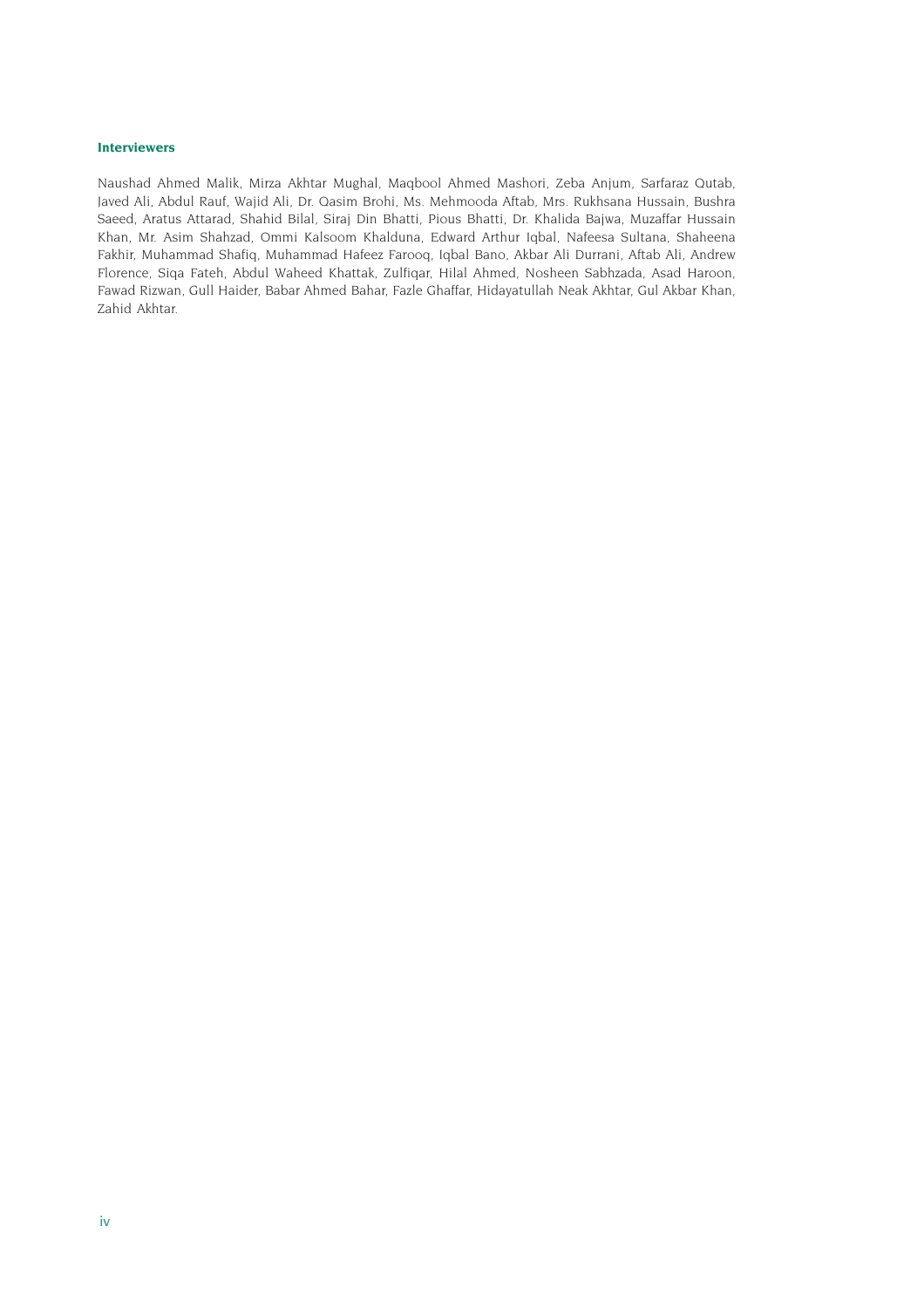## **Contents**

|    |                                                                                                                                                                                                                                                                                                                                                                                                                                                                    | Pages                                                          |
|----|--------------------------------------------------------------------------------------------------------------------------------------------------------------------------------------------------------------------------------------------------------------------------------------------------------------------------------------------------------------------------------------------------------------------------------------------------------------------|----------------------------------------------------------------|
|    |                                                                                                                                                                                                                                                                                                                                                                                                                                                                    | iii                                                            |
|    |                                                                                                                                                                                                                                                                                                                                                                                                                                                                    | ix                                                             |
|    |                                                                                                                                                                                                                                                                                                                                                                                                                                                                    | -1                                                             |
| 1. |                                                                                                                                                                                                                                                                                                                                                                                                                                                                    | 3                                                              |
|    | Pakistan in context responses in the contract of the contract of the contract of the contract of the contract o<br>The drug abuse problem (and according to the contract of the state of the state of the state of the state of the state of the state of the state of the state of the state of the state of the state of the state of the state<br>National institutional framework and capacity contained and contained in the set of the set of the set of the | 3<br>$\overline{4}$<br>$\overline{4}$<br>5<br>5<br>6<br>6<br>6 |
| 2. |                                                                                                                                                                                                                                                                                                                                                                                                                                                                    | 9                                                              |
| 3. | Mapping the national contours of drug abuse: the key informant interviews                                                                                                                                                                                                                                                                                                                                                                                          | 11                                                             |
|    | Perceptions of problems arising from drug abuse                                                                                                                                                                                                                                                                                                                                                                                                                    | 11<br>13<br>17<br>20<br>21                                     |
| 4. |                                                                                                                                                                                                                                                                                                                                                                                                                                                                    | 23                                                             |
|    | Data collection<br>First treatment documents are constructed in the contract of the contract of the contract of the contract of the contract of the contract of the contract of the contract of the contract of the contract of the contract of t<br>Drug abuse history                                                                                                                                                                                            | 23<br>23<br>24<br>24<br>25<br>25<br>26<br>27<br>28<br>28<br>30 |
| 5. | Drug injecting in the contract of the contract of the contract of the contract of the contract of the contract of the contract of the contract of the contract of the contract of the contract of the contract of the contract                                                                                                                                                                                                                                     | 33                                                             |
|    |                                                                                                                                                                                                                                                                                                                                                                                                                                                                    | 33<br>34<br>34<br>35                                           |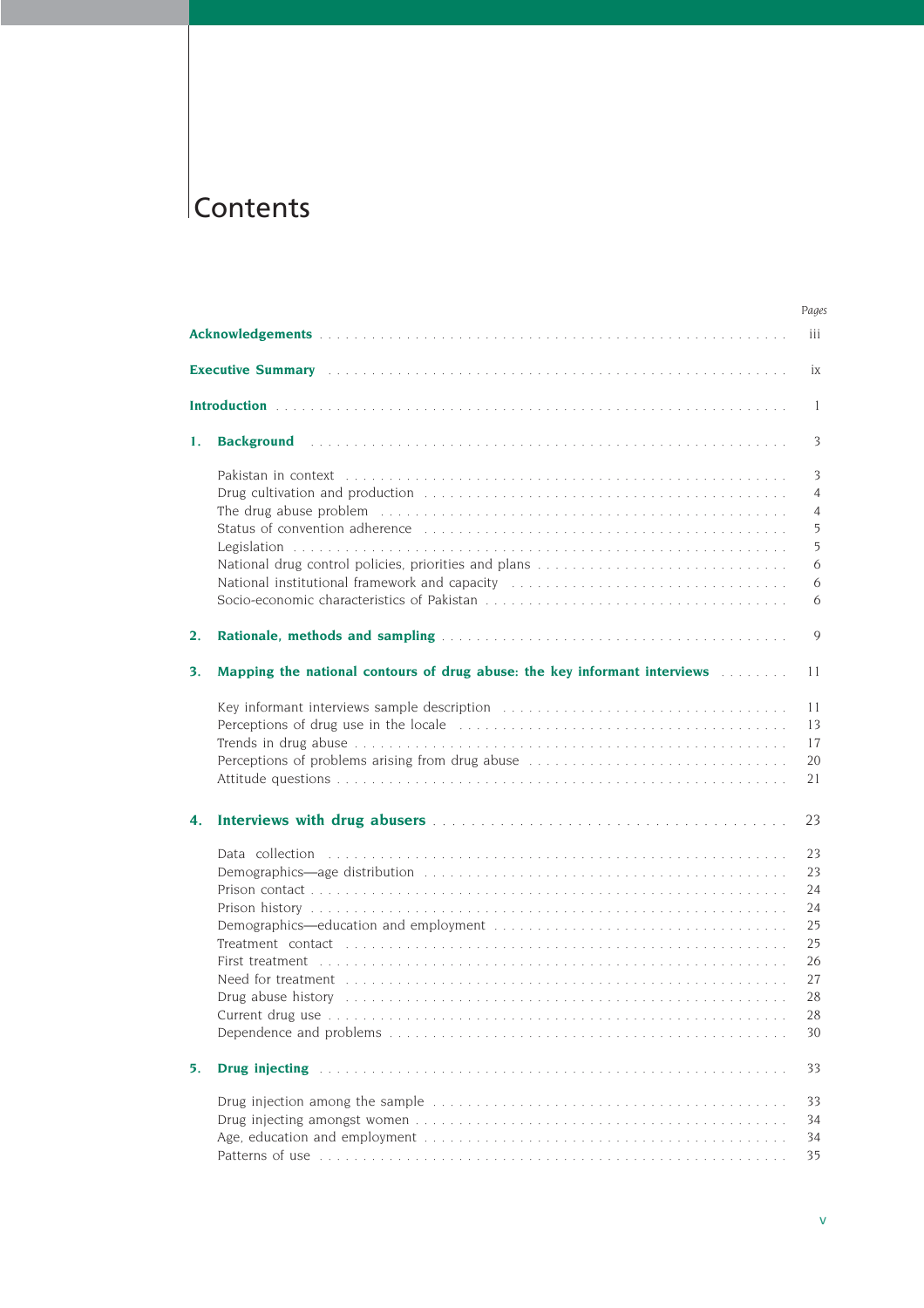|    |                                                                                                                                                                                                                                      | Pages    |
|----|--------------------------------------------------------------------------------------------------------------------------------------------------------------------------------------------------------------------------------------|----------|
|    |                                                                                                                                                                                                                                      | 35       |
|    |                                                                                                                                                                                                                                      | 36       |
|    |                                                                                                                                                                                                                                      | 37       |
|    |                                                                                                                                                                                                                                      | 37       |
|    |                                                                                                                                                                                                                                      | 37       |
|    |                                                                                                                                                                                                                                      | 37       |
|    |                                                                                                                                                                                                                                      | 37       |
|    | Living and support status enterpresent contained to the contained state of the state of the state of the state of the state of the state of the state of the state of the state of the state of the state of the state of the        | 38       |
| 6. | <b>Data on prisons activity in the four cities mature of the contract of the contract of the contract of the contract of the contract of the contract of the contract of the contract of the contract of the contract of the con</b> | 41       |
|    |                                                                                                                                                                                                                                      | 41       |
|    |                                                                                                                                                                                                                                      | 42       |
|    |                                                                                                                                                                                                                                      |          |
| 7. | Drug treatment in Pakistan: the national treatment register update                                                                                                                                                                   | 43       |
|    | Updating the register of drug treatment in Pakistan                                                                                                                                                                                  | 43       |
|    |                                                                                                                                                                                                                                      | 43       |
|    |                                                                                                                                                                                                                                      | 44       |
|    |                                                                                                                                                                                                                                      | 44       |
|    | Past assessments of drug treatment programmes (a) contain a subset of the set of the set of the set of the set of the set of the set of the set of the set of the set of the set of the set of the set of the set of the set o       | 45       |
|    | National survey of drug treatment and rehabilitation services in Pakistan [1] [1]                                                                                                                                                    | 45       |
|    |                                                                                                                                                                                                                                      | 46       |
| 8. | National drug contour mapping: estimating the prevalence of hard-core heroin use                                                                                                                                                     |          |
|    |                                                                                                                                                                                                                                      | 49       |
|    | Data structures of the contour mapping exercise                                                                                                                                                                                      | 49       |
|    | Method of estimation: treatment multiplier method                                                                                                                                                                                    | 49       |
|    |                                                                                                                                                                                                                                      | 52       |
|    |                                                                                                                                                                                                                                      | 52       |
|    |                                                                                                                                                                                                                                      | 53       |
|    | Refinements to initial multipliers for estimating the number of addicts                                                                                                                                                              | 55       |
|    |                                                                                                                                                                                                                                      | 56       |
|    | 9. Drug abuse in Pakistan: the implications of the Pakistan national assessment study                                                                                                                                                | 59       |
|    |                                                                                                                                                                                                                                      |          |
|    |                                                                                                                                                                                                                                      | 59       |
|    | Drug use by women entertainment and the contract of the contract of the contract of the contract of the contract of the contract of the contract of the contract of the contract of the contract of the contract of the contra       | 60       |
|    |                                                                                                                                                                                                                                      | 61       |
|    |                                                                                                                                                                                                                                      | 62       |
|    | Developing a permanent drug information system to inform policy and action                                                                                                                                                           | 62       |
|    |                                                                                                                                                                                                                                      | 63       |
|    | <b>Annexes</b>                                                                                                                                                                                                                       |          |
|    |                                                                                                                                                                                                                                      | 65       |
|    | II. Supplementary figure and tables entertainment in the subset of the supplementary figure and tables                                                                                                                               | 71       |
|    |                                                                                                                                                                                                                                      | 81       |
|    | <b>Tables</b>                                                                                                                                                                                                                        |          |
|    |                                                                                                                                                                                                                                      |          |
|    | 2. Number of contacts by respondents in the last year with drug abusers                                                                                                                                                              | 12<br>13 |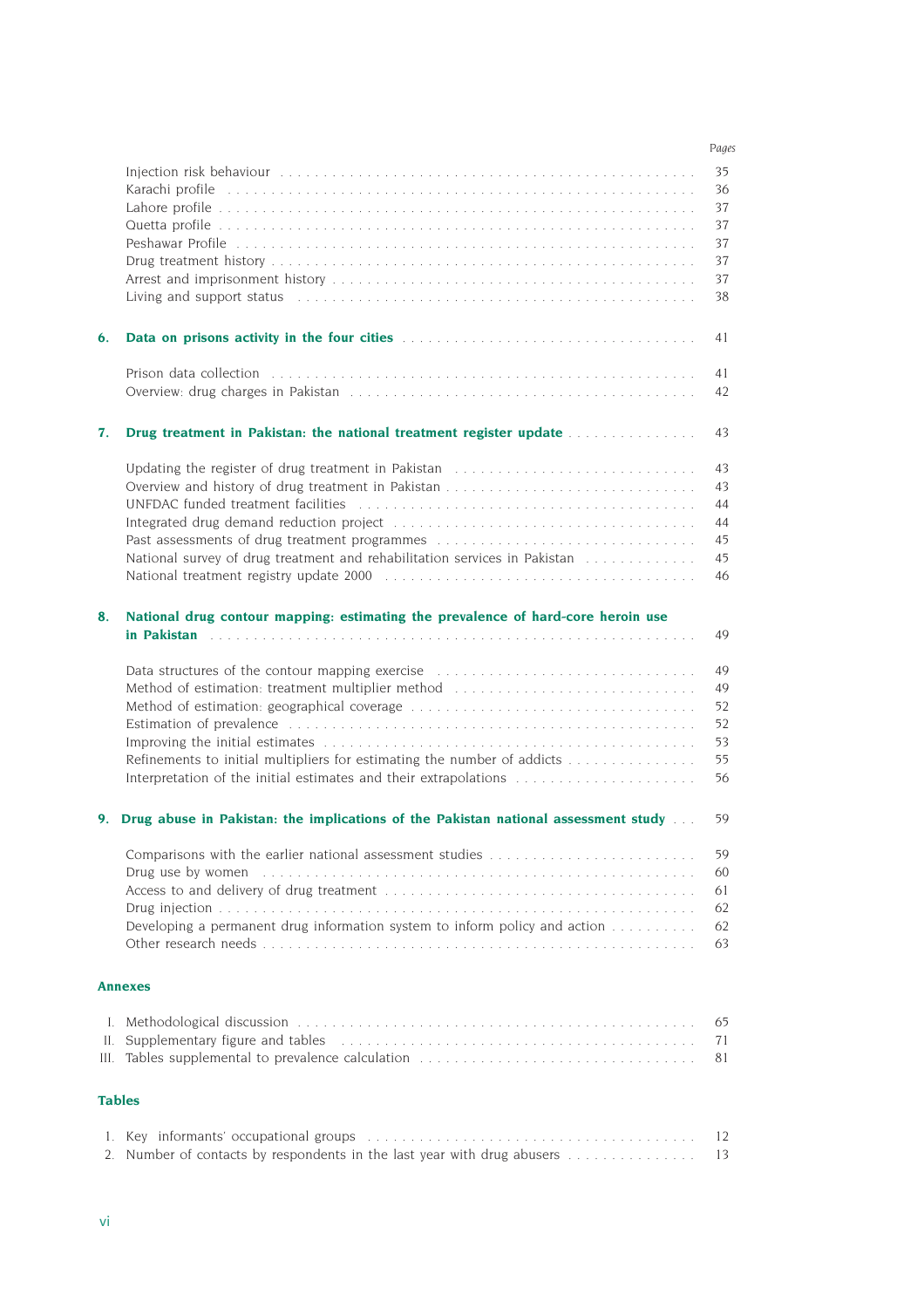|                                  |                                                                                                     | Pages |
|----------------------------------|-----------------------------------------------------------------------------------------------------|-------|
| 3.                               | Respondents' perceptions of the scale of drug use in the locales $\ldots$ , $\ldots$ , $\ldots$     | 14    |
| 4.                               | Respondents' perceptions of the scale of drug use in the locales: overall ratings                   | 15    |
|                                  | 5. Respondents' perceptions of the differences in the drugs most commonly used by men,              |       |
|                                  | women and young people contained and subsequently state and young people contained and young people | 16    |
|                                  | 6. Perceptions of long-term trends in drug use in the locales (last 5 years)                        | 17    |
| $7_{\scriptscriptstyle{\ddots}}$ | Perceptions of long-term trends in drug abuse (last 5 years): overall ratings                       | 18    |
| 8.                               | Perceptions of short-term trends in drug use in the locales (last year)                             | 19    |
| 9.                               | Perceptions of short-term trends in drug abuse (last year): overall ratings                         | 19    |
|                                  | 10. Perceptions of problems caused by different drugs in the locales                                | 20    |
|                                  | 11. Perceptions of problems caused, overall-rating scores: urban/rural and provincial               |       |
|                                  |                                                                                                     | 20    |
|                                  | 12. Difference in respondents' perceptions of differences in the drugs causing the most             |       |
|                                  | problems for men, women and young people in the locale                                              | 21    |
|                                  | 13. Usual type of employment (percentage by sample groups)                                          | 25    |
|                                  | 14. Means of financial support in the 12 weeks before interview                                     | 26    |
| 15.                              |                                                                                                     | 27    |
|                                  |                                                                                                     | 28    |
|                                  | 17. Route of administration (selected drugs only — percentage of whole sample)                      | 29    |
|                                  |                                                                                                     | 33    |
|                                  |                                                                                                     | 36    |
|                                  |                                                                                                     | 41    |
| 21.                              | Prison data record (inmates who have drug related charges)                                          | 41    |
| 22.                              | Comparison of drug treatment services available in 1994/1995 and 2000                               | 47    |
|                                  | 23. Locales used in the key informant study component                                               | 50    |
|                                  |                                                                                                     | 51    |
| 25.                              | Basic demographic profiles provided by the census data, using figures for each of the               |       |
|                                  |                                                                                                     | 54    |
|                                  | 26. Reduced overall target population of males in the age band of 15 to 45 years                    | 54    |
| 27.                              | Clinic profiles derived from the treatment register update study                                    | 55    |
| 28.                              | Treatment multipliers derived from key informant and addict interview data                          | 56    |
|                                  | 29. Extrapolated estimates of the numbers of addicts in the country as a whole                      | 57    |
|                                  | 30. Comparisons of heroin abusers in the 1993 and 2000 studies                                      | 60    |

#### **Annex tables**

| A.II.1.  | Respondents' perceptions to the scale of drug use in their locale: rural/urban                                                                                                                                                |    |
|----------|-------------------------------------------------------------------------------------------------------------------------------------------------------------------------------------------------------------------------------|----|
|          |                                                                                                                                                                                                                               | 72 |
| A.II.2.  | Respondents' perceptions to the scale of drug use in their locale. provincial                                                                                                                                                 |    |
|          |                                                                                                                                                                                                                               | 72 |
| A.II.3.  | Key information perceptions of long-term trends in drug use in their locale                                                                                                                                                   |    |
|          |                                                                                                                                                                                                                               | 73 |
| A.II.4.  | Key informant perceptions of long-term trends in drug use in their locale (last 5 years):                                                                                                                                     |    |
|          | provincial comparisons in the contract of the contract of the contract of the contract of the contract of the contract of the contract of the contract of the contract of the contract of the contract of the contract of the | 74 |
| A.II.5.  | Key informant perceptions of short-term trends in drug use in their locale (last year).                                                                                                                                       |    |
|          |                                                                                                                                                                                                                               | 75 |
| A.II.6.  | Key informant perceptions of short-term trends in drug use in their locale (last year).                                                                                                                                       |    |
|          |                                                                                                                                                                                                                               | 76 |
| A.II.7.  | Key informant perceptions of problems caused by drug use: urban/rural comparisons<br>$\sim$                                                                                                                                   | 77 |
| A.II.8.  | Key informant perceptions of problems caused by drug use: provincial comparisons                                                                                                                                              | 78 |
| A.II.9.  |                                                                                                                                                                                                                               | 79 |
| A.III.1. | Basic data provided by the census for each of the locales in the study $\ldots \ldots \ldots$                                                                                                                                 | 83 |
| A.III.2. | Reduced overall target population to males in age band 15 to 45 years                                                                                                                                                         | 83 |
| A.III.3. | Data from the treatment register update study                                                                                                                                                                                 | 84 |
| A.III.4. | Treatment multipliers derived from key informant and addict interview data                                                                                                                                                    | 84 |
| A.III.5. | Extrapolated estimates of the numbers of addicts in the country as a whole $\dots \dots$                                                                                                                                      | 85 |
|          |                                                                                                                                                                                                                               |    |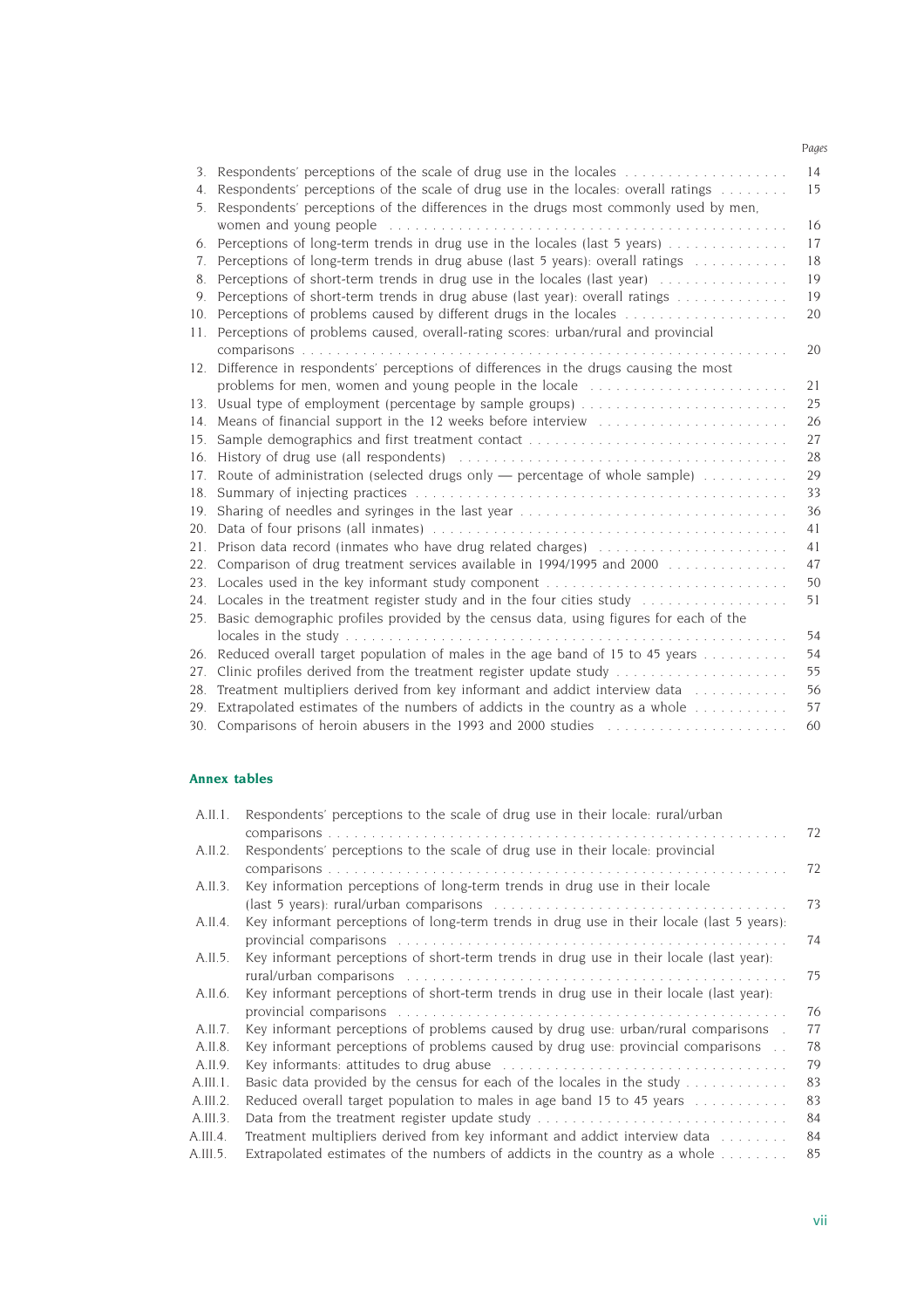#### **Figures**

| $\mathbf{L}$ | Percentage of key informants that reported drug use as common in their locale $\dots \dots$ 15 |  |
|--------------|------------------------------------------------------------------------------------------------|--|
|              |                                                                                                |  |
|              | III. Cumulative problems arising from drug abuse index, reported by key informants in          |  |
|              |                                                                                                |  |
|              |                                                                                                |  |
| V.           |                                                                                                |  |
|              |                                                                                                |  |

VII. Percentage of sample who inject . . . . . . . . . . . . . . . . . . . . . . . . . . . . . . . . . . . . . . . 34 A.II.1. Severity of dependence scores—by sample group . . . . . . . . . . . . . . . . . . . . . . . . . . . 71

*Pages*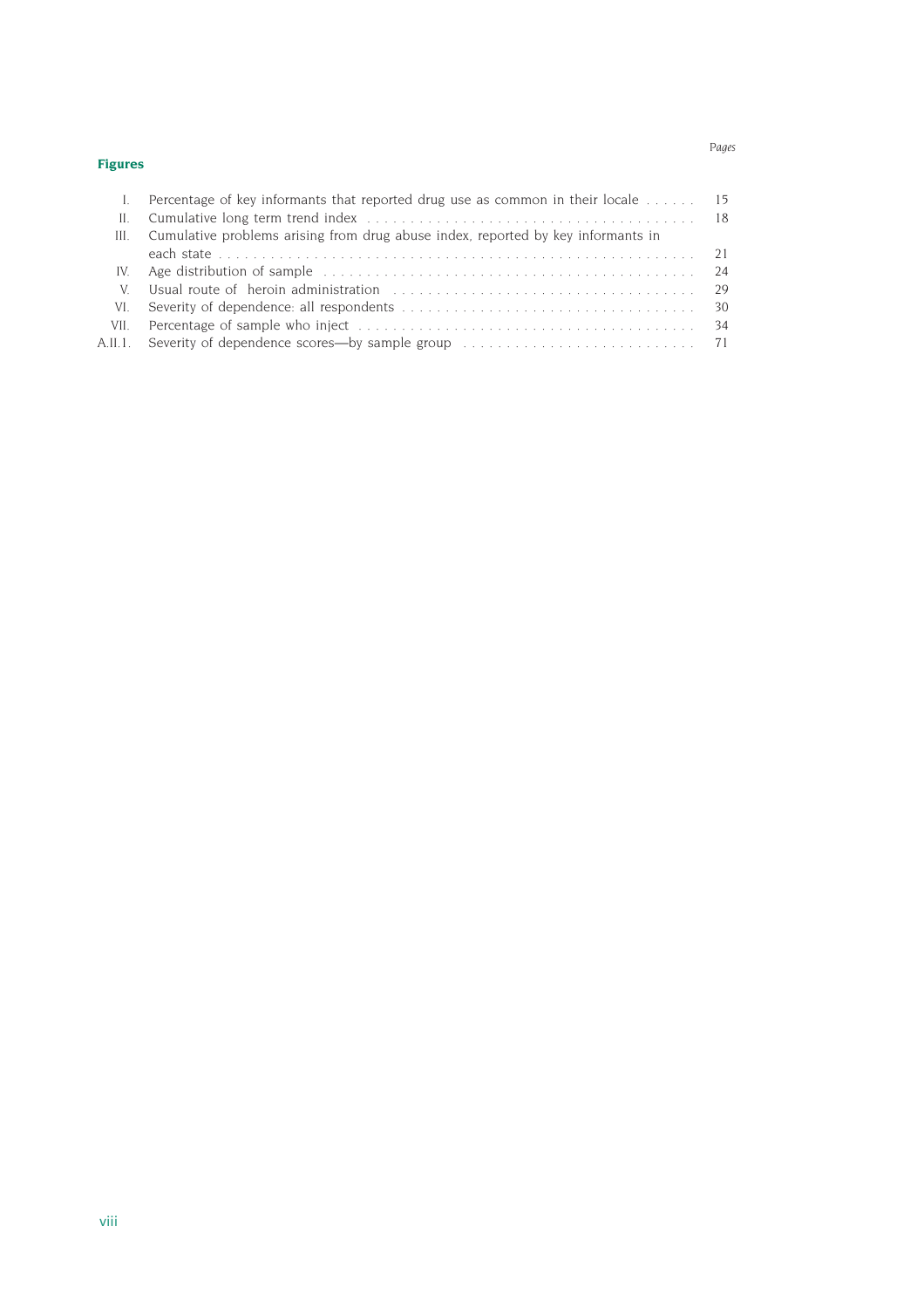## Executive summary

The Pakistan National Assessment Study comprises of a set of surveys that each in its own right provides vital information on drug use in Pakistan; and which, when taken together, also provides a prevalence estimate of drug abuse. The surveys consist of *(a)* a national contour mapping exercise—to produce an overview of patterns and trends, *(b)* Four provincial city studies of the hard-core heroin using and injecting population, *(c)* An audit and update of the information on drug treatment facilities in Pakistan, *(d)* An estimation exercise (based on data collected in *(a)-(c)* for the number of hard-core heroin abusers and drug injectors in Pakistan.

### Key informants

Key informants were asked to report on drug abuse patterns and trends in their local areas. A total of 36 sampling sites (locales) were selected to allow a broadly representative national picture of the drug abuse. The sample was structured to include 18 matched pairs of rural and urban areas. In total, 283 key informants were interviewed for this study. Key informants were selected on the basis that they had an informed understanding of drug abuse patterns in their particular locale.

Cannabis type drugs (hashish and charas) were the drug type most often reported to "be commonly used" in the locales. Only 5% of respondents reported hashish or charas to be "rarely" used in their locales. These data indicate that in terms of the number of consumers, cannabis represents the major illicit drug abused in Pakistan. This is in contrast with the findings of the 1993 survey, which suggested that heroin was the most commonly used drug. Heroin and alcohol are reported, after cannabis, as the next two most commonly used substances. Both drugs receive high "commonly used" ratings (46% and 45%), suggesting that the consumption of both substances is relatively widespread in Pakistan.

The high reported use of cannabis, heroin, and alcohol should not distract from the fact that worryingly high levels of other types of drug abuse were also reported. In particular, it is a cause for concern that 9% of respondents are reporting the use of "other opiates" as common, that 20% report psychotropics as "commonly used", and 12% report drug injection as "common" in their locale.

When hashish and charas are considered, little variation is found across Pakistan either in terms of rural versus urban comparisons or with respect to a provincial breakdown. Rural areas do report slightly higher overall figures, as do the provinces of Balochistan, and North-West Frontier Province (NWFP); lowest provincial figures were from Sindh.

Heroin abuse is reported as a more urban phenomenon (54% of those in urban locales reporting common use as opposed to 32% of those in rural areas). Distinct provincial differences are also observable, with heroin abuse most commonly reported in Balochistan, then Punjab. NWFP had the lowest rating for reported heroin use with only 12% of key informants reporting use that was *"*common*"* in their locale. Drug injection appears least common in NWFP, where no key informants report injection as common in their locale.

When long-term trends (last 5 years) for heroin use are considered, provincial differences are observable. Data from Punjab, the province with the highest population and high reported heroin prevalence, suggest a stable or even slightly decreasing trend. This can be contrasted with data from Sindh and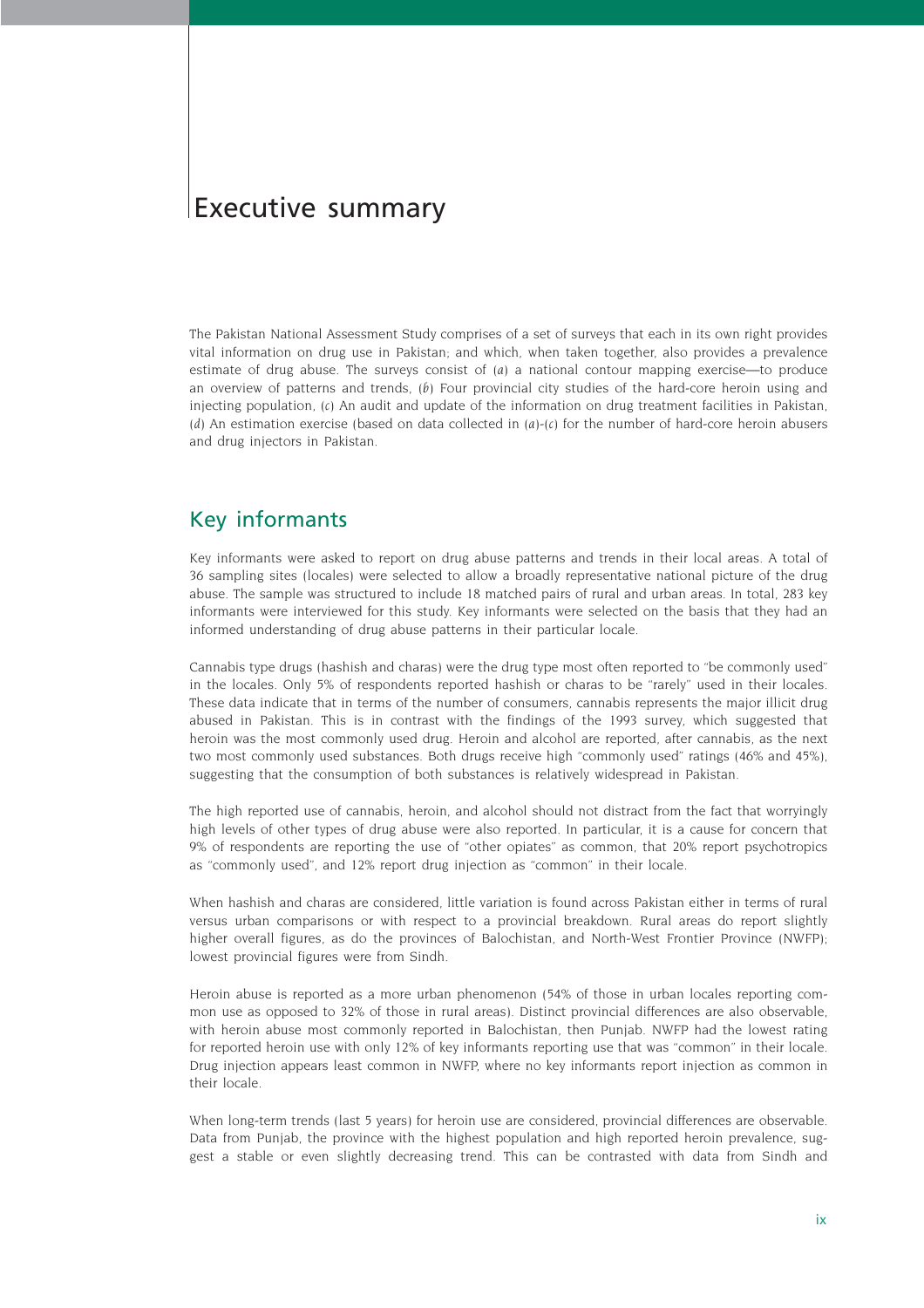Balochistan, which suggest an increase in heroin abuse over this period. In NWFP, little change is reported and, abuse levels are reported as low. These data would fit with the tentative suggestion that heroin use is still diffusing in Pakistan to new areas, including more rural areas, whilst at the same time stabilizing, or even declining, in some of the larger urban centres where use has been longest established.

An upward trend in injecting is reported in all provinces although the increase in NWFP is marginal. However, Sindh, Balochistan and Punjab all report a strong upward trend. Injecting is reported to be increasing more strongly in urban rather than rural locales, but for both the overall trends are up.

In all provinces, in both urban and rural locales, and regardless of the relative prevalence rate, heroin was the drug most associated with causing problems. Eighty-one per cent of respondents reported that heroin caused "major problems" in their locales. In Punjab province, 88% of respondents reported "major problems" in their communities resulting from heroin abuse.

After heroin, alcohol received the second highest overall problem score in all provinces with the exception of Balochistan, where hashish and charas problems received a higher rating. In Punjab, nearly half (48%) of all key informants reported that alcohol use was causing "major problems" in their community.

Overall, the key informant data suggest that whilst drug abuse remains a more urban phenomena this difference is not as pronounced as expected. Even in rural areas worrying levels of drug problems were reported. That said, if hashish and charas are excluded, NWFP, appears to be the province least effected by drug problems.

This study cannot report comprehensively on the abuse of drugs by women in Pakistan. Key informant data suggest that, with the exception of psychotropics, for all drug types abuse levels among women are far lower than those found among men. However, assessing drug abuse among women in Pakistan is a particularly difficult objective and problems may remain hidden. Many key informants did not feel able to comment on this question. Even if prevalence levels are much lower the difficulties experienced by women who abuse are likely to be particularly pronounced and their options for obtaining assistance limited. The problems that accrue from psychotropic use among women remain unknown. For all these reasons, a conclusion of this study is that a further research exercise that focuses on substance abuse among women is required. In any such exercise considerable attention will need to be played to selecting the appropriate methods to collect information in this particularly sensitive area.

## Addict interviews

Samples of regular heroin users and/or injectors were interviewed in four cities; Karachi, Lahore, Quetta, and Peshawar. In each city, a sample of drug abusers were recruited in street settings, in treatment facilities and in prisons. One thousand and forty-nine interviews were conducted in total. All but 12 of those interviewed were men. Subsequent analysis is restricted to the 1,037, male respondents only.

The heroin abusers interviewed were older than in the 1993 exercise. This suggest that the demographics of the heroin abusing population in Pakistan has changed and is now more similar to age pattern found elsewhere. The mean age of respondents was between 31 and 33, with 40% aged 25-35 years old. The age distribution of the sample was similar regardless of the setting in which the interview took place. Only 5% of respondents were aged between 15 and 20 years old and less than half the sample (41%) were aged under 30 years old. This contrast with the earlier study, where nearly a quarter of those interviewed were under 20 years old and nearly two thirds, under thirty years old.

Of the three sample groups street addicts were the most socially marginalized; they had lower levels of education, higher levels of homelessness, lower levels of employment and less family contact. They also reported more previous prison experience than the treatment sample. Addicts interviewed in treatment were the most affluent, likely to be in employment and well educated. However, across the samples overall, addicts appeared poorer and more socially marginalized than in the 1993 exercise.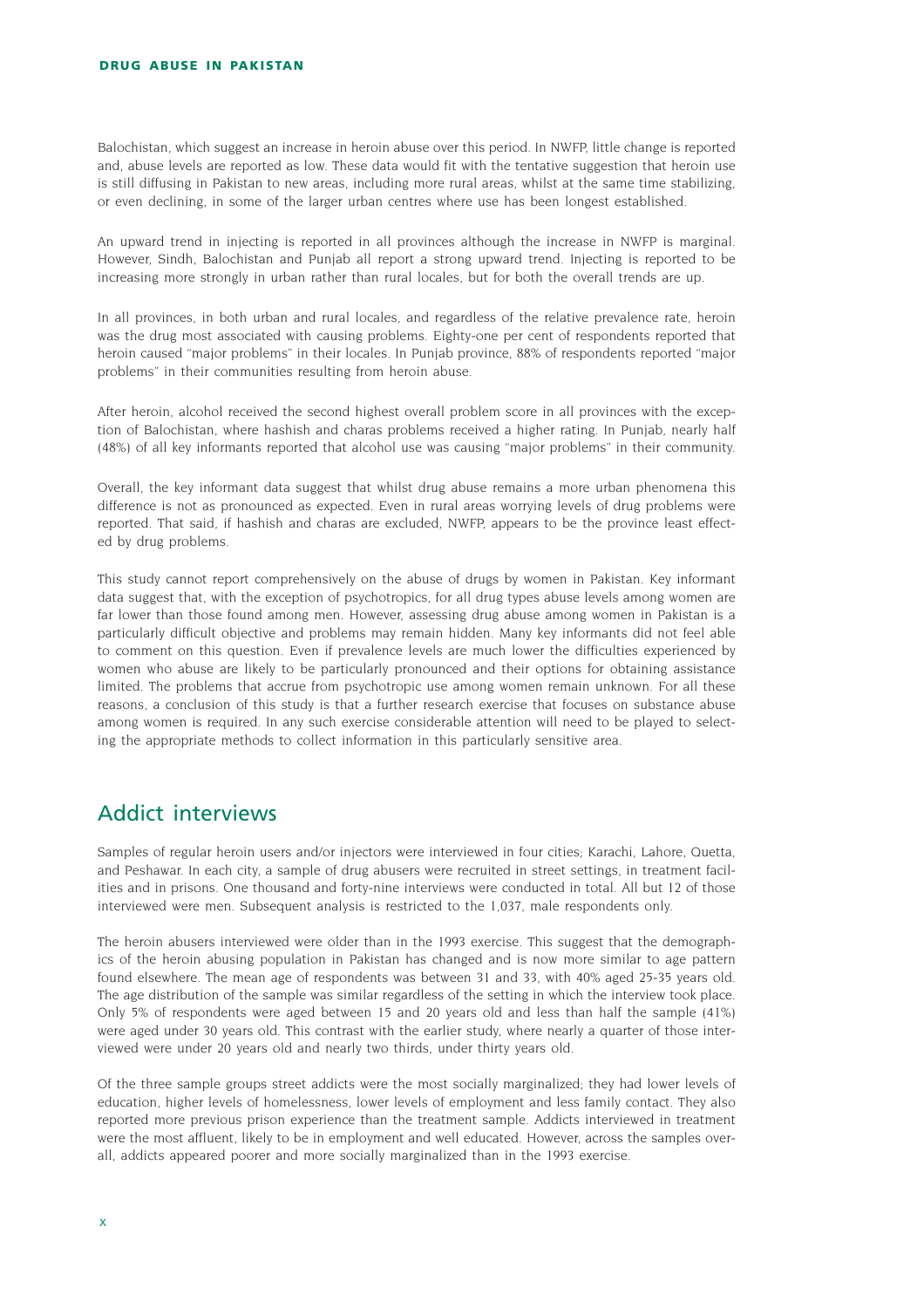About half of those interviewed in the streets (52%) and just over a third of those in prison (37%) had at some stage received treatment for a drug problem. For almost all this was for a heroin problem. The mean age of first treatment contact for the sample as a whole was 26 years—this did not vary significantly between groups. Although, many of the sample had had contact with treatment agencies usually this contact was brief, for nearly half of subjects 10 days or less. Similar findings emerged from the interviews with current treatment attendees. This suggest the need to review the provision of community based services to supplement the inpatient detoxification provision currently provided.

On average respondents had been using heroin for nearly five years (4.6) before entering treatment. Over half (66%) of subjects reported that at some time they had not been able to access treatment when they had needed help. The reason for this was usually financial—with 80% of respondents reporting that they had failed to receive help in the past because of financial constraints. Most (80% of those interviewed on the streets and 72% of those interviewed in prison), reported that they were in current need of treatment for a drug problem. This study strongly supports the need for enhanced and affordable treatment provision to be made available for those with drug problems in Pakistan.

Overall, patterns of drug taking were remarkable similar across the three groups. The drug users interviewed overwhelmingly report daily and chronic patterns of heroin abuse. Dependence measures suggested a highly dependent population who would be appropriate for entry into a drug treatment programme. Poly-drug abuse patterns were common across the samples although heroin was the drug consumed most frequently, followed by hashish/charas and alcohol. The mean age of first heroin use was 22. This figure was lower for hashish/charas (18) and alcohol (19).

Fourteen per cent of respondents had used synthetic opiate drugs, 11% in the year prior to interview. The age of first use, 27 was also higher than that found for all other drug types. Although only a minority of those interviewed were using synthetic opiates, those that did, appeared to be doing so on a regular basis. Most (80%), were also injecting their drugs. This is a worrying observation and supports anecdotal reports that a synthetic opiate injecting subculture had developed among a small proportion of the longer-term users—possibly as a reaction to poor quality street heroin.

## Injecting

Nearly three-quarters of respondents reported "smoking" as their usual route of heroin administration (usually by "chasing the dragon"). However, a worryingly high 15% of respondents reported that they usually injected the drug. Those using synthetic opiates and morphine commonly reported injection as a usual mode of administration. This level of prevalence in injecting practice represents a marked increase from the results found in the 1993 study, where injection was reported by less than 2% of the heroinusing sample.

On a lifetime measure of injecting 31% respondents reported "ever injecting" and 27% "injecting in the last year". Injecting rates varied by city with over half (55%) of those interviewed in Karachi reporting lifetime injecting prevalence as opposed to only 12% in Peshawar.

On average respondents would inject four times on a typical injecting day. Only 31% reported always using a new syringe and needle for each injection. Injecting risk behaviour was high, and this was especially true for the street recruited sample. Over half of all those who had ever injected (51%) reported using a syringe after others had already used it. For many this was a regular occurrence. More worryingly still, 42% of respondents reportedly regularly passing on a syringe to be used by others. These data suggest that among the increasing numbers of drug injectors in Pakistan the potential for a dramatic increase in the infection rate for blood borne viruses, such as HIV, is considerable. Interventions that target drug injectors should therefore be considered a priority need for Pakistan. It is also highly desirable to monitor the HIV status of drug injectors and related behavioural information, to better understand the dynamics of any future epidemic and monitor the impact of any interventions with this group.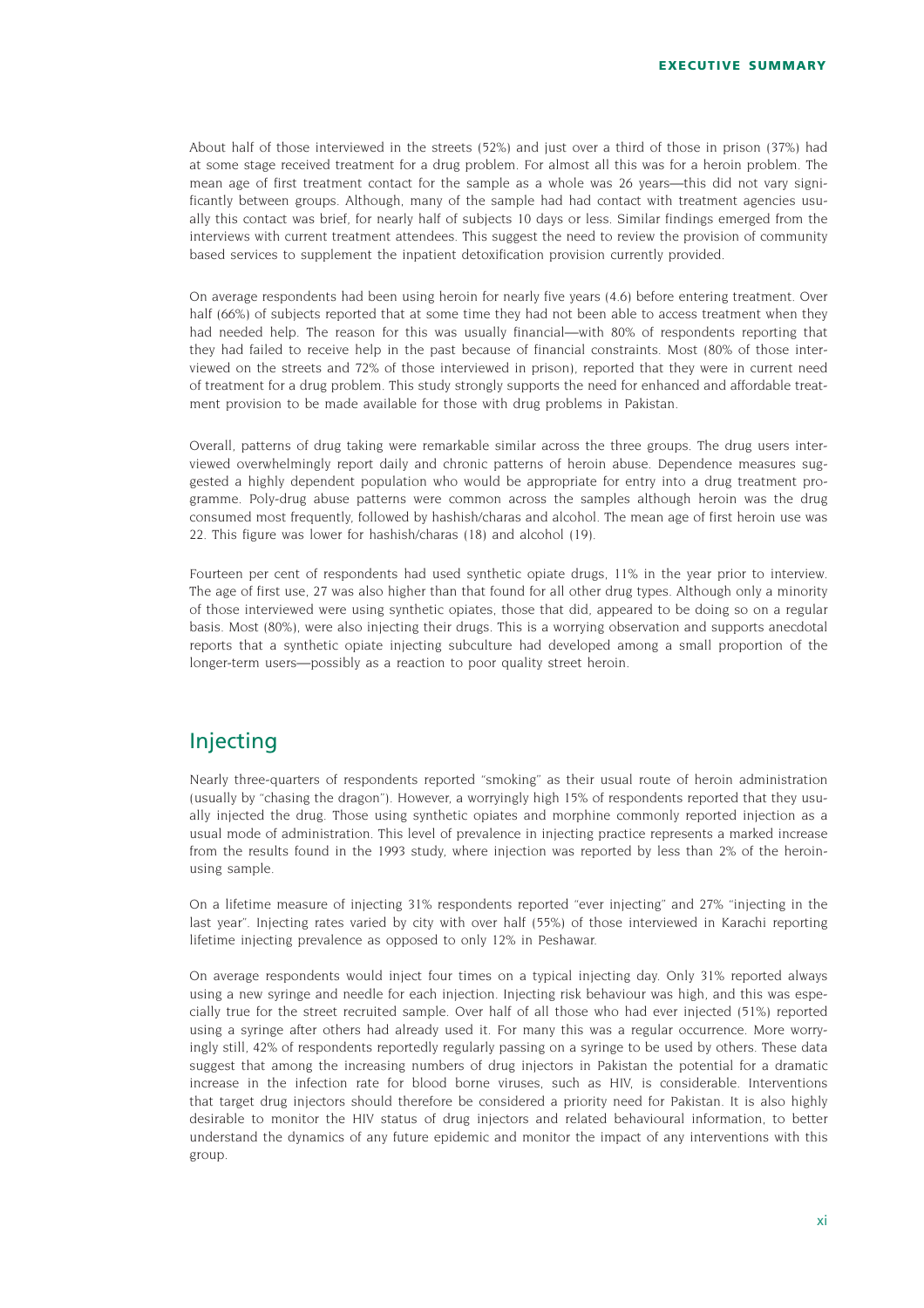## **Treatment**

Seventy-three specialist treatment services for drug abusers were located during the update of the 1994 register. This was considered to represent the majority of current treatment capacity in the country. The provision offered may have diversified slightly. In the 2000 audit, all services reported providing detoxification, 59% offered both in and out patient facilities and over half (51%) reported some form of outreach provision.

In terms of the number of services identified there was a decline in all sectors (government, private and NGO), from the number identified in the 1994/95 audit.

The mean number of admissions in the last year before the survey was 264 admissions per facility. The total number of admissions in this period for all facilities audited was calculated as 17,425. Young people and women are less commonly found in treatment facilities. Of the current treatment caseload only 30% of patients were aged 25 or less and only 3% of patients were women. All treatment agencies except one reported they kept records on their patients that included demographic and drug taking data. Considerable potential therefore exists for the future development of a treatment-based reporting system as a drug use indicator for Pakistan. Such a system would provide a longitudinal data set to allow consideration of changes in drug abuse patterns over time.

## Prevalence estimation

The work to estimate the number of heroin abusers in Pakistan builds on previous national assessment studies, (1982, 1986, 1993). These earlier surveys have been used to estimate a growth rate for the prevalence of drug use in Pakistan by updating the prevalence rate obtained in the immediately previous survey (using the 1982 data as a base). Over time the estimates formed in this way are likely to drift away from the true position. In order to avoid this problem the present survey adopts an alternative method for calculating heroin prevalence. In doing so, the study benefits from some of the recent advances in statistical methods for addressing the problem of estimating drug prevalence levels.

The prevalence estimation exercise relates only to the chronic and regular use of heroin or drugs by injection. In this respect the definition is more restricted than that used for other national estimates in Pakistan, although it reflects common practice for this kind of calculation. Therefore, the estimate could be revised upwards if occasional or non-chronic users were included.

The best estimates are likely to be for those areas where the most detailed information has been obtained, that is, in the four cities of Karachi, Lahore, Peshawar and Quetta. Information on other urban areas and the rural areas that was collected in the other sections of the study in conjunction with national census data was then used to produce a national estimate.

The upper estimate of approaching 500,000 was calculated as the number of chronic heroin abusers (including drug injectors) for Pakistan. Given impact of the exclusion criteria in the methods used taking this upper estimate is appropriate for policy and planning purposes. This figure is lower than previous estimates but still represents an extremely serious heroin abuse problem in the country. When an analysis of population levels and the demographics of heroin use in Pakistan is conducted, it is extremely difficult to see how higher levels than this would be credible. In particular, estimates that are many times this number would appear extremely unlikely, given the overall population characteristics of the country.

It should be noted that some less populous geographic areas have been excluded from the prevalence estimates for a number of technical reasons. For example, Balochistan province outside the Quetta district proved too difficult to estimate by the present methods. Prevalence rates quoted in the provisional figures are for males aged in the target age-band of 15 to 45 years of age, which according to this research and to previous government figures covers the vast majority of the heroin users in the population. Heroin use by women is not therefore included in this figure. Future studies that provided information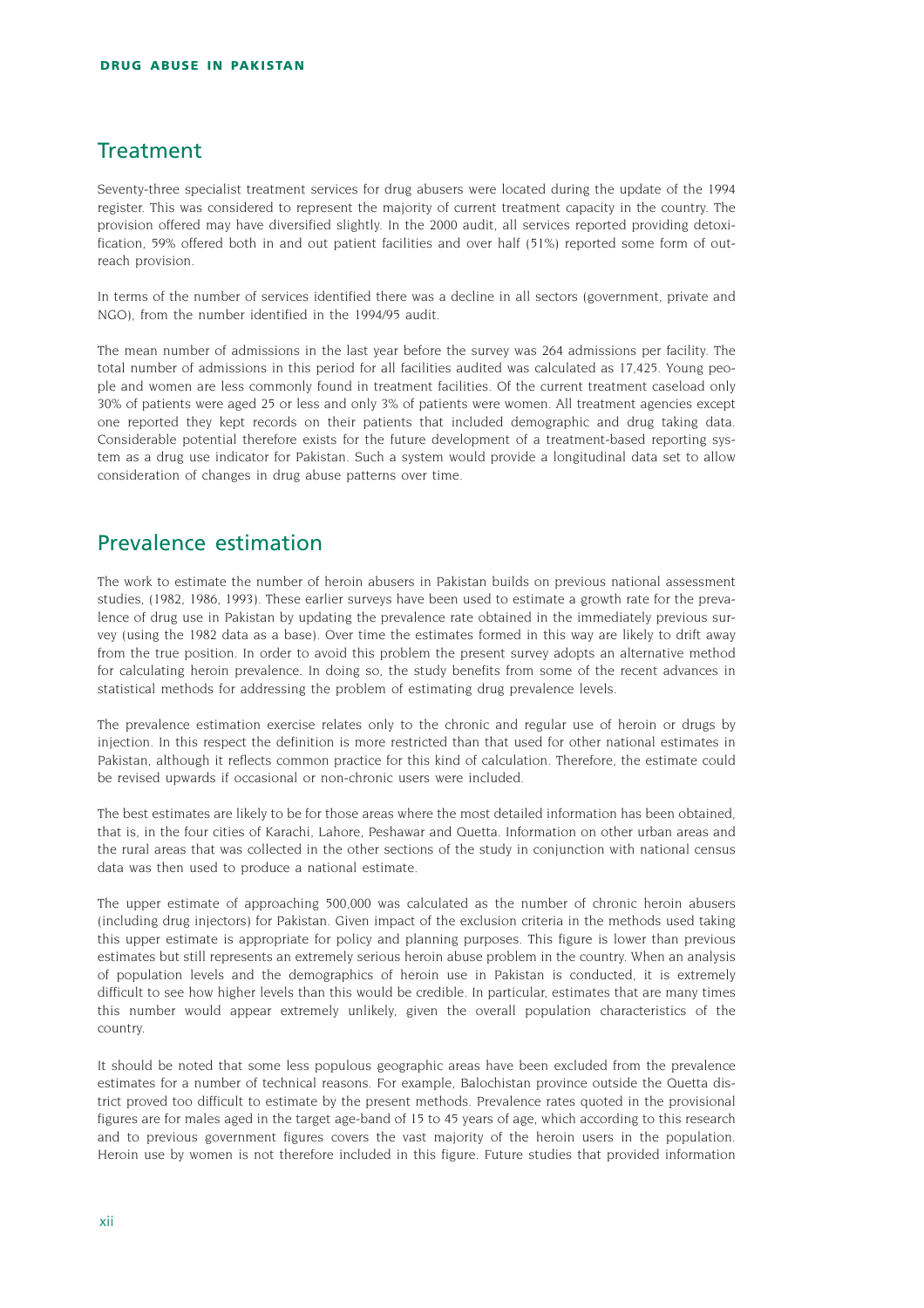on these groups could allow them to be included in the estimated total. Similarly, relaxation of the target population definition to include less intensive patterns of use would result in an increased figure. A number of factors, among them the possibility of a reporting bias in favour of treatment attendance, suggest that selecting the higher multiplier estimates was more appropriate than selecting the medium value.

Within some cities the prevalence rate is estimated to be very high, possibly as great as 4%, compared with about 0.5% in some rural areas, for males in the target age-band. These figures—up to 1 male in every 25 in the age-band—by most countries' standards would be considered unrealistically high, but it should be borne in mind that these are likely maximum figures that are being quoted for the worst affected Pakistan cities. Even so, previous reports of levels of heroin addiction in Pakistan were considerably higher again, and as a result fell a long way short of achieving international credibility.

The prevalence of cannabis abuse in Pakistan has not been a primary focus of this study. There were good methodological resigns for this approach as no single research strategy would be likely to deliver a robust estimate across these drug types. However, the data do strongly suggest that cannabis prevalence is considerable greater than that of heroin and therefore the overall number of consumers of any type of drug in Pakistan is considerably greater. However, it is not possible to give a credible estimate of the magnitude of abuse at this time. Further studies would be needed to address cannabis consumption issues in detail and attention is required into the sampling strategies most likely to pay dividends in this area.

The overall prevalence expressed in terms of the whole population of Pakistan is around one third of one per cent and is not out of line with other countries expressing prevalence rates of one quarter or one half of one per cent. There are various special considerations relating to Pakistan in term of the country's age structure that make such international comparisons difficult to interpret, but the provisional figures suggest that, in the international setting, and taking account the population characteristics of the country, Pakistan has one of the highest rates of heroin abuse documented.

The following should be noted when considering the difference between the estimate provided here and those derived from previous studies. For all countries prevalence estimation is a challenge and estimates are refined over time. The estimate given here is no exception and suggestions are given in the technical annex of how further improvements in the precision of this figure can be made in the future. It should also be remembered that this study provides an estimate for male regular/chronic heroin abuse only. Thus, the estimate does not take into account use among women, use in the tribal areas or use among the refugee population. The previous study used less rigorous criteria for defining heroin use and it may also be that heroin abuse has fallen, or patterns of use changed, in the intervening years. Certainly the methods used in the previous studies raise the possibility of considerable upward drift in errors over time. When comparing prevalence rates between countries it is important to remember that not all the community are at equal risk. Crude prevalence figures can therefore be misleading. When account is taken for the demographics of Pakistan (a very young population, the sex ratio and geographical factors) the new estimate can been viewed as exceedingly high by international standards. The credibility of estimates greatly in excess of this is questionable especially if they are placed in the context of the total number of males in Pakistan in the most affected age bands.

Part of the purpose of this study was to provide the basis for the further development of an enhanced capacity to monitor patterns and trends in illicit drug consumption in Pakistan. To this end a number of suggestions for future activities can be found in chapter 9 of this report. These include, the development of a four city drug surveillance network, developing the routine collecting of drug treatment data to provide an ongoing register, and the incorporation of forensic/drug market data into ongoing surveillance activities.

A number of research topics were also identified as meriting further study. These include solvent use and other drug problems among vulnerable young people such as street children, patterns of drug abuse and service needs of women, and the relative prevalence and patterns of use of hashish and charas in different communities in Pakistan.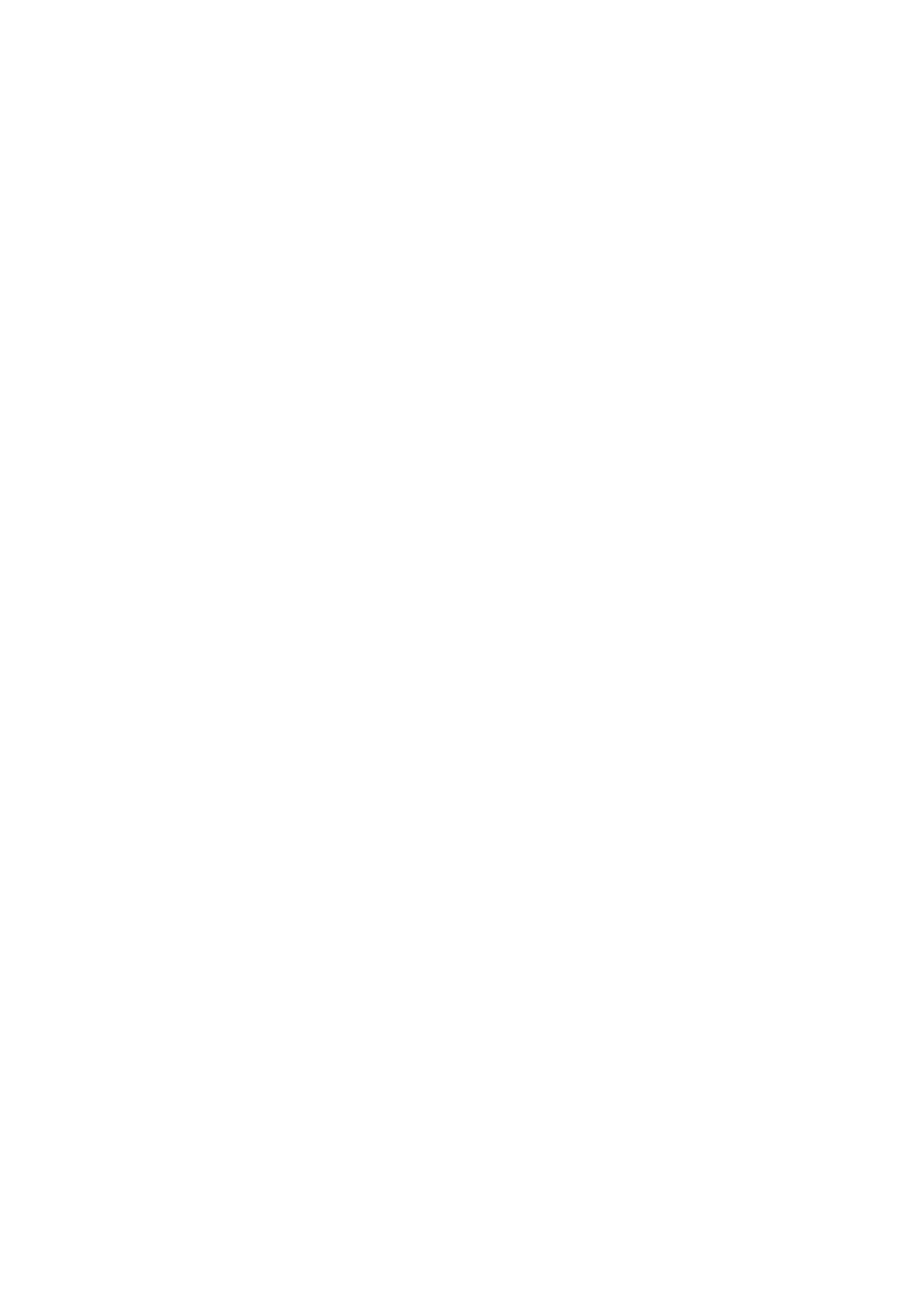## Introduction

Developing effective response to the problem of drug abuse requires a sound understanding of the nature of the problem. This fundamental conclusion is enshrined in the Declaration of the Guiding Principles of Drug Demand Reduction, which accompanied the United Nations General Assembly Special Session (UNGASS). At this historically important meeting it was also acknowledged that success in the fight against drug abuse requires a balanced approach that combines both supply and demand reduction measures. Today it is recognized that drug problems have the potential to affect all countries and therefore national governments have a corresponding responsibility to develop sound responses. This assessment study is intended to help assemble the knowledge base necessary for informing the development and targeting of drug demand reduction measures in Pakistan.

The need for this enhanced understating was recognized by the government of Pakistan who through the offices of the Pakistan Anti-Narcotics Force (ANF) took a lead role in instigating the study and in its implementation. Part of UNDCP's role is to work in partnership with natio nal governments to help facilitate the development of responses to drug abuse problems. This work is guided by the mandates given to UNDCP by the international community and by declarations agreed by member States coming together at the Commission on Narcotic Drugs. It is therefore particularly appropriate for UNDCP to work in partnership with the government of Pakistan on this exercise that demonstrates Pakistan's commitment to both the challenge and the vision expressed at UNGASS.

This study takes place against a background of considerable political and public concerns about the problems that drug abuse are causing within Pakistan. The widespread recognition of the issue of drug abuse in the country is, by international standards, a relatively recent phenomenon. For example, heroin abuse was largely unknown in the 1970s but became recognized as a major social problem during the early and mid 1980s. Similarly, until quite recently there was no history of injecting drug use in the country. Today it is accepted by all that Pakistan has a serious drug problem to address. However, the information available to understand, and therefore to respond to the problem is poor. A number of national assessments have been undertaken in the past that provided valuable insights. In addition, a number of more localized research projects have also been conducted. Despite this no good picture exists of current patterns and trends in drug abuse in the country. The last national assessment dates from 1993. We know today that drug abuse problems have the ability to develop and change with alarming speed. There is therefore a clear need for a contemporary understanding of the current drug abuse problem in Pakistan.

No one-research exercise can answer all questions about the nature, scale and dynamics in patterns of drug abuse in any country. Nonetheless, the objectives of this study were considerable. Understanding the nature of drug problems is a complex task and the resources available are always limited. It is also important that the methods used are sound if the resulting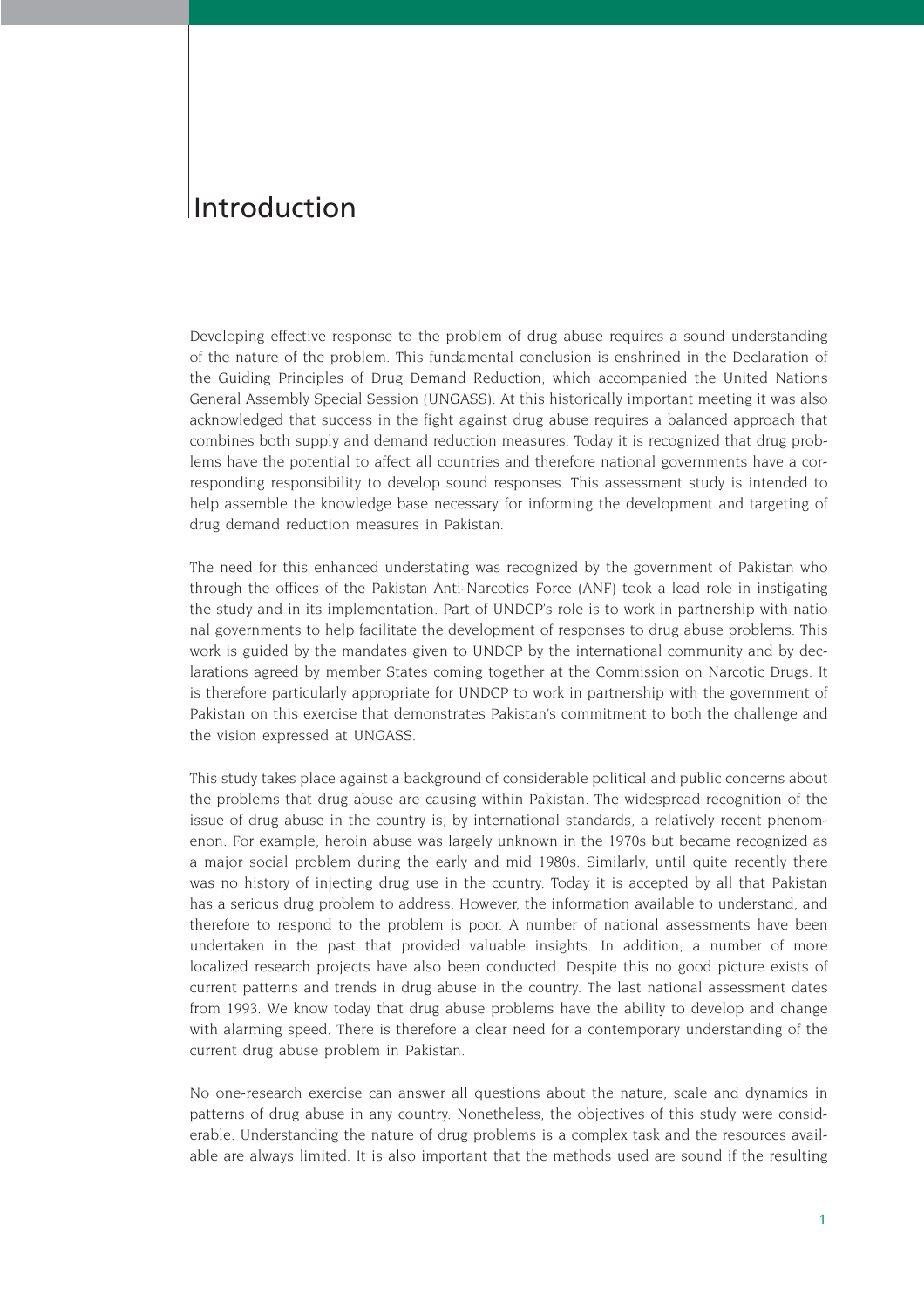data are to be accepted as credible. This study does not therefore attempt to address in detail all the important questions that relate to drug problems in Pakistan. Rather, a more realistic perspective has been adopted to focus on those areas of major importance. The key objective of this study was to produce a broad overview of current patterns and trends in drug abuse. In addition it has been possible to look at a smaller number of issues in detail. In so doing, important questions for further consideration are identified. This research exercise is therefore configured in line with the UNDCP approach to helping countries develop a sustainable capacity to monitor the drug abuse situation, and it is hoped that this study can form the baseline for future and on-going drug abuse surveillance activities. Pakistan is one of the priority countries included in the first phase of UNDCP's Global Assessment Programme (GAP) which assists countries in improving data collection capacity. The weakness of one-off assessments is that they soon become out-dated and are always partial in their coverage of drug problems. What is required is the establishment of expert networks within countries that can collect and analyse data on a regular basis and help identify the current important policy-relevant questions. Policy makers can then be informed by an on-going debate on how trends in patterns of drug abuse are developing and on the impact of their interventions. Such networks have to be sustainable within the resources available and have practical and realistic objectives.

One further aim of the current research exercise was to identify those areas of data collection that may prove fruitful for incorporation in an on-going surveillance system for drug abuse in Pakistan. As such the Pakistan National Assessment Study should be seen as constituting the initial steps in a longer and more ambitious journey. This study is intended not only to provide valuable information about today's drug problem in Pakistan but also to provide a baseline for future assessments and therefore a resource for considering ongoing trends.

Furthermore, collecting data on drug abuse is not an end in itself. The information is required for informing the debate on how best to develop and target interventions designed to reduce drug abuse problems. In the concluding section of this study those issues that emerge for developing demand reduction activities are elaborated.

In summary, the Pakistan National Assessment Study is intended to provide an enhanced understanding of patterns of drug abuse in Pakistan. The objectives of this project were ambitious. The research aims to:

- ❏ Provide an overview of patterns of the drug abuse;
- ❏ Describe perceived abuse problems and recent trends in consumption;
- ❏ Improve the understanding of the scale of the problem of chronic drug-abusing;
- ❏ Make recommendations for the establishment of an on-going surveillance capacity;
- ❏ Identify the key areas and questions for further research activity;
- ❏ Review treatment provision in Pakistan; and
- ❏ Identify knowledge gaps and key development issues for demand reduction activities.

The fact that such a broad agenda could be addressed is a result of the support and hard work of a large number of people without whose efforts the study would not have been possible. Acknowledgements can be found at the end of this document. This study arose out of concern by the Government of Pakistan to ensure that it had the information available to develop effective drug control policies. As such it represents an important step forward in the endeavour to address the considerable health, social and other problems that the country faces as a result of the abuse of illicit drugs.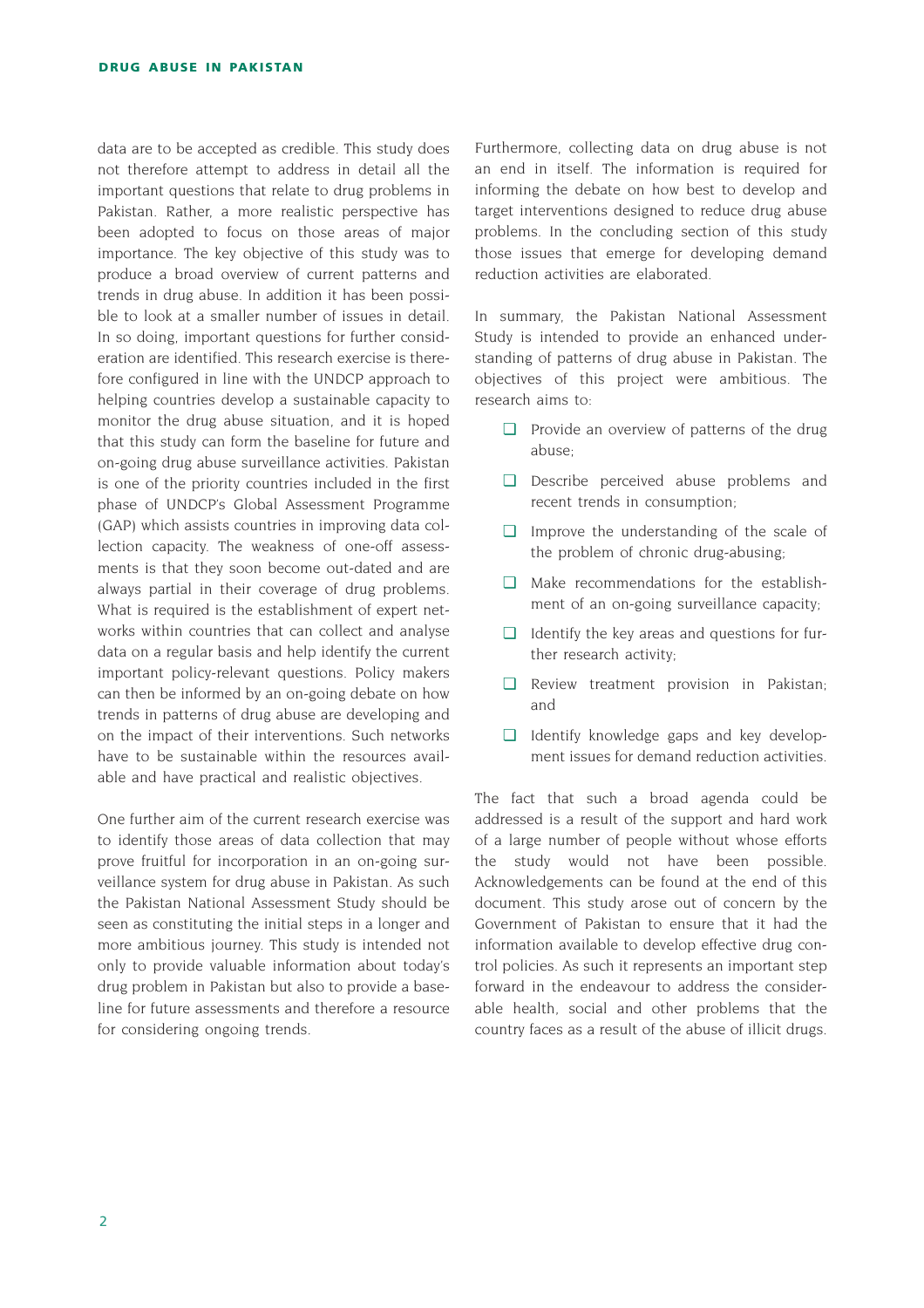1

## Background

The surveys of drug use in Pakistan preceding the present assessment (1993, 1986) used the opportunity to estimate a growth rate for the prevalence of drug use, with the prevalence rate obtained in the immediately previous survey being used as the basis for the next survey's estimates. The base figures for this procedure are those obtained from the 1982 drug use survey. Over time the estimates detailed in this way are likely to deviate away from the true position, partly because any discrepancies that may have occurred in the base figures will be magnified and partly also because the growth rates themselves are established through key informant data that can only give a rough idea of the growth that may actually be taking place. In order not to be held hostage to previous methods and past estimates, the present survey therefore deliberately seeks to start anew rather than continue to build on the existing figures for drug use prevalence.

The 1982 survey base figures were essentially obtained by a combination of area sampling to establish geographical units, and a case-finding technique within these units that was based on key informant information. Since that time, international research in the area has seen the development of other techniques beyond simple case-finding for accessing "hidden" populations that are hard to contact. These newer methods are intended to overcome a recognizable bias in case-finding techniques that tends to give too low a prevalence rate—although the performance of this technique when used with key informant identification procedures has not been documented. The indirect estimation techniques in general centre on types of estimation that in part use other existing data sources as secondary information; this secondary information is used in combination with new survey data to give a more reliable picture. These methods are often termed benchmark/multiplier techniques in this context, and it is one of these techniques that is implemented in the Pakistan 2000 survey.

The method of benchmark/multiplier estimation that is used therefore attempts a fresh estimate of drug use prevalence in order not to compound further any possible drift that has occurred in the latest available estimates. It further tries to move beyond the case-finding methods to attempt to make use of other data sources that are available.

## Pakistan in context

In 1998, the population of Pakistan was estimated to be 135 million inhabitants, ranging from densely populated urban districts to sparsely populated mountain villages. The territory of Pakistan comprises the provinces of North West Frontier, Balochistan, Sindh and the Punjab together with the Federally Administered Tribal Areas (FATAs) and the Federal Capital Area of Islamabad. The main ethnic groupings are the Punjabis, Sindhis, Balochis and Pathans plus a number of smaller tribes in the remote northern areas. The Mohajirs, or refugees from India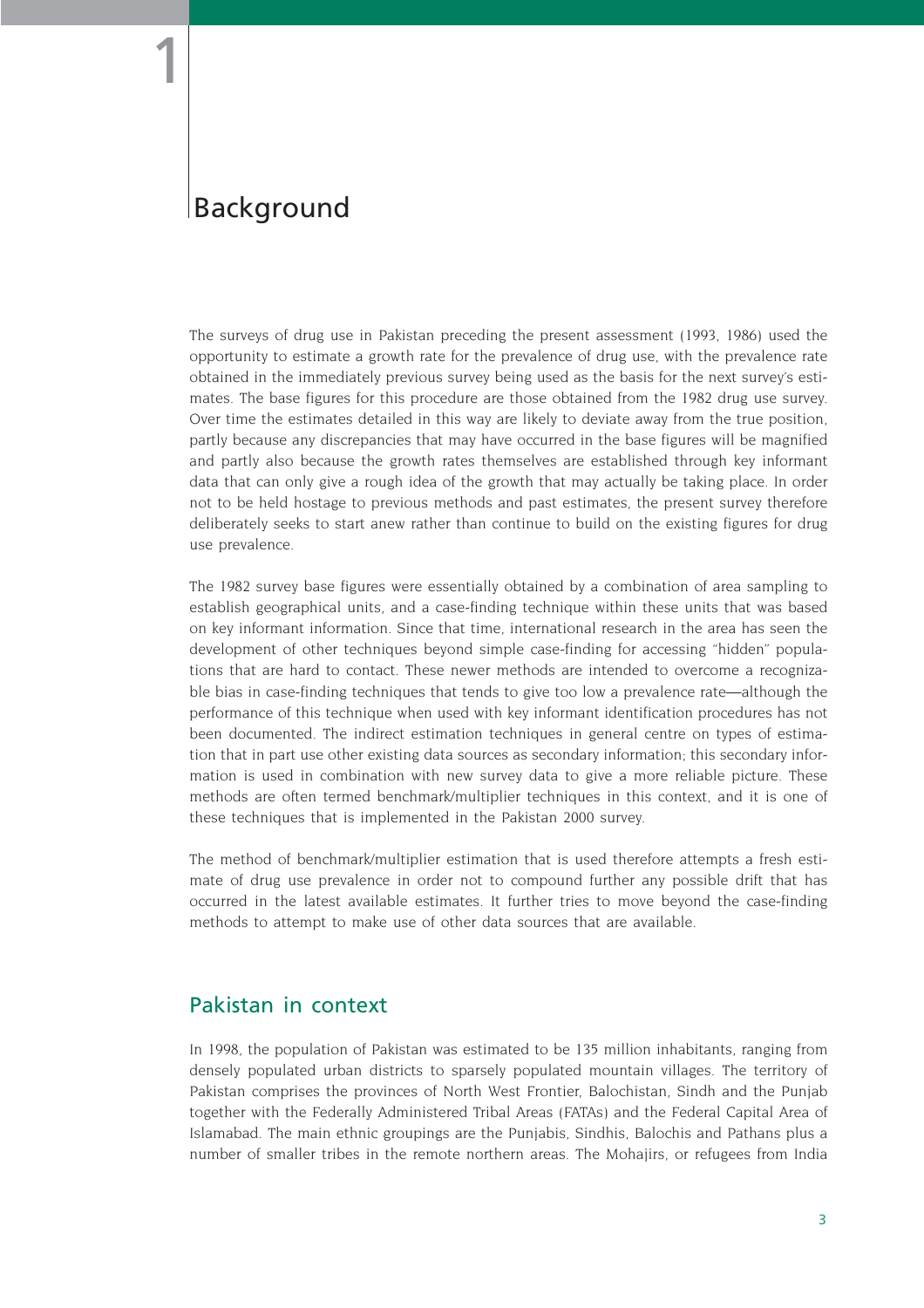at the time of independence, are sometimes considered an ethnic group. A recent addition to the overall population are Afghan refugees, estimated in 1997 to total about 1.75 million, who are mainly concentrated along the tribal areas near the border.

### Drug cultivation and production

Pakistan has been a producer of opium for export and traditional domestic consumption since the time of Muslim rule and the later British Empire. In 1979, the Government of Pakistan responded to the problem of increased illicit opium production and trade by the enforcement of the Hadd Ordinance. The Hadd Ordinance brought existing law into line with Islamic injunctions and prohibits trafficking, financing or possession of more than 10 grams of heroin or 1 kg of opium. In 1979, all poppy cultivation (licit and illicit) was banned and all Government controlled processing plants and retail outlets for licit opium were closed. As a result of the Hadd Ordinance and partly because of massive stock piling of opium following a bumper harvest in 1979, opium cultivation and production sharply declined in the 1980s. The Government's commitment to make Pakistan poppy free, increased efforts in law enforcement, the impact of alternative development assistance from the international community, and a drop in retail prices for opium gum due to the massive increase in production in Afghanistan, are major factors that contributed to a further decline in opium cultivation since the mid 1990s. An analysis of poppy harvesting trends at the national level reveals a decline in the amount harvested from 9,441 ha in 1992 to less than 284 ha in 1999. Of the three main poppy growing areas, Dir district where UNDCP has been active since 1985, accounted for approximately 60% of the opium harvested in the country. Over this period, UNDCP spent US\$ 34 million on alternative development projects in Dir District. Alternative development interventions coupled with demonstrated Government commitment led to a decrease in opium poppy cultivation in Dir District from over 3,500 ha in 1992 to near zero in 2000, making the Dir project one of UNDCP's most successful alternative development projects.

### The drug abuse problem

Pakistan is confronted with a significant drug abuse problem. Trends in drug use patterns indicate a marked increase in heroin consumption that emerged during the 1980s. The 1993 National Survey on Drug Abuse, whose results remain by no means undisputed, estimated the number of drug users at 3 million of which approximately 50% were addicted to heroin. Other estimates have suggested that the total number of drug abusers may have reached 4 million by 2000.

Recent trends suggest a shift from inhaling and smoking heroin to injection of drugs, in particular pharmaceutical drugs, bearing the high risk of an HIV/AIDS epidemic and the spread of other blood borne diseases. Injecting drug use has been reported from all major cities and some Afghan refugee camps around Peshawar and Quetta. Results from a study commissioned by UNDCP/UNAIDS in 1999, indicated that sharing and multiple use of injection needles is common practice. Some evidence exists that "shooting galleries" have become established in Lahore and in Karachi. No cases of HIV/AIDS have been detected in that study, but the high prevalence of Hepatitis-C (180 out of 200 cases) indicates the enormous potential of an HIV/AIDS epidemic and other transmittable diseases among the injecting drug users.

The above study has prompted the undertaking of two joint UNDPC/UNAIDS pilot projects in Lahore (launched in March 2000) and Karachi (estimated start January 2001) aiming at HIV/AIDS prevention among injecting drug users.

In order to enhance the knowledge base on women and drug abuse in Pakistan, UNDCP commissioned a study targeted at drug abusing women in 1998. In total, 98 drug addicted women from Karachi and Lahore were surveyed. Questionnaire results were complemented by interviews and focus group discussions. Approximately one-third (32) of the women who participated in the study regularly took heroin. Tranquilizers (26) were the second most preferred drug, followed by hashish (16), alcohol (11) and opium (5). Heroin is mainly taken in the form of prepared cigarettes or by inhaling the fumes. No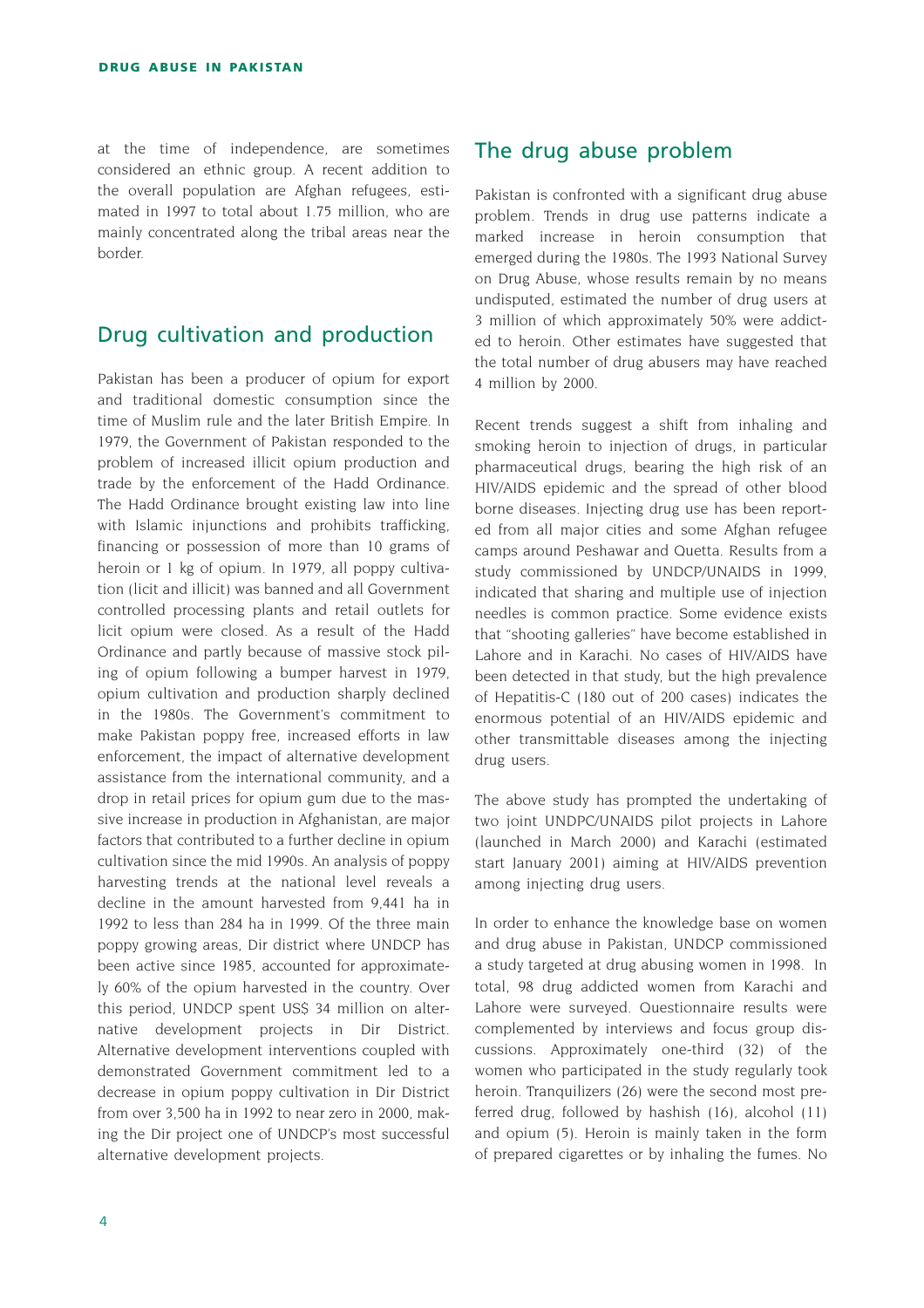injection of heroin was reported. The heroin addicts came from various backgrounds ranging from workers with post-graduate qualifications to illiterate women. Women were introduced to heroin at an average age of 22 years mainly through friends, husbands and relatives. Peer pressure and a stressful life were frequently mentioned as causes for heroin abuse. Five out of the 32 heroin using women had been arrested at least once. Women mentioned that they found it difficult to receive treatment or counselling on drug abuse as none of the established treatment centres provide specialized services for women.

Overall, drug addicts have little access to effective treatment. With a few exceptions the services provided by government-run drug treatment facilities are limited to the management of acute withdrawal symptoms of 7-10 days duration. Most of the drug treatment facilities in the public sector are situated within the departments of psychiatry in teaching or district headquarters hospitals. The staff within these facilities are trained in psychiatry and therefore largely view addictive behaviour from this perspective. Specialist training in the management of substance misuse problems is rare. NGOs differ in levels of development and capacity in terms of providing drug treatment. Generally, NGOs are more receptive to developing new broader treatment responses and providing a range of services beyond medical interventions to their clients. However, again staff often are not specially trained and there is a need to develop a better understanding of the issues in offering interventions such as social and vocational rehabilitation. Only very few well established NGO and private clinics offer comprehensive treatment packages including rehabilitation and social reintegration services, but these services often are too expensive for the average street addict to access. Whilst no systematic follow-up is done on the success of treatment, readmission of relapse cases in public institutions are reported to be as high as 90%.

It is estimated that approximately 20% of Pakistan's prison population has been incarcerated because of drug abuse, possession of drugs and other drugrelated offences. Many young drug addicts find themselves in prison because their family members were unable to cope with their addiction and arranged for their imprisonment. Treatment services in prisons, if available, are limited to medical intervention to bring relief from acute withdrawal symptoms. Prison authorities admit that they do not have the capacity to properly deal with the problem of drug addicts.

Relatively little research has been done on the consequences of drug abuse in the country. There are no official statistics or reliable reports available on the socio-economic impact of drug abuse, drugrelated deaths or drug-related violence. Very recent reports indicate the availability of high purity heroin in some of Pakistan's drug-markets, which has caused several deaths among drug users. Generally, however, the purity of heroin available to street addicts in Pakistan is believed to be quite low. However considerable geographical and temporal variation may exist in the composition of heroin available on the illicit market. As this factor may directly influence the nature of drug abuse problems Pakistan is faced with, there is a need to develop methods for monitoring the composition of drugs on the illicit market. This topic is returned to in a later part of this report.

### Status of convention adherence

Pakistan is a signatory to the United Nations Single Convention on Narcotic Drugs, 1961, the 1971 Convention on Psychotropic Substances and the 1988 United Nations Convention against Illicit Traffic in Narcotic Drugs and Psychotropic Substances. In February 1999, the Government agreed to ratify the 1972 Protocol, which amends the 1961 Convention.

#### Legislation

The Control of Narcotic Substances (CNS) Act, 1997, arising from an ordinance bearing the same name and promulgated in 1995, effectively covers all aspects of Pakistan's drug control efforts. It deals with cultivation, manufacture, production, trafficking and possession offences as well as with treatment and rehabilitation of drug addicts (see below). The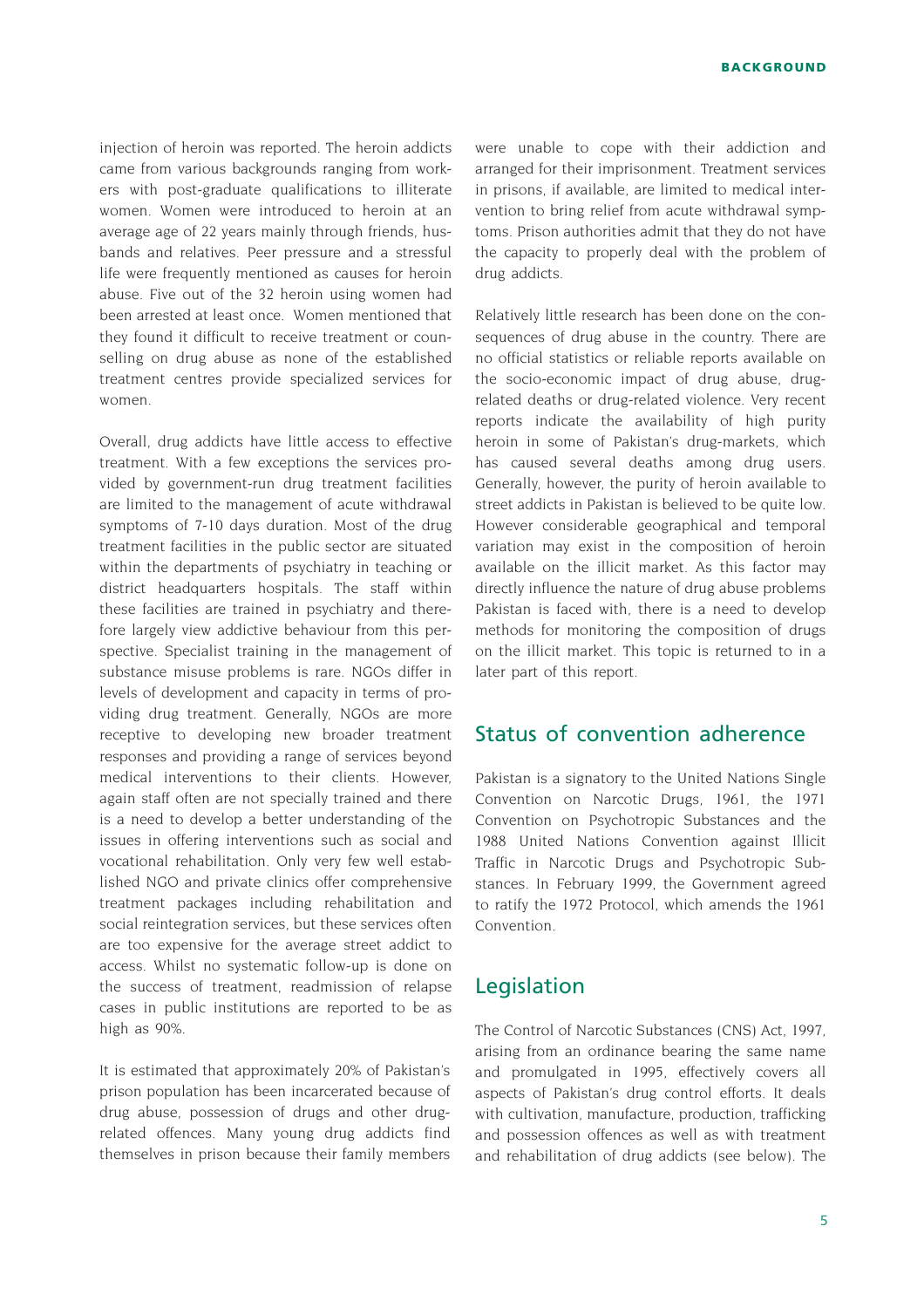Act also allows the Government to set up Special Courts with exclusive jurisdiction in drug matters and to establish a National Fund for the Control of Drug Abuse to be partially funded from assets forfeited under the legislation. Provision is also made for the mandatory reporting by banks and financial institutions of suspicious financial transactions.

Chapter VI of the CNS Act 1997 deals with treatment and rehabilitation of addicts.

*Article 52* stipulates that Provincial Governments shall register all drug addicts for the purpose of treatment and rehabilitation while the Federal Government is held responsible to bear the cost for first-time compulsory detoxification or deaddiction of an addict.

*Article 53* requests the Provincial Governments to establish as many treatment centres as necessary for detoxification, de-addiction, education, after-care, rehabilitation, social integration of addicts and for supply of such medicines as are considered necessary for the detoxification of the addicts.

In 1998, the CNS Act was extended to the Federal and Provincial Administered Tribal Areas, but overall implementation of the Act has progressed rather slowly. Up till the present time, no provincial registration of addicts has taken place and the provincial treatment centres referred to in Article 53 are yet to be established.

## National drug control policies, priorities and plans

In 1995/96, the Government of Pakistan with assistance from UNDCP prepared a comprehensive Master Plan for Drug Abuse Control: 1998-2003. In 1998, UNDCP revitalized this plan and advocated at the highest level for its speedy approval. Following minor amendments, the Master Plan was approved by the Prime Minister's Cabinet in February 1999.

The Master Plan is structured around six objectives and related strategies, outputs and activities. Three of the objectives aim at strengthening law

enforcement, two refer to demand reduction and one to supply reduction. The financial requirements for the five-year duration of the plan have been estimated at Rs 2,832 million (approx. US\$ 56 million). Federal and Provincial Governments, United Nations agencies, multi- and bilateral donors have been indicated as possible sources of funding.

## National institutional framework and capacity

*The Narcotics Control Division:* Pakistan's drug control policy making and planning is the responsibility of the Narcotics Control Division which forms part of the Ministry of Interior and Narcotics Control which was created in 1989. The Narcotics Control Division is headed by a Secretary who is UNDCP's designated government counterpart.

In the Anti Narcotics Force Act 1997, the Anti Narcotics Force (ANF) has been given primary responsibility for interdicting the production, smuggling, trafficking and abuse of narcotics substances and illicit psychotropic substances. Although the Anti Narcotics Force Act does not make direct reference to demand reduction activities, ANF continued to implement demand reduction projects which had been previously implemented by the Pakistan Narcotics Control Boards (PNCB). The Drug Abuse Prevention Resource Centre (DAPRC) that was established under the PNCB with significant assistance from USAID, has been maintained by the ANF and has been quite active as long as assistance from donors, mainly from the United States and the European Commission, was forthcoming. Currently, there are two departments within ANF that deal with demand reduction: DAPRC and the Planning and Development Department. Both Departments are headed by a Director who report to the Deputy Director-General of ANF.

## Socio-economic characteristics of Pakistan

Poor social and economic conditions in Pakistan have a broad impact on Pakistan's overall health situation and increase vulnerability of the general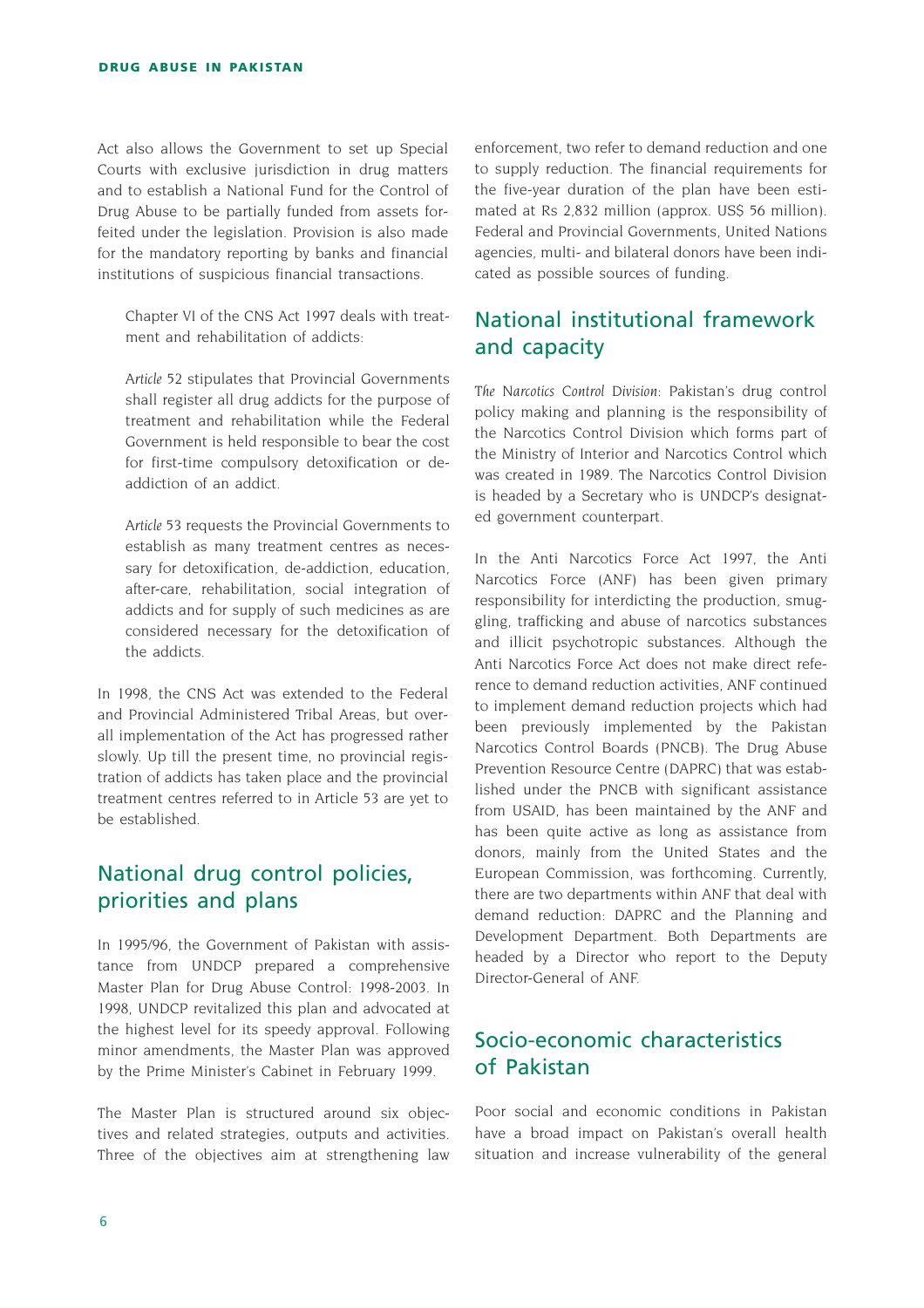population to drug problems. Recent estimates indicate that 34% of the population live below the poverty line, and this percentage is even higher for those in rural areas. Poverty is inextricably linked to an array of difficulties that reduce the life chances of individuals and overall health and well being of households and communities. For example, those who are poor often have the least access to education and social services, and therefore least access to the information and tools which might help them protect themselves from drug abuse and other health and social threats. In addition, poverty sometimes influences people to make choices that make them more vulnerable to infections, for example, the frustrations related to poverty can drive people to abuse

drugs. A number of socio-economic factors such as youth, unemployment, large disparities between income groups, poverty, urbanization are known to be linked to drug abuse and crime. But as yet, little is know about the relationship of these factors to drug abuse problems in Pakistan. Furthermore, no ongoing surveillance information is available to monitor trends over time. For example drug related overdoses or deaths are also not recorded in the country nor is there a centralized register on the behaviour of treatment attendees. The involvement of drug addicts in criminal activity is also not measured. A high level of poverty and other pressing needs on the public purse makes it difficult to invest in prevention and treatment activities.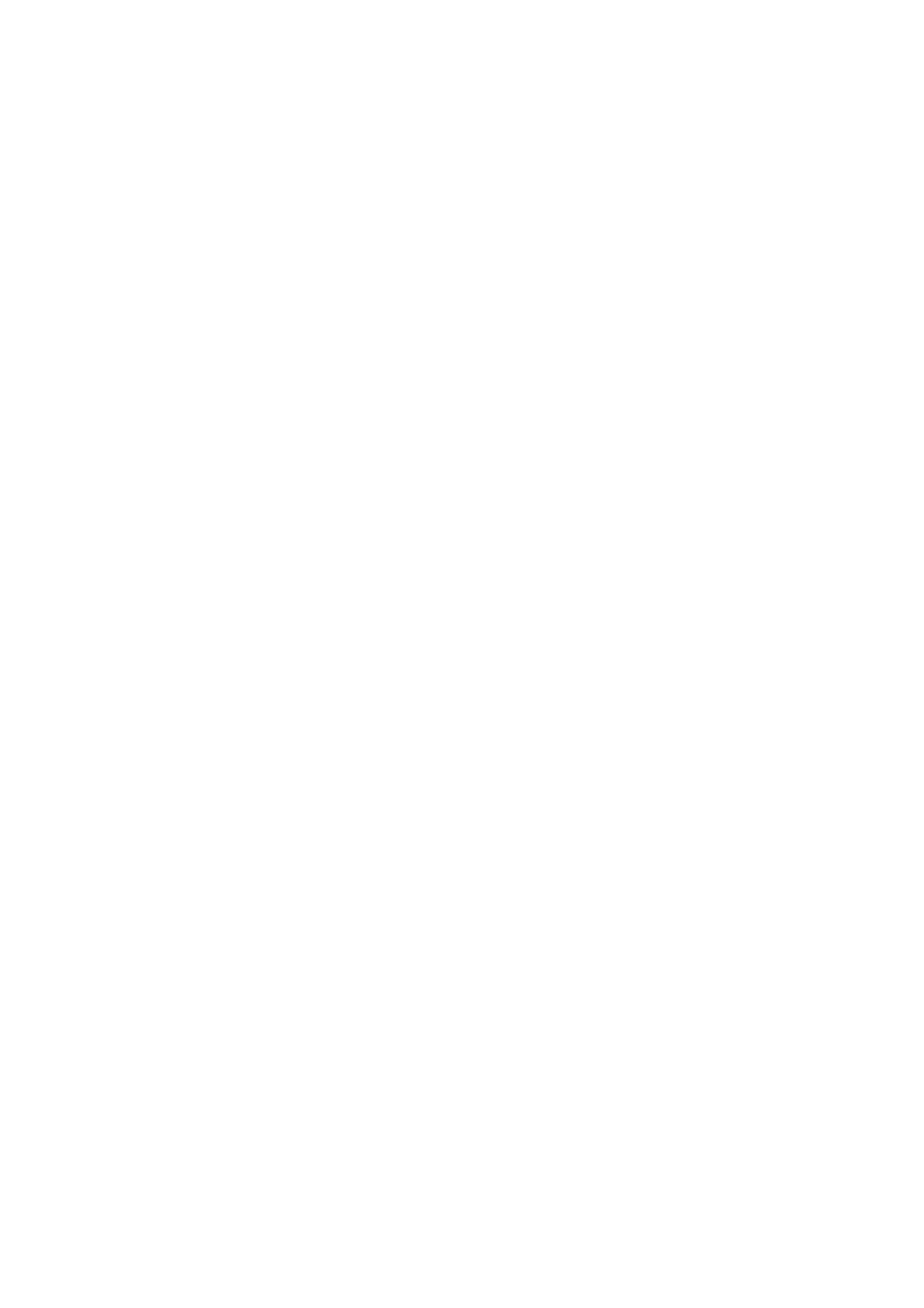## Rationale, methods and sampling

2

## Rationale of the Pakistan national assessment exercise 2000

As the first national assessment exercise since 1993, the range of possible topics for inclusion in this study was considerable. Drug abuse impacts on many aspects of society and the information needed to inform a policy response is correspondingly diverse. However, successful studies require sound methods that reflect reasonable objectives. It was therefore important that the aspiration for a comprehensive and detailed coverage of all aspects of the drug abuse phenomenon be balanced against a careful consideration of what can be realistically achieved within the resources available.

Technical decisions on the design of the study were based on the initial set of important policy questions identified by the Government of Pakistan in their discussions with UNDCP. From these discussions it was clear that the study design would have to both address general questions about patterns and trends in abuse across the country and at the same time focus on a number of more specific research questions. These two requirements placed against the available budget dictated the research strategy. An initial decision was taken that the study would consist of three distinct, but interrelated, research exercises. In addition, each of these exercises would collect information that could be subsequently combined to produce an estimate of the hard-core heroin abusing and injecting population.

The study would therefore comprise of the following elements:

- *(a) A national contour mapping exercise*—to produce an overview of patterns and trends. For this exercise a national drawn sample of key informants were interviewed.
- *(b) Provincial city studies of the hard-core heroin using and injecting population*. For this aspect of the study samples of heroin (or other opioid users) and/or drug injectors were interviewed in a major city in each of the four provinces. The cities were Karachi, Lahore, Quetta and Peshawar. Three samples were drawn in each city. The groups sampled were drug abusers in treatment, drug abusers in prison and drug abusers contacted on street settings.
- *(c) An audit and update of the information on drug treatment facilities in Pakistan.*
- *(d) An estimation exercise* (based on data collected in *(a)-(c)* on the number of hard-core heroin abusers and drug injectors in Pakistan.

In summary: the method of the national assessment exercise is to carry out a set of surveys on particular aspects of the drug problem that each in its own right provides vital information on drug use in Pakistan; and which when taken together also can provide a prevalence estimate of drug use. For a full discussion of the methodological issues relating to this study please refer to annex I.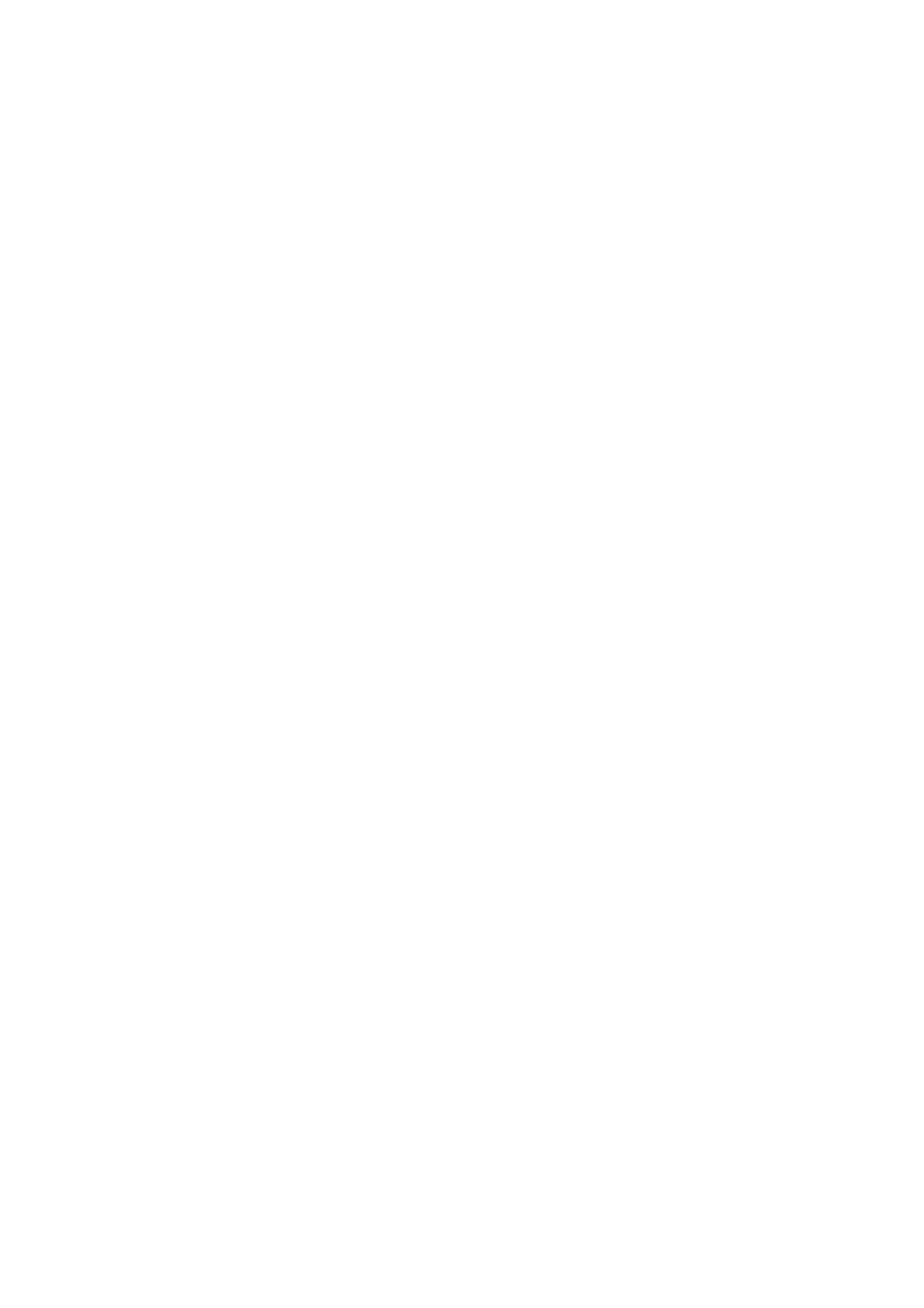## Mapping the national contours of drug abuse: the key informant interviews

## Key informant interviews sample description

In this section data are presented from the national mapping exercise. Key informants were asked to report on drug abuse patterns and trends in their local areas. A total of 36 sampling sites (locales) were selected to allow a broadly representative national picture of the drug abuse situation to be produced. The sample was structured to include 18 matched pairs of rural and urban areas.

The tables referred to in this section are numbered sequentially. Those tables (tables A.II to A.II.9) where the table number is preceded with the letter "A" can be found in annex II of this report.

A key informant approach was selected as the most appropriate method for generating a natio nal picture of patterns and trends in drug abuse. In total, 283 key informants were interviewed for this study (on average seven respondents per locale). This corresponds to the study design that aimed for a minimum of five key informant interviews per locale, but allowed extra interviews to be conducted where other particularly appropriate individuals could be located. The sampling strategy was designed to ensure that a range of respondents, who had knowledge of drug abuse from different perspectives, were included in the sample. By including such diverse occupational groups as teachers, medical workers and police in the sample, it was hoped that a fuller picture of the local drug scene would be produced—as each group would have a different perspective on patterns of local drug abuse. Key informants were not simply selected by occupational group. Interviewers were instructed to identify key informants in each locale who were most likely to have had contacts with drug abusers and therefore be best placed to describe the local situation.

The vast majority of respondents were male (94%), with only 17 females being interviewed in total. Whilst the sampling strategy matched rural and urban locales in practice more suitable individuals were, perhaps unsurprisingly, located in urban sites. In the final sample 64% (181) of respondents were classified as reporting from urban sites, and 36% (101) from rural ones. It was not possible to code one interview on the urban/rural dimension and it was therefore excluded. Urban-rural comparisons are therefore made here on an achieved sample size of 282 responses. This represents a mean of six interviews per rural site as opposed to 10 per urban location. In both cases, the minimum target sample of five interviews per locale was achieved. In the analysis that follows urban versus rural breakdowns are provided where this variable impacts on the interpretation of the data.

Sampling sites were drawn across the four provinces of Punjab, Sindh, Balochistan, and North-West Frontier (NWFP). In Punjab, 86 interviews were conducted in total (65, urban and 21, rural), in Sindh 64 interviews in total (49, urban and 15, rural), in Balochistan 30 interviews in total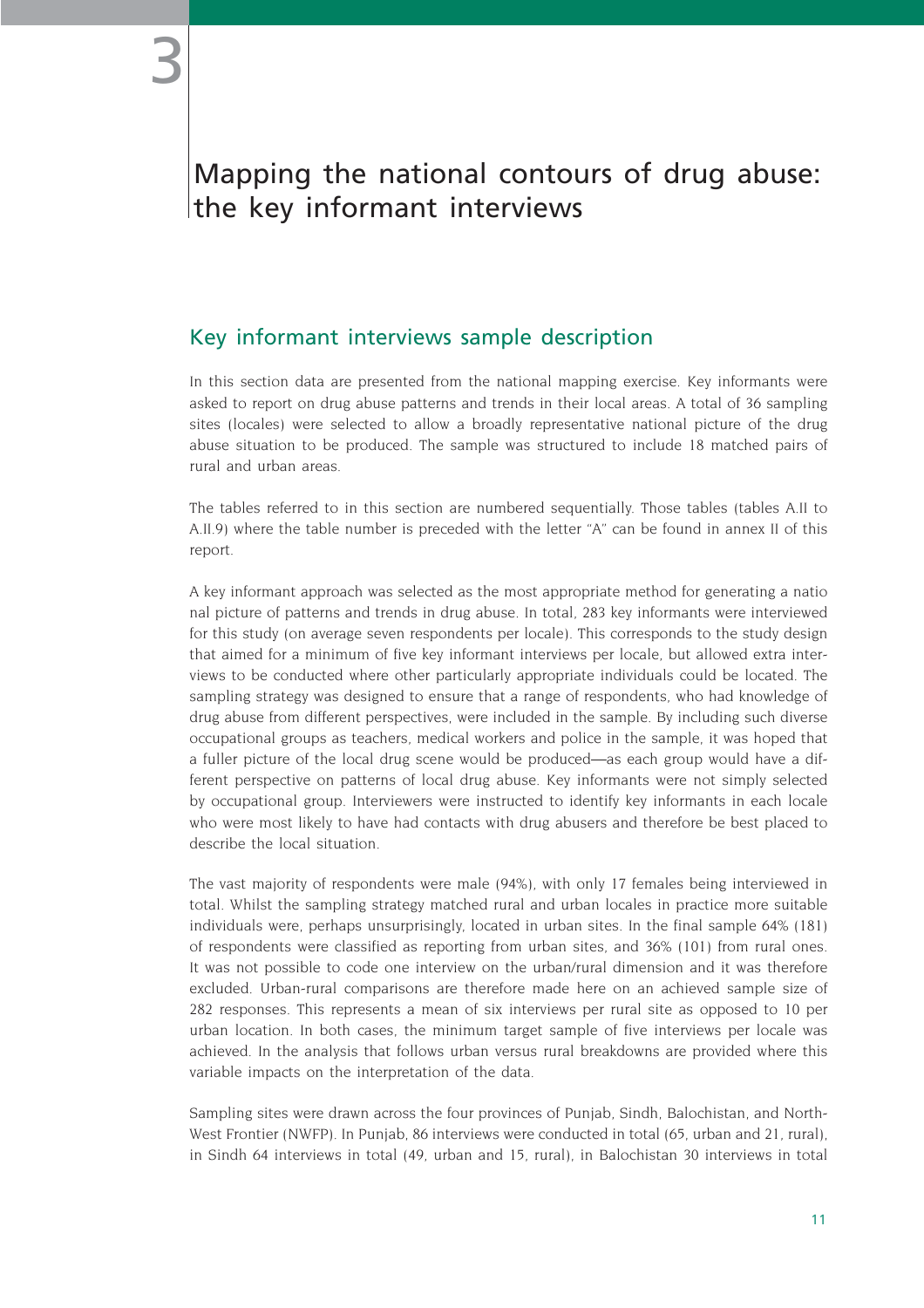(19 urban and 11 rural) and in NWFP 88 interviews were conducted in total (42 urban, and 46 rural). A small number of interviews (15) were conducted outside of these provinces or had coding problems and are therefore not included in a provincial analysis. The sub-sample total for all provincial comparisons is therefore 268. The reader should note that due to sporadic missing values or non-response to individual questions, the actual sub-sample numbers used in individual comparisons will vary. The reader should also note that due to rounding percentages may not always exactly sum to 100.

In summary: the overall number of key informants interviewed was 283,181 of whom were classified as reporting from urban locales, and 101, from rural locales, thereby giving a base of 282, for urban/rural comparisons. A provincial breakdown was possible for 268, interviews and provincial comparisons are correspondingly based on this number. Sporadic missing values, non-responses, and non-applicable questions result in some variation in individual subsample numbers used for comparisons.

In table 1 data are presented on the occupational classification of the key informants interviewed for this study. It was important to interview key informants with a range of occupational backgrounds. The study was successful in this respect. Furthermore, the mix of occupational groups is broadly comparable between the urban and rural samples. Some minor differences do exist in the samples. For example, more medical personnel (21% of urban sample versus 10% of the rural sample) were interviewed in urban settings, probably reflecting the disproportionate location of medical facilities in urban areas, and more religious leaders were interviewed in rural areas (9% of rural sample versus 3% of urban sample).

As key informants were expected to comment on trends over time it was desirable that they had longterm local knowledge. For the majority of respondents this was the case. On average, key informants had been living in their locale for 24 years (28 years for rural respondents and 21 for urban), with only a small minority of either sample having been resident in the locale for less than 5 years (13%). This allows for some confidence that the key informants could

#### **Table 1. Key informants' occupational groups**

| List of                 | Local location        |                 |                 |
|-------------------------|-----------------------|-----------------|-----------------|
| occupational group      | Urban                 | Rural           | Total           |
| Medical                 | 37                    | 10 <sup>°</sup> | 47              |
|                         | 21%                   | 10%             | 17%             |
| NGO/Gov.                | 34                    | $7^{\circ}$     | 41              |
|                         | 19%                   | 7%              | 15%             |
| Police                  | 26                    | 11              | 37              |
|                         | 15%                   | 11%             | 13%             |
| Community leaders       | 5                     | $7^{\circ}$     | 12 <sup>2</sup> |
|                         | 3%                    | 7%              | 4%              |
| Ex-addict               | 17 <sup>17</sup>      | 10 <sup>1</sup> | 27              |
|                         | 10%                   | 10%             | 10%             |
| Teacher                 | 10 <sup>°</sup>       | 7 <sup>7</sup>  | 17              |
|                         | 6%                    | 7%              | 6%              |
| Welfare organization    | 13 <sup>13</sup>      | 5               | 18              |
|                         | 7%                    | 5%              | 7%              |
| Local business          | 17 <sup>2</sup>       | 25              | 42              |
|                         | 10%                   | 26%             | 15%             |
| Religious leader        | 6                     | 9               | 15              |
|                         | 3%                    | 9%              | 5%              |
| Other qualified workers | 11                    | 4               | 15              |
|                         | 6%                    | 4%              | 5%              |
| Other                   | $\mathbf{2}^{\prime}$ | 2               | 4               |
|                         | $1\%$                 | 2%              | 1%              |
| Total                   | 178                   | 97              | 275             |
|                         | 100%                  | 100%            | 100%            |

comment with authority on longer-term changes in local patterns and trends in drug abuse.

To comment accurately on patterns of drug abuse within the locale, it was also desirable that key informants had come into contact in some way with drug abusers in their local community. As noted above, interviewers were instructed where possible to seek out such individuals for inclusion in the sample. Encouragingly, respondents reported considerable contact with drug abusers. This question was asked separately for all "drug abuse" and specifically for "heroin abuse and drug injection". In the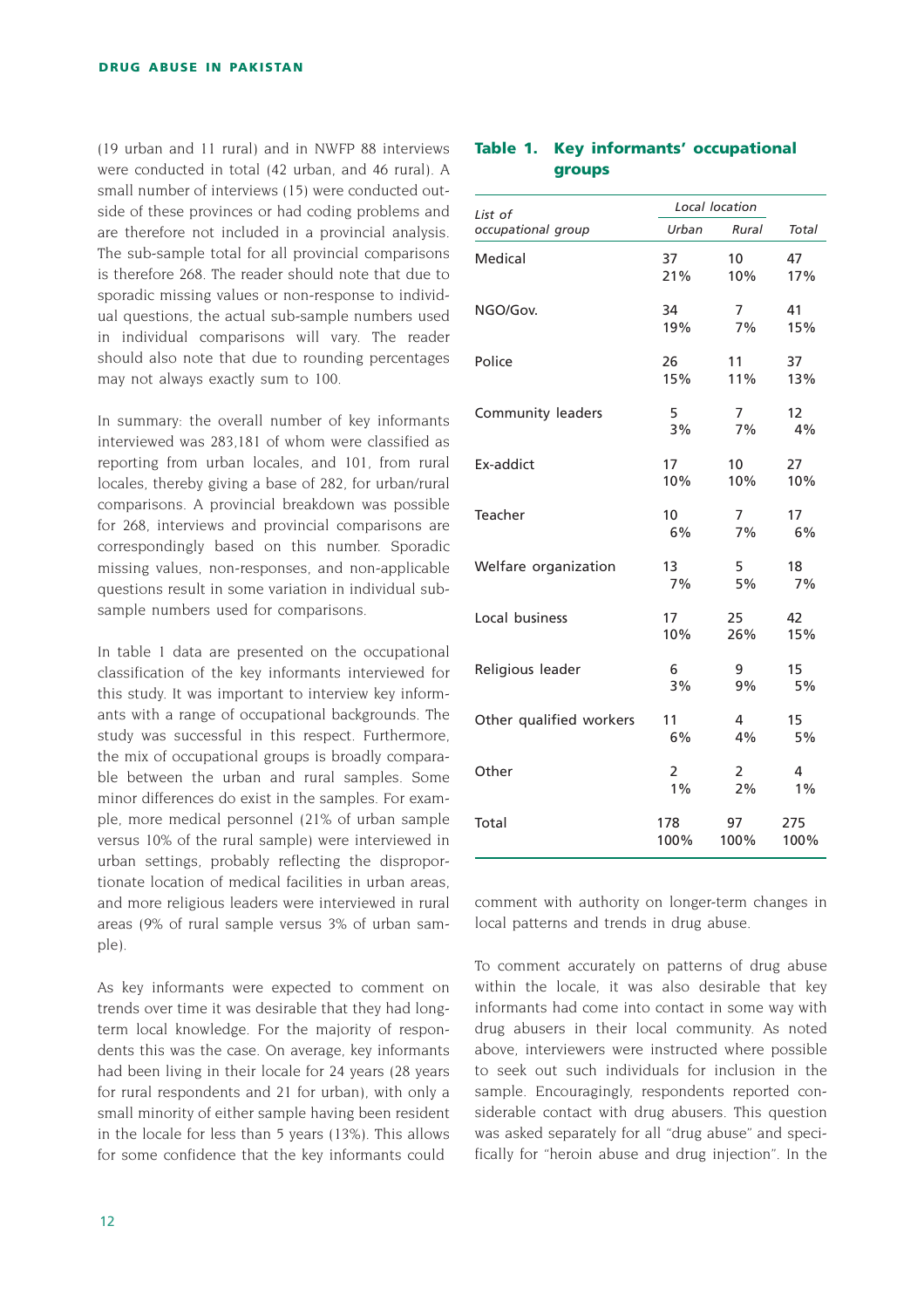|                      | Mean number<br>of contacts<br>Any drug | Mean number<br>of contacts<br>Heroin or IV only |
|----------------------|----------------------------------------|-------------------------------------------------|
| All                  | 83                                     | 44                                              |
| Urban locales        | 89                                     | 50                                              |
| <b>Rural locales</b> | 70                                     | 31                                              |
| Punjab               | 86                                     | 61                                              |
| Sindh                | 87                                     | 53                                              |
| <b>Balochistan</b>   | 75                                     | 43                                              |
| <b>NWFP</b>          | 77                                     | 13                                              |

#### **Table 2. Number of contacts by respondents in the last year with drug abusers**

12 months prior to interview, on average key informants reported contact with over 80 drug abusers of who about half were heroin users. These data are given in table 2. Data provided in this table should be interpreted with caution as some occupational groups (for example the police or medical personnel) reported contact with extremely large numbers of drug users. However, two points are worth noting. Contact with drug abusers as a group, whilst varying, was high for the sample as a whole. Only four individuals (1.5% of the sample) reported no contact in the preceding year with the users of any drug, and only 11 (4%) individuals did not report any contact with "heroin abusers" in the preceding 12 months. Contact was rarely limited to just a few individual drug users. Ninety-two per cent of key informants reported contact with 10 or more "abusers of any drug" in the last year. Slightly less, but still over twothirds (72%) of the sample, reported contact with 10 or more "heroin abusers" in the previous twelve months. These data suggest that drug abuse in general, and the use of heroin in particular, is both geographically widespread in Pakistan, and that significant numbers of individuals are involved. The data also suggest geographical differences exist in respect to consumption patterns.

Whilst the average number of abusers of "any drug" that the key informants had contact with did not vary significantly between locales, this is not the case when "heroin abusers" are considered. Those in rural locales reported less contact with "heroin abusers" than key informants in urban areas.

However, the most striking difference here relates to the provincial analysis. Respondents in NWFP reported on average approximately the same level of contact with "drug abusers in general", but far lower contact with "heroin abusers". This point is borne out further by noting that no key informants in Punjab or Balochistan, and only one respondent in Sindh, reported "no contact" with heroin users in the twelve months before interview, whilst in NWFP this figure was 13% of all the key informants interviewed.

## Perceptions of drug use in the locale

Key informants were asked for each of the index drugs considered by the study how "*commonly used"* that drug was in the locale. Respondents had the opportunity to respond across the following scale: "commonly used", "some use" "rarely used" or "don't know". The "don't know" category was included as an active category (i.e. it was read out as part of the scale) so as not to encourage respondents to answer arbitrarily.

In table 3 data on the overall perception patterns of use can be found and in figure I the percentage of respondents reporting that a drug was commonly used in their locale is presented. Cannabis type drugs (hashish and charas) were most often reported to be commonly used in the locales. This is in accord with the general impressions of the research team after the field visits to Pakistan but in conflict with the picture produced by the 1993 research exercise. In this study only 5% of respondents reported hashish or charas were rarely used in their locale suggesting this drug type represented the major illicit drug consumed in Pakistan in respect to the total numbers of consumers.

After cannabis type drugs, heroin and alcohol are reported as the next two most commonly abused substances. Both drugs receive high "commonly used" rating (46% and 45%) suggesting that the consumption of both substances is relatively widespread in Pakistan. It is worrying to note that only 8% of respondents reported that heroin abuse was rare in their locale.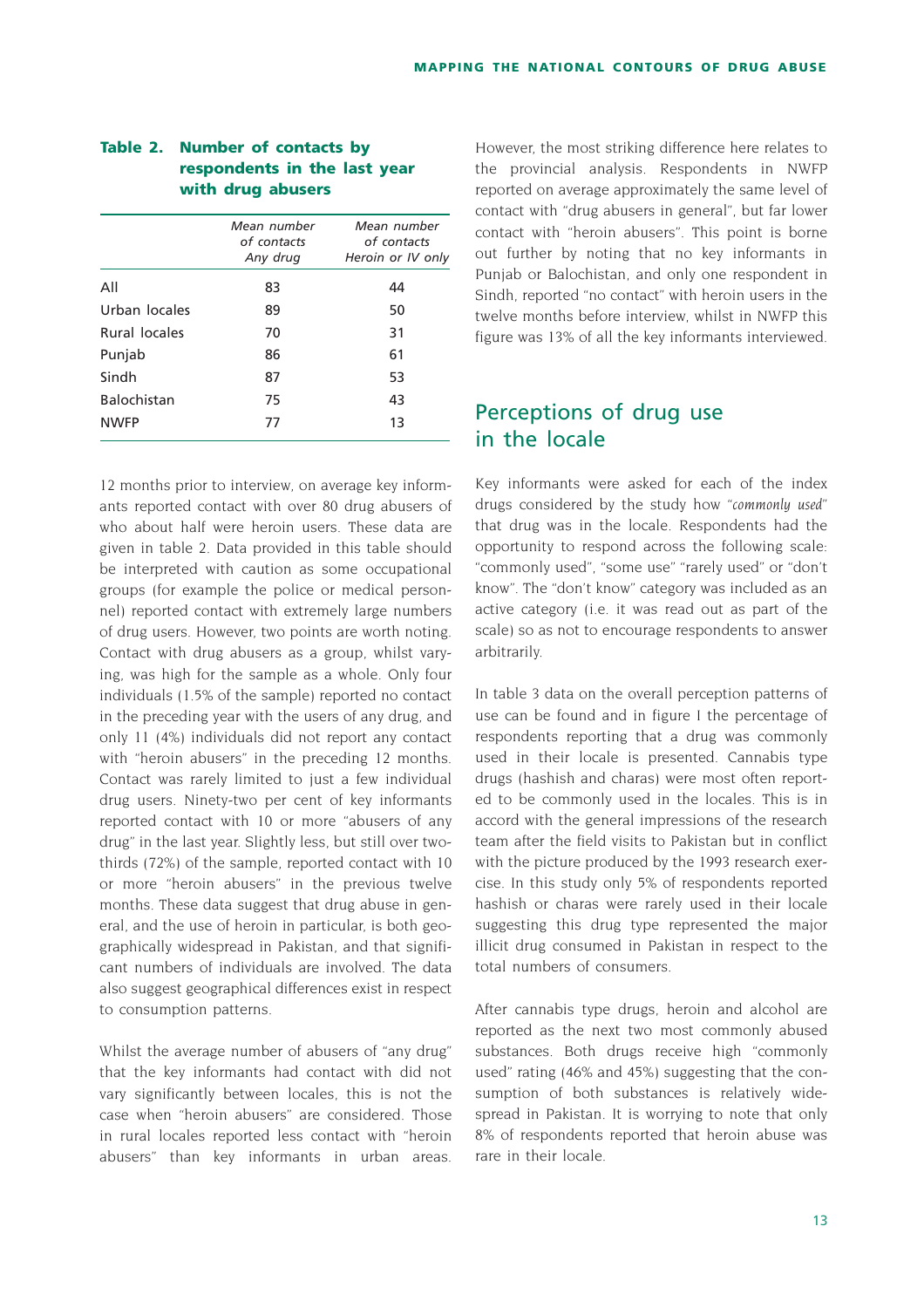| Drug Type                          |     | Commonly used |     | Some use |     | Rarely used |     | Don't know |
|------------------------------------|-----|---------------|-----|----------|-----|-------------|-----|------------|
| Hashish and charas                 | 194 | (70%)         | 67  | (24%)    | 13  | (5%)        |     | 2 $(>1\%)$ |
| Heroin                             | 127 | (46%)         | 111 | $(40\%)$ | 21  | (8%)        | 16  | (6%)       |
| Opium                              | 28  | $(10\%)$      | 91  | (34%)    | 121 | (45%)       | 31  | $(11\%)$   |
| Other opiates                      | 24  | $(9\%)$       |     | 34 (13%) |     | 75 (29%)    | 130 | (49%)      |
| Cough syrups<br>(for intoxication) |     | 31 (11%)      |     | 24 (10%) |     | 73 (28%)    | 136 | (52%)      |
| Psychotropics                      |     | 54 (20%)      |     | 88 (33%) | 80  | $(30\%)$    | 48  | (18%)      |
| Drug injection                     | 30  | $(12\%)$      | 73  | (28%)    | 63  | (24%)       | 95  | (36%)      |
| Solvents (glue, etc)               | 10  | $(4\%)$       |     | 36 (14%) | 61  | (24%)       | 147 | (58%)      |
| Alcohol                            | 121 | (45%)         | 92  | (34%)    | 54  | $(20\%)$    | 3   | $(1\%)$    |

| Table 3. Respondents' perceptions of the scale of drug use in the locales |  |  |  |
|---------------------------------------------------------------------------|--|--|--|
|---------------------------------------------------------------------------|--|--|--|

The high perception of the use of cannabis, heroin, and alcohol should not distract from the fact that high levels of other types of drug abuse are also reported. In particular, although relatively low, it is still a cause for concern that 9% of respondents are reporting the use of "other opiates" as common, that 20% report psychotropics as "commonly used", and 12% report drug injection as common in their locale. However, caution should be exercised when interpreting these figures because the "don't know" rate increases dramatically for these drug types. For example, nearly half the sample (49%) cannot comment on the use of "other opiates" and over-half (52%) cannot comment on the use of cough syrups for the purposes of intoxication. To a large extent it may be that these responses indicate that this pattern of use is uncommon in the locale. However, it is also probable that some abuse patterns, such as the use of psychotropic substances by women (for example benzodiazepine use), is more hidden than the use of some of the other drug types listed.

It is also important to note that distinct geographical differences are often observable in patterns of drug abuse and that drug consumption does not therefore have to be a national phenomenon to cause acute local problems. This is one reason that many drug information systems are configured to collect data at city or local level, thereby informing the delivery of local responses, as well as providing information for national estimates. To explore differences in abuse patterns in Pakistan, in this study it is possible to make both rural versus urban and provincial comparisons.

In interpreting the provincial comparisons it is important to bear in mind that these data relate to areas with distinctly different population totals. Thus the relative implications for the scale of the drug abuse problem in terms of the number of individuals affected is likely to correspondingly vary. For example, Balochistan has a population of 6,511,000 as compared to 72,585,000 for Punjab. Therefore, the reported "common use" of any substance in Balochistan will affect far fewer individuals than will its "common use" in Punjab. The population totals for NWFP and Sindh are 17,555,000 and 29,991,000 respectively (all figures based on 1998 census).

In annex table A.II.1, key informant's perceptions of local consumption patterns are compared by the urban versus rural classification of the locale. In annex table A.II.2, data is presented separately for each province. As visually comparing tabulated data of this type across tables is difficult, in table 4 an overall rating score has been calculated that combines all the information from the table. Comparing ratings scores in this table allows the relative responses to be compared across drug type and locale classification. "Don't know" responses have been included in this analysis. The higher the overall rating the more the index drug was reported as used in the locale.

When hashish and charas are considered, little variation is found across Pakistan either with respect to a comparison of rural versus urban areas or with respect to a provincial breakdown. In urban areas, 71% of respondents report use is "common"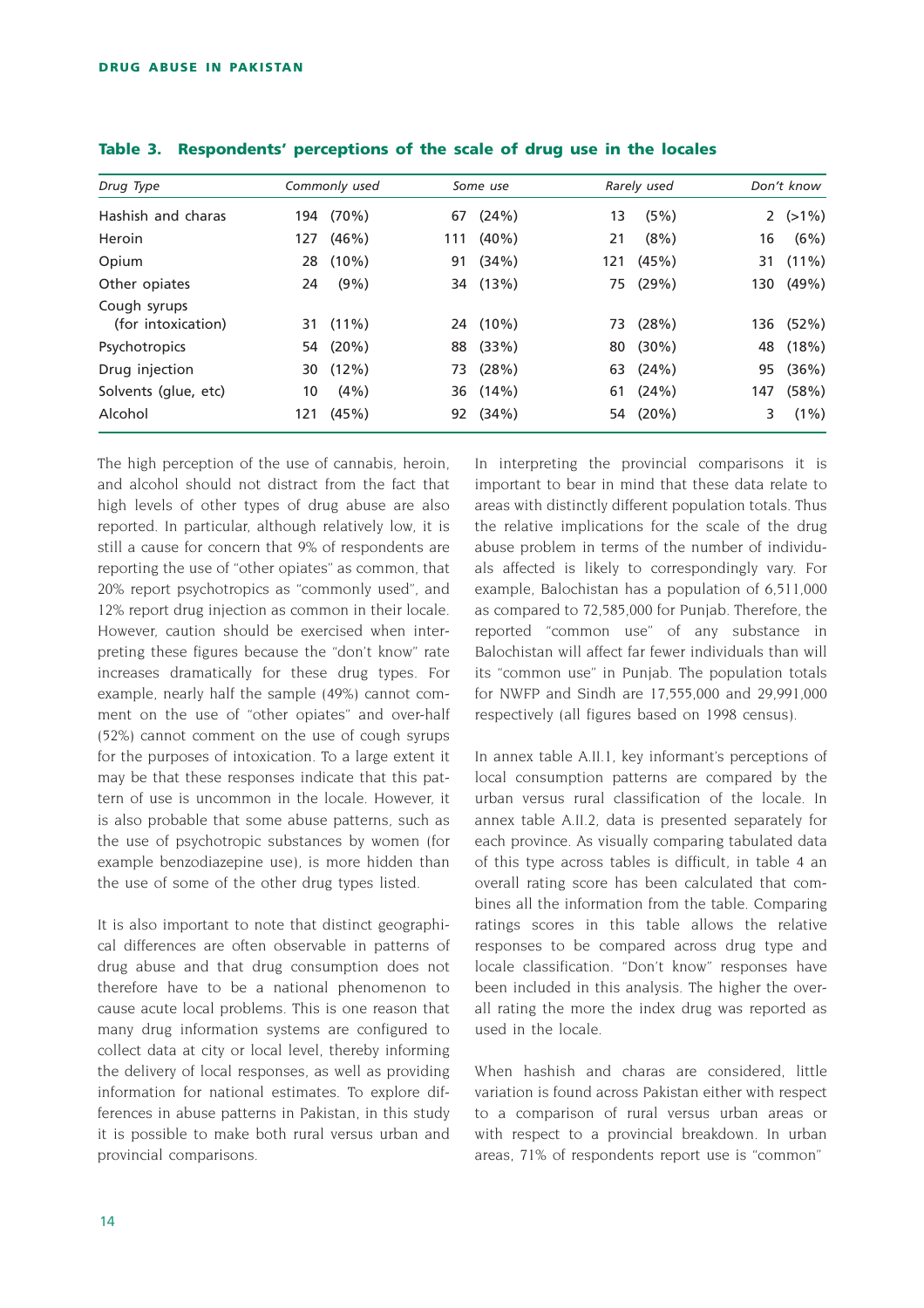| Drug type                          | All | Urban | Rural | Punjab | Sindh | Balochistan | <b>NWFP</b> |
|------------------------------------|-----|-------|-------|--------|-------|-------------|-------------|
| Hashish and charas                 | 16  | 17    | 16    | 16     | 15    | 19          | 17          |
| Heroin                             | 13  | 15    | 11    | 16     | 15    | 18          | 9           |
| Opium                              | 5   | 5     | 6     | 6      | 4     | 9           |             |
| Other opiates                      | 3   | 4     |       |        |       |             |             |
| Cough syrups<br>(for intoxication) | 3   | 3     | 3     | 8      |       |             |             |
| Psychotropics                      |     | 8     | 5     | 10     | 8     | 3           |             |
| Drug injection                     | 5   | 6     | 4     | 9      | 5     |             |             |
| Solvents (glue, etc)               | 2   | 2     | 2     | 6      |       |             | 0           |
| Alcohol                            | 12  | 13    | 11    | 16     | 12    | 13          | 8           |
|                                    |     |       |       |        |       |             |             |

| Table 4. Respondents' perceptions of the scale of drug use in the locales: |  |
|----------------------------------------------------------------------------|--|
| overall ratings                                                            |  |

*Note:* Higher values indicate that use is reported to be more common.

#### **Figure I. Percentage of key informants that reported drug abuse as common in their locale**



compared to 69% of those in rural locales. Similarly, provincial levels of reported use are also high, although some differences are observable. Use is reported to be most common in Balochistan, where 90% of respondents report hashish or charas as "commonly used" closely followed by NWFP, where the figure is 75% of responses. Lowest use is reported in Sindh (overall rating of 15), but here still nearly two-thirds of key informants report the drug type is "commonly used".

When heroin is considered, urban and rural differences are more apparent, as indicated by overall rating scores of 15, and 11, respectively. Heroin abuse is thus reported as a more urban phenomenon with 54% of those in urban locales reporting common use as opposed to 32% of those in rural areas. Distinct provincial differences are also observable. Heroin use is reported to be most common in Balochistan, where 77% of respondents report use as "common". However, sample sizes are disproportionately lower from this province reflecting its lower population total (only 30 key informants interviews conducted), so some caution is necessary in making comparisons between Balochistan and other provinces. Rates are also high in Punjab where 58% of key informants report "common use" and this is supported by a correspondingly high overall rating figure of 16. It is important to look at this overall rating figure, in addition to individual scores, as this measure takes into account information from all responses to the question (i.e. "commonly used," "some use", "rarely used" and "don't know"). NWFP has the lowest rating for reported heroin use with only 12% of key informants reporting use was common in their locale.

Drug injection is the route of administration most associated with health and other problems. As such, even the existence of a relatively small injecting population can have considerable impact on the overall costs (health, social and criminal justice)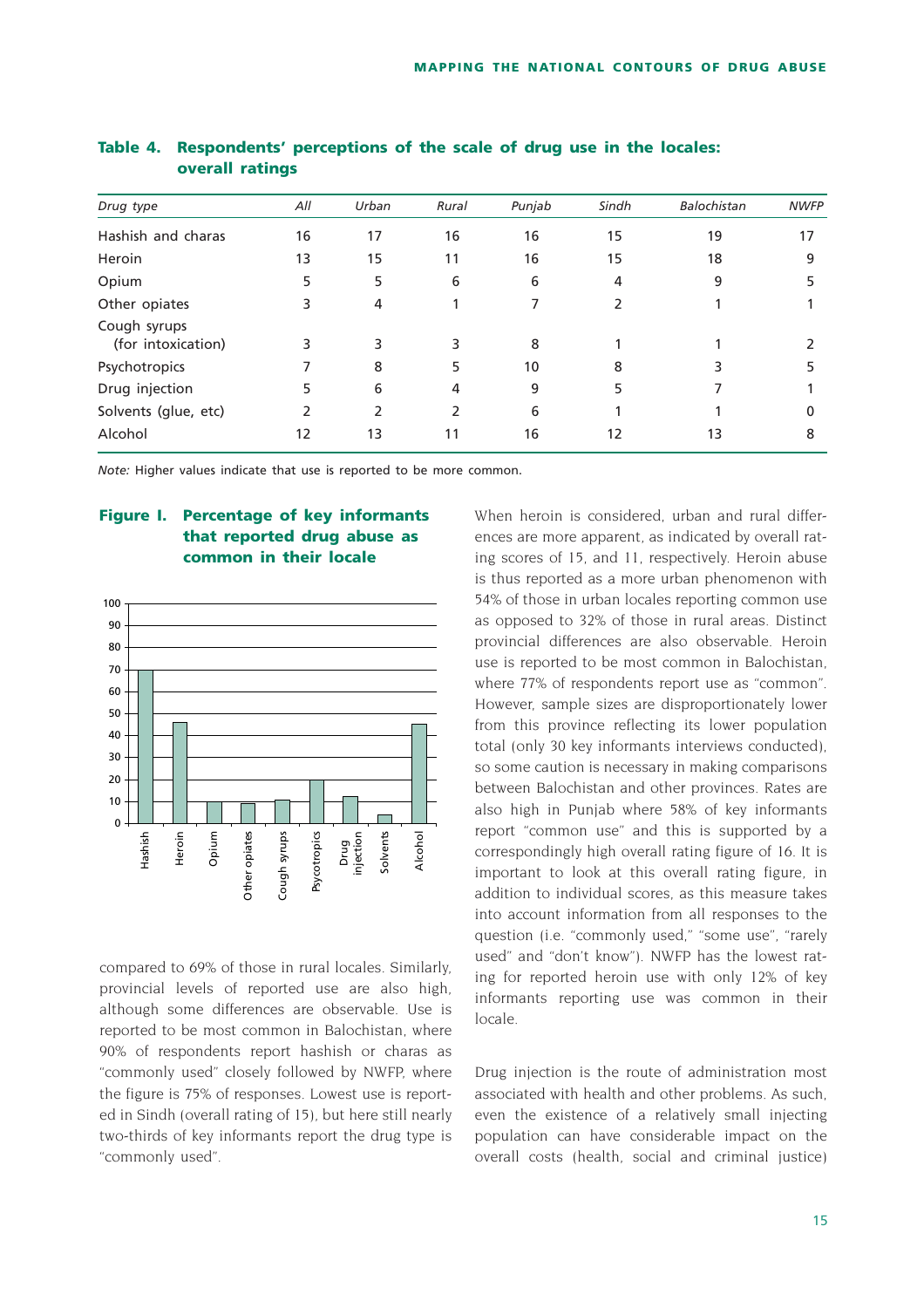associated with drug problems. Historically, in Pakistan drug injecting has not been common although, as noted earlier in this report, some evidence exists to suggest this now may be changing. At least for some parts of the country the data presented here support this view. Drug injecting is reported to be common in urban rather than rural locales and in the province of Punjab. Drug injection appears least common in NWFP, where no key informants report injection as common in their locale.

Opium has a long history of use in Pakistan and has in the past been widely used by traditional medical practitioners (Hakim) to treat a range of minor ailments. However, anecdotal accounts suggest that the use of the drug as an intoxicant has declined in recent years. In the current research exercise in Balochistan, opium was the drug most often reported to be commonly used, although once more the small sample sizes suggest this result should be interpreted with caution.

There was some tendency to report higher rates of alcohol use in urban as opposed to rural areas although this difference was not particularly pronounced—in urban and rural areas a significant number of key informants reported that alcohol was commonly used. Alcohol use was less often reported as commonly used in NWFP than in other provinces, with only 19% of key informants reporting use was common in their locale. This is a marked contrast with Punjab where 71% of key informants report the use of alcohol as common and only 3% that its use was "rare" in their locale.

Overall, the key informants reports would suggest that drug abuse, with the exception of opium, is more a feature of urban rather than rural life in Pakistan. That being said, this difference is not as pronounced as expected, and abuse of other drugs in many rural locales was reported at worryingly high levels. Similarly, provincial differences in reporting rates are clearly observable, with the Punjab, the largest province in population terms, having amongst the highest levels of reported common use. No province appeared to be free of drug abuse problems. However, if hashish and charas are excluded, NWFP overall reported that use was less common than elsewhere in Pakistan.

Drug abuse patterns are commonly known to vary across demographic dimensions. In this study, to explore variations by sex and age, key informants were asked to separately rate the drug "most commonly used" by "men", "women" and "young people", (the last defined for the purposes of this study as less than 25 years of age). These data can be found in table 5.

#### **Table 5. Respondents' perceptions of the differences in the drugs most commonly used by men, women and young people**

| Drug type                             | Men          | Women     | Young<br>people |
|---------------------------------------|--------------|-----------|-----------------|
| Hashish and                           |              |           |                 |
| charas                                | 140 (51%)    | 12 (10%)  | 177 (65%)       |
| Heroin                                | 74 (27%)     | 33 (27%)  | 46 (17%)        |
| Opium                                 | (2%)<br>5    | 16 (13%)  |                 |
| Other opiates                         |              | $1(>1\%)$ |                 |
| Cough syrups<br>(for<br>intoxication) |              |           | $1(>1\%)$       |
| Psychotropics                         | $(1\%)$<br>3 | 45 (37%)  | $1\%$<br>4      |
| Drug injection                        | (3%)<br>7    | (6%)<br>7 | (3%)<br>7       |
| Alcohol                               | 47 (17%)     | (7%)<br>8 | 39 (14%)        |

*Note:* Sample N's (men 276, women 122, young people 274).

As would be expected, male drug use in terms of most commonly used substance broadly reflects the overall pattern discussed above. Differences from the overall picture are evident when women or young people are considered. It should be noted that the number of respondents falls to 122 for the question on women's drug use. This is because many key informants did not feel competent to answer this question. This is probably due to both the facts that drug abuse among women is a lower frequency activity than male drug abuse, and that drug use among women is a more hidden behaviour. Psychotropic drugs were the type most commonly reported to be used by women, followed by heroin. It should be remembered that this question does not relate to the overall numbers of abusers, but rather to the drug most commonly used amongst those who do abuse drugs in the locale. It is therefore debatable what this result implies about the overall prevalence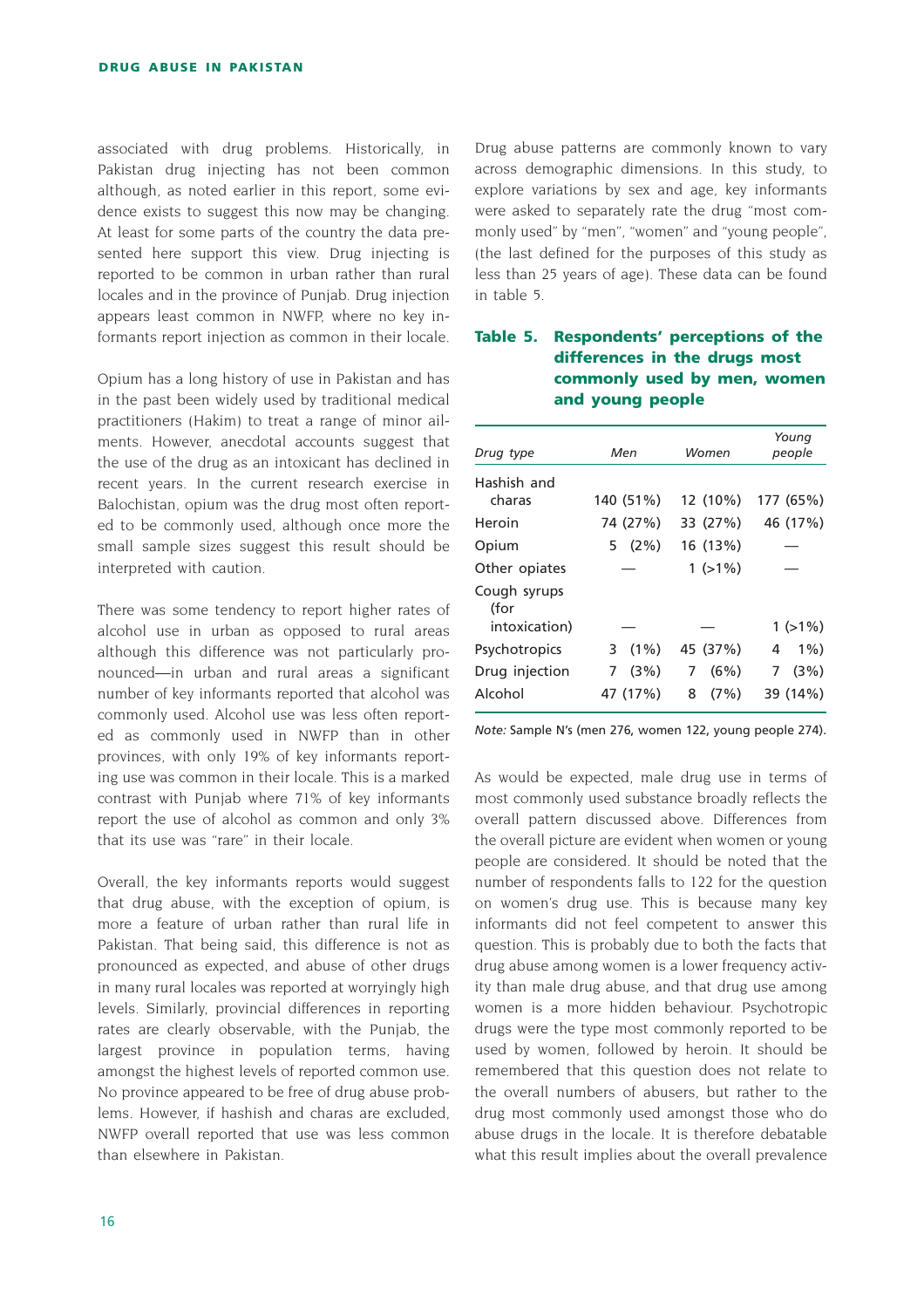of heroin use among women in Pakistan. Interestingly, unlike the male pattern of use, hashish or charas is not commonly reported as the main drug type used by women in most locales.

Among young people, hashish or charas is reported to be the most common drug used by 65% of key informants, followed by heroin and alcohol (17% and 14% respectively). The abuse of solvents, which is elsewhere commonly associated with younger ages groups, or street children, was not reported as the main drug used by young people by any informant.

### Trends in drug abuse

Key informants were asked to reflect on trends in drug abuse in their locales. Two time periods were used for these questions. For each index drug, respondents were asked whether use had "decreased a lot", "decreased a little", "not changed", "increased a little", or "increased a lot" in their locale. The first time period respondents were asked to assess changes over was "the last five years" (i.e. from 1995). This is long term measure approximating the period since the last national assessment exercise was conducted (1993). "Five years" was selected as the maximum reasonable long-term recall period. The second set of questions covered the same topic but asked for short-term trends. In this case a standard "last year" reporting period was adopted.

Data on long term trends for the whole sample can be found in table 6. In annex table A.II.3. urban versus rural comparisons are given and in table A.II.4 a provincial breakdown is provided. As an aid to considering the data as a whole an overall rating has been computed, which can be found in table 7. In the overall measure, negative values have been placed in brackets and indicate that key informants are reporting a decrease in use.

Some caution is required when reflecting on perceived trends over time, especially long time intervals, as memory effects and other factors may influence perceived changes. It can be argued that when social problems such as drug abuse or crime are considered, respondents are often more inclined to report negative rather than positive changes. Nonetheless, these data do provide a useful overview of observed trends and have been used in the previous national assessment exercises for quantifying annual increases in prevalence rates. In interpreting the data it is also important to look closely at the provincial breakdown. Trends must be viewed with respect to their population base. For example, a small upwards or downwards trend in an area of high prevalence will have far more impact, in terms of the number of individuals affected, than a similar trend in an area of low prevalence.

With this in mind data on heroin trends in Punjab is particular interesting as this province contains some of the large cities where heroin problems are most apparent and where the highest provincial population rates are found. The overall rating is 0 for this province indicating overall that responses suggesting increases in use are balanced with those suggesting decreases.

|                    | Decreased | Decreased    |           | Increased | Increased  | Don't         |
|--------------------|-----------|--------------|-----------|-----------|------------|---------------|
| Drug type          | a lot     | a little     | No change | a little  | a lot      | know          |
| Hashish and charas | 7(3%)     | 32 (12%)     | 34 (12%)  | 97 (35%)  | 102 (37%)  | $(1\%)$<br>4  |
| Heroin             | 19 (7%)   | 57 (21%)     | 28 (10%)  | 77 (28%)  | 78 (29%)   | (5%)<br>13    |
| Opium              | 15 (6%)   | 38 (14%)     | 132 (50%) | 36 (14%)  | (7%)<br>19 | $(9\%)$<br>25 |
| Other opiates      | 7(3%)     | (3%)<br>8    | 43 (17%)  | 41 (17%)  | (8%)<br>19 | 128 (52%)     |
| Cough syrups       | 7(3%)     | (7%)<br>16   | 27 (11%)  | 34 (14%)  | 26 (11%)   | 134 (55%)     |
| Psychotropics      | 4(2%)     | (5%)<br>12   | 31 (12%)  | 101 (39%) | 68 (26%)   | 44 (17%)      |
| Drug injection     | $3(1\%)$  | (4% )<br>11  | 31 (12%)  | 75 (30%)  | 37 (15%)   | 96 (38%)      |
| Solvents           | $2(1\%)$  | $(2\%)$<br>5 | 30 (13%)  | 59 (25%)  | (5%)<br>11 | 130 (55%)     |
| Alcohol            | 7(3%)     | 26 (10%)     | 71 (26%)  | 85 (31%)  | 73 (27%)   | (3%)<br>9     |

#### **Table 6. Perceptions of long-term trends in drug use in the locales (last 5 years)**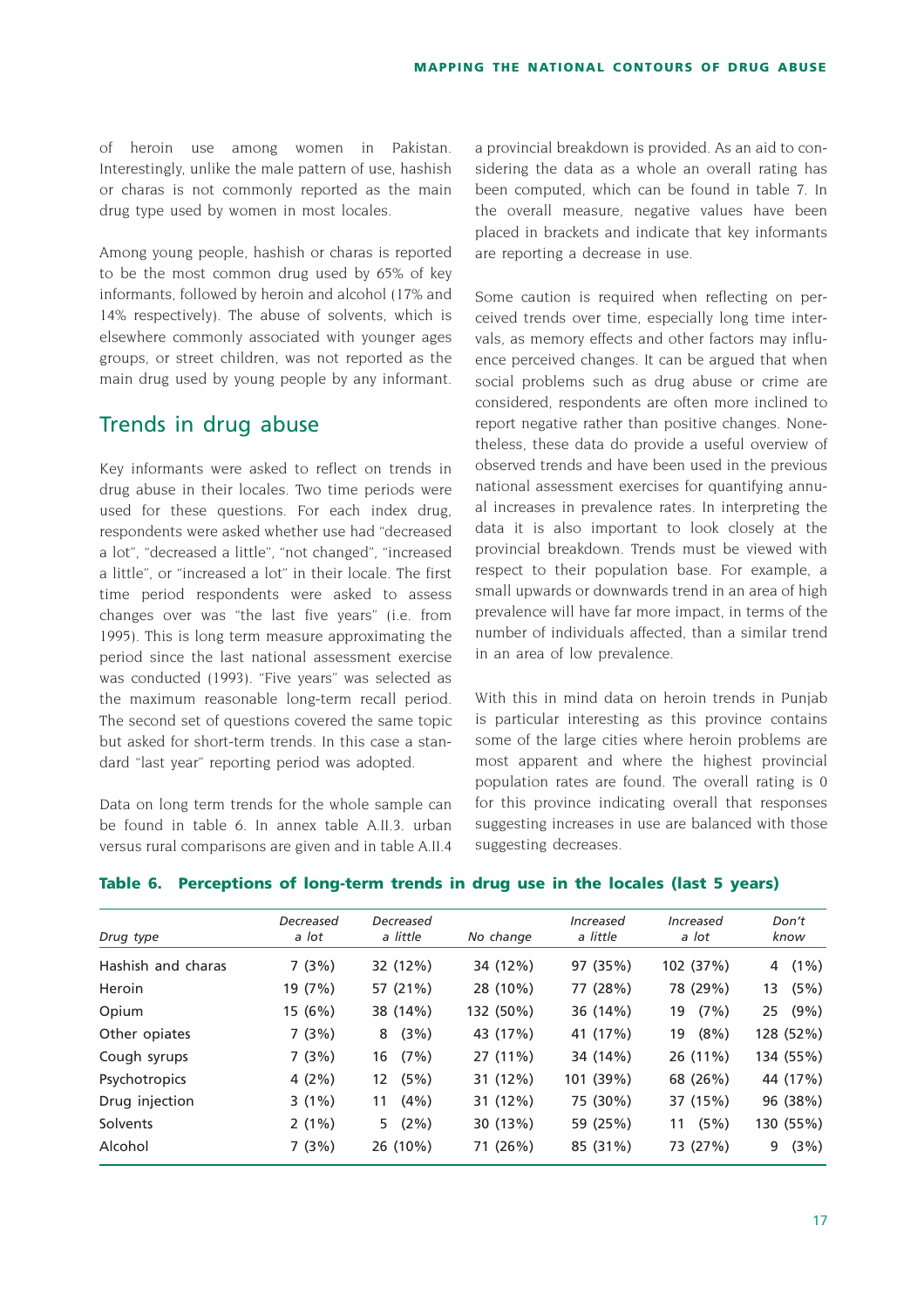| Drug type                          | All  | Urban    | Rural | Punjab | Sindh    | Balochistan | <b>NWFP</b> |
|------------------------------------|------|----------|-------|--------|----------|-------------|-------------|
| Hashish and charas                 | 9.4  | 9.0      | 10.1  | 8.0    | 7.3      | 14.8        | 11.4        |
| Heroin                             | 5.3  | 4.9      | 6.1   | 0.0    | 10.2     | 18.3        | 1.7         |
| Opium                              | 0.3  | $(-0.3)$ | 1.3   | 0.0    | $(-1.1)$ | 9.2         | $(-1.3)$    |
| Other opiates                      | 4.8  | 5.6      | 2.2   | 8.6    | 1.8      | 1.1         | 1.1         |
| Cough syrups<br>(for intoxication) | 5.1  | 4.6      | 6.7   | 10.2   | $(-3.0)$ | 5.0         | 1.4         |
| Psychotropics                      | 10.0 | 10.0     | 10.2  | 10.9   | 10.4     | 7.9         | 9.2         |
| Drug injection                     | 8.4  | 9.0      | 6.7   | 8.8    | 9.7      | 12.2        | 1.4         |
| Solvents (glue, etc)               | 6.7  | 6.8      | 6.7   | 8.0    | 5.0      | 5.3         | 3.3         |
| Alcohol                            | 7.3  | 7.8      | 6.4   | 8.2    | 9.7      | 8.8         | 5.4         |
|                                    |      |          |       |        |          |             |             |

#### **Table 7. Perceptions of long-term trends in drug abuse (last 5 years): overall ratings**

*Note:* Positive values indicate reports of overall increases in abuse levels and negative values decreases in abuse.





*Note:* high scores indicate increased reports that drug abuse has increased in the last five years.

This compares to ratings of 10 and 18 for Sindh and Balochistan, respectively, and 1.7 in NWFP. This point is illustrated in figure II. Overall, the data suggest that in Punjab heroin prevalence may have been stable or even in possible decline over the last five years. Elsewhere, it would indicate no great change in NWFP, where reported heroin use is low in any respect, and indicate increases in Sindh and Balochistan. This analysis would fit with the tentative suggestion that heroin use is still diffusing in Pakistan to new areas, including more rural areas, whilst at the same time stabilizing, or even possibly slightly declining, in some of the urban centres where use has been longest established. This picture remains preliminary and requires further investigation before any firm conclusion should be drawn. However, the "last-year" overall trend measure indicates a small decline in heroin use in the province of Punjab (–0.9) (see table 9).

If a mixed picture is found for heroin use this is not the case for drug injection where data give cause for considerable concern. Increased injecting is reported in all provinces although the increase in NWFP is marginal. However Sindh, Balochistan, and Punjab all report strong upward trends. Injecting is reported to be increasing more strongly in urban rather than rural locales, but for both the trend is upwards.

Key informants' perception of long term trends in hashish and charas abuse appear uniformly up with some the highest overall ratings in Balochistan and NWFP. Opium abuse on the other hand was reported to be stable or in decline in all provinces with the exception of Balochistan. Trends in alcohol use were reported to be up, as was the abuse of solvents (glue, etc), with the locales in the province of Punjab reporting the greatest overall increase.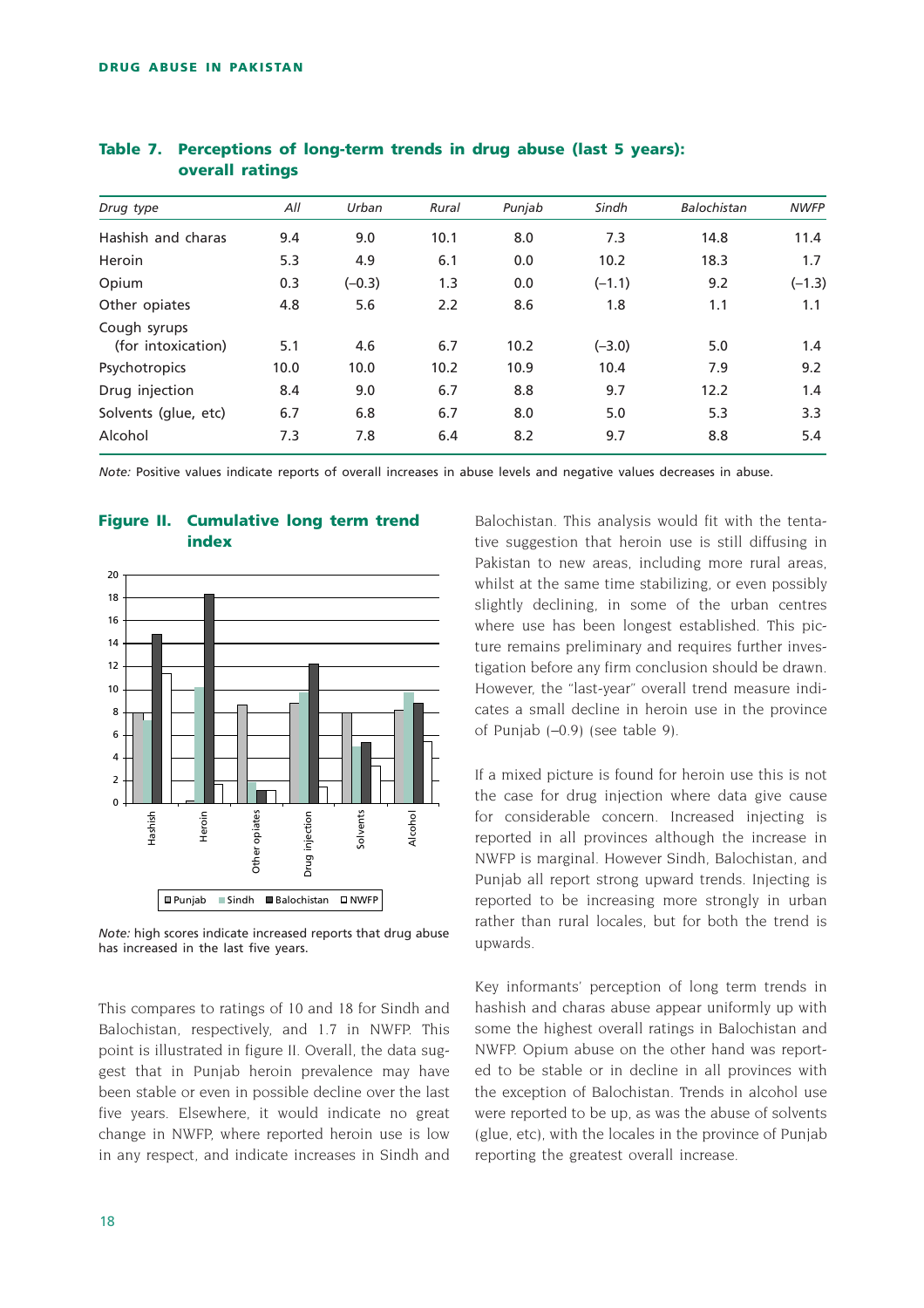| Drug type          | Decreased<br>a lot | Decreased<br>a little | No change | Increased<br>a little | Increased<br>a lot | Don't<br>know |
|--------------------|--------------------|-----------------------|-----------|-----------------------|--------------------|---------------|
| Hashish and charas | 9(3%)              | $(9\%)$<br>24         | 58 (21%)  | 90 (33%)              | 91 (33%)           | $(1\%)$<br>4  |
| Heroin             | 22 (8%)            | 62 (23%)              | 50 (18%)  | 73 (27%)              | 53 (19%)           | $(4\%)$<br>12 |
| Opium              | 14 (5%)            | 33 (13%)              | 143 (55%) | 38 (15%)              | (3%)<br>8          | 26 (10%)      |
| Other opiates      | $3(1\%)$           | (4%)<br>9             | 51 (21%)  | 30 (12%)              | $(8\%)$<br>20      | 130 (54%)     |
| Cough syrups       | 5(2%)              | (5%)<br>11            | 40 (17%)  | 32 (13%)              | 23 (10%)           | 128 (54%)     |
| Psychotropics      | $2(1\%)$           | (2%)<br>6             | 42 (16%)  | 99 (38%)              | 61 (24%)           | 49 (19%)      |
| Drug injection     | $1(>1\%)$          | (4% )<br>10           | 38 (15%)  | 75 (30%)              | 27 (11%)           | 97 (39%)      |
| Solvents           | $2(>1\%)$          | $(1\%)$<br>3.         | 39 (16%)  | 48 (20%)              | (7%)<br>17         | 133 (55%)     |
| Alcohol            | $4$ ( $>1\%$ )     | $(8\%)$<br>23         | 95 (35%)  | 78 (29%)              | 64 (24%)           | (3%)          |

| Table 8. Perceptions of short-term trends in drug use in the locales (last year) |  |  |  |  |  |  |  |
|----------------------------------------------------------------------------------|--|--|--|--|--|--|--|
|----------------------------------------------------------------------------------|--|--|--|--|--|--|--|

**Table 9. Perceptions of short-term trends in drug abuse (last year): overall ratings** 

| Drug type                          | All      | Urban    | Rural | Punjab   | Sindh    | Balochistan | <b>NWFP</b> |
|------------------------------------|----------|----------|-------|----------|----------|-------------|-------------|
| Hashish and charas                 | 8.5      | 8.2      | 9.1   | 6.7      | 7.8      | 8.3         | 11.1        |
| Heroin                             | 2.8      | 2.5      | 3.5   | $(-0.9)$ | 5.6      | 13.1        | 0.8         |
| Opium                              | $(-0.3)$ | $(-0.6)$ | 0.4   | 0.3      | $(-0.4)$ | 4.8         | $(-2.5)$    |
| Other opiates                      | 4.9      | 6.0      | 0.8   | 8.5      | 2.9      | 0.0         | 0.8         |
| Cough syrups<br>(for intoxication) | 5.1      | 5.2      | 4.8   | 10.2     | $(-2.9)$ | 0.0         | 1.9         |
| Psychotropics                      | 10.0     | 10.2     | 9.7   | 11.7     | 12.2     | 3.3         | 8.4         |
| Drug injection                     | 7.7      | 8.3      | 6.1   | 9.0      | 8.5      | 8.6         | 0.0         |
| Solvents (glue, etc)               | 6.9      | 6.8      | 7.0   | 9.4      | 4.3      | 1.2         | 5.0         |
| Alcohol                            | 6.6      | 7.6      | 4.8   | 7.8      | 10.0     | 4.6         | 4.5         |

*Note*: Positive values indicate reports of overall increases in abuse levels and negative values decreases in abuse.

High overall scores were also found for upward trends in the use of psychotropic drugs. Given the earlier findings that these drugs are reported as the most commonly used drug type by women this may imply that drug abuse among women in Pakistan is increasing. Data in this report do not explore the use of psychoactive substance by women in any great detail. However, data do suggest that this is a topic that merits further attention.

Perceptions of trends in drug abuse over the last year were also explored. This is a topic included in the UNDCP annual reports questionnaire (ARQ). Drug information systems often report on yearly trends so these data may have utility for any future on-going drug abuse monitoring activity in Pakistan. Data from the whole sample can be found in table 8, urban versus rural comparisons in annex table A.II.5 and provincial breakdowns in annex table A.II.6. Once more, an overall rating has been calculated to summarize these data and this can be found in annex table A II.9

The overall picture of perceived short-term trends broadly corresponds to the data for trends over the longer time period. As noted above, trends in heroin abuse, with the exception of Balochistan, appear flat or even down slightly (Punjab). Drug injection is regarded as increasing, as is hashish and charas abuse and again psychotropic drugs receive a particularly high score on the overall rating for a rising short-term trend.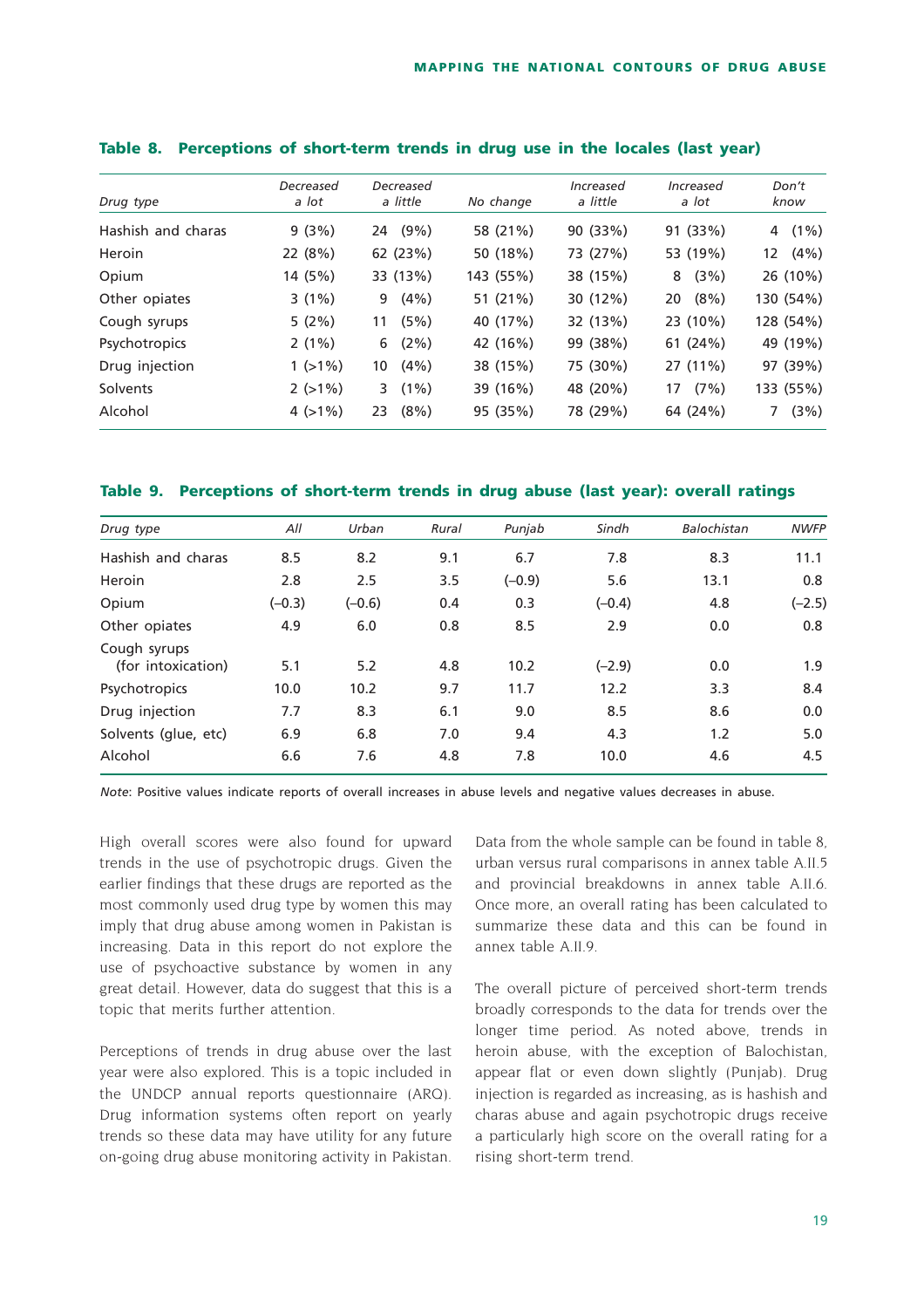## Perceptions of problems arising from drug abuse

Different patterns and levels of drug abuse are known to impact differently on society. To gauge the key informant's perception of the extent to which the drug abuse patterns described impact on their communities, they were asked to assess the amount of problems each index drug was causing. A standard question format was used in which each drug type was read out and respondents reported if it caused "major problems" "some problems" "few problems" or "no problems" in their locale.

Data for the whole sample can be found in table 10, a rural versus urban breakdown in annex table A.II.7, and provincial comparisons in table A.II.8. Again, an overall rating has been calculated and is included in table 10 for the whole sample, and in table 11, for the sub-sample comparisons.

The perceived problems different drugs types were causing were not simply related to their reported prevalence levels. In all provinces, and in both urban and rural locales, heroin was the drug most associated with problems, regardless of the relative prevalence rate. Eighty-one per cent of respondents reported that heroin caused major problems in their locales. This figure was slightly higher for urban rather than rural areas, but in both types of locale substantially high levels of problems resulting from heroin abuse were reported. In Punjab province, 88% of respondents reported major problems in their communities resulting from heroin. Those locales with injecting populations also reported that these were causing major problems locally.

#### **Table 10. Perceptions of problems caused by drugs in the locales**

| Drug type          | Major<br>problems | Some<br>problems | Few<br>problems | No<br>problems | Don't<br>know | Overall<br>rating |
|--------------------|-------------------|------------------|-----------------|----------------|---------------|-------------------|
| Hashish and charas | 46 (17%)          | 130 (47%)        | 73 (26%)        | 28 (10%)       |               | 17                |
| Heroin             | 222 (81%)         | 29 (11%)         | $(2\%)$<br>6    | $(1\%)$<br>4   | $(4\%)$<br>12 | 27                |
| Opium              | $(8\%)$<br>22     | 56 (21%)         | 88 (33%)        | 82 (31%)       | (7%)<br>18    | 10                |
| Other opiates      | (6%)<br>14        | 31 (12%)         | 45 (18%)        | 40 (16%)       | 120 (48%)     | 6                 |
| Cough syrups       | $(9\%)$<br>22     | 24 (10%)         | 26 (11%)        | 40 (16%)       | 134 (54%)     | 6                 |
| Psychotropics      | $(8\%)$<br>20     | 40 (15%)         | 85 (33%)        | 65 (25%)       | 50 (19%)      | 9                 |
| Drug injection     | 58 (23%)          | 55 (22%)         | 28 (11%)        | 25 (10%)       | 88 (35%)      | 12                |
| Solvents           | $(8\%)$<br>20     | 30 (13%)         | 45 (19%)        | 27 (11%)       | 118 (49%)     | 7                 |
| Alcohol            | 85 (31%)          | 90 (33%)         | 71 (26%)        | (7%)<br>18     | (2%)<br>6     | 19                |

#### **Table 11. Perceptions of problems caused, overall-rating scores: urban/rural and provincial comparisons**

| Drug type          | Urban | Rural | Punjab | Sindh | Balochistan | <b>NWFP</b> |
|--------------------|-------|-------|--------|-------|-------------|-------------|
| Hashish and charas | 17    | 16    | 19     | 14    | 16          | 18          |
| Heroin             | 28    | 24    | 29     | 27    | 30          | 24          |
| Opium              | 10    | 10    | 11     | 5     | 16          | 11          |
| Other opiates      | 7     | 3     | 11     | 4     | 10          | 3           |
| Cough syrups       | 7     | 4     | 13     | 2     | 2           | 3           |
| Psychotropics      | 10    | 6     | 12     | 8     | 5           | 8           |
| Drug injection     | 14    | 9     | 19     | 10    | 20          |             |
| Solvents           | 8     | 5     | 16     | 3     | 5           |             |
| Alcohol            | 19    | 19    | 24     | 18    | 10          | 18          |
| Overall average    | 12    | 9.6   | 15.4   | 9.1   | 11.4        | 8.9         |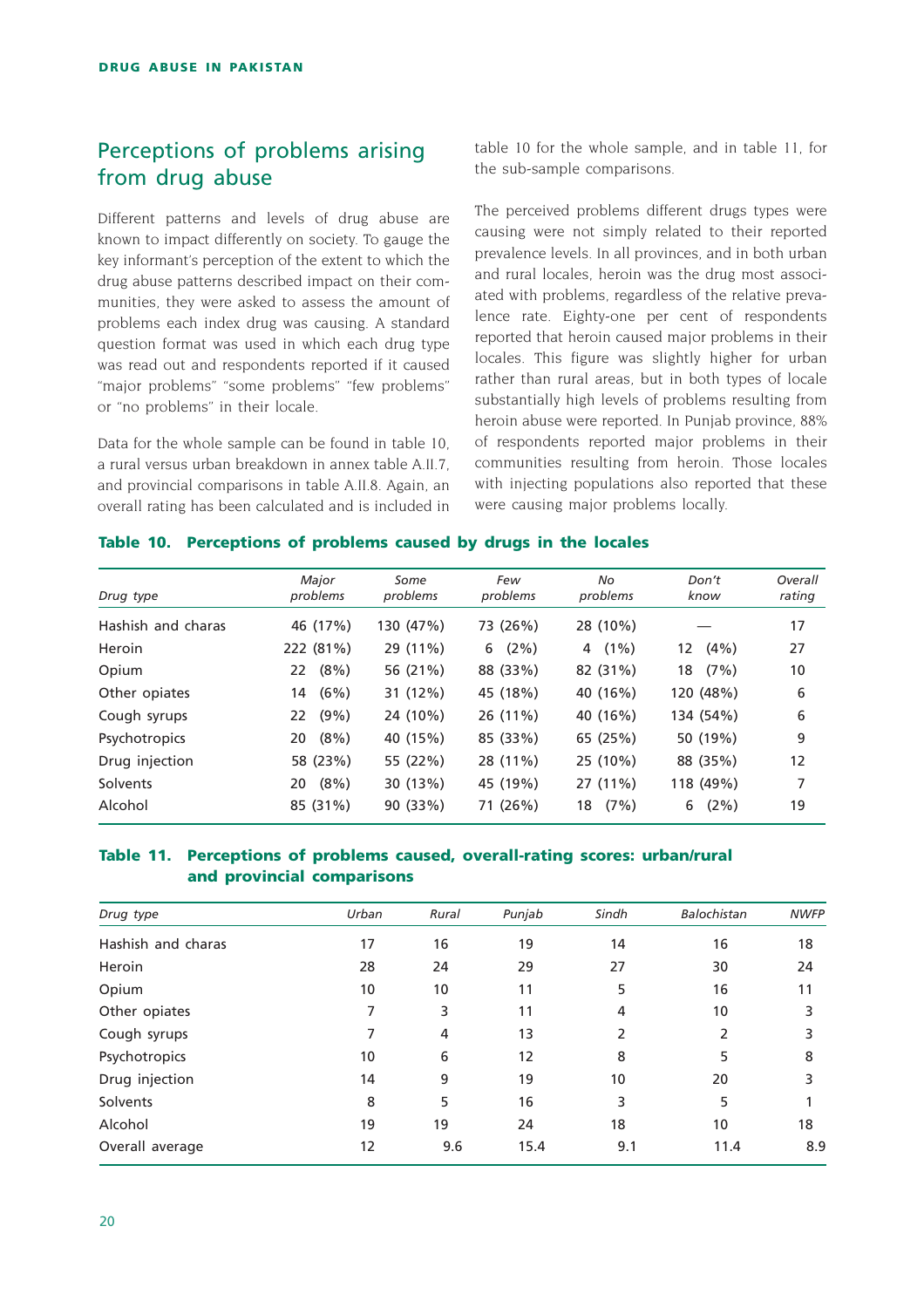After heroin, alcohol received the second highest overall problem score in all provinces with the exception of Balochistan, where hashish and charas problems received a higher rating. In Punjab nearly half (48%) of all key informants reported that alcohol caused major problems in their community and none reported that there were no local problems due to alcohol abuse. In Balochistan alcohol problems were not widely recognized—with only one key informant reporting major problems resulting from the use of alcohol and nearly half (47%) reporting only few alcohol related problems in their area.

Whilst hashish/charas was the drug reported to be most commonly used in all locales it was not necessarily perceived to be causing major problems by respondents. Overall ratings suggest that its use was perceived as causing fewer problems than either heroin or alcohol. That being said, hashish and charas consumption was not regarded as non-problematic. Seventeen per cent of all key informants reported that major problems in their locale were caused by hashish or charas, and just under half (47%) that some problems were due to the use of this drug type.

#### **Figure III. Cumulative problems arising from drug abuse index, reported by key informants in each state**



*Note:* Higher score indicate more reports of problems.

Some provincial differences merit note. In Punjab, as many as 24% of respondents reported major local problems arising from solvent abuse, whereas this was not the case for the other provinces. The use of cough syrups for intoxication was also perceived as resulting in local problems in Punjab. In Balochistan, opium use was seen as resulting in major problems in 33% of locales, whereas elsewhere opium was not widely regarded as causing major problems.

### **Table 12. Difference in respondents' perceptions of differences in the drugs causing the most problems for men, women and young people in the locale**

| Drug type      | Men       | Women     | Young<br>people |  |
|----------------|-----------|-----------|-----------------|--|
| Hashish and    |           |           |                 |  |
| charas         | 27 (10%)  | 5(5%)     | 113 (41%)       |  |
| Heroin         | 206 (75%) | 36 (37%)  | 112 (41%)       |  |
| Opium          | 5(2%)     | 14 (14%)  | $1(>1\%)$       |  |
| Other opiates  |           | $1(1\%)$  |                 |  |
| Psychotropics  |           | 27 (28%)  | $1(>1\%)$       |  |
| Drug injection | 6(2%)     | 2 $(2\%)$ | 4 $(2\%)$       |  |
| Alcohol        | 30 (11%)  | 12 (12%)  | 41 (15%)        |  |

*Note:* Sample numbers: 274, 97, 273 respectively.

### Attitude questions

To explore some of the issues that emerged during the preparatory work for the study a set of attitude questions was prepared to which key informants were asked to give a standard attitudinal response ranging across a Likert scale from "strongly disagree" to "strongly agree". These data can be found in annex table A.II.9. Key informants tended to agree with questions that suggested that many drug abusers were too poor to access treatment provision and were also responsible for considerable amounts of local crimes. Respondents were more equivocal in reply to a question on whether heroin use had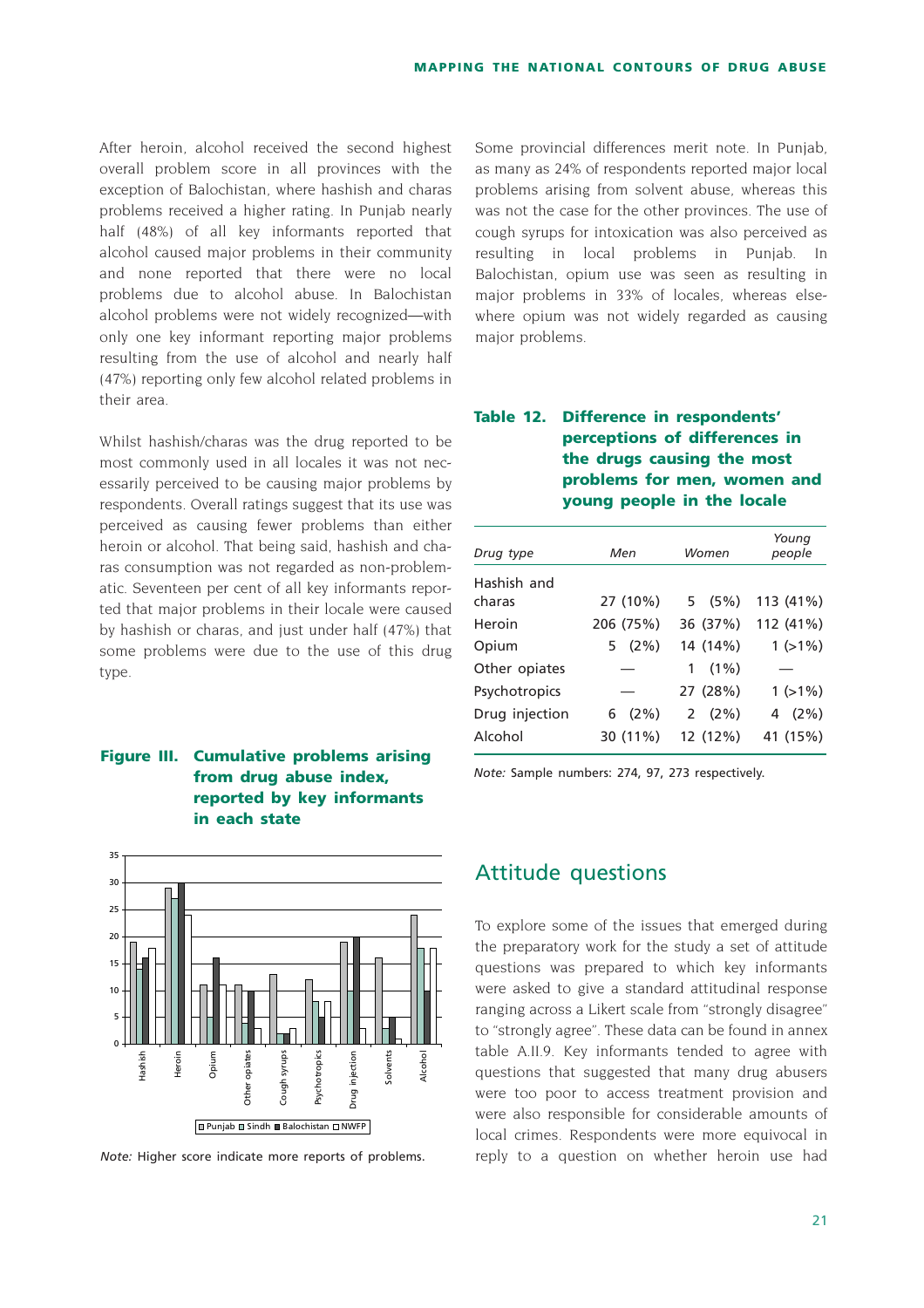declined in their area. Interestingly, those in Punjab and in urban areas were more likely to agree with this statement than those elsewhere, supporting the suggestion that there has been a diffusion of heroin to new areas but that abuse rates have not risen in areas with an established problem.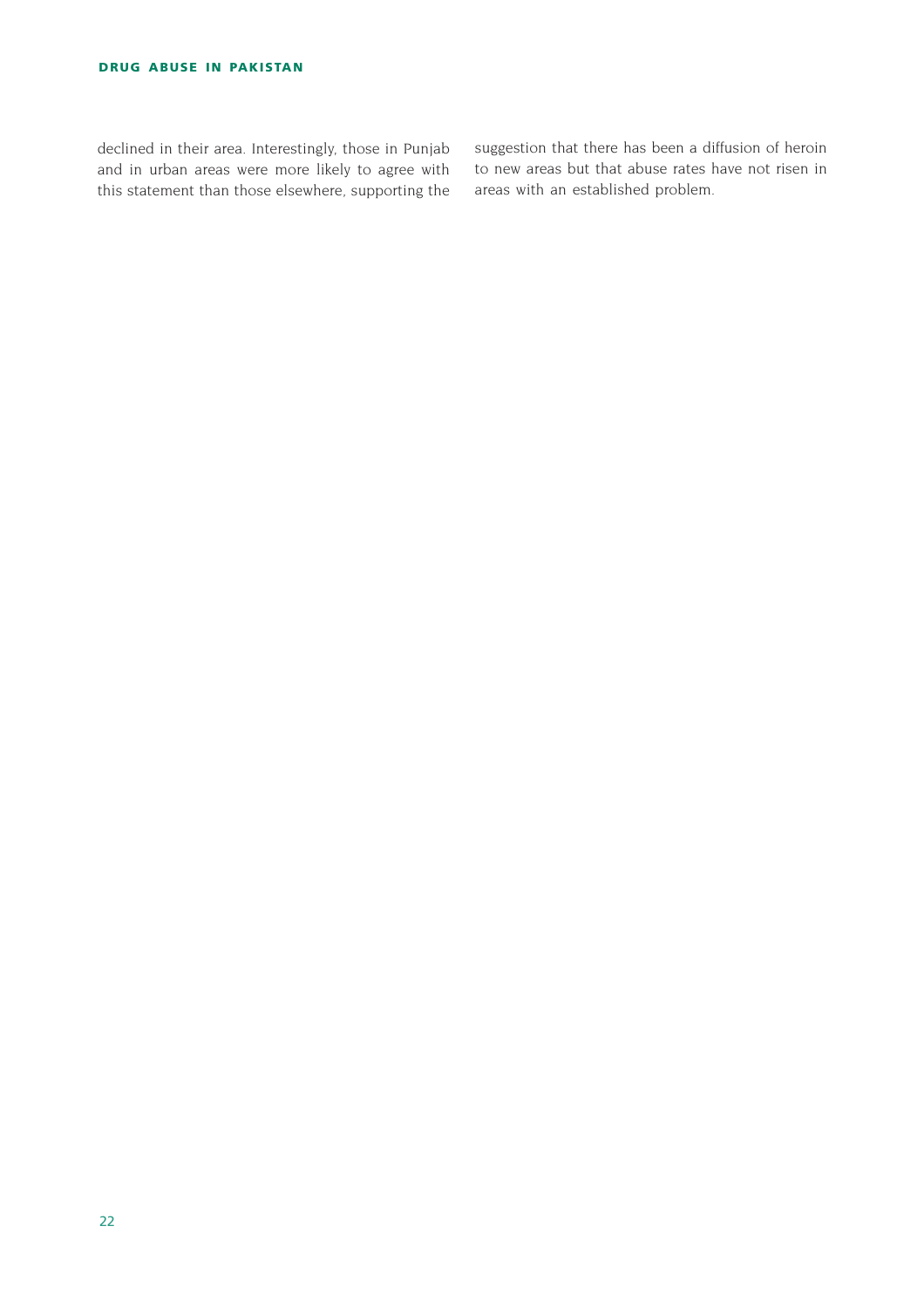# Interviews with drug abusers

In this section data from the interviews with drug abusers are presented. As previously noted, in each of the four cities included in the study (Karachi, Lahore, Quetta, and Peshawar), three samples of interviews with drug abusers were collected. These were: drug-abusers in treatment (persons receiving treatment for an alcohol problem only were not included in the sample), drug-abusers in prison and drug-abusers recruited in street settings. For the purposes of bre vity and convenience we have used the term "addict interviews" to refer to these samples. The reader should note that the sampling inclusion criterion used was that the respondents should be regular users of heroin or drug injectors, and in practice the sample did consist largely of apparently dependent opioid users. A formal measure of dependence itself was not used as a sampling criterion, however, although such a measure was made in the interview.

# Data collection

The analysis presented here will consider the three groups of "addict interviews" in their totality and also make comparisons across the three groups. All interviews were conducted by trained members of the research team, and were carried out on a voluntary and confidential basis. As recruiting street samples of drug abusers is methodologically challenging members of the research team with previous experience of this kind of work or who had life experiences that allowed them to more easily access drug abusers were used to assist with this part of the study.

One thousand and fifty-five interviews were conducted for this study. After data cleaning and checking procedures, a small number of interviews (6) where excluded for reasons of the quality of the reporting. Thus 1,049 interviews were available for analysis and of these 12 were female and 1,037 male. This sample cannot be thought of as reflecting patterns of illicit drug use among Pakistani women. Whilst the abuse of heroin appears lower among women than for men, the relative levels cannot be estimated from data reported here. For a number of cultural reasons and other considerations, women appear disproportionately unlikely to appear in any of the samples collected for this study and the topic of drug abuse among women is taken up in the concluding part of this report. For the purposes of clarity and focus in reporting on the study, the following analyses are restricted to the sample of 1,037 male respondents. Slightly more of these interviews were conducted with treatment attendees (415), than with the street addict sample (321), or the prison addict sample (301).

# Demographics—age distribution

The mean age of the three sample groups were remarkably similar, 33 years for respondents interviewed in both treatment and street samples, and 31 years for those respondents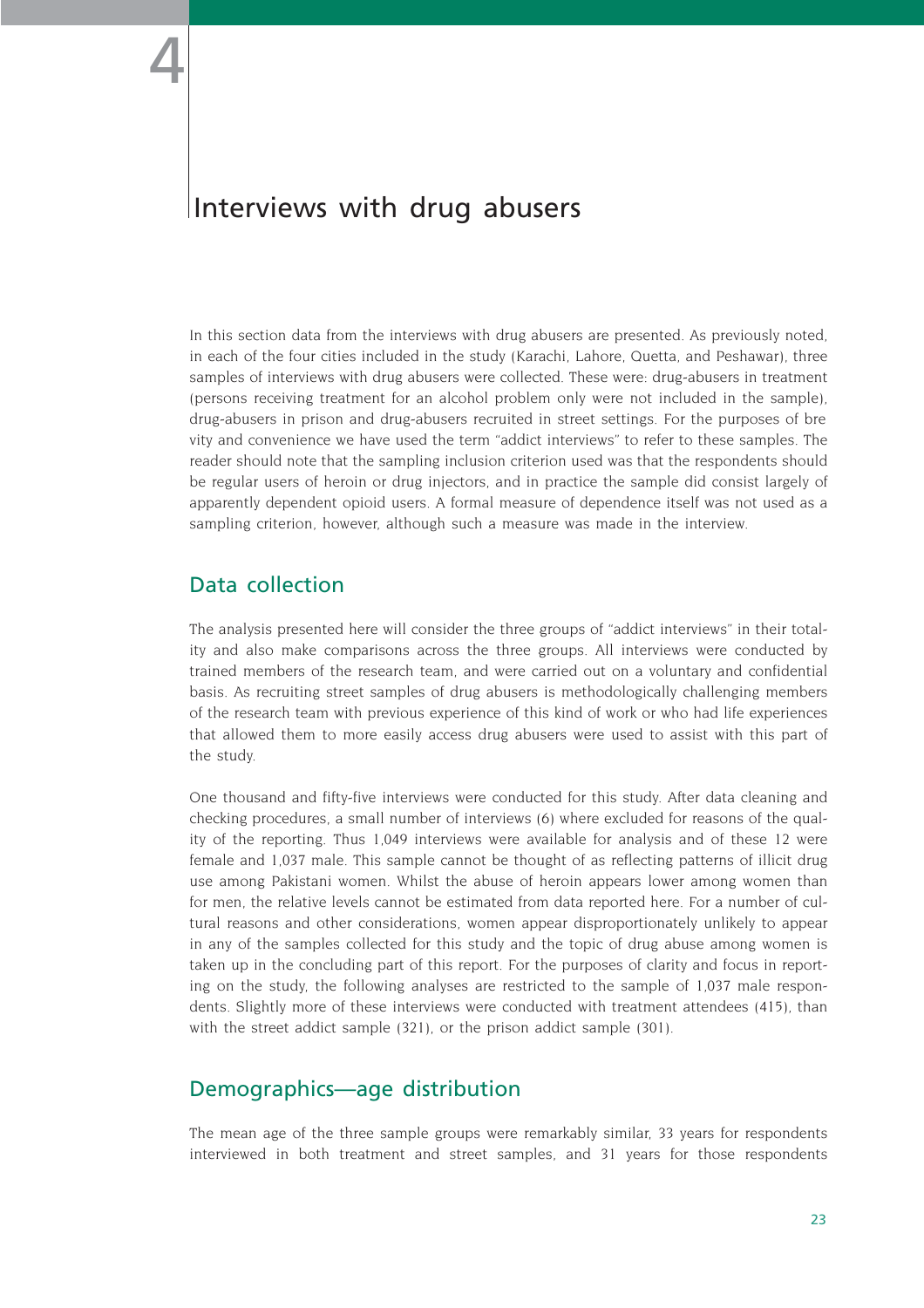interviewed in prison. The age of the sample ranged from 12 to 74 years of age, with 40% of subjects being between 25 and 34 years of age. Comparing the three samples, young respondents were least common among the treatment sample, where only 2% were under 20 years of age, as compared to 9% of street addict interviews and 8% of the prison sample; they comprise 6% of the whole combined sample. Similarly with older addicts, only 6% of respondents were over 50 years, comprised of 5% of the treatment and prison samples and 7% of the street sample. Some caution is merited in making direct comparisons with the 1993 survey because of the different sampling strategy used in each study and because full data on age characteristics were not available for the earlier exercise. Nonetheless, the current study does suggest a more mature population of heroin users than might have been previously identified, with less evidence of young heroin users. For example, in the 1993 exercise, 24% of heroin users were found to be (from 15 to) under 20 years old. In the 2000 study only 5% were within this age group. Similarly, 73% of heroin users were found to be less than 30 years of age in the 1993 exercise, whereas in this study the equivalent figure is 41%. An age breakdown is displayed in figure IV.

#### **Figure IV. Age distribution of sample (percentage in 5 year groups)**



# Prison contact

All respondents in the study were asked about their experience of prison. Seven per cent of the treatment recruited sample and 18% of the street sample reported some prison attendance as a result of a drug-related offence. Overall about a third of respondents (35%) in the treatment and street samples had spent time in prison for a drug related offence. Those in the street sample more commonly reported drug related prison attendance than in the treatment sample (44% as compared to 29%, respectively). This again suggests, as reflected in their treatment history and dependence, that the street addicts were a particularly disadvantaged group.

### Prison history

The mean age of 26 for first prison attendance amongst those who had been to prison—did not vary across the sample groups. For those with a prison history, 45% had only one experience of incarceration. However histories of multiple prison attendance were not uncommon and around 10% of subjects who had prison experience reported five or more incarcerations. Among those in the prison sample just under half (45%) reported they were in prison for an offence related to the possession of drugs and a quarter (26%) reported they were imprisoned because of an offence to do with the selling of drugs. A further 18% reported that they were in custody because of an offence associated with being intoxicated with drugs. Virtually all offences (93%) were reported to be associated with the respondents involvement with the use of heroin.

A similar picture emerges when data on living situation is examined. Perhaps not surprisingly, the street recruited sample is most likely to report having no fixed place of abode and living "on the street" (41%) than the treatment (6%) or the prison groups (13%). This figure was 18% for the entire sample, an increase on the 8% reported in the 1993 research exercise. Clinic and prison attendees are by the same token also more likely to report living with their parents (63% and 54% respectively) than the street recruited sample (28%). Overall, for the sample as a whole, half of all respondents report living with their parents. A minority of respondents (16%), were also living with their wife and this percentage did not vary greatly across the individual samples, although once again street addicts reported this less often than members of treatment or the prison samples (12% for street addicts, compared to 16% and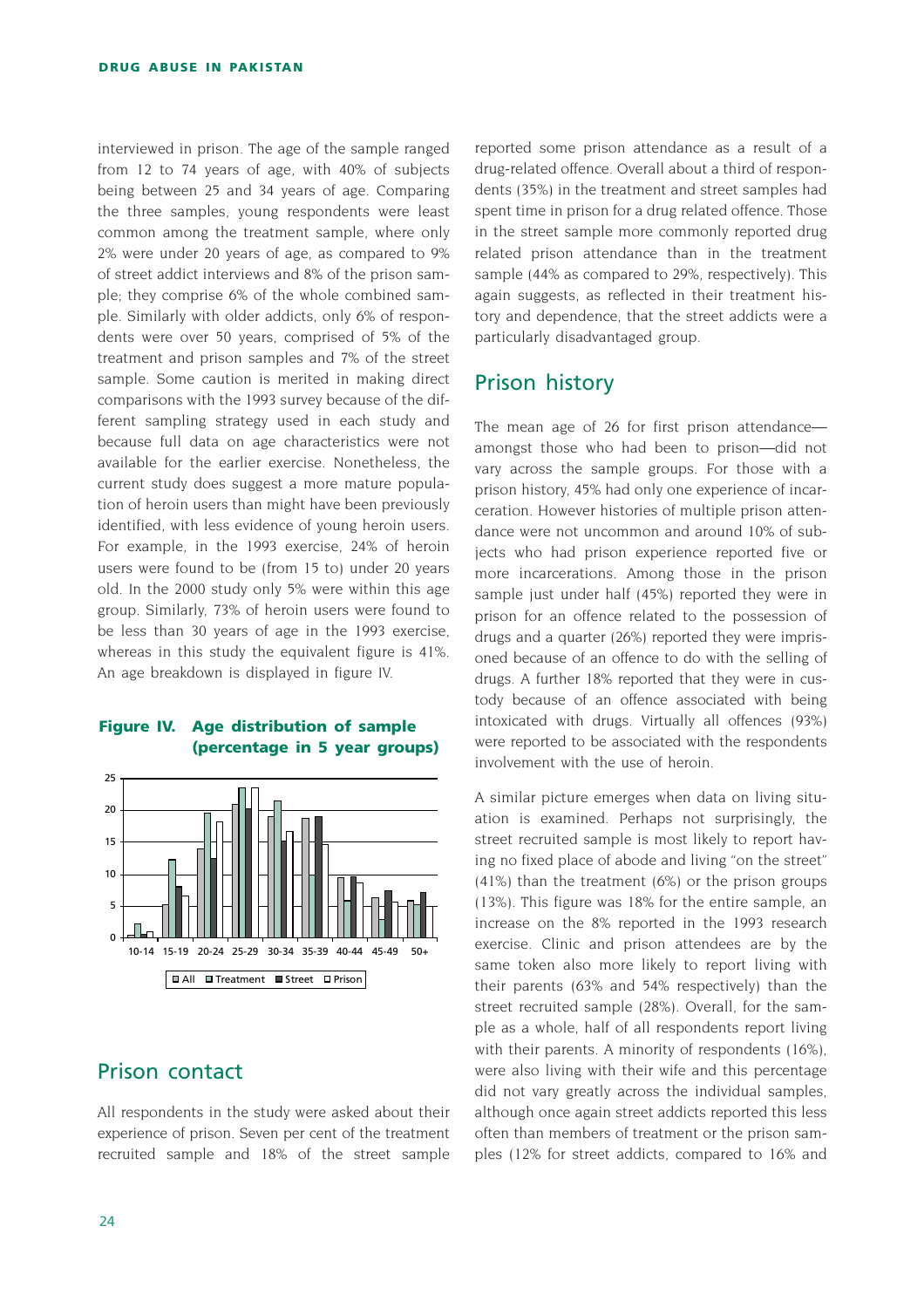19% respectively for treatment and prison addicts). Street addicts were far more likely to report living alone (22%) that those in treatment (3%) or prison (9%).

# Demographics—education and employment

On average, respondents reported having six years of education. However, this varied by sample group with the treatment attendees reporting considerably more time on average in education (7.7 years) as compared to the street group (4.8 years) and the prison sample (4.5 years). This finding is reflected in an analysis of those respondents that report no formal education, which represents only 14% of the treatment sample, but 28% of the street sample and 40% of the prison sample; the figure for no formal education in the sample as a whole is 26%. Overall, the treatment sample appears considerably better educated than the other two groups, with nearly half (46%) reporting 10 years in education compared with similar status reported by 17% of street addicts and 21% of the prison sample. The prison sample appears the least well educated but contains a significant minority, about a quarter of respondents, with a high educational level (in terms of years). The street sample, although closer to the prison sample in terms of overall exposure to education, is less polarized.

In table 13 data on "usual type" of employment are presented. The treatment group appears overall more affluent that the other two samples and is more likely to report involvement in "business" and less likely to report "no usual employment" or "unskilled labouring". When asked about actual employment over the proceeding year (or, where relevant, the year before entering treatment or prison), nearly half the respondents (43%) reported they had been unemployed in this period. Street addicts were more likely to report this than members of the treatment or prison samples (56%, compared to 39% and 36% for treatment and prison samples respectively). Of the whole sample, 26% reported full time employment in this period. Treatment attendees reported this most often at 38%, compared with 27% of prison attendees and 11% of the street sample.

In the three months before interview (or, where relevant, entering treatment or prison), 66% of all respondents had been unemployed for some part of this period. Of these who were unemployed at some point in the three months, the majority (70%) had been unemployed for the whole period. Again the street sample most commonly reported unemployment in this period (83%) compared to 55% of treatment attendees and 66% of the prison sample.

### Treatment contact

As an important part of this study was to look at the overlap between the different populations of drug users studied, all respondents were asked about their experience of treatment (and prison) attendance. Previous contact with drug treatment facilities was relatively high among the prison and street

| Table 13.  Usual type of employment (percentage by sample groups) |  |  |  |  |  |  |
|-------------------------------------------------------------------|--|--|--|--|--|--|
|-------------------------------------------------------------------|--|--|--|--|--|--|

| Category           | Treatment     | <b>Street</b> | Prison | All            |
|--------------------|---------------|---------------|--------|----------------|
| Professional       | 11            | 10            |        | 8              |
| Clerical           | 6             | 2             |        | $\overline{4}$ |
| <b>Business</b>    | 25            | 9             | 12     | 16             |
| Agriculture        | 9             | 3             | 3      | 5              |
| Skilled labourer   | 24            | 29            | 34     | 28             |
| Unskilled labourer | 8             | 23            | 32     | 19             |
| Student            | $\mathcal{P}$ |               | 2      | 3              |
| None               | 8             | 18            | 7      | 11             |
| Other              |               | 5             |        | 6              |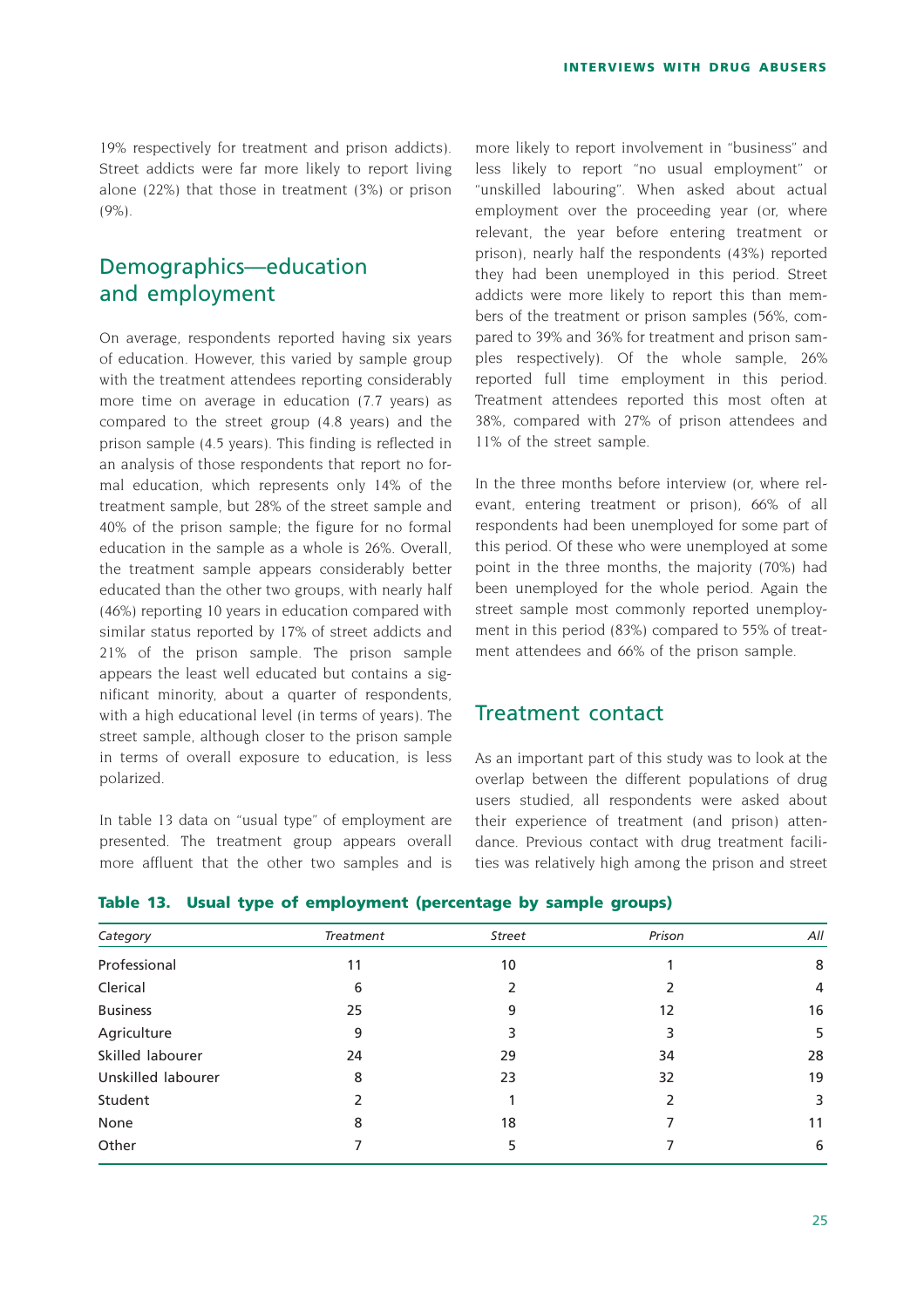|    | <b>Street</b>    | Prison | All               |
|----|------------------|--------|-------------------|
| 16 |                  | 11     | $12 \overline{ }$ |
| 14 | 27               | 27     | 22                |
| 11 | 23               | 23     | 18                |
| 5  | 36               | 11     | 16                |
| 6  | 14               | 20     | 13                |
| 21 | 5                | 9      | 12                |
| 7  | 10               | 16     | 11                |
| 10 | 8                | 5      | 8                 |
|    | <b>Treatment</b> |        |                   |

#### **Table 14. Means of financial support in the 12 weeks before interview (percentage)**

*Note:* Multi-response question—reflects period before entering treatment or prison for these groups.

samples with around 18% of both reporting contact in the 12 month prior to interview (or prior to entering prison in the case of the prison sample). It should be noted that the cities for this study where the interviewing took place have disproportionately more treatment facilities than other areas of Pakistan. As such, treatment contact figures are likely to be lower elsewhere. Lifetime contact with treatment services (of any sort) was even greater. Forty-four per-cent of respondents interviewed in a prison or street setting reported receiving treatment for a drug problem at some stage in their life, being just over half (52%) of those interviewed on the streets and just over a third (37%) of prison respondents reporting lifetime contact with treatment services.

The fact that many respondents had previously had some contact with treatment facilities does not necessarily imply that they had received intensive or sustained therapy. Contact with treatment facilities was often relatively brief. Respondents were asked about their most recent treatment contact (excluding the interview index treatment for the treatment sample). On average the contact lasted for 28 days, although there is considerable variation in range of the period of contact reported. A few individuals reported extended periods of therapeutic contact (maximum nearly one year), but for nearly half (49%) of the sample, the most recent treatment episode lasted 10 days or less. This finding was broadly consistent with the length of time subjects in the treatment sample had been attending the current treatment episode at the time of interview. The mean length of time subjects had been attending was 21 days (range 1 to 210); but again there was considerable variation, with two-thirds (66%) of subjects at the time of interview reporting having spent 10 days or less in this current episode of treatment.

A supplementary multi-response question asked all respondents for which drug(s) they had ever been treated (for a problem with that drug). Of those who had been treated, the vast majority (96%) reported that they had been treated for a heroin problem, with far lower numbers reporting treatment for the abuse of opium (7%), hashish (5%), synthetic opiates (5%), morphine (3%), cough syrups (3%), and tranquillizers (3%). No subject ever reported having been treated for a problem related to the use of amphetamine or barbiturate problems.

When respondents in the treatment sample were asked for which drug they were currently receiving treatment, again the data are consistent with the findings from the sample as a whole. On a multiresponse question, 94% of current attendees were receiving help for problems related to their use of heroin, 6% for synthetic opiates, 4% hashish, 4% opium and 1% for morphine, tranquillizers and alcohol. In the treatment sample, 20% of subjects had injected a drug in the month before entering treatment.

### First treatment

The data are remarkably constant across the sample in respect of the mean age of first treatment attendance, which is 26 years of age for both the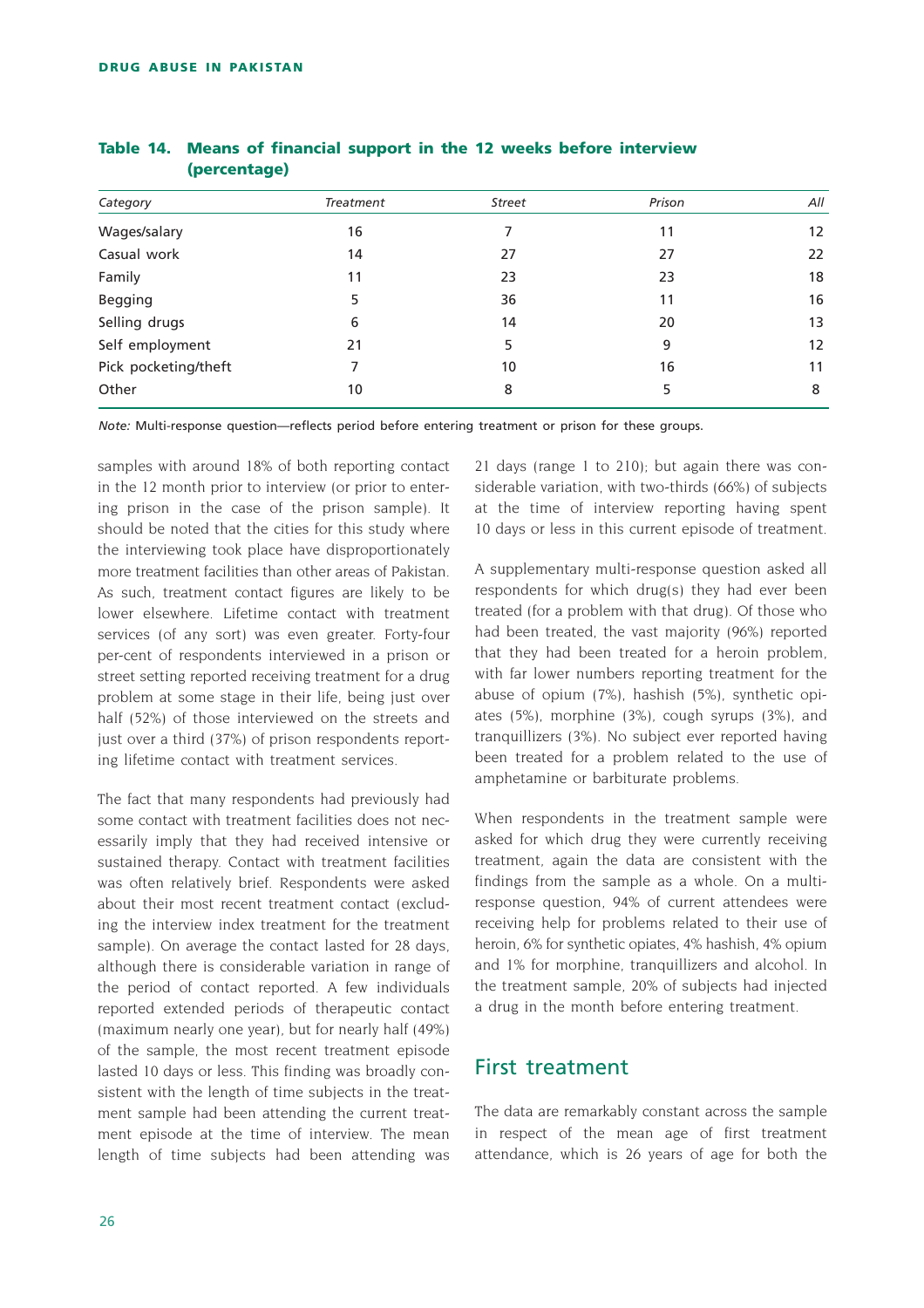|                                   | Treatment | <b>Street</b> | Prison | All |
|-----------------------------------|-----------|---------------|--------|-----|
|                                   |           |               |        |     |
| Mean age                          | 33        | 33            | 31     | 32  |
| Treatment contact                 |           |               |        |     |
| Percentage last year              |           | 18            | 19     | 19  |
| Percentage ever                   |           | 52            | 37     | 44  |
| Mean age first treatment          | 26        | 25            | 26     | 26  |
| First treatment                   |           |               |        |     |
| Percentage under 20 years old     | 18        | 21            | 15     | 18  |
| Percentage 20-29 years old        | 56        | 55            | 55     | 55  |
| Percentage 30-39 years old        | 21        | 20            | 23     | 21  |
| Percentage 40 years old and above | 6         | 4             | 7      | 6   |

#### **Table 15. Sample demographics and first treatment contact**

treatment and prison sample and 25 years of age for the street sample. Summary data on sample demographics and age of first treatment episode can be found in table 15.

The mean age from first use of heroin to first treatment admission was calculated at 4.6 years. This is typical of many studies of heroin users conducted internationally, that generally find a lag of between three and six years after initiation of use before seeking assistance. However, there is considerable individual variation on this measure with some individuals rapidly developing problems that had led them to seek help and support. Others wait for considerable periods of time before they decide, or are able, to seek help.

## Need for treatment

Respondents were asked whether it was difficult to get into treatment in their area. Most (64%) replied that this was the case, with 53% of treatment attendees, 62% of the street sample, and 80% of the prison sample reporting it was difficult for drug abusers to enter treatment in their area.

All respondents were asked whether they had everwanted help for a drug problem but that they had been unable to receive it. Overall, 66% of those interviewed reported that this had been the case. Perhaps not surprisingly, those currently in treatment were significantly less likely to report a previous failure to access help than those in the street or prison samples. In the treatment group, 48% of respondents reported an experience of not being able to access treatment as compared to 85% and 73%, respect ively, in the street and prison groups. The reasons for failing to access treatment were explored in a follow-up question. The overwhelming majority response (80% of all respondents, 70% of treatment group, 84% of the street sample and 85% of the prison sample) was that they could not afford the financial cost of entering treatment. Other reasons reported were a lack of available places (23%), a lack of inpatient facilities in government hospitals, a dislike of the treatment regime on offer (7%), a dislike of the treatment agency (7%), and a dislike of treatment staff (5%).

Street and prison recruited respondents were also asked to rate their own current need for treatment. Eighty-one per cent of those interviewed on the streets and 72% of those interviewed in prison reported that they currently needed treatment for their drug problem. The finding that drug abusers who are not current in contact with treatment services recognize their need for them is not a universal one. Studies that interview drug users in community settings often find that there is a reluctance among drug using respondents to recognize themselves that they have a need for treatment, even where considerable evidence exists to suggest that this is the case. Considerable efforts have been invested in many countries in attracting drug abusers and particularly heroin abusers into services. It is therefore encouraging that in this study most subjects recognized that they had a need for help.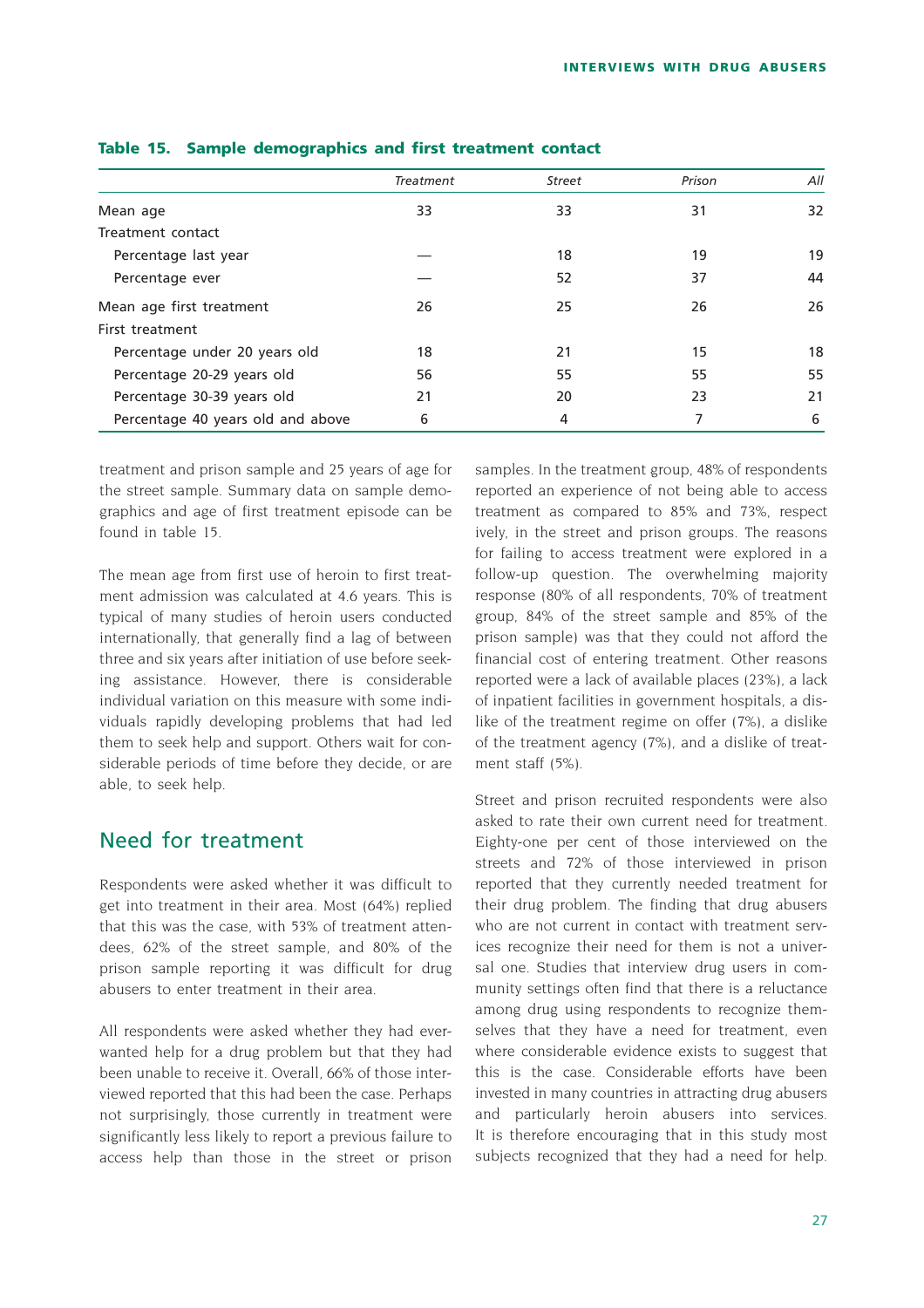This suggests that whilst considerable difficulties may exist in respect to the provision of care for this group, should appropriate services be available many would seek to access them.

# Drug abuse history

All respondents were asked about their history of using different types of illicit drugs and alcohol. These data can be found in table 16. Again the differences observed between the three samples were not great and drug consumption repertoires appeared remarkably constant across the three groups.

In terms of lifetime prevalence, heroin was the drug most commonly used by respondents, followed by hashish/charas, alcohol, opium, tranquillizers and synthetic opiates. The use of cough syrups (for the purposes of intoxication) inhalants, and morphine, was relatively low (9%, 5% and 3% respectively) and no significant use of barbiturate or amphetamine use was detected.

## Current drug use

When recent drug use was considered the consumption patterns closely reflected patterns of lifetime use. The reader should note that this information applies to the month before entering prison or treatment for the samples contacted in those

settings. Again heroin was most commonly used, with virtually all respondents reporting using the drug in the last 30 days (96%). This was followed by hashish/charas and then alcohol. Other significant current drug use included opium and tranquillizers, which were currently being used by a quarter of all respondents.

The data on use of drugs reveal a picture, which is fairly commonly found internationally, of multiple drug consumption amongst hard-core drug abusers. Whilst the main focus of this study was on the use of heroin, and this was the principal sample inclusion criterion, it can be observed that many heroin abusers are also regularly consuming a range of other psychoactive substances. This fact can complicate the development of effective interventions from both the supply and demand reduction perspective.

Although many respondents were consuming multiple drugs, the patterns of frequency of consumption varied for specific substances. A simple measure of specific drug consumption among individuals who had used the drug in the last month is the mean number of days on which they were consuming in the 30 days prior to interview (note: the terms "last month/30 days" refer to the month before entering prison or treatment for the sample groups contacted in those settings). Dependent drug use is typically characterized by daily or near daily consumption patterns.

|                     | Ever used    |                | Used in past<br>12 months | Mean number of days  |
|---------------------|--------------|----------------|---------------------------|----------------------|
| Drug                | (percentage) | Age first used | (percentage)              | used in last 30 days |
| Hashish/charas      | 86           | 18             | 77                        | 19                   |
| Heroin              | 97           | 22             | 96                        | 27                   |
| Opium               | 38           | 23             | 25                        | 18                   |
| Synthetic opiates   | 14           | 27             | 11                        | 20                   |
| Morphine            | 3            | 26             | 2                         | 23                   |
| Cough syrups        | 9            | 22             | 3                         | 14                   |
| <b>Barbiturates</b> |              | 26             |                           | 11                   |
| Tranquillizers      | 30           | 24             | 25                        | 15                   |
| Amphetamines        |              | 24             | >1                        | 17                   |
| Alcohol             | 52           | 19             | 32                        | 8.5                  |
| <b>Inhalants</b>    | 5            | 23             | 3                         | 20                   |

#### **Table 16. History of drug use (all respondents)**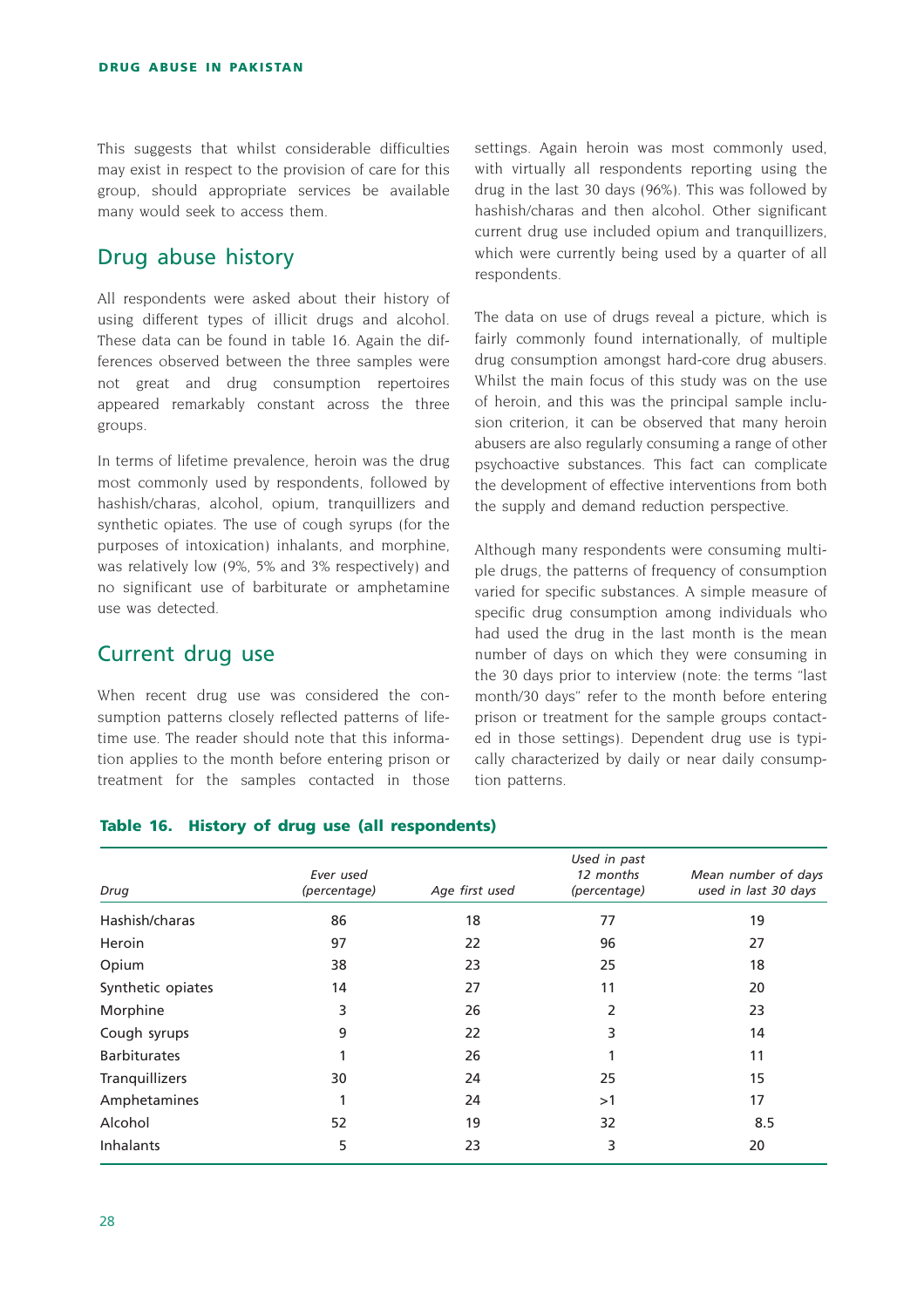### **Figure V. Usual route of heroin administration**



The mean number of days on which heroin was consumed (27) indicates that heroin use was being more intensively used by respondents than the other psychoactive substances listed. Most (77%) of those who were using heroin reported using the drug on a daily basis in the month prior to interview. This figure was highest for the street users where 86% reported daily use as compared to 75% of treatment attendees and 69% of the prison sample. Just over 6% of subjects where using heroin on a once per week basis or less. Overall these data suggest that a highly dependent, chronic heroin abusing population has been accessed by this study.

Far fewer individuals were using synthetic opiates but of these just over half (57%) were doing so on an intensive basis (four times a week or more). Intensive users of synthetic opiates were more common amongst the sample of street addicts. Although morphine was only consumed by a very small number of subjects, two-thirds of these were using the

drug on a daily basis. It appears that overall the users of these drugs are comprised of both a group of intensive users and a significant, but slightly smaller proportion, of occasional users.

Daily use of hashish was also common with 41% of those using this drug reporting daily use in the month prior to interview, a further 34% were using more occasionally and reported 10 days of use or less in this period. Of those consuming opium most (32%) were using the drug regularly on five days a week or more. The consumption of alcohol was more varied but nearly all respondents (76%) who drank were drinking on two or three days a week or less with only 10% five or more days a week.

In addition to intensity of use, the route of administration (the way the drug is taken by the consumer) can be an important factor in influencing the amount of morbidity and mortality that results from a given level of prevalence. Data on the usual route of administration for drugs data is presented in table 17. It should be noted that these data reflect the most common rather than an exclusive practice. For many drug types, including heroin, drug injection is the route of administration typically thought of as resulting in the greatest levels of morbidity and mortality. In particular, this method of use is associated with the transition of HIV and other blood borne diseases and has also been associated with the elevated risk of opioid overdose. The injection of drugs is therefore considered again in detail later in this section.

| Drug                | Swallow | Snort/sniff | Smoke | Inject |
|---------------------|---------|-------------|-------|--------|
| Hashish/charas      | 4       |             | 96    |        |
| Heroin              | $<$ 1   | 11          | 73    | 15     |
| Opium               | 98      | $<$ 1       | 1     |        |
| Synthetic opiates   | 20      |             |       | 80     |
| Morphine            | 12      |             |       | 88     |
| Cough syrups        | 100     |             |       |        |
| <b>Barbiturates</b> | 100     |             |       |        |
| Tranquillizers      | 92      |             |       | 8      |
| Amphetamines        | 92      |             |       | 8      |
| Alcohol             | 100     |             |       |        |
| Inhalants           |         | 100         |       |        |

#### **Table 17. Route of administration (selected drugs only—percentage of whole sample)**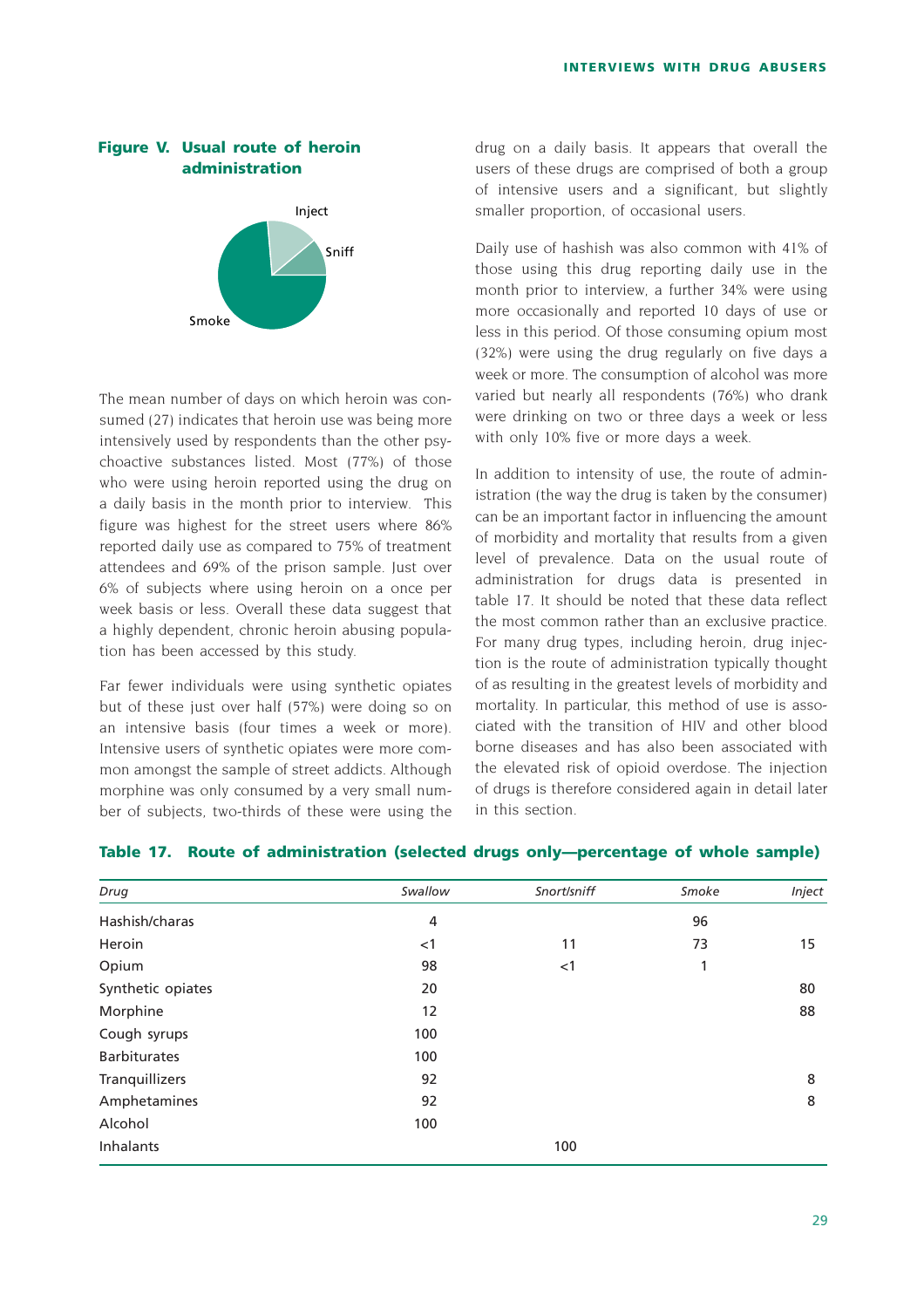Respondents most commonly smoked heroin, with 73% reporting that this was their usual mode of administration. Eleven per cent usually sniffed the drug and 15% injected it. Patterns of heroin administration can change dramatically over relatively short periods of time. One of a number of important factors here is the nature of the available illicit heroin, both in terms of composition and purity. It would therefore appear important that any ongoing information system include monitoring of the usual route of administration of heroin abusers and heroin preparations available in the illicit marketplace. Some drugs are typical used in one particular fashion, so it not surprising that hashish and charas are largely smoked, inhalants sniffed and that cough syrup and alcohol are exclusively drunk by respondents. More worrying is the high level of injection for those using synthetic opiate and morphine. Whilst the use of synthetic opiate remains low at present, a concern exists that any increased use of this drug group is likely to be accompanied by an increase in injecting prevalence rates.

### Dependence and problems

Respondents were asked to identify the drug that had caused them the most problems in the year prior to interview (or, when relevant, in the 12 months before entering prison or treatment). No differences were observable between the groups on this question. Overwhelmingly (94%), respondents reported that heroin was the drug that had caused them the most problems. Other drugs, such as; hashish, opium, morphine, cough syrup and tranquillizers were mentioned by 1% or less, of respondents as their major problem drug, and slightly more (3%) cited synthetic opiates. Again, whilst the numbers of individuals in this study using this type of drug was small, the potential for synthetic opiates to cause problems of a comparable nature to heroin, among those who abuse them, is worthy of note.

A standardized measure of self-reported drug dependence, the Severity of Dependence Scale (SDS), was administered to all respondents. This measure has been widely used with heroin and other drug abusers elsewhere, and is considered to have adequate psychometric properties. The scale consists of 5 questions each scored on a continuum of 0-3 with a maximum score of 15. Higher, positive scores are associated with higher levels of dependence. Other research studies suggest that scores at around the 5 or 6 mark would be comparable with a population requiring drug treatment. The mean score on this measure in this present study is 8.4 across all subjects. This figure varies by sample group, with scores of 8.1 for treatment attendees, 7.9 for the prison group and a significantly higher figure of 9.4 for the street sample. Full data for each of the sample groups can be found in figure A.II.I in annex II to this report and is presented for all subjects in figure VI. If a cut off point of 5.0 is taken as a simple indication of dependence, this measure would suggest that 87% of all respondents had levels of drug dependence that made them suitable for inclusion in a drug treatment programme. If a cut off point of 6.0 is taken then this figure falls to 78%. In either case this can be regarded as a high percentage requiring treatment. Whist this can be expected for the treatment group, who almost by definition are likely to be dependent users, the street and prison recruited samples of drug abusers exhibited a broader continuum of dependence scores. In this study street users scored statistically significantly higher on this measure and the prison sample was statistically equivalent  $(F = 31.27$  (df2,1032), p<0.001).

These data support the results presented earlier that suggest that drug taking repertoires of the heroin

#### **Figure VI. Severity of dependence (all respondents—per cent and SDS score)**

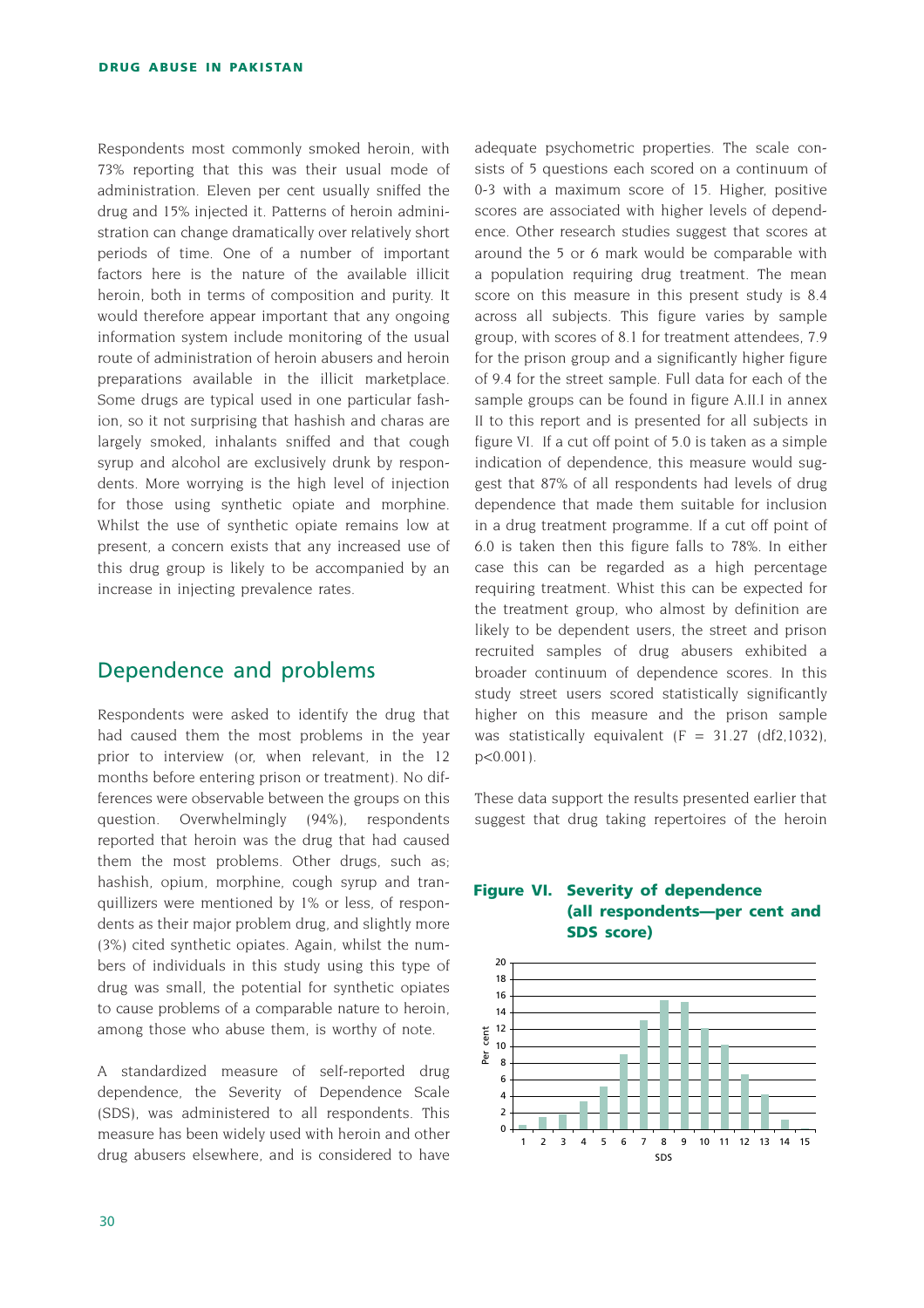abusing population are actually rather narrow. The group is characterized by individuals in their late 20's and early 30's with chronic and dependent drug habits, and of whom nearly all are appropriate for admission to formal drug treatment programmes. Whilst the sampling strategy employed for this study was designed to access hard-core and regular heroin abusers, the homogeneity of the sample is still surprising. The street recruited sample, where arguably a wider range of behaviours could have been expected, is marginally more chronic and needy even than those currently in treatment.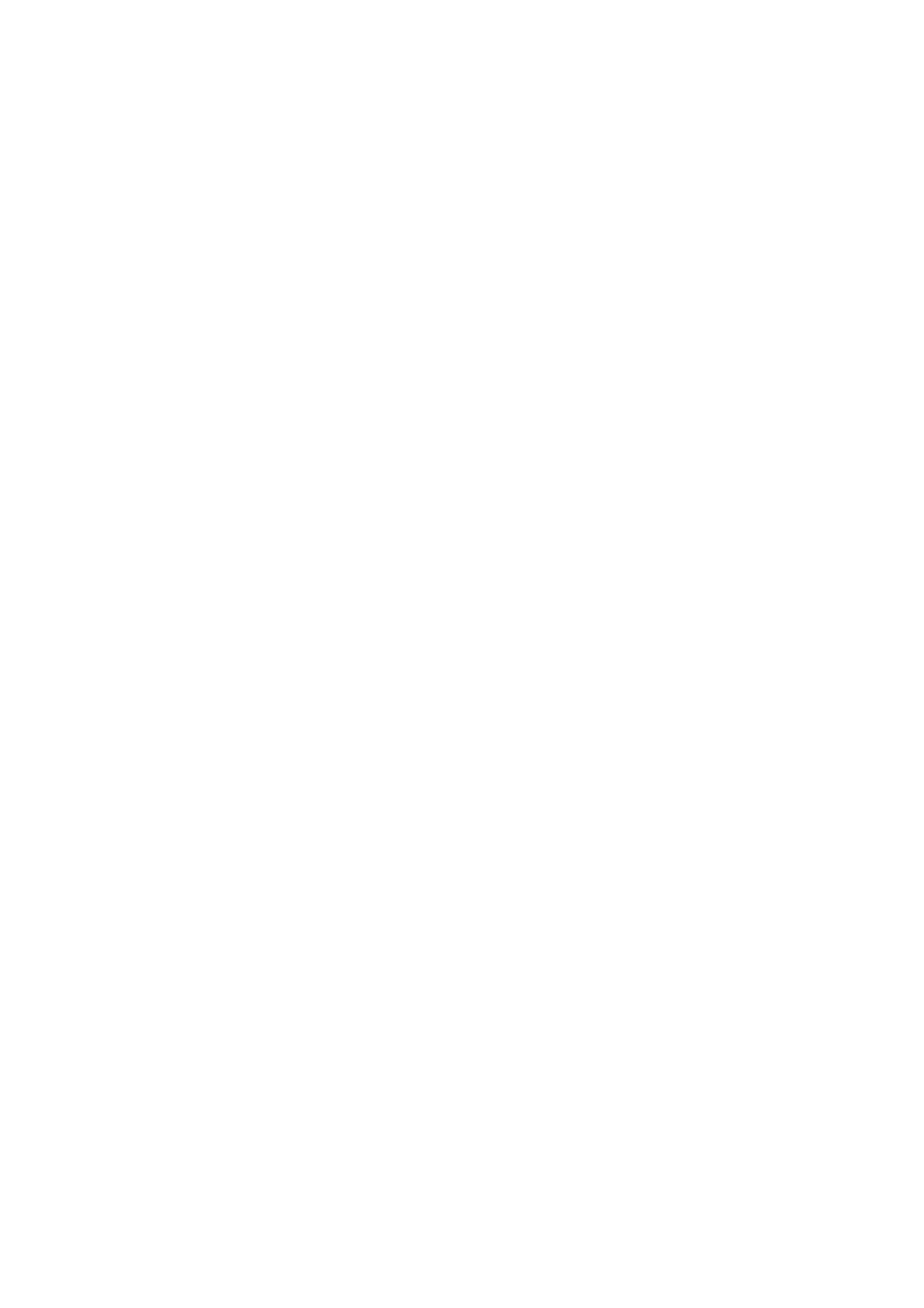# Drug injecting

# Drug injection among the sample

Traditionally drug-injection has not been a common route of administration for Pakistani heroin abusers. In the 1993 exercise, 92.5% of heroin users were smoking the drug, usually by "chasing the dragon"*—*where heroin is heated on aluminum foil and the fumes inhaled. It was noted with concern at this time that a small number (1.8%) of heroin users reported injecting, as were a small number of the users of synthetic opiates.

By comparison, in the present 2000 study, 15% of heroin users reported that injecting was their usual mode of heroin administration. Moreover, when asked if they had ever injected, a surprisingly high 31% of the total sample reported they had. Of those subjects who had ever injected a drug, 88% (27% of the entire sample) had done so in the year prior to interview (or, where relevant, in the year prior to entering treatment or prison). This mode of administration is associated with particularly deleterious consequences for the individual. It is therefore one of the most worrying finding of this study that injecting drug use is now a common practice among Pakistani heroin abusers. Data on injecting rates are summarized in table 18.

#### **Table 18. Summary of injecting practices**

|                                                                   | Percentage        |
|-------------------------------------------------------------------|-------------------|
| Heroin users who usually injected as main route of administration | 15                |
| Whole sample who had ever injected                                | 31                |
| Treatment sample who had ever injected                            | 30                |
| Street sample who had ever injected                               | 30                |
| Prison sample who had ever injected                               | 33                |
| Karachi respondents who have ever injected                        | 55                |
| Lahore respondents who have ever injected                         | 30                |
| Quetta respondents who have ever injected                         | 14                |
| Peshawar respondents who have ever injected                       | $12 \overline{ }$ |
| Whole sample who had injected in the last year                    | 27                |

Injecting use varied between the cities studied. The majority (65%) of those who had ever injected a drug were in Karachi, where they comprised more than half (55%) of all drug addicts interviewed in the city. In Lahore, 30% of all drug users interviewed had injected (24% of all injectors). This figure fell to 14% in Quetta (12% of the total injectors), and 12% in Peshawar (9% of all injectors). Previous recent research reports had identified drug injection in some areas of Pakistan, notably Karachi, but data from this study suggest that this behaviour is now widespread, be it at varying rates of prevalence. Injecting drug use is a behaviour that is known to diffuse quickly under certain conditions.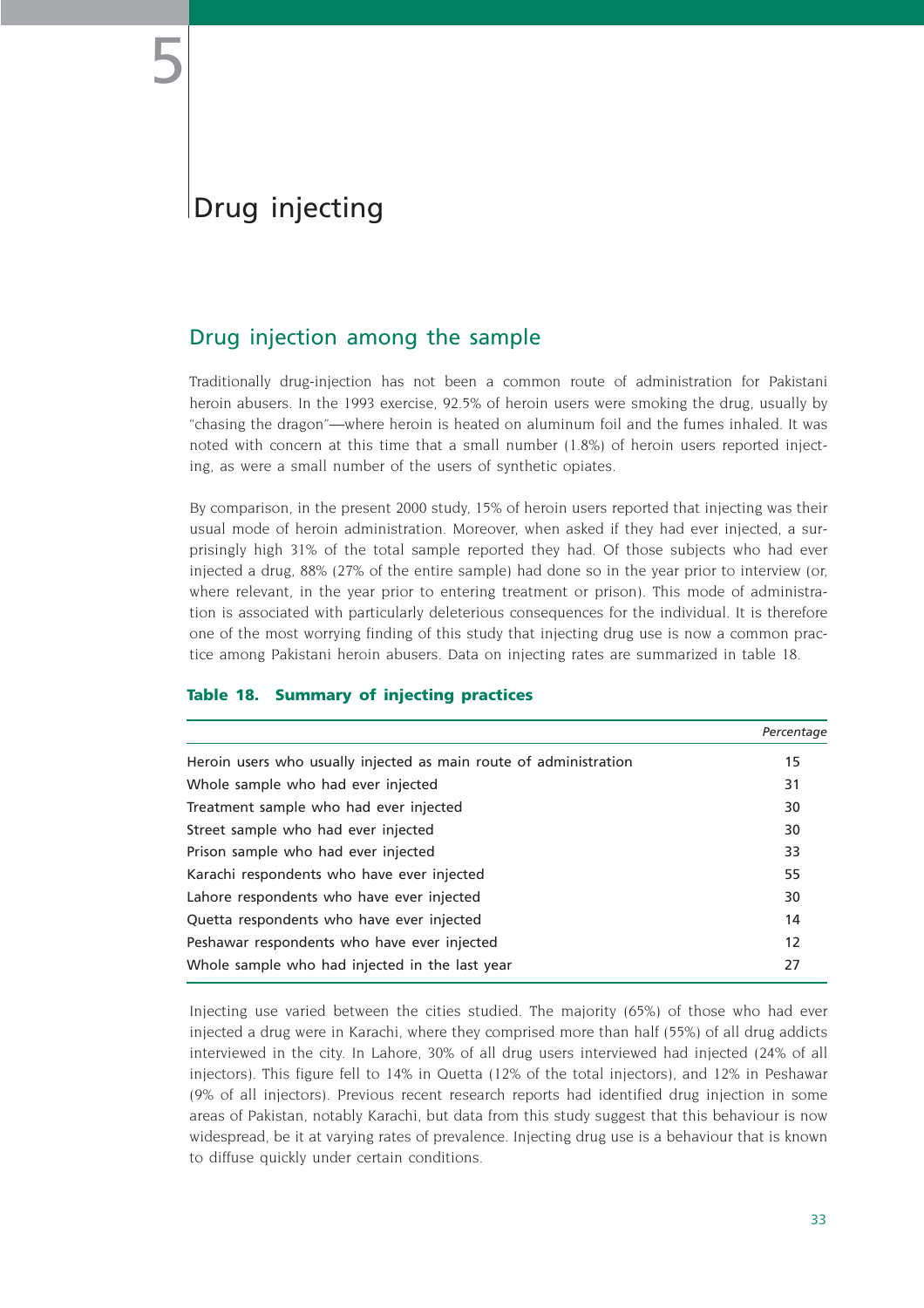It is therefore desirable both to explore those factors that are associated with initiation into injecting drug use in Pakistan and to monitor the level of injecting among the heroin using population as a whole.

#### **Figure VII. Percentage of sample who inject (lifetime, last 12 months, and usual route of administration)**



### Drug injecting amongst women

As noted earlier a very small number of women were interviewed for this study. For clarity of interpretation these interviews were excluded from the analysis presented earlier in this section. Of the total of 316 injectors interviewed two were female—these individuals were interviewed in Lahore. For the reasons discussed earlier this data tells us little about injecting practice among women in Pakistan. A preliminary conclusion may be that drug injection among women may not be common but does exist. However, comments made here on this topic are largely speculative as little hard data exist to inform the debate. The best conclusion that can be drawn from this study is that this remains an important topic for further investigation. However, women's drug use is likely to be a particularly hidden behaviour in Pakistan, and any future studies will have to be sensitive to the cultural factors that make discussing this topic with female respondents particularly challenging. Nonetheless this remains an important subject for future investigation.

### Age, education and employment

The mean age of injectors in the sample was 32 years, with a minimum of 14 and maximum age of 74 years. There were no significant differences between the ages of those respondents who had injected a drug and non-injectors, nor between the average ages of the injectors in the four cities. Injectors had initiated heroin use at the same age as non-injectors.

In terms of education, the injectors reported more years of education than non-injectors. The mean years of education for injectors within the sample were 6.5, as compared to 5.6 years for non-injectors. Within the cities, the injectors in Lahore (7.42) and Quetta (7.39) had higher mean years of education than those in Peshawar (6.6) and Karachi (5.9).

With regard to usual type of employment, one observes major differences among employment categories of injectors within the cities. The percentage of injectors within each employment category however differs slightly from categories of non-injectors in all the cities. In Karachi the large majority of injectors consisted of skilled (36%) and unskilled (29%) workers. The other employment categories reported were business (10%), professionals and students (4% each). In Lahore the major categories for usual type of employment among injectors were skilled workers (24%) and those affiliated with business (22%). The other important employment categories in Lahore were unskilled workers (15%), and professionals (9%). The major employment categories for injectors in Quetta were professionals and business (15% each), skilled (12%) and unskilled workers (9%). The injectors in Peshawar matched more closely the injectors in Lahore with regard to their employment categories, but differed significantly from the categories of non-injectors in the city. The employment categories of injectors in Peshawar were skilled workers (24%), business (21%), professionals (10%) and unskilled workers (7%).

With regard to employment status in the preceding 12 months there was a similar pattern of employment observed among injecting drug users in Karachi and Peshawar and among injectors in Lahore and Quetta. More than half of drug injectors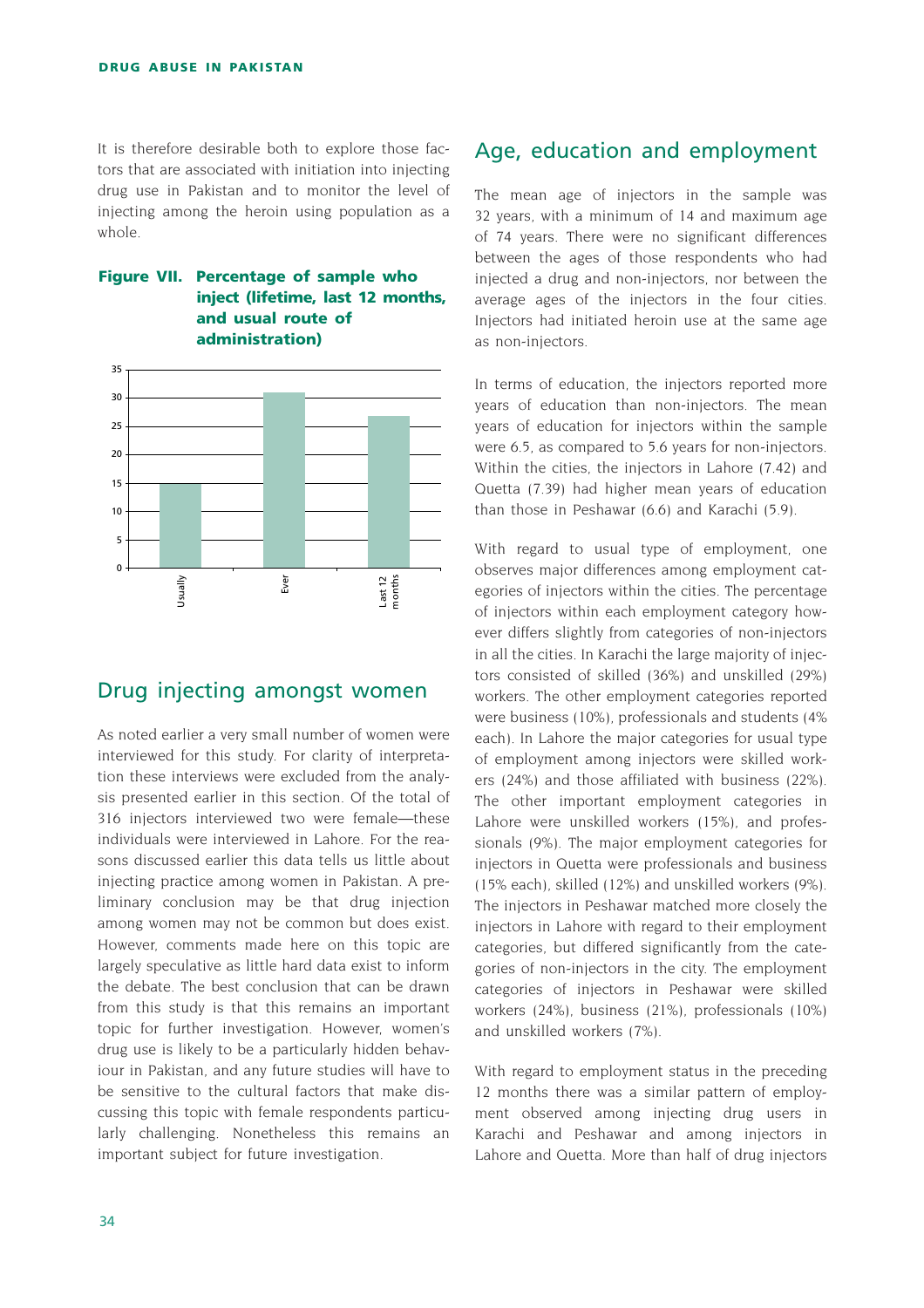in Karachi had been unemployed and another quarter doing part time work, while in Peshawar the majority (60%) of injectors were unemployed, 27% doing part time and 12% full time work. In Lahore the picture was slightly different, around 39% of injecting drug users were unemployed, whereas 32% were employed full time and 29% doing part time work. In Quetta around 36% of injectors were unemployed, while similar proportions of injectors were engaged in part time and 28% were working full time.

### Patterns of use

Overall 88% of injectors had injected a drug in the 12 months prior to interview. This figure varied across the four cities. In Quetta all those who had ever injected had also injected in the last 12 months, this applied to 90% of injectors in Karachi, 87% in Lahore and over just over half (52%) of the injectors in Peshawar.

Of those who had injected in the last 12 months prior to interview, many had done so on multiple occasions. A four point scale was used on this measure which categorized injecting once or twice, injecting 10 times or fewer, injecting 11 to 24 times, and injecting 25 times or more. This variable was intended to distinguish experimental injectors from those for whom it was a regular occurrence. Over 85% of injectors reported injecting 25 times or more in the month prior to interview. However, on a city level major variations in this pattern were observable. An overwhelming majority (93%) of the injectors in Karachi had injected at least 25 times in this per iod, compared to 87% in Lahore, 60% in Quetta and just over half (54%) of injectors in Peshawar. A pattern is therefore discernable in which injecting is less common in some cities, both in terms of the number of heroin users who have engaged in the behaviour and also in terms of the intensity in which they engage in the behaviour.

With regard to the kind of drugs injected in the past twelve months, again different patterns of use are observable between the cities. Respondents were asked on a multi-response question to list all drugs they had injected in the 12 months before interview or before entering treatment or prison. In Karachi heroin was the reported to be most commonly injected (87%), followed by synthetic opiates (23%), other drugs (14%) and tranquilizers (11%). Only one respondent in Karachi had injected barbiturates.

In contrast to other cities synthetic opiates were the most commonly reported injected drug (65%) in Lahore, followed by heroin (28%), morphine (22%), tranquilizers (17%), and other drugs (9%). The injecting drug use pattern in Quetta seems similar to Karachi, as heroin was the most commonly cited drug (89%) followed by synthetic opiates (14%) and tranquilizers being injected by just one respondent. In Peshawar heroin and synthetic opiates were reported equally as the most commonly injected drugs (40% each), followed by tranquilizers (27%), and other drugs (20%).

### Injection risk behaviour

One of the major concerns about drug injecting is the risk of the transmission of HIV and other viral infections through the sharing of contaminated equipment. In many parts of the world injecting drug use is a major cause of new HIV infections. Among populations of injecting drug users where the sharing of equipment is commonplace, HIV infection rates can rise to epidemic levels in relatively short time periods. Understanding the risk behaviour associated with drug injecting, in combination with an assessment of the prevalence of this behaviour, is therefore a critical aspect of assessing the potential for increased HIV infections within a country. In this study the results are worrying, since considerable high risk behaviour was detected and the risk of widespread infection among drug injectors must now be considered a major public health issue for Pakistan.

On a typical injecting day an individual was injecting four times. A wide variation in the number of times injecting equipment was used before being replacing was reported. Only 31% of respondents reported that they used a clean needle/syringe on each occasion; 28% of injectors reported never or rarely cleaning a syringe before use; a further 22%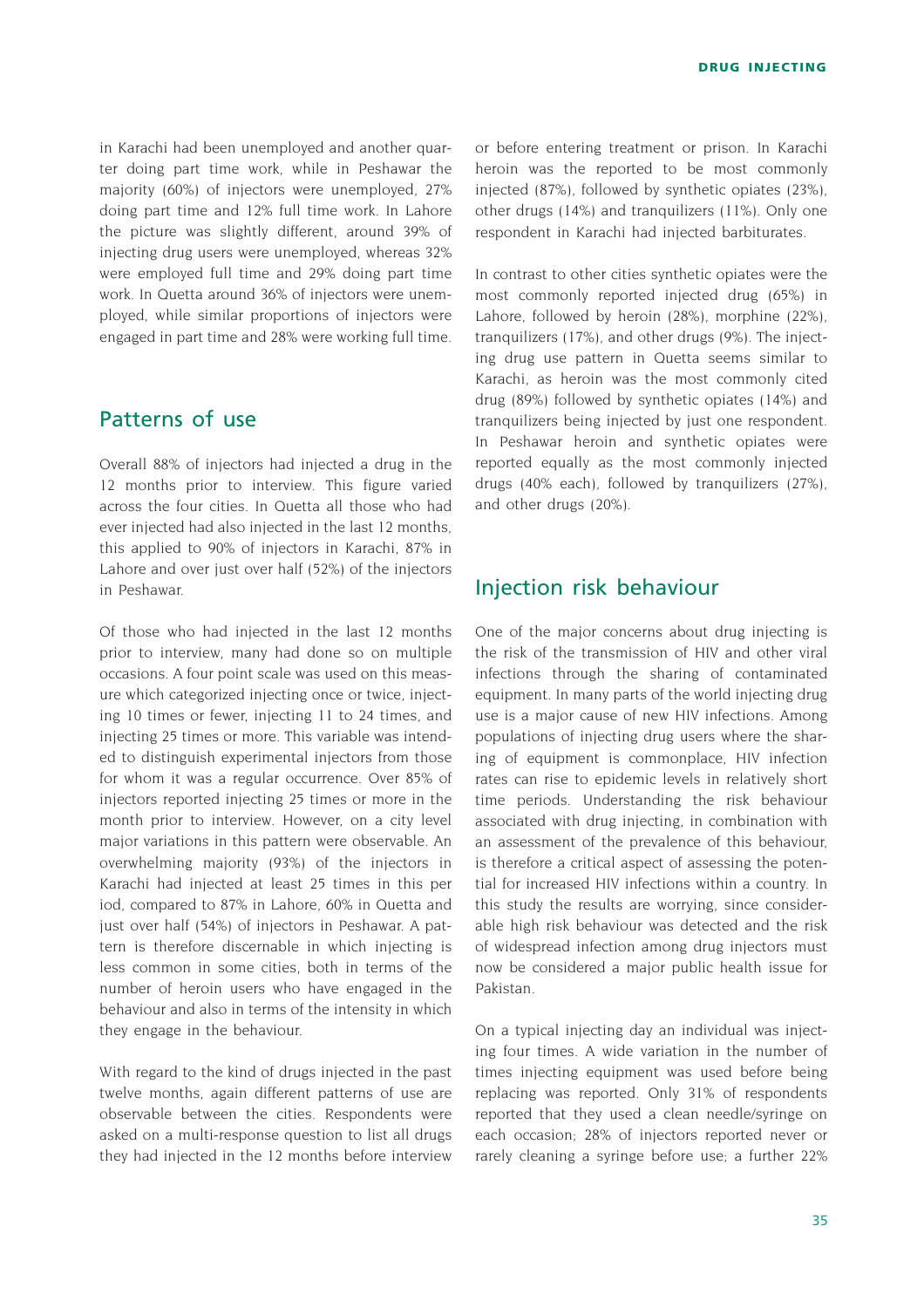reported occasional cleaning and nearly half regularly cleaning their injecting equipment before use. Methods used for cleaning included the use of spirit (25%), bleach (3%), boiling water (22%), and cold water (49%). The actual efficacy of the procedures used is not known and is very probably questionable. The use of cold water in particular is not likely to be effective.

Most injectors (68%) reported that they usually used drugs with other injectors. In the 12 months prior to interview (or, where appropriate, entering prison or treatment) over half (53%) of injectors reported sharing a needle/syringe after someone else had used it. This figure rose to 69% for those in the street sample. For many, using others' equipment was not an isolated incident. Nearly a quarter reported (23%) that they had done so 20 times or more, and this figure was again higher (40%) for injectors in the street sample. Admitting sharing equipment after somebody else has used it is often difficult for drug injectors. A subsequent question therefore asked about the risk behaviour of other injectors by asking how often they had passed on a needle or syringe they had used to another injector. Worryingly, on this question sharing rates were higher yet. Under a third of the sample reported never passing on a needle or syringe (28%), and slightly under half (42%) reporting doing so 20 times or more (the highest category on the scale used). These data can be found in table 19.

## Karachi profile

Patterns of injection risk behaviour differed between the cities studied. In Karachi almost two thirds of injectors injected drugs in the company of others, and 80% did not use new needles every time they injected. Although 60% said they "very often" cleaned their needles before use, a significant minority of injectors (22%) had never cleaned equipment and 17% had only occasionally cleaned their needles before injecting. More than half (58%) of the injectors in Karachi cleaned their needles with cold or warm water whereas 26% cleaned them by boiling. With regard to needle and syringe sharing it is interesting to note that 45% said they never used others' needles while almost 31% said they had used needles used by others for more than 20 times in the past 12 months. On the other hand, more than half (57%) said that others had used their needles or syringes more than 20 times and only 22% said that other injectors had never used their needles.

| Using equipment after                       | Treatment | Street | Prison |               |
|---------------------------------------------|-----------|--------|--------|---------------|
| another injector                            | sample    | sample | sample | All injectors |
| Never                                       | 54        | 31     | 53     | 47            |
| Once or twice                               | 20        | 9      | 4      | 11            |
| 3-5 times                                   | 3         | 7      | 10     | 7             |
| 6-10 times                                  | 2         |        | 15     | 8             |
| 11-20 times                                 | 3         | 6      | 4      | 4             |
| 20 times $+$                                | 18        | 40     | 14     | 23            |
| Passing on equipment<br>to another injector |           |        |        |               |
| Never                                       | 41        | 27     | 17     | 28            |
| Once or twice                               | 22        | 7      | 4      | 11            |
| 3-5 times                                   | 2         | 6      | 12     | 7             |
| 6-10 times                                  |           | 2      | 15     | 8             |
| 11-20 times                                 | 2         | 5      | 5      | 4             |
| $20 \times +$                               | 26        | 53     | 47     | 42            |

#### **Table 19. Sharing of needles and syringes in the last year (percentage)**

*Note:* Percentages based on those reporting "ever injecting"—lifetime prevalence measure.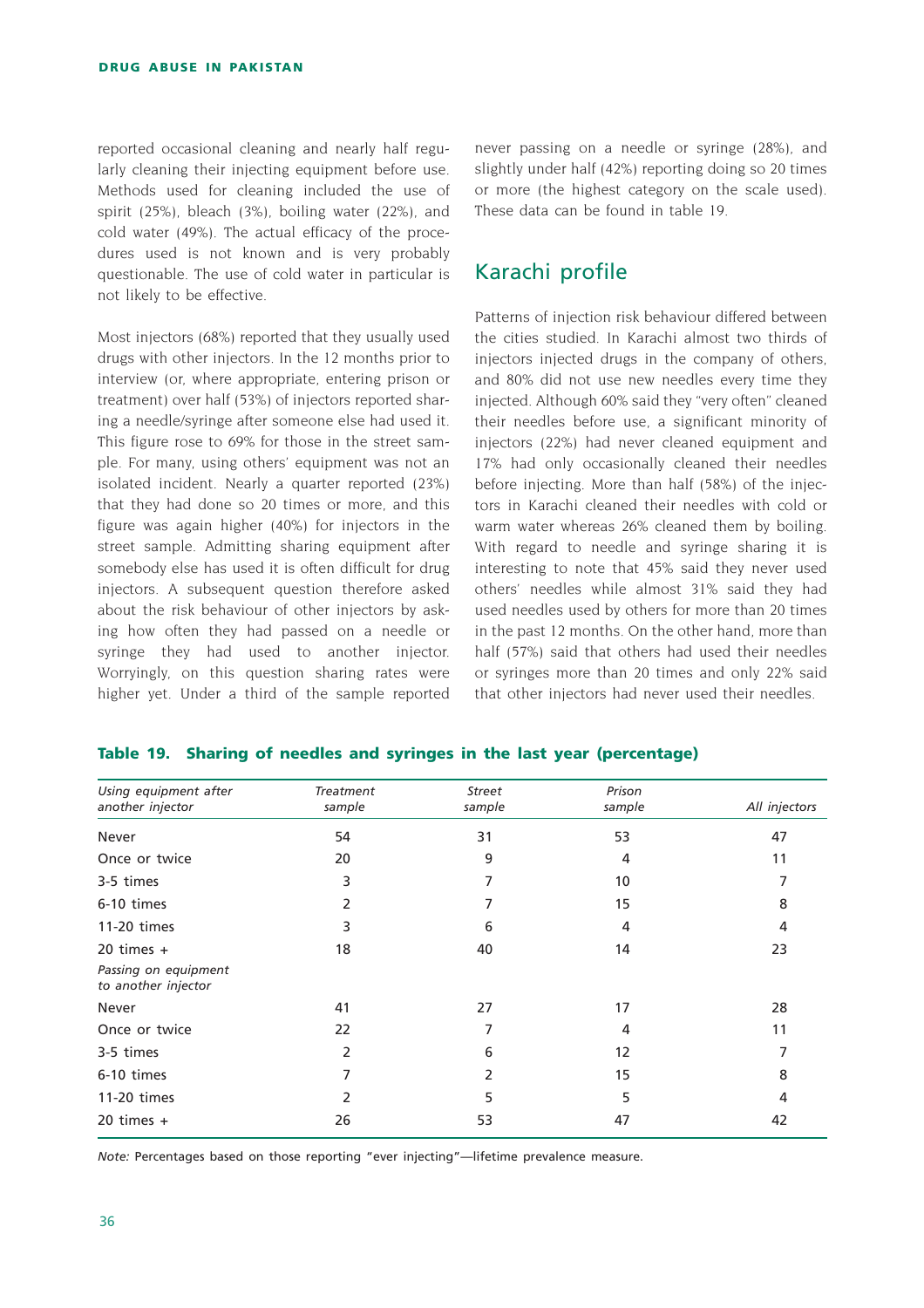## Lahore profile

In Lahore a little more than half (52%) of the injectors said they injected in groups, the remaining 48% said they injected alone. Sixty-three per cent did not use a new needle or syringe every time they injected. With regard to cleaning their syringes 35% said they had never cleaned them, 60% reportedly cleaned them very often and/or occasionally. In contrast with the other cities, the injectors in Lahore seem to use a wide range of methods for cleaning their needles and syringes from cold and warm water (32%), to boiling (23%), bleach (29%) and spirit (18%). It is worth noting that the injecting drug users in Lahore are the only group who reportedly were using bleach to clean their equipment. In respect to the sharing of needles and syringes more than half of the injectors said they had never used syringes used by others. Thirteen per cent reported using three to five times after others, and 15% had used more than 20 times after others. Similarly, 45% said others had never used their syringes, while 22% said others had used their syringes more than 20 times.

## Quetta profile

In Quetta the highest percentage (84%) of all injectors used in groups of other users. However, 47% had never used others' syringes, while 25% said they had used once or twice and 14% had used more than 20 times syringes used by others. On the other hand 38% of injectors said others had used their syringes once or twice, 27% said more than 20 times and about 24% said other injectors had never used their syringes. Thirty-eight per cent of injectors in Quetta cleaned their syringes very often, while 34% of injectors cleaned then occasionally. About 29% of the injectors had either never or almost never cleaned their syringes. With regard to cleaning, 96% cleaned their syringes with cold or warm water and a mere 4% cleaned them by boiling.

### Peshawar profile

The injectors in Peshawar seem to prefer injecting alone as indicated by 67% of the respondents. Similar percentage of injectors indicated that they used a new needle every time they injected. Correspondingly, almost half of the injectors said they never cleaned their needles, while the other half either cleaned them very often or occasionally. More than half boiled their syringes to clean them, whereas one third cleaned them with cold or warm water. Some 17% cleaned their needles and syringes with spirit. Apparently the majority (64%) had never used others' needles and syringes, while 21% had used others' needles just once or twice. Similarly, 43% of the injectors said others had never used their needles and syringes while some 29% said this might have happened three to five times in the past 12 months.

### Drug treatment history

The majority of injectors (63%) had undergone treatment for drug problems. The mean number of episodes of treatment for drug problems, excluding cannabis and alcohol, was 5.6 for the injectors, which is significantly higher than the mean times of 3.6 for non injectors. Within cities, the injecting drug users in Peshawar and Lahore had been treated more times (mean 7.89 and 7.71 respectively) than in Karachi (mean 4.96) and Quetta (mean 1.9).

The mean age for first treatment for drugs other than alcohol and cannabis for injecting drug users is 25 years, whereas the minimum age was 11 and maximum 48 years. The injectors' mean age for first treatment is lower than that of non-injectors, for whom the reported mean age is 26 years. Within cities the mean age for first treatment of any drug for injectors in Karachi and Lahore was reported around 25 years, whereas it was around 24 for Quetta and 23 years for injectors in Peshawar. The mean duration time of their last treatment was reported as 30 days ago for injectors—around 28 days in Karachi, 34 and 33 days in Lahore and Quetta respectively and around 20 days in Peshawar.

### Arrest and imprisonment history

More than half of the injecting drug users interviewed had been imprisoned. The mean age for first imprisonment was 27 years whereas the mean time period between starting injecting drug use and first imprisonment was over 3 years, with over 2 times as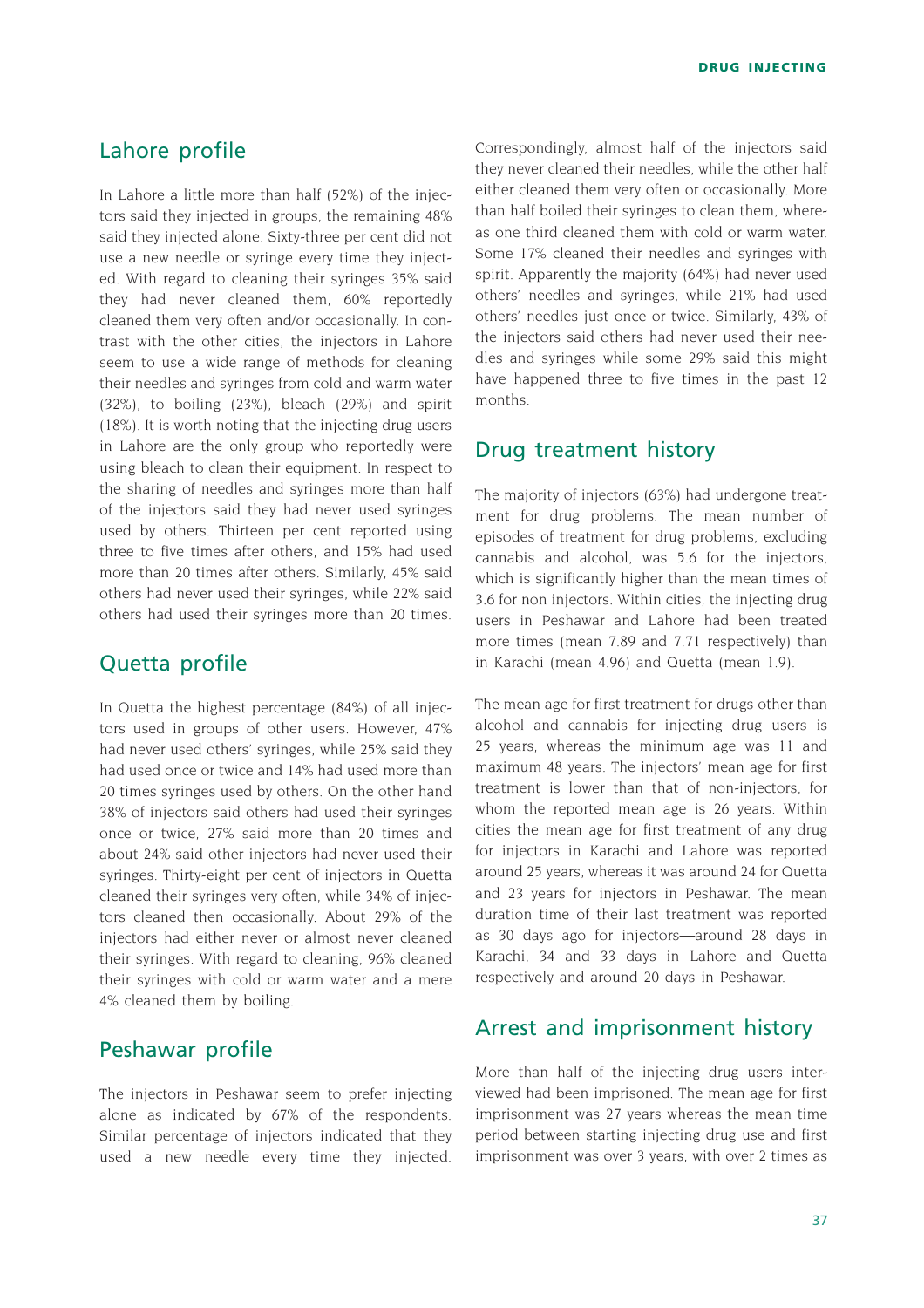the mean number of times of imprisonment—these do not differ significantly from other drug users nor across cities, except for Peshawar where the mean number of times of imprisonment is around 5 for injectors. Similarly, the mean overall time served in jail does not differ significantly between injectors and other drug users, which is around 2 years.

The drug related offences for which injecting drug users were imprisoned vary by offences among the four cities. Except for Karachi, where only 22% of the injectors had been imprisoned for possession, the majority of injectors in the other three cities (Lahore 85%, Quetta 78%, and Peshawar 74%) had been imprisoned for possession of drugs along with other offences There are no significant differences in proportion of injectors and other drug users imprisoned for possession of drugs in all the cities.

In Karachi, Lahore and Peshawar around 60% or more of the injectors had been imprisoned for selling drugs. The percentage of injecting drug users imprisoned for selling drugs in Quetta is 21% only. The proportion of injectors (61%) imprisoned for selling drugs in Peshawar is significantly higher from other drug users (24%) imprisoned for the same offence in the city.

A significantly higher proportion of injectors in Lahore (15% injectors vs. 5% other drug user) and in Peshawar (30% injectors vs. 6% other drug users) had been imprisoned for trafficking of drugs. In Karachi and Quetta this proportion was negligible. Except for Karachi where only a quarter of injectors had ever been imprisoned for intoxification, in the other cities nearly half of the injectors had been imprisoned for these offences as well. Over half of the injectors in Karachi had been imprisoned for other drug related offences whereas this proportion was 12% in Lahore, and 9% in Peshawar.

In the preceding 12 months, one third of the injectors in Lahore had been arrested for drug related offences, while in Karachi a significantly higher proportion (45%) of injectors as opposed to other drug users (26%) had been arrested for drug related offences. The same is true for Quetta where more than 60% of injectors as opposed to 30% of other drug users had been arrested. More than half of injectors in Peshawar had been arrested in the preceding 12 months.

Whereas the mean number of times, injecting and other drug users had been arrested for drug related offences in the preceding 12 months does not differ in other cities, the injectors in Peshawar have been arrested significantly more times in the past twelve months than other drug users in the city (over four times versus around two times).

# Living and support status

In Karachi, around one third of injecting drug users lived mostly on the street, whereas for Lahore and Peshawar this proportion was around a quarter of injectors. This proportion does not differ significantly among other drug users in these cities. However, in Quetta whereas the percentage of injecting drug users who lived on the street is lower than in the other cities, it was significantly higher than for non-injectors in the city—16% for injectors versus 5%.

Around 40% of injectors in Lahore lived mostly with their parents, 26% with friends, 13% with children and spouse and 10% alone. In Quetta, more than half (57%) of injectors lived mostly with their parents, 17% with children and spouse, 14% with other family members and around 5% lived alone and 4% with friends. A similar living pattern is observed among non-injectors in these cities.

In Karachi and Peshawar, there are significant differences in respect to the living status of drug injectors compared to non-injectors. While 42% of the injectors in Karachi lived with their parents, a lower percentage (9%) than non-injectors (22%) lived with their children and spouse. Similarly, while a quarter of injectors lived mostly with their friends, only 14% of non-injectors reported living with their friends in Karachi. Less than half (48%) of injectors in Peshawar lived with their parents compared to 60% of other drug users. Similar proportion of injectors (21%) and other drug users (16%) lived with their children and spouse in Peshawar.

In the preceding three months, more than 80% of injectors in Karachi and Peshawar had been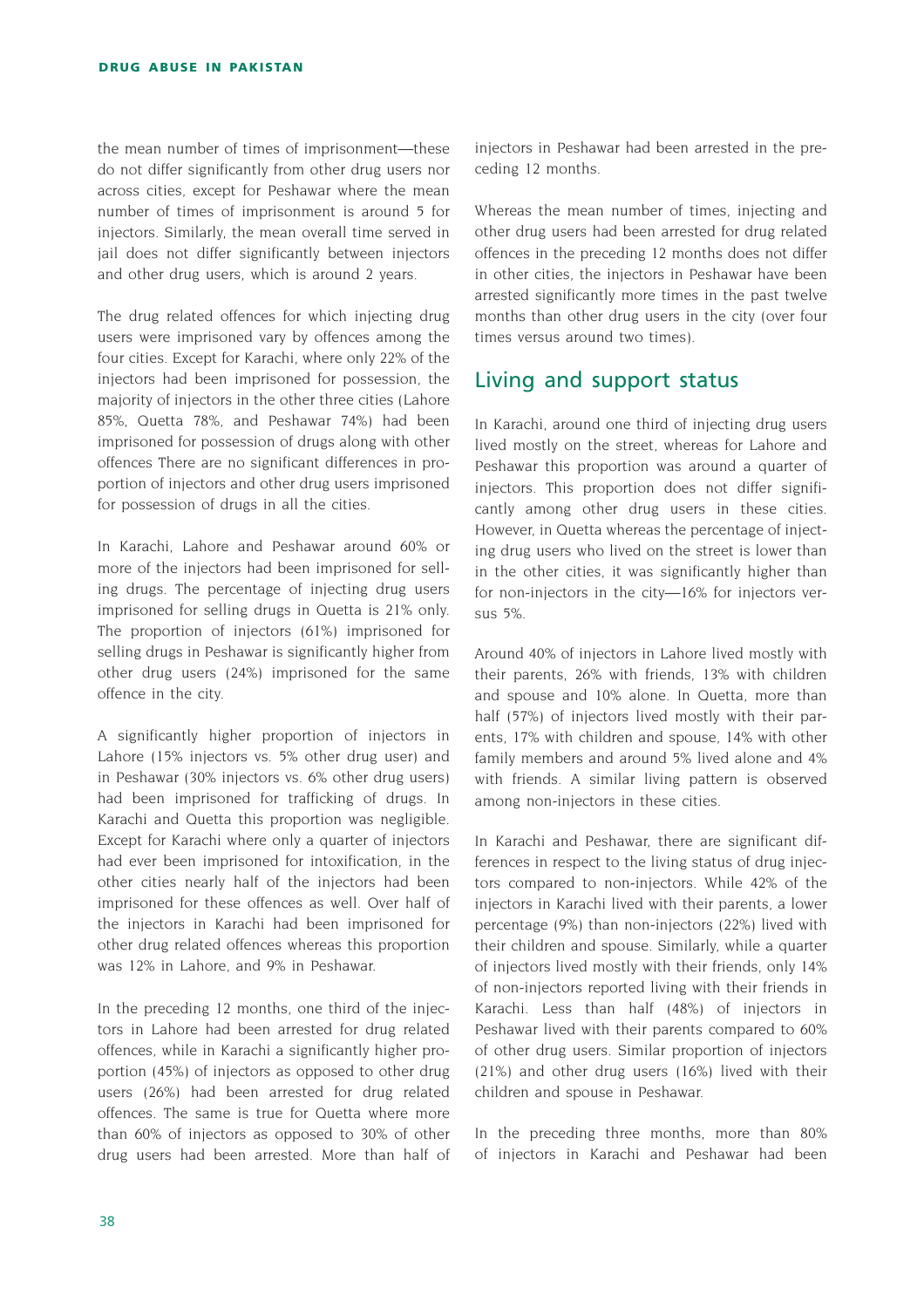unemployed, compared to 62% in Lahore and 58% in Quetta. Around 11 weeks was the mean period that both injecting and non-injecting drug users remained unemployed.

During this period around one third of injectors in Karachi were supported by family and/or a partner, 24% supported themselves by begging, 18% by casual work, 10% by wages or salary, 6% by self employment, and 14% by other means. These percentages do not differ significantly among injectors and other drug users in Karachi. However, significantly higher proportions of injectors in Karachi supported themselves by selling drugs (27% of injectors vs. 9% of other drug users), were supported by their friends (24% of injectors vs. 10% of other drug users) and/or supported themselves by theft or pick pocketing (23% of injectors vs. 7% of other drug users).

In Lahore, more than a third of injectors were supported either by their families or partners. The other means by which the injectors supported themselves during this period of unemployment were by casual work (27%), friends (25%), self-employment

(22%), by begging (18%), wages and salary (13%), by selling drugs (12%), and by theft and pick pocketing (8%).

The main source of support for the majority (40%) of unemployed injectors in Quetta, as in other cities was either family or partner. The other means by which the injecting drug users supported themselves were casual work (24%), wages and salary (21%), by friends (18%), self-employment (12%), and selling drugs (9%). A similar proportion of non-injectors in Quetta supported themselves by these means. However significantly higher proportion (15%) of injectors supported themselves by theft and pick pocketing than other non-injectors (6%) in Quetta.

Family or partner supported almost half of the injecting drug users in Peshawar. The other means of support were by theft and pick pocketing (21%), friends (18%), begging (14%), casual work (14%), and self-employment (7%). Significantly higher proportion of injectors (21% injectors vs. 8% of other drug users) in Peshawar supported themselves by selling drugs.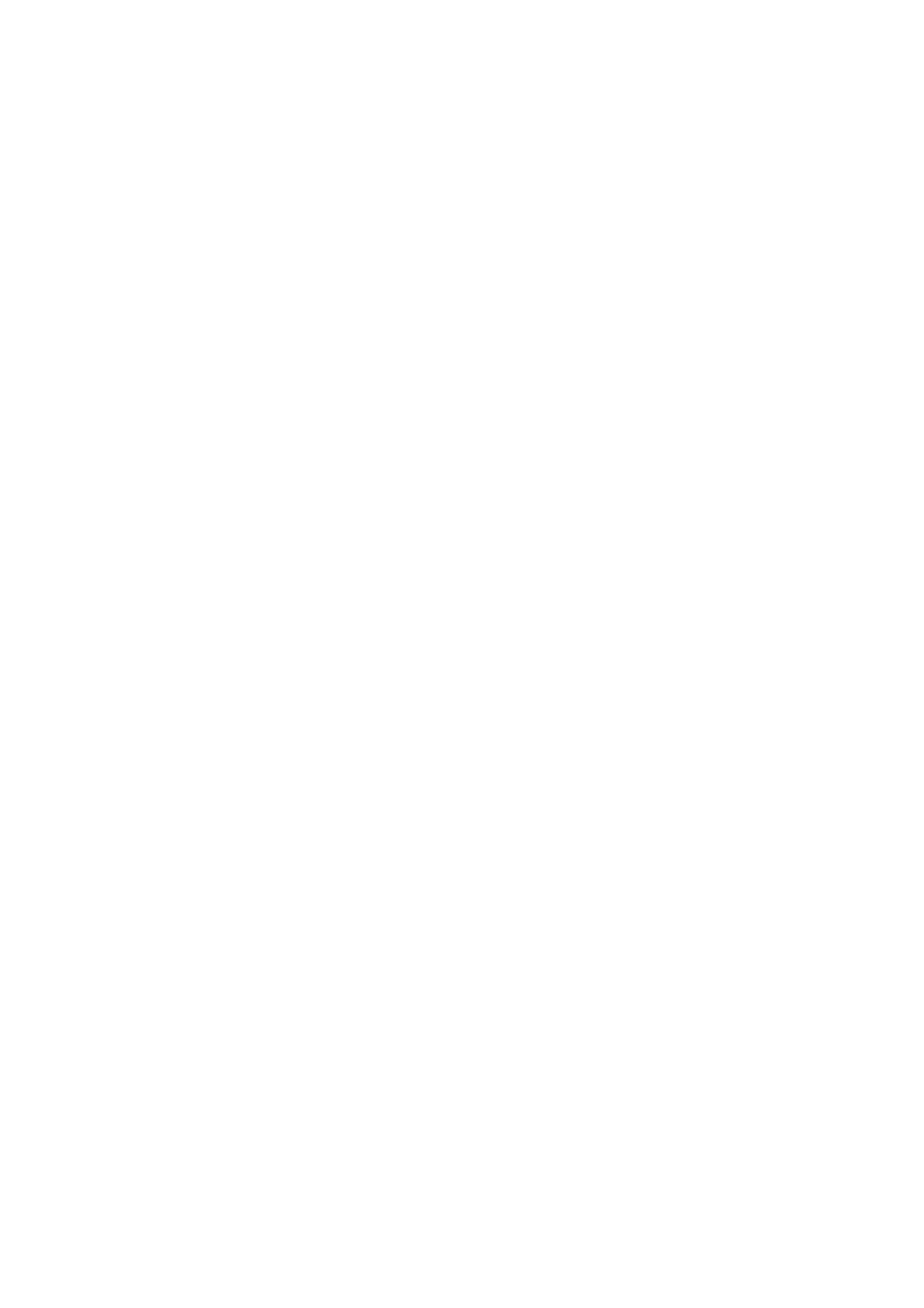# Data on prisons activity in the four cities

## Prison data collection

An audit of local prison and treatment activity data was conducted in the four selected cities. This information was needed to inform the prevalence estimation exercise and was also useful for exploring the impact that heroin abuse was having on the local prison services. Prison activity data were collected for the main prison dealing with drug offences for each of the four cities. This would audit a high proportion of total cases in each area and give some information on the kinds of offences that drug abusers were incarcerated for. The audit focused on collecting detailed information on prison occupancy by drug addicts and those involved in lower levels of selling drugs, specifically, the number of people sent to prison in the last year for drug use and drug-related offences for each city. This data is summarized in table 20 and 21.

|          | Total prison<br>population | Under trial   | Convicted     | Drug related charges<br>(Both under trial<br>and convicted) |
|----------|----------------------------|---------------|---------------|-------------------------------------------------------------|
| Lahore   |                            |               |               | 2 8 3 4                                                     |
| Peshawar | 2 782                      | 2 2 8 6       | 496           | 1 2 2 2                                                     |
| Karachi  | 3 500                      | Not available | Not available | 545                                                         |
| Quetta   | 840                        | Not available | Not available | 168                                                         |
| Total    |                            |               |               | 4 7 6 9                                                     |

#### **Table 20. Data of four prisons (all inmates)**

#### **Table 21. Prison data record (inmates who have drug related charges)**

|          |         |          | <b>Multiple</b> |        |       |    |    |      |       |         |
|----------|---------|----------|-----------------|--------|-------|----|----|------|-------|---------|
|          | 3/4 P.O | 6/9 CNSA | charges         | 11 P.O | 8 P.O | 9с | 9b | 9/15 | 14/15 | Total   |
| Lahore   | 1 0 9 0 | 589      | 1 0 6 3         | 32     |       | 8  | 1  | 51   |       | 2 8 3 4 |
| Peshawar | 912     | 150      | 83              | 68     |       |    |    |      |       | 1 222   |
| Karachi  | 307     | 238      |                 |        |       |    |    |      |       | 545     |
| Quetta   | 22      | 146      |                 |        |       |    |    |      |       | 168     |
| Total    | 2 3 3 1 | 1 1 2 3  | 1 146           | 100    |       | 8  |    | 51   |       | 4 7 6 9 |

*Notes:* P.O = Haddod Ordinance (Islamic Injunctions), CNSA = Control of Narcotics Substance Ordinance. Multiple charges = drug charges + other charges, 9c, 9c,9/15, 14/15 are all Control of Narcotics Substance Ordinance.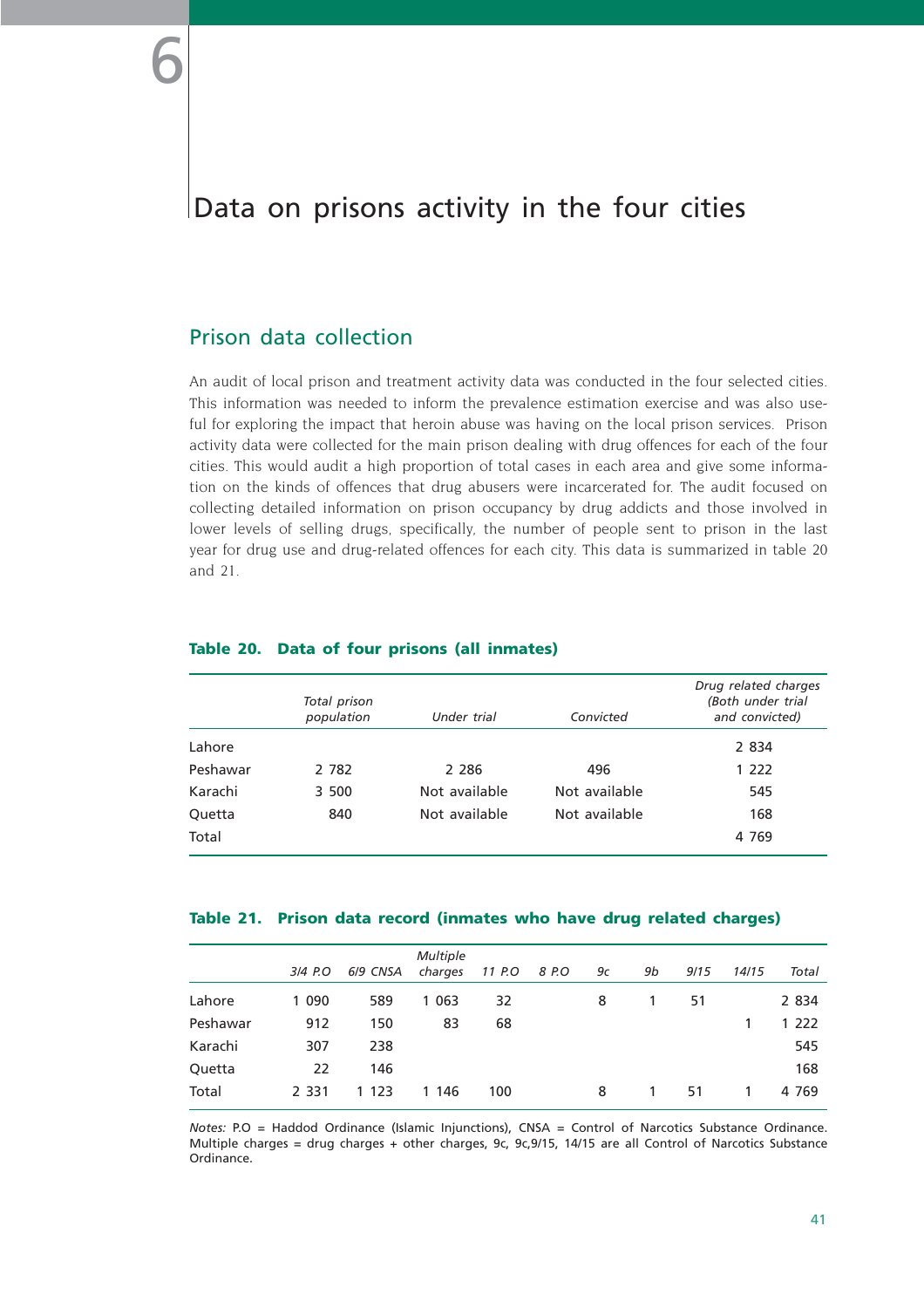In Pakistani prisons large numbers of drug addicts can be found and at any given time, the prison population of drug abusers represents the largest number of individuals to be found in any institution in the country. Many addicts spend prolonged periods in custody and drug rehabilitation and treatment facilities are extremely limited within the prison sector. Most of the drug addicts are incarcerated for charges of drug use, and/or the possession of small quantities of drugs. Interestingly, it appeared that many addicts were in prison through the involvement of their families, who having been frustrated by their behaviour and their addiction, had arranged for them to be incarcerated. Drug addicts are usually placed in a separate barracks and where care is available, usually this consists only of short-term symptomatic treatment for the relief of withdrawal distress. When medication is provided it is on a reduced dosage basis lasting for approximately three to four weeks. Although it was not the subject of this inquiry, it was suggested that, like many other countries, some limited abuse of drugs also occurred within the jail system.

# Overview: drug charges in Pakistan

Drug offenders are charged under two main laws in Pakistan. These are: *(a)* Islamic Law (Hadood Ordinance) and *(b)* Control of Narcotics Substance Abuse (CNSA) Act of 1997. The most relevant sections of the 1997 legislation is Section 6: Prohibition of possession of narcotics drugs etc: (According to chapter II of the Control of Narcotics Substance Abuse (CNSA) Act of 1997). "No one shall produce, manufacture, extract, possess, offer for sale, sell, purchase, distribute, delver on any terms whatsoever, transport, dispatch, any narcotic drug, psychotropic substance or controlled substance, expect for medical, scientific or industrial purposes in the manner and subject to such conditions as may be secified by or under this ordinance or any other law for time being in force."

The punishment for contravention of section 6 is: "Whoever contravenes the provision of section 6 shall be punishable with:

*"(a)* imprisonment which may extend to two years, or fine, or with both, if the quantity of the narcotic drug, psychotropic substance or controlled substance is ten grams or less;

*"(b)* imprisonment which may extend to seven years but shall be not less than three and shall be liable to fine, if the quantitiy of the narcotic drug, psychotropic substance or controlled substance exceeds ten grams but does not exceed:

- "i) one hundred grams, in the case of heroin, cocaine, opium derivative or coca derivative, with whatever name or composition;
- "ii) two hundred grams, in case of opium, coca leaf or psychotropic substance, with whatever name or composition; and
- "iii) one kilogram or equivalent, in case of any other narcotic drug or controlled substance not specified in sub-clauses (i) and (ii); and

*"(c)* death or imprisonment for life, and shall also be liable to fine which shall not be less than one million rupees, if the quantity; of narcotic drug, psychotropic subsatnce or controlled substance exceeds the limit specified in clause b."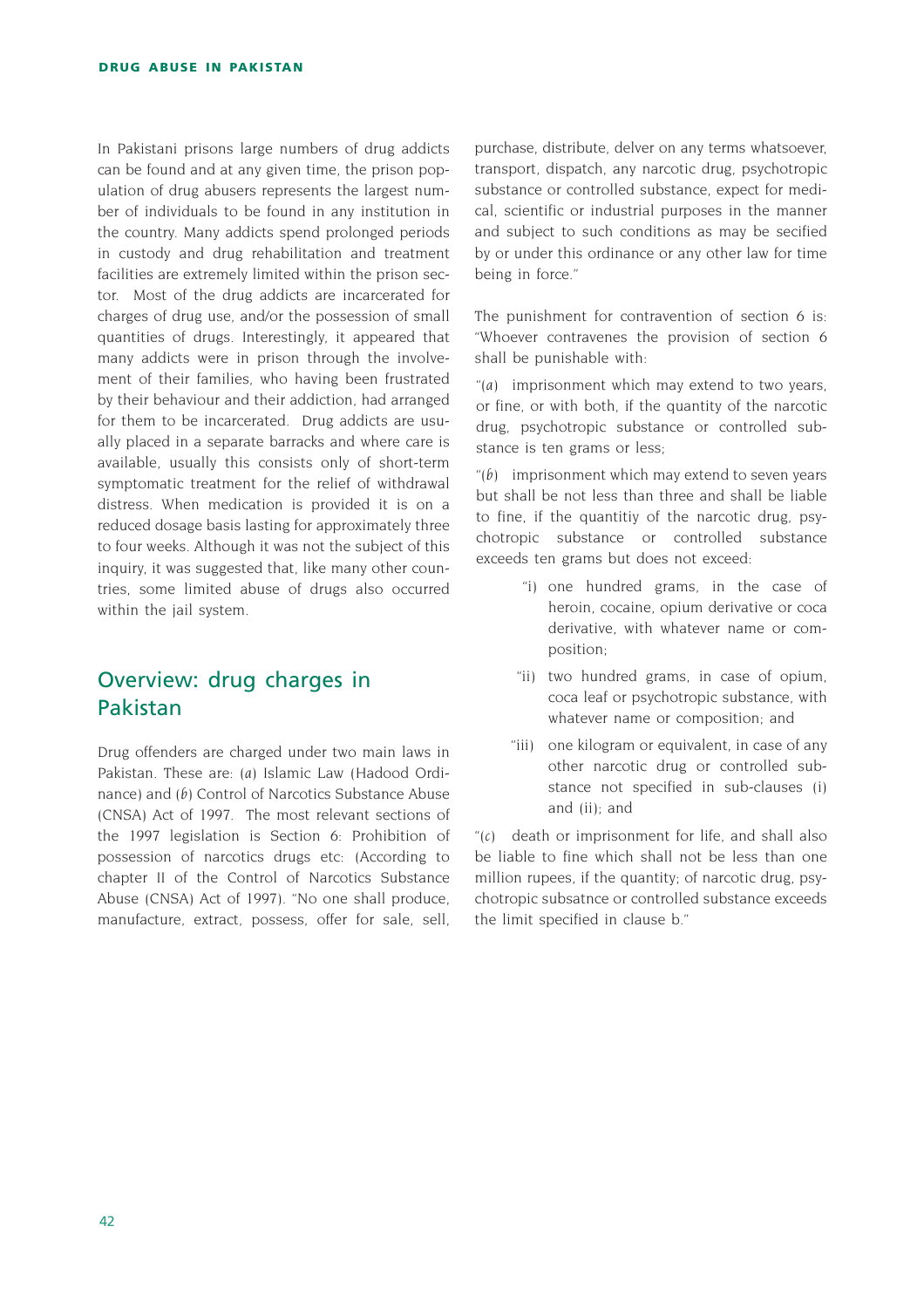# Drug treatment in Pakistan: the national treatment register update

7

# Updating the register of drug treatment in Pakistan

The provision of therapeutic interventions for individuals with drug problems is a core component of a comprehensive demand reduction approach and the provision of drug treatment is one of the central issues addressed in the Declaration on the Guiding Principles of Drug Demand Reduction. A number of studies have shown that drug treatment, when delivered appropriately, is a cost-effective component of a drug control strategy. One aspect of the 2000 assessment study was therefore to update an earlier register of agencies offering drug treatment in Pakistan. Such a register is a valuable resource for conducting future training, networking and development activities to improve the quality and delivery of services for those with drug problems in Pakistan. Furthermore, this information is important for considering the coverage and availability of services and also for beginning a debate on their most effective configuration. A wide range of activities and therapeutic regimes can fall under this general heading. The need exists in most countries to ensure that a range of appropriate interventions is available, that they reflect client needs, and that they are evaluated to demonstrate effectiveness. UNDCP is currently working with the Government of Pakistan to help ensure that services meet these objectives.

Data on treatment attendance, usually collected in an anonymous register, is also the central component in many ongoing drug abuse surveillance systems. This source of information can provide a valuable trend indicator. Treatment registers are also low cost, can provide useful information to those delivering services and can also inform government planning.

A special questionnaire was developed for the purpose of updating the earlier treatment agency list. As well as auditing what provisions existed, this form also collected information on current activities, patient mix, average occupancy rates and other services provided. This information is discussed below.

# Overview and history of drug treatment in Pakistan

Drug treatment programmes in Pakistan formally began with the proclamation of Hadd (Religious Injunctions) in 1979, which saw scores of opium addicts who could not get their daily dosage of opium from the traditional opium vend system, coming to government hospitals for "help". Most of the hospitals and the staff available at that time were ill equipped and did not have the necessary training to deal with such cases. Thus the onus of treating those with drug problems fell on the departments of Psychiatry within the Government hospitals. With the emergence of heroin epidemic in the early 1980s, again the demand for treatment services grew. At this time there was an increase in provision, with Government agencies, hospitals, NGOs and private facilities all expanding in size. The focus of much of this activity was detoxification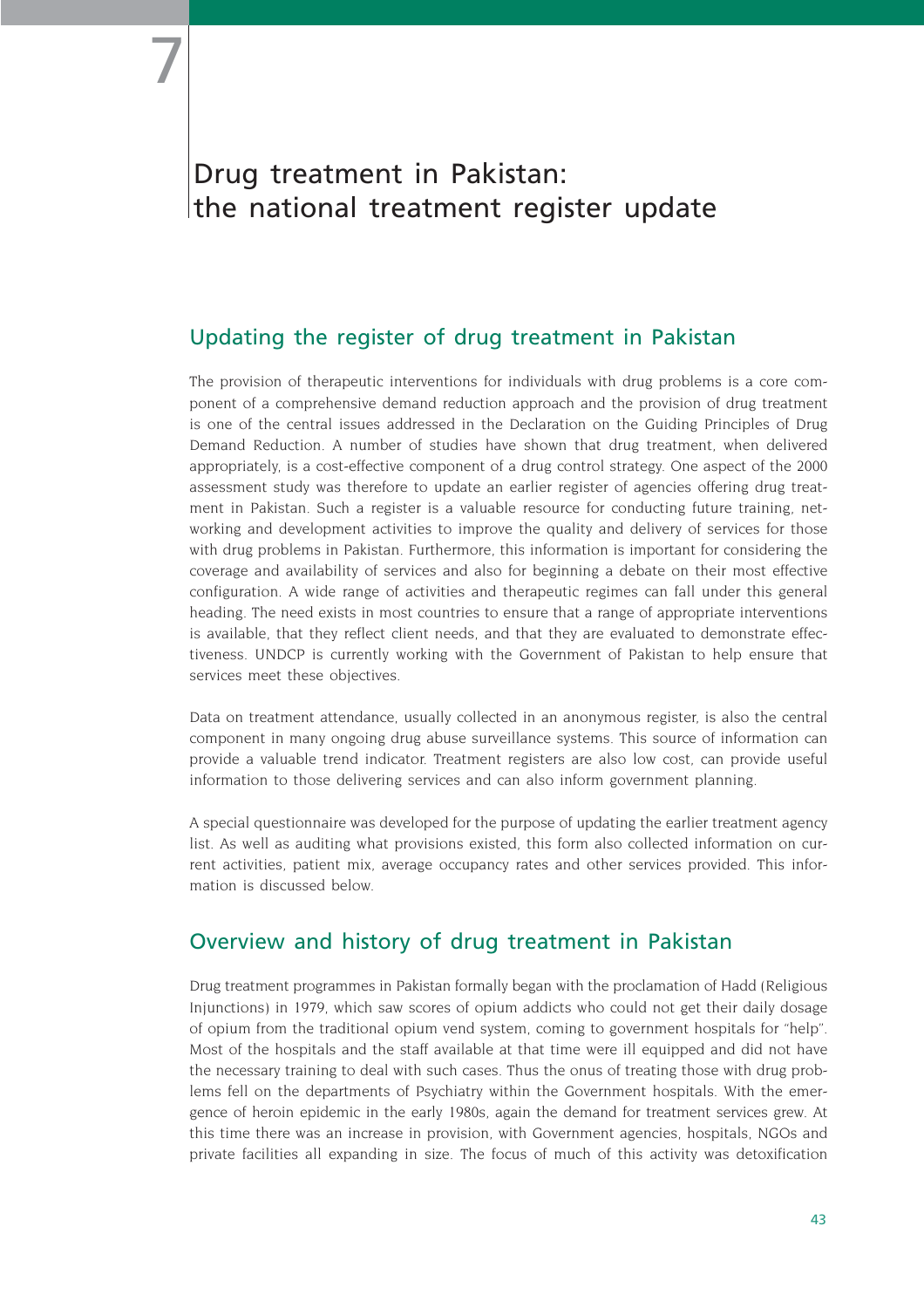procedures for drug withdrawal which was viewed as a key first response to the increasing number of heroin addicts seeking help.

With regard to institutional and capacity building for delivery of drug treatment and rehabilitation services, one can see two distinct phases in Pakistan. These were,

- ❏ Setting up of drug treatment facilities at selected locations with the support of UNFDAC (1982-1988)
- ❏ UNDCP funded Integrated Drug Demand Reduction Project (IDDRP) efforts at improving the service delivery of treatment programmes (1991-1996)

# UNFDAC funded treatment facilities

The erstwhile UNFDAC provided the first financial and technical support in the 1980s (1982-1988) in setting up 32 model drug treatment centres in the country, most of them situated in government teaching hospitals (departments of psychiatry) and some within NGO run facilities. The financial support provided to these facilities by UNFDAC included provision for part salaries of the staff involved in the treatment, cost of medicines, and other operational costs related to running the treatment centres. The material support included provision of vehicles for bringing in clients for treatment or for their follow up, TLC (Thin Layer Chromatography) equipment for drug testing, beds, etc. Technical support was provided in training medical doctors not only from the supported treatment facilities, but also from other institutions as well as in treatment procedures, primarily symptomatic treatment of withdrawal symptoms.

The Pakistan Narcotics Control Board (PNCB) also published a booklet as a result of technical support in the project titled "Guidelines for Heroin Detoxification in Pakistan". As the name suggests, this publication provided broad guidelines for primary health care physicians for detoxification of people with heroin dependence. The project also introduced a "National Case Monitoring System" which looked at the profile of patients coming in for treatment at the supported centres. Every month the drug treatment centres being financed in the project sent in forms filled in providing information on the social and demographic profile and drug use history of every patient that came for treatment. These were then complied, analysed at intervals and finally printed as a PNCB publication with the same title. At the end of the project, the responsibility of running the treatment facilities was handed over to the Provincial Health Departments under whose administrative control fell the government run facilities. Over the years due to financial constraints and other factors, most of the treatment facilities had become dysfunctional and capacity appeared to decline, as did the availability of specialized and trained staff.

# Integrated drug demand reduction project

The second distinct phase in improving the service delivery of treatment programmes was of the Integrated Drug Demand Reduction Project (IDDRP) supported by UNDCP. In its over five years of implementation the project developed materials and provided training to service providers with the objective of improving service delivery of treatment programmes beyond the short-term medical interventions. The concepts introduced focused on social rehabilitation and integration of drug dependent persons and included assessment of drug related problems, counselling, relapse prevention, and aftercare. In all, through 23 workshops, over 600 health workers, psychologists, social workers, paramedics, and NGO workers were trained in the application of these approaches. The impact of this activity was most apparent in the non-governmental sector where some agencies were motivated and able to develop modern and comprehensive treatment regimes. However, such agencies are by no means common in Pakistan and rely on extremely limited resources. Impact on the Government run treatment sector has largely not been apparent and this sector appears to have declined in importance as a primary provider of care for those with drug problems. Where services exist they are usually limited in approach and it is unclear how successful they are in attracting and retaining patients.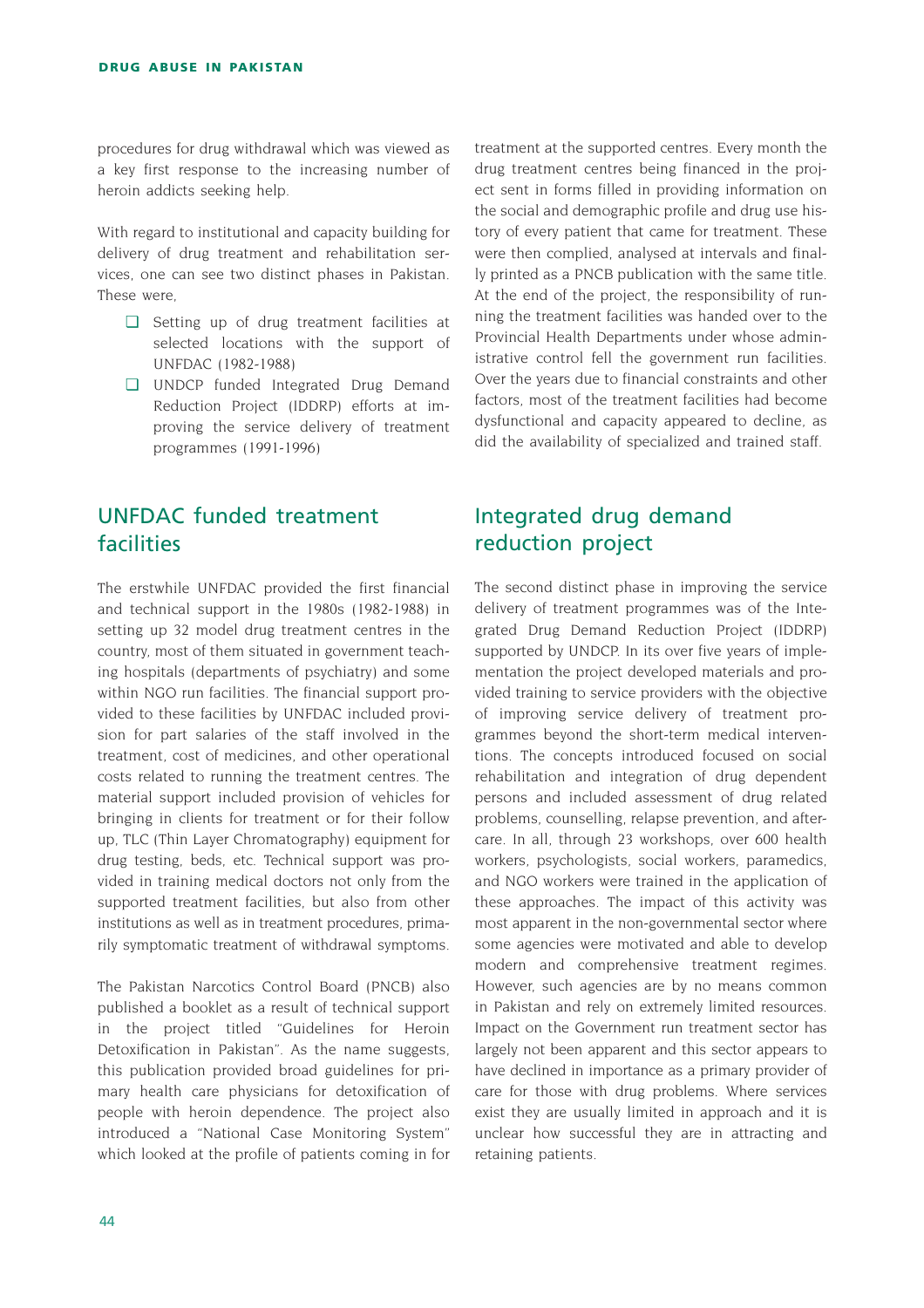Similarly, in the absence of inpatient rehabilitation, the IDDRP introduced the community based treatment approach through supporting community intervention teams (CIT). Each team consisting of two members and based within an NGO, were established, funded and monitored by the project. The teams were trained in social reintegration, rehabilitation and community development concepts, including concepts of community involvement and linkage of community resources for social reintegration of their clients. Each team worked in a defined geographical area making referrals for treatment, and applying the concepts they were trained in. These teams over the years proved a good model of providing effective community based rehabilitation and social reintegration services to the drug dependent persons. Again, with the termination of the project, most of the NGOs could not sustain the level of activities, the services provided, or the two member team and therefore in most of the places these became dysfunctional.

Around 1995, using the concept of Community Intervention Teams, two pilot projects were also launched to provide drug treatment and rehabilitation services to prison inmates with drug problems in Lahore and Rawalpindi jails. Again, these projects could not be sustained after the end of support from the project, mainly due to lack of interest and ownership by the concerned authorities. Only one programme that was started around 1998 with support from other donors continues to operate in the Peshawar Jail.

As an outcome, these efforts at improving the service delivery of drug treatment programmes in Pakistan produced not so significant results or changes in delivery of services in Pakistan.

# Past assessments of drug treatment programmes

In the past two decades, prior to the current assessment, two main efforts were made to access the quality and type of treatment services offered in Pakistan. The first one titled "Heroin Detoxification in Pakistan" was undertaken by PNCB with UNFDAC's support and compared three treatment regimes used at the Rawalpindi General Hospital, Rawalpindi, Lady Reading Hospital, Peshawer, and Mayo Hospital, Lahore for their relative effectiveness in relieving withdrawal symptoms. All of three regimes proved more or less equally effective in helping a patient through heroin withdrawal.

# National survey of drug treatment and rehabilitation services in Pakistan

This second study commissioned by IDDRP in 1994 looked at the extent and type of services available for drug treatment and rehabilitation all over the country. According to this survey, there were 203 organizations operating with varying capacities providing drug treatment services in some 89 cities and towns across the country. Of these, 47% were private clinics, 42% government hospitals and 11% were facilities run by NGOs. Eighty per cent of the organizations were providing inpatient care while 68% provided outpatient care only or in addition to the inpatient care. Concerning the duration of detoxification and total treatment stay more than 80% of those reporting provided one to two weeks for detoxification, whereas around 60% of facilities reported one to two weeks for total treatment stay. Only fewer than 2% reported a total stay of three to four weeks for their clients. More than 90% used symptomatic treatment of withdrawal symptoms as their preferred method of detoxification of clients. In 61% of the clinics, the head of the facility had no formal training in drug treatment and rehabilitation. The remaining 39% had some formal training. The survey teams had felt that detoxification was the process the respondents were most familiar with. Although the organizations were providing other services as well, some respondents appeared to lack a clear understanding of some of the services asked about in the survey.

This survey was a first ever effort in this area and as a result it was possible to develop a directory of drug treatment services available in Pakistan that could be used by those interested in knowing the location and types of services available in a particular area.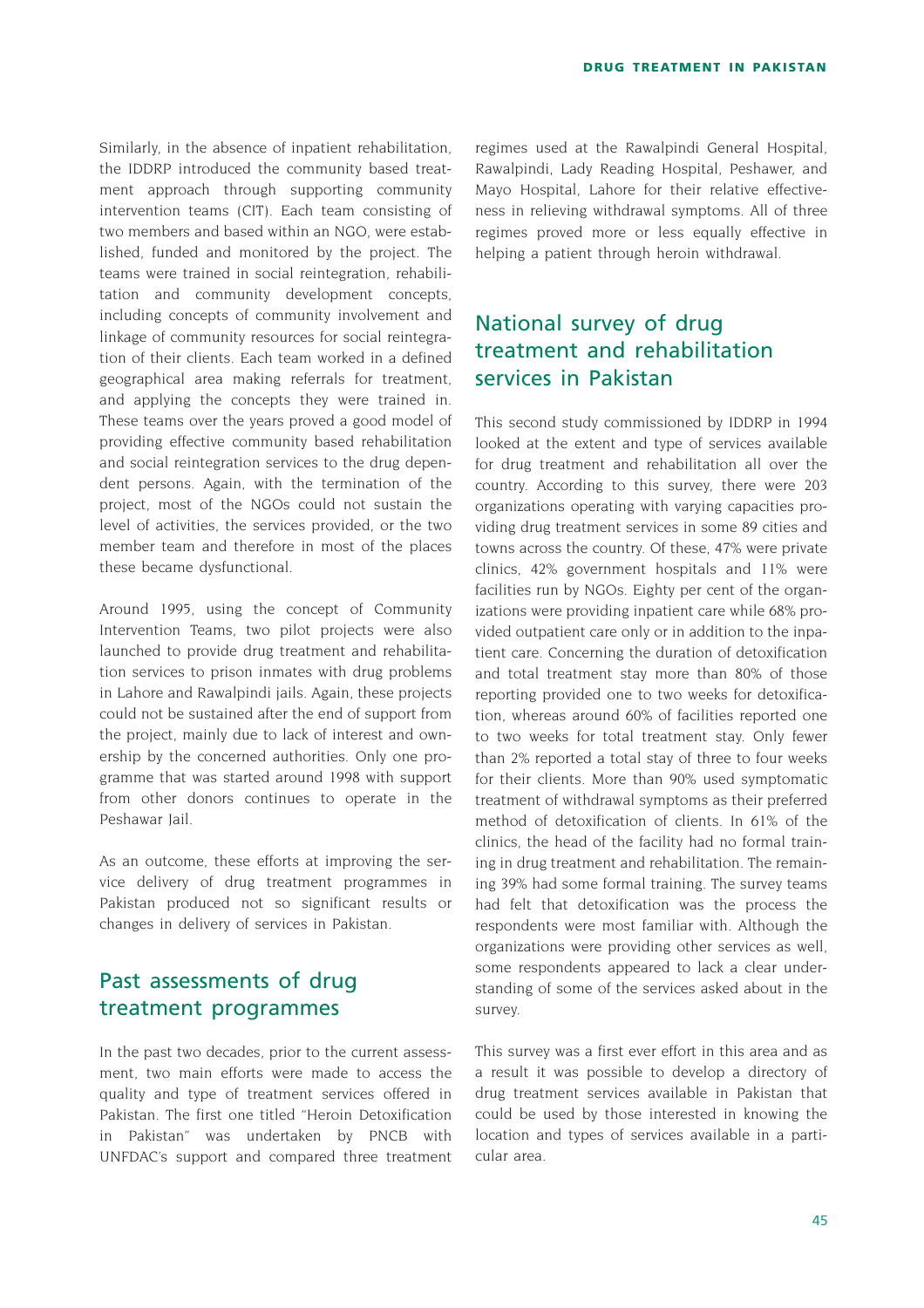# National treatment registry update 2000

As part of the current research exercise, the National Treatment Registry was updated. During this exercise the field workers visited 18 selected major urban centres in the country and identified 73 centres that were providing drug treatment and rehabilitation services on a regular basis. Out of the 73 centres, 38 facilities had been enlisted in the 1994/95 survey of drug treatment services, whereas 35 centres and facilities enlisted in the current exercise are either newly established facilities or that had not been enlisted in the previous exercise. Twenty-eight of these 73 facilities (38%) are government funded and administered hospitals, 25 (34%) are NGO run facilities and 20 (27%) are private (for profit) run drug treatment centres.

Forty-three (59%) of the 70 three facilities provide both in and outpatient services, whereas 27 (37%) provide only inpatient services and three (4%) provide only outpatient services. The mean capacity, i.e., number of clients treated at any given time, for inpatient clients in the centres is around 37 whereas for outpatients it is 59. The range for clients treated as inpatient was 1-1,000 (one facility only) and for outpatient 1-450 (one facility only) clients.

All services reported providing detoxification services. It should be noted that even within this narrow category of response considerable differences may exist in terms of therapeutic practices. Ninety per cent (66) of agencies reported providing counselling, and over half of all agencies (50/68%) also offered religious counselling. Forty-one (56%) reported that they had an outreach service. This kind of provision is regarded as an important component of an overall treatment approach as it can provide a conduit to more formal treatment or deliver services to drug abuses who are unable or unwilling to access other treatment options. Just over half (59 of the 73-80%) included a relapse prevention element in their after care facilities. A range of other treatment options were mentioned by 26 (35%) of facilities.

The mean number of admissions (at each centre) for drug treatment, in the 12 months prior to interview, was 264. This ranged from between 7 and 3,000 clients being admitted during the relevant period and indicates that some services had considerably higher client contacts than others. The total number of admissions in the 73 centres was calculated as 17,425 in the 12 months prior to interview. This can be regarded as a proxy yearly total for client admissions. It should be noted that this figure excludes alcohol users, and includes repeat attendees. It should also be noted that this data does not allow one to comment on the level of double-counting between treatment facilities. If repeat attendees (those with more than one episode of treatment at the agency in the last 12 months) are excluded, the total estimate falls to 11,454 with the mean of 176 different patients per agency admitted in the previous 12 months.

Young people and women were less commonly seen in treatment. Only 30% of clients less were reported as being under 25 years of age and only 3% of clients were women. How far this reflects a disproportionate higher proportion of male drug use and how far it reflects reluctance or difficulties women have in accessing services is unclear. However, the social stigma on drug use among women in Pakistan is considerable. It would therefore appear highly likely that women with drug problems would be reluctant to enter mixed-sex services. Assessing the prevalence and nature of drug problems among women in Pakistan, and developing culturally appropriate treatment responses, remains an important challenge.

As treatment services have ongoing contact with drug abusers, they can be considered a useful source of information on trends over time. Around 40% of treatment centre staff interviewed thought that the proportion of well-off clients coming for treatment has lowered over the last five or six years although 20% considered that this proportion had increased. Some staff (26%) were also of the opinion that "sniffing drugs" (the use of inhalants) had increased especially among adolescents, that the use of other opiates and cough syrups had increased due to a decline in quality of illicit heroin (25% of the respondents) and that injecting drug use was increasing among treatment attendees.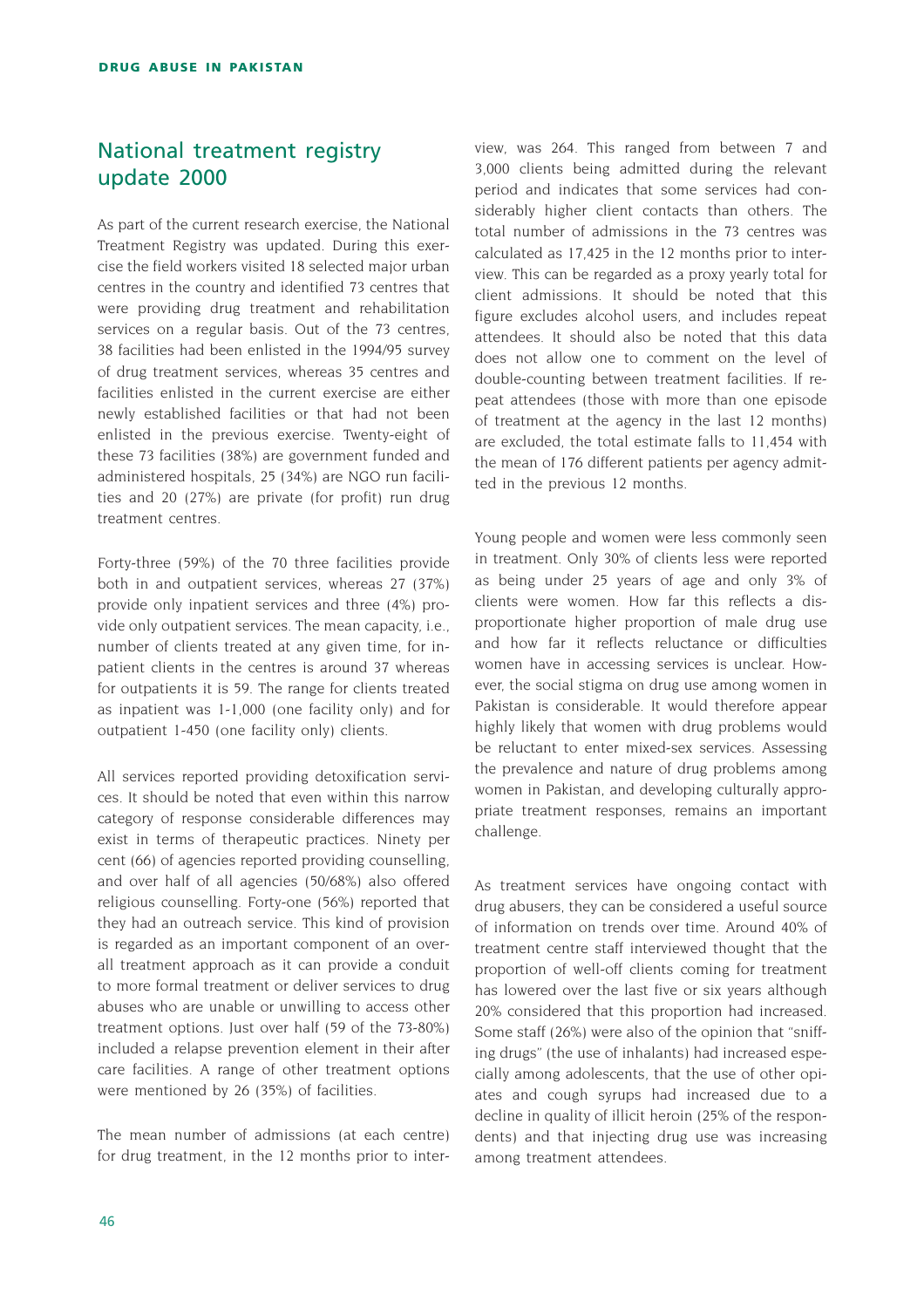No major changes are evident from earlier studies on the pattern of service provision in respect to Government and non-government facilities. NGO's appeared to be proving the broadest range of care and where Government treatment centres were providing services this tended to be only on a detoxification basis.

Some diversification and improvement is suggested in respect to the range of services offered by some private and NGO managed facilities. They have developed programmes that provide a range of treatment and rehabilitation services, and have made innovations in their interventions to meet the changing requirements of their clients. A few organizations have experimented with concepts of therapeutic communities as well as of community based rehabilitation of clients. This area is not addressed in detail by this current study but the results do suggest the need for a more in-depth assessment of the kinds of treatment provision available for those with drug problems in Pakistan, the development of good

practice standards, and the identification of training and other developmental needs.

All but one of the treatment facilities indicated that they kept records of age, gender, education, occupation, primary drug, injection status, marital status and treatment history of their clients for monitoring purposes. However, most of these records are not summarized in a form that would allow easy analysis and storage facilities often mean that data retrieval would be problematic. Currently some periodic reviews do take place within agencies but periodically, no actual analysis of trends over time is attempted. Nonetheless, the fact that agencies collect this information means that developing a treatment reporting system is a realistic aspiration. As the information currently collected is poorly utilized at present, such a system could supply the treatment services themselves with a useful review of their own clients. This data could also provide a valuable national indicator of patterns and trends in illicit drug abuse in Pakistan.

#### **Table 22. Comparison of drug treatment services available in 1994/1995 and 2000**

| 1994/1995                                                                                     | 2000                                                                                                                                                                                                                                                                     |
|-----------------------------------------------------------------------------------------------|--------------------------------------------------------------------------------------------------------------------------------------------------------------------------------------------------------------------------------------------------------------------------|
| <b>Total provision identified</b>                                                             | <b>Total provision identified</b>                                                                                                                                                                                                                                        |
| Number of treatment centres identified was 203 in<br>89 cities and towns                      | Number of treatment centres identified was 73 from<br>18 major urban centres of the country. Thirty-eight<br>of these facilities were also listed in the 1994/1995<br>survey whereas 35 facilities were newly established<br>or not identified in the previous exercise. |
| <b>Centres providing:</b>                                                                     | <b>Centres providing:</b>                                                                                                                                                                                                                                                |
| Outpatient services only = $35$ (17%)                                                         | Outpatient services only = $3(4%)$                                                                                                                                                                                                                                       |
| Inpatient services only = $61$ (30%)                                                          | Inpatient services only = 43 (59%)                                                                                                                                                                                                                                       |
| Inpatient and outpatient services = $97$ (48%)                                                | Inpatient and outpatient services = $27$ (37%)                                                                                                                                                                                                                           |
| <b>Organization:</b>                                                                          | <b>Organization:</b>                                                                                                                                                                                                                                                     |
| Government hospitals = 67 (33%)*                                                              | Government hospitals = $28$ (38%),                                                                                                                                                                                                                                       |
| Private (for profit), $= 93$ (46%)                                                            | Private (for profit), $= 20$ (27%)                                                                                                                                                                                                                                       |
| $NGO = 43 (21%)$                                                                              | $NGO = 25 (34%)$                                                                                                                                                                                                                                                         |
| Almost all provide detoxification services, nearly all<br>claimed to be providing counselling | All provide detoxification and over 90% counselling<br>services                                                                                                                                                                                                          |
| Over 66% reported to be providing relapse preven-<br>tion therapy services                    | Relapse prevention and aftercare services provided<br>by over 80% of services                                                                                                                                                                                            |

\*Government hospitals including teaching hospital, district headquarter hospitals or Tehsil headquarter hospitals.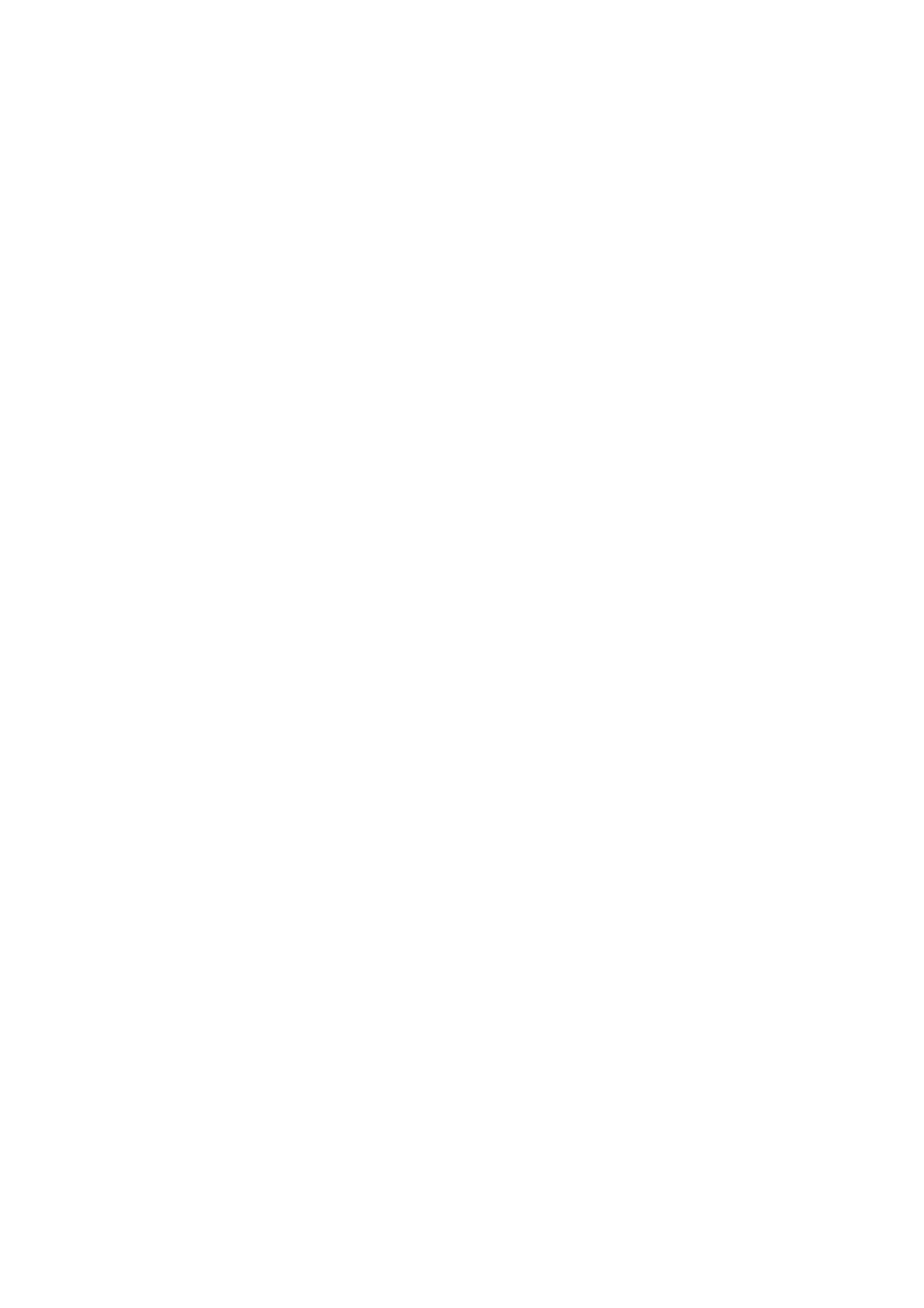# National drug contour mapping: estimating the prevalence of hard-core heroin use in Pakistan

## Data structures of the contour mapping exercise

The Pakistan National Survey consists of three component data collection studies, each of which is designed to stand alone as a separate research study. These component studies have been designed in a consistent way and carefully structured to allow a mapping of drug use patterns across the whole country, extrapolating from the actual geographical locales that have been studied in detail. This fourth exercise—the National Drug Contour Mapping—uses key data from the other three components to produce national prevalence estimates of drug abuse.

The component studies have been constructed to collect information in hierarchically increasing detail, but with increasingly restricted geographical coverage. The studies are:

- Key informant study component;
- Treatment register update component;
- Four cities study component.

The structure of the overall National Survey is shown below in table 23 and table 24. Table 23 gives the geographical locales selected, indicating the principal urban locale and the rural locale selected to pair it. This structure is intended to give adequate national coverage, balancing rural and urban populations.

# Method of estimation: treatment multiplier method

The construction of overall prevalence rates for the country as a whole of hard drug addicts (heroin users and injectors) has never been an easy matter, as previous surveys attest. In this, Pakistan reflects the difficulties found in other countries, where identifying the extent of an illegal behaviour that is generally conducted out of contact with official information sources is recognized as requiring special techniques of estimation. These specialist techniques use "indirect estimation methods", not attempting to count directly the number of addicts, but instead putting together different sources of information that allow the prevalence of drug abuse to be estimated indirectly.

In this exercise, the procedure selected is one of the principal indirect techniques used internationally, in the United States and in Europe, the Treatment Multiplier Method. It is a twostep procedure that requires in essence two separate figures to be produced:

- *(a)* information on the number of addicts that receive treatment during the year, and
- *(b)* an estimate of the proportion of the entire addict population that this represents.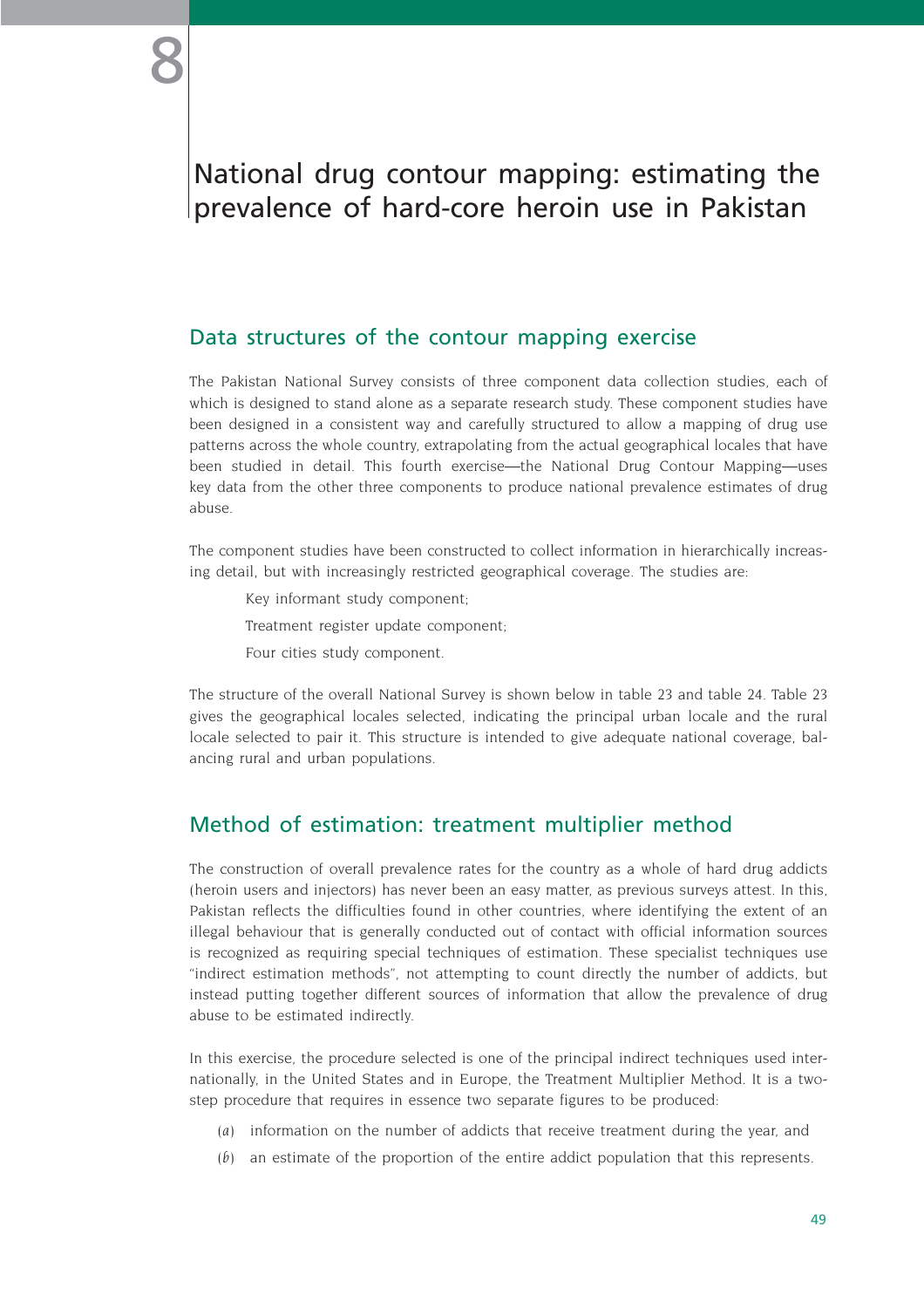|                    |                 |                             | Key informant study (urban)        | Key informant study (rural) |                                    |  |
|--------------------|-----------------|-----------------------------|------------------------------------|-----------------------------|------------------------------------|--|
| Province           | Study<br>ID No. | Urban locale<br>(districts) | No. of key<br>informant interviews | Rural pairing<br>locale     | No. of key<br>informant interviews |  |
| Punjab             | 7               | Lahore                      | 22                                 | Kanna                       | 3                                  |  |
|                    | 6               | Multan                      | 10                                 | Mattial                     | 5                                  |  |
|                    | 10              | Rawalpindi                  | $12 \overline{ }$                  | Dahmial                     | 3                                  |  |
|                    | 8               | Sialkot                     | 10                                 | Rangpura                    | 6                                  |  |
|                    | 9               | Faislabad                   | 11                                 | Jaranwalla                  | 4                                  |  |
| Sindh              | 3               | Karachi                     | 20                                 | Malir                       | 5                                  |  |
|                    | 4               | Hyderabad                   | 14                                 | Tando Allah Yar             | 5                                  |  |
|                    | 5               | Sukkar                      | 15                                 | Abad Jageer                 | 5                                  |  |
| <b>Balochistan</b> | 2               | Quetta                      | 13                                 | Kachlag                     | 5                                  |  |
|                    | 1               | Turbat                      | 6                                  | Godaan                      | 6                                  |  |
| <b>NWFP</b>        | 12              | Peshawar                    | 10                                 | Bad Bair Village            | 5                                  |  |
|                    | 14              | Bannu                       | 5                                  | Mandan                      | 5                                  |  |
|                    | 13              | Maradan                     | 5                                  | Tahkat Bai                  | 2                                  |  |
|                    | 17              | Chitral                     | 5                                  | Garrama Chasma              | 5                                  |  |
|                    | 15              | Dir                         | 7                                  | Rural Timergrah             | 5                                  |  |
|                    | 16              | Gilgit                      | 3                                  | Ghaok Gaza                  | 5                                  |  |
|                    | 18              | Haripur                     | 7                                  | Rehana                      | 6                                  |  |
| $(FATA)*$          | 20              | Mohmand Agency              |                                    |                             | 5                                  |  |
|                    | 21              | Khyber Agency               |                                    | Ladi Kotal                  | 5                                  |  |
| Totals             |                 |                             | 175                                |                             | 90                                 |  |

#### **Table 23. Locales used in the key informant study component**

\*For prevalence estimation purposes FATA is incorporated with NWFP.

In any given survey, deriving the requisite information requires methods suited to and adapted to the social and geographical structures of the country at that time. Precise operational definitions implemented in the survey need to be tailored to the available information and data collection possibilities. The immediate steps in providing a prevalence estimate in the Pakistan National Survey are therefore as follows.

### *Estimating the number of addicts in treatment*

Data from the Treatment Register Update study were used to determine the number of addicts receiving treatment over the 12 months prior to the survey. This figure was restricted to those addicts undergoing inpatient treatment in specialist drug clinics,

and this decision was made for two reasons. Firstly, it provided a clearer focus for determining the nature of the drug addiction for which the person was being treated, and so allowed a more accurate definition of the target group of addicts to be implemented, than would be the case had broader general health settings for treatment been included. Secondly, the enumeration of all addicts treated at specialist units over the 12 months is more accurately and more easily carried out than could be the case in more broadly defined and more widespread health treatment settings.

Although therefore some addict treatment episodes are not included in the figure, this shortfall can be corrected at the second stage of the calculation. In determining the number of addicts so treated, the distinction has been made between the number of treatment *episodes* and the underlying number of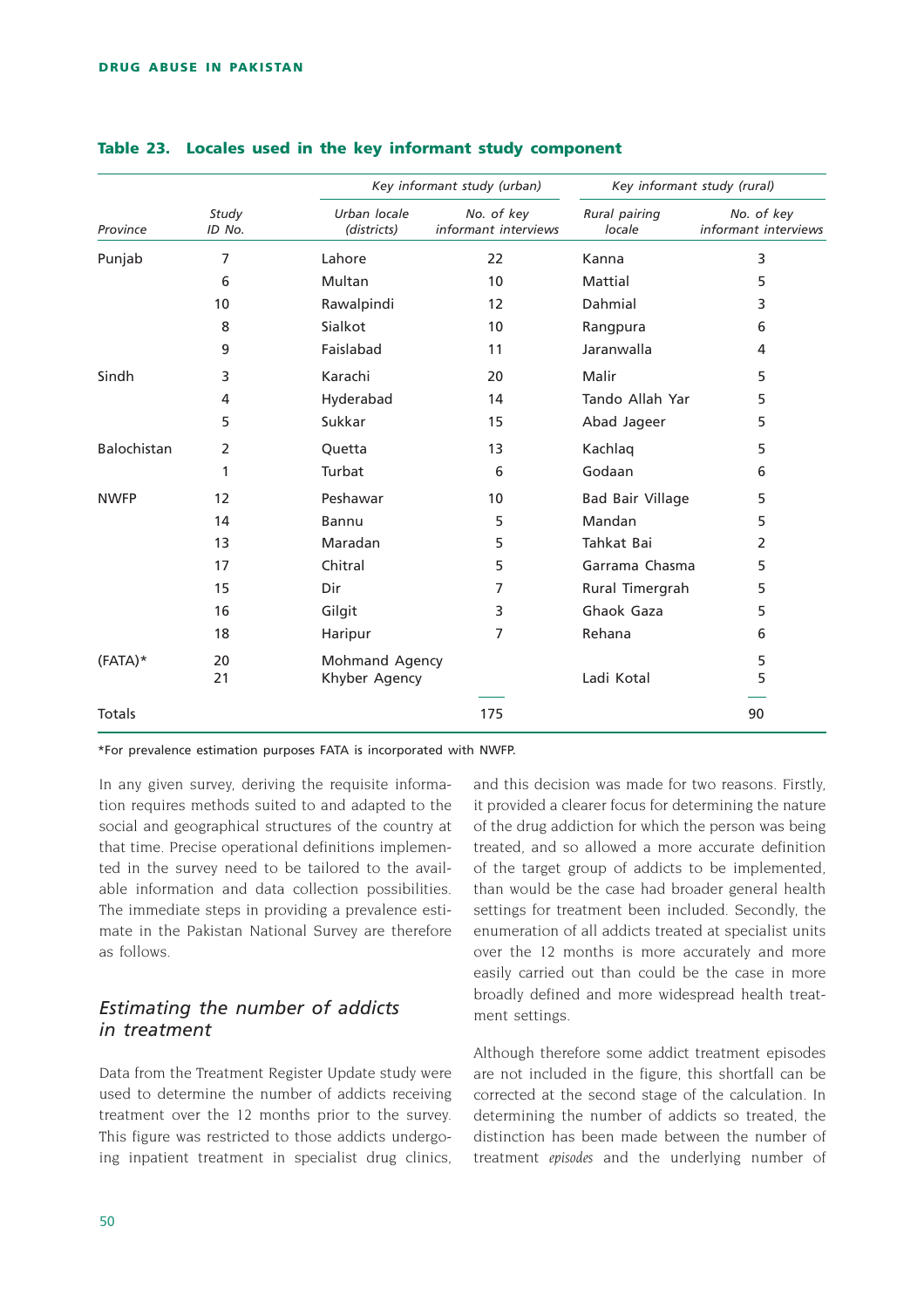|               |                 | Locales in<br>overall study | Treatment register<br>update study | Four cities                 |                                       |  |
|---------------|-----------------|-----------------------------|------------------------------------|-----------------------------|---------------------------------------|--|
| Province      | Study<br>ID No. | Urban locale<br>(districts) | Specialist treatment<br>centres    | No. of treatment<br>centres | <b>Addict interviews</b><br>conducted |  |
| Punjab        | 7               | Lahore                      | Lahore                             | $14**$                      | 256*                                  |  |
|               | 6               | Multan                      | Multan                             | 5                           |                                       |  |
|               | 10              | Rawalpindi                  | Rawalpindi                         | 6                           |                                       |  |
|               | 8               | Sialkot                     | Sialkot                            | $\overline{2}$              |                                       |  |
|               | 9               | Faislabad                   | Faislabad                          | 1                           |                                       |  |
| Sindh         | 3               | Karachi                     | Karachi                            | $17**$                      | $264*$                                |  |
|               | 4               | Hyderabad                   | Hyderabad                          | 6                           |                                       |  |
|               | 5               | Sukkar                      | Sukkar                             | $\overline{2}$              |                                       |  |
| Balochistan   | 2               | Quetta                      | Quetta                             | 3                           | $255*$                                |  |
|               | 1               | Turbat                      |                                    |                             |                                       |  |
| <b>NWFP</b>   | 12              | Peshawar                    | Peshawar                           | 7                           | $262*$                                |  |
|               | 14              | Bannu                       | Bannu                              | 1                           |                                       |  |
|               | 13              | Maradan                     | Maradan                            | 1                           |                                       |  |
|               | 17              | Chitral                     | Chitral                            | $2***$                      |                                       |  |
|               | 15              | Dir                         | Dir                                | 1                           |                                       |  |
|               | 16              | Gilgit                      |                                    |                             |                                       |  |
|               | 18              | Haripur                     |                                    |                             |                                       |  |
| $(FATA)***$   | 20              | Mohmand Agency              |                                    |                             |                                       |  |
|               | 21              | Khyber Agency               |                                    |                             |                                       |  |
| <b>Totals</b> |                 |                             |                                    | 68                          | 1 0 3 7                               |  |

#### **Table 24. Locales in the treatment register study and in the four cities study**

\*A total of six additional interviews with female addicts were conducted.

\*\*Three locales reported a treatment centre with no inpatient facilities.

\*\*\*For prevalence estimation purposes FATA is incorporated with NWFP.

people who generate the episode total through repeated treatment episodes during the same year.

The information from the Treatment Register Update study generated a profile of specialist drug treatment clinics across Pakistan. The information on numbers of inpatient beds and numbers of male hard drug users treated during the year are given in summary form in table 27 below.

### *Estimating the multiplier to represent addicts not receiving treatment*

The appropriate multiplier for the calculation, as a consequence of the above decisions on inclusion, represents all addicts who did not receive treatment

in specialist drug clinics during the year. This information was collected from a combination of data sources, namely from the four cities study and from the key informants study. The addicts interviewed in the four cities study—those who were not currently in treatment—were asked whether they had been in treatment in the 12 months prior to their interview. The proportion of addicts who had been treated could therefore be estimated. This was done in all four cities where addict interviews were conducted.

The key informant study provided more widely spread information—by direct questioning of the respondent—that gave the proportion of addicts treated that year in the various locales used in the study. Informants who were not directly involved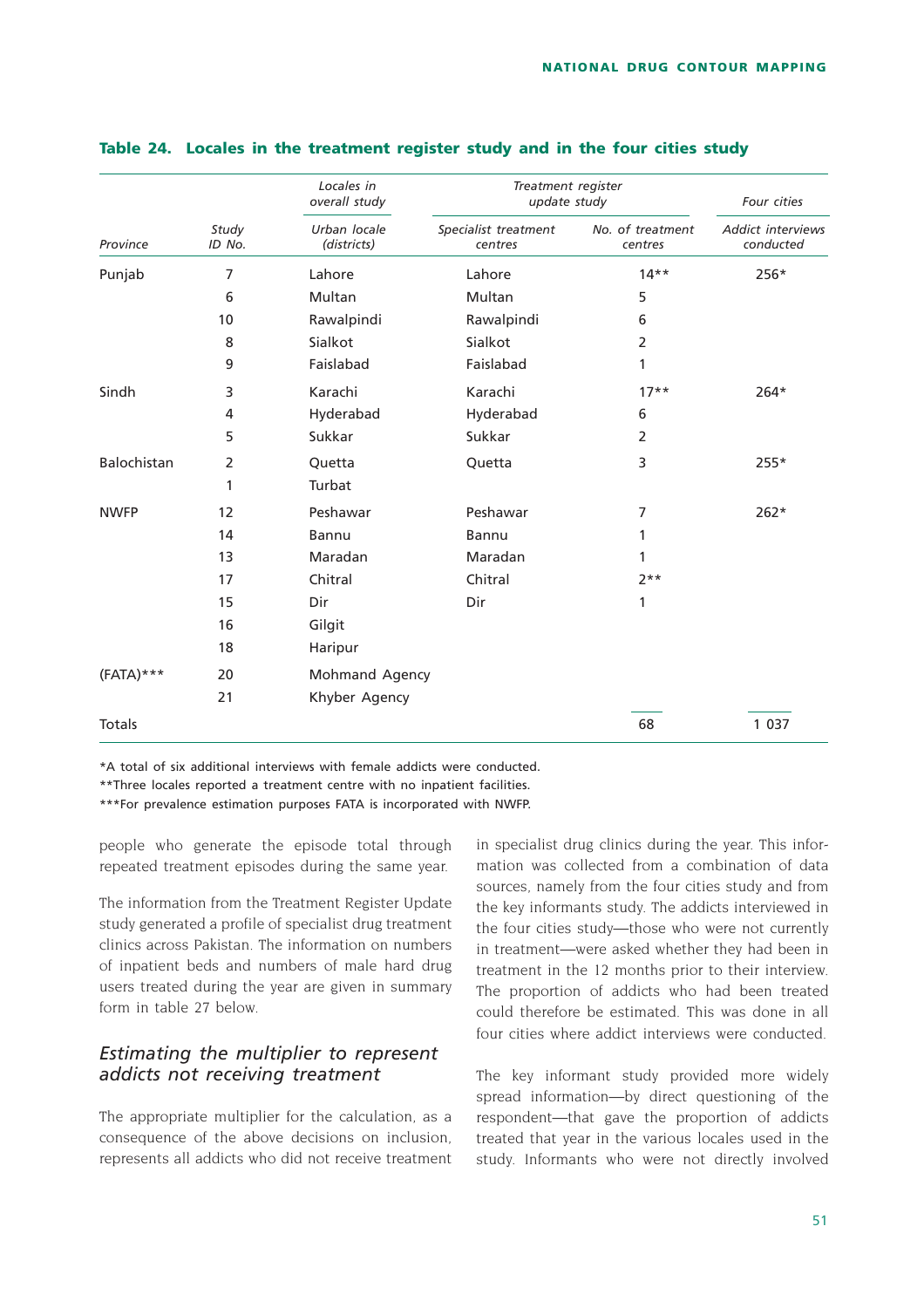with treatment of addicts were asked how many addicts they had contact with in the past 12 months, and how many of these had received treatment in the past 12 months. In using this information to produce an estimate of the proportion of addicts treated in the year, account was taken of the informants' experience and suitability in providing a valid estimate.

These studies produce a range of likely estimates of the proportion of addicts treated and the associated appropriate multiplier factors that are used in the calculation of the total number of addicts. The relevant information is presented in table 28 below. This is a difficult estimation exercise and considerable levels of variability are likely to be introduced into the estimation, although in methodological terms it is probably smaller than likely errors produced by other non-multiplier methods. Reliance on a single multiplier value is likely to be hazardous in terms of accuracy of the resulting estimates and figures are presented in table 28 for a likely minimum and maximum value of the appropriate multiplier.

# Method of estimation: geographical coverage

Estimation of the prevalence of drug addiction through a treatment multiplier benefits from taking account of geographically local variation both in treatment facilities and in the proportion of addicts treated. Data have been collected in four cities and in 36 locales spread across the four provinces of Sindh, Punjab, NWFP and Balochistan. The FATA were included with NWFP for purposes of the prevalence estimation exercise. With the exception of Balochistan, it has been possible to estimate drug addiction prevalence on a province-by-province basis. In Balochistan, information was too sparse to allow satisfactory estimation of the prevalence level.

Within the provinces, all locales provided information on the *proportion* of addicts treated over the preceding year (for step *(b)* of the estimation procedure). Enumeration of the *number* of addicts in treatment over the preceding year (step *(a)* of the estimation procedure) can be carried out in the subset of locales where specialist treatment clinics have been identified. Within each province two levels of extrapolation are required to produce an estimate. The first level requires extrapolation of the prevalence estimates from the locales with identified specialist treatment clinics to other locales in the province that have none. The second level requires an extrapolation from the locales selected for the study to the province as a whole. The estimates for Pakistan as a whole then are calculated as a combination of the four provincial figures.

Extrapolation at each stage described above can be made by a variety of methods, and requires simple assumptions to be made. In this report the reasonable assumption is made that prevalence rates that are estimated for the population in the clinic catchment areas within a province—that is, in those locales with identified specialist drug treatment clinics can be applied to the remainder of the population in the province.

# Estimation of prevalence

To focus the estimation and reduce the potential for sampling variation and error, the estimation exercise has been carried out on a target population of males aged 15-45 years. For many reasons, discussed in the report, estimating drug addiction prevalence amongst women has not proven possible. Restricting the prevalence to the age band of 15 years to 45 years of age covers the vast number of addicts in the population; selecting this age band where addicts are most densely found allows a more accurate estimate to be made than would be possible if the less densely found, very young and very old were included in the prevalence denominator. Choosing this age band is justified both from previous Pakistan studies and from the present four cities study of interviewed addicts.

Figures are presented in tables 25 to 29 for:

- ❏ The locales in which the four cities study was carried out, where the most detailed information is available;
- ❏ The remaining locales, incorporating an extrapolation from clinics with treatment clinics to those without clinics;
- ❏ All locales studied in the survey.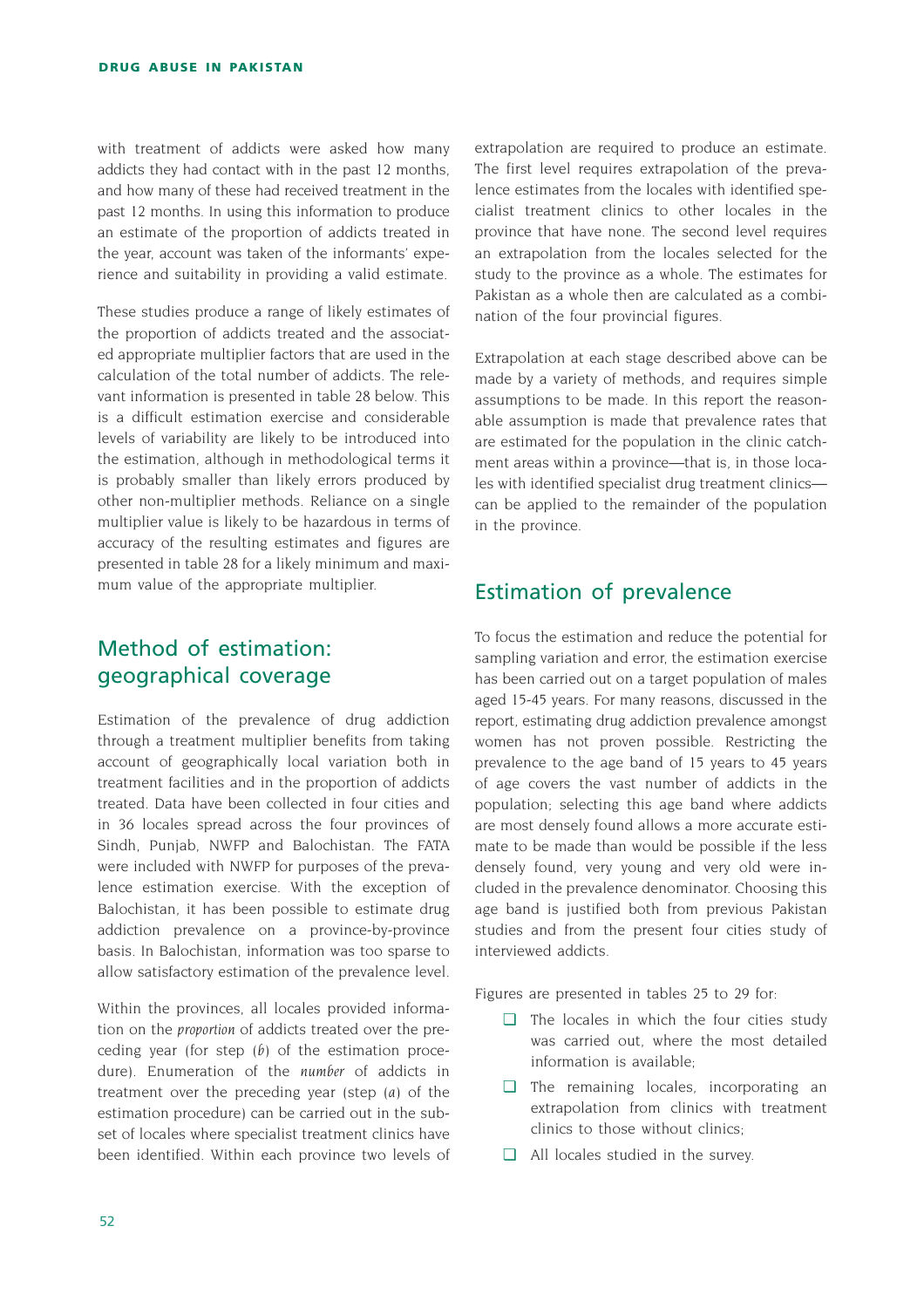Figures for each province separately are presented in the annex tables A.III.1 to A.III.5 in an identical fashion.

Table 25 constructs a demographic profile of the four cities locales and the remaining locales, using data from the National Census.

Table 26 constructs the relevant target population of males between 15 and 45 years of age, using data on age and sex from the National Census. The national age ratios are presumed to apply across all locales.

Table 27 presents a profile of specialist clinic access, in terms of inpatient beds provided, the number of admission episodes in the year, the number of patients admitted in the year, and the number of these that are male heroin addicts or injectors in the target age range.

Table 28 presents the estimates from the key informant study of the likely proportion of addicts who have been treated in the identified specialist clinic, and the associated multipliers. The number of addicts in each locale is estimated, using a correction factor of 90% to allow for addicts who are treated but come from outside the locale. In addition to the median estimate, a likely maximum value and a likely minimum value are shown, derived from the extent of variability in key informant reporting in each locale.

Table 29 shows the estimated prevalence rate (estimated from those locales with specialist clinics, and assumed to apply also to locales without identified clinics), the number of addicts in the locales with clinics, and the estimated number of addicts in the province, assuming the same prevalence rate applies throughout the province.

### Improving the initial estimates

The present report uses the simplest and most direct of possible assumptions. Subsequent refining of the estimates can be carried out in phases that introduce more sophisticated use of available data at each of stages reported above. The relationship—if any—of drug use to these features is exploited to repeatedly refine the estimates of prevalence made by extrapolation. These data are:

- Relationship of drug use to more detailed breakdown of age distribution;
- Relationship of drug use to more detailed description of the rural/urban distinction;
- Relationship of drug use to more detailed breakdown of the catchment areas of the clinics;
- Relationship of drug use to numbers of household or implied household size;
- Relationship of drug use to other measures of social structure such as poverty, literacy.

The initial estimates provided here use:

- *(a)* the broad age-groups of 15 to 45 years of age, where most drug addiction occurs;
- *(b)* the distinction between the four major cities selected from each of the four provinces and the rest of the locale (district) in which they are located;
- *(c)* the assumption that the catchment area for the clinics is essentially the locale (district) in which it is located—key informant information suggests that about 10% of addicts are treated from outside the locale;
- *(d)* the characterization of each local as either "rural" or "urban", as described in the study design section of the report.

A subsequent wave of analysis refining these initial estimates can take recognition of

- *(a)* a greater treatment attendance by those addicts over 25 years of age;
- *(b)* the urban and rural male population ratios within each city's district;
- *(c)* the differential treatment attendance from the city rather than the district where the clinic is located;
- *(d*) the extent of the rural versus urban populations difference within in each of the rural or urban locales.

The procedures used in this report give rise to a range of likely estimates of overall prevalence and overall numbers of heroin addict or injectors. In an analytical exercise of this sort, where the procedures are not, nor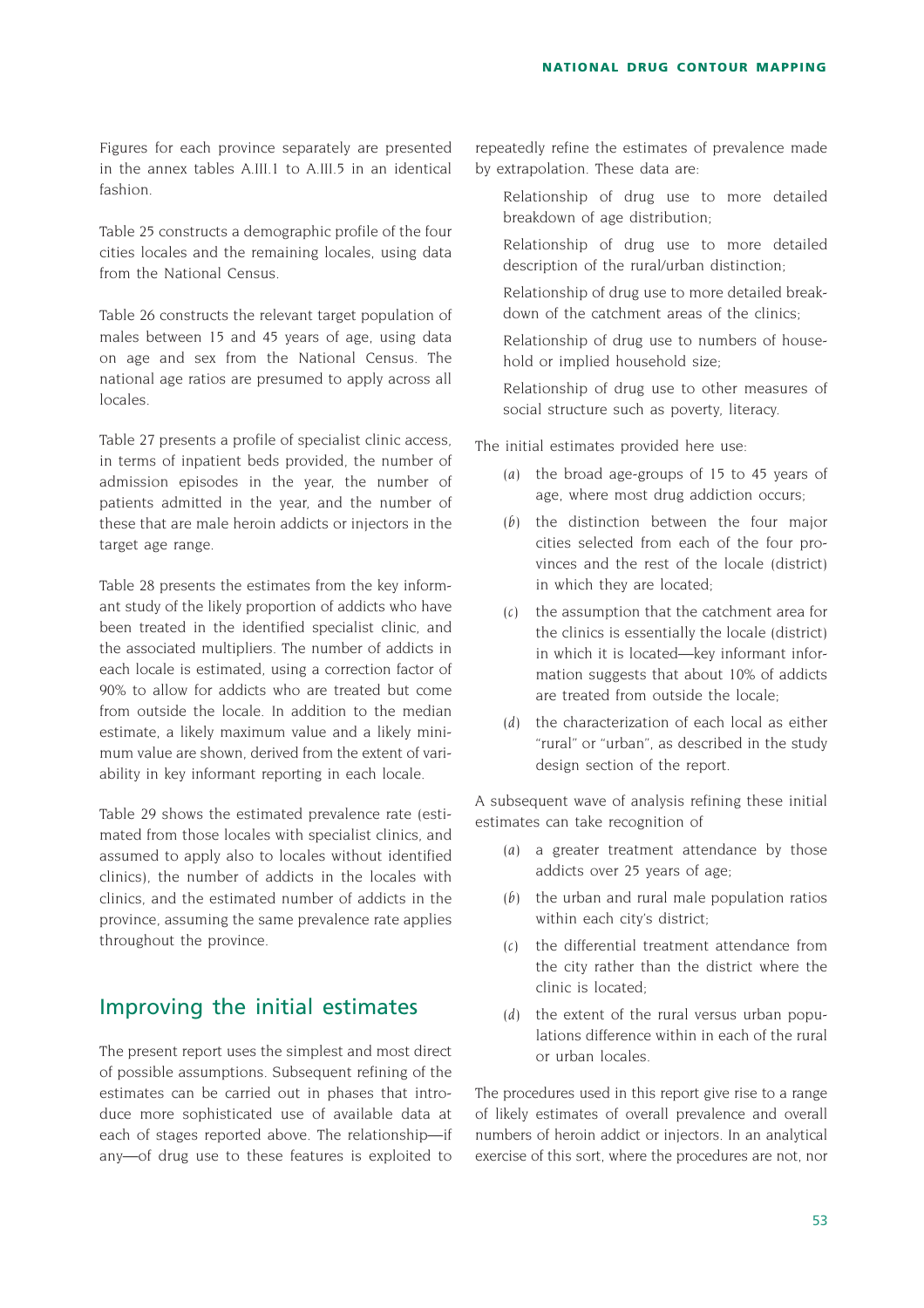could be, simply to count the numbers of addicts, assumptions must be made about the viability of any calculation with regard to both validity and reliability. The resulting range of different estimates must necessarily depend upon the details of the different assumptions that can be made concerning the relationships between the data elements and the relationships between the component surveys. These initial estimates reported here give a range that should be robust first approximation to the overall prevalence of hard drug addiction. Further analysis refining and possibly improving these analyses can be carried out.

#### **Table 25. Basic demographic profiles provided by the census data, using figures for each of the locales in the study**

|                                 | Total of<br>all locales | Total of the<br>four city<br>locales | Karachi<br>division<br>(Sindh) | Lahore<br>district<br>(Punjab) | Peshawar<br>district<br>(NWFP) | Ouetta<br>district<br>(Balochistan) | Total of<br>other<br>locales |
|---------------------------------|-------------------------|--------------------------------------|--------------------------------|--------------------------------|--------------------------------|-------------------------------------|------------------------------|
| (i) Locale demographic profiles |                         |                                      |                                |                                |                                |                                     |                              |
| Households                      | 6 119 483               | 2 813 698                            | 1 531 234                      | 901 558                        | 281 456                        | 99 450                              | 3 305 785                    |
| Male                            | 22 121 618              | 10 017 487                           | 5 261 712                      | 3 262 904                      | 1 067 397                      | 425 474                             | 12 104 131                   |
| Female                          | 20 023 358              | 8 795 236                            | 4 540 422                      | 2 949 811                      | 971 232                        | 333 771                             | 11 228 122                   |
| Total                           | 42 144 976              | 18 812 723                           | 9 802 134                      | 6 212 715                      | 2 038 629                      | 759 245                             | 23 332 253                   |
| Urban males                     | 13 036 019              | 8 513 290                            | 4 978 253                      | 2 695 022                      | 522 940                        | 317 075                             | 4 522 729                    |
| 1981 population                 |                         |                                      |                                |                                |                                |                                     |                              |
| Total                           | 21 867 553              | 10 477 795                           | 5 437 984                      | 3 544 942                      | 1 113 303                      | 381 566                             | 11 389 758                   |

#### **Table 26. Reduced overall target population of males in the age band of 15 to 45 years**

|                                                       | Total of<br>all locales | Total of the<br>four city<br>locales | Karachi<br>division<br>(Sindh) | Lahore<br>district<br>(Punjab) | Peshawar<br>district<br>(NWFP) | <b>Ouetta</b><br>district<br>(Balochistan) | Total of<br>other<br>locales |
|-------------------------------------------------------|-------------------------|--------------------------------------|--------------------------------|--------------------------------|--------------------------------|--------------------------------------------|------------------------------|
| (ii) Locale target age-band: males aged 15-45         |                         |                                      |                                |                                |                                |                                            |                              |
| Assumed % of<br>males in target                       |                         | 42.20%                               | 42.20%                         | 42.20%                         | 42.20%                         | 42.20%                                     | 42.20%                       |
| Number of males in<br>target population<br>(millions) | 9.335                   | 4.227                                | 2.220                          | 1.377                          | 0.450                          | 0.180                                      | 5.108                        |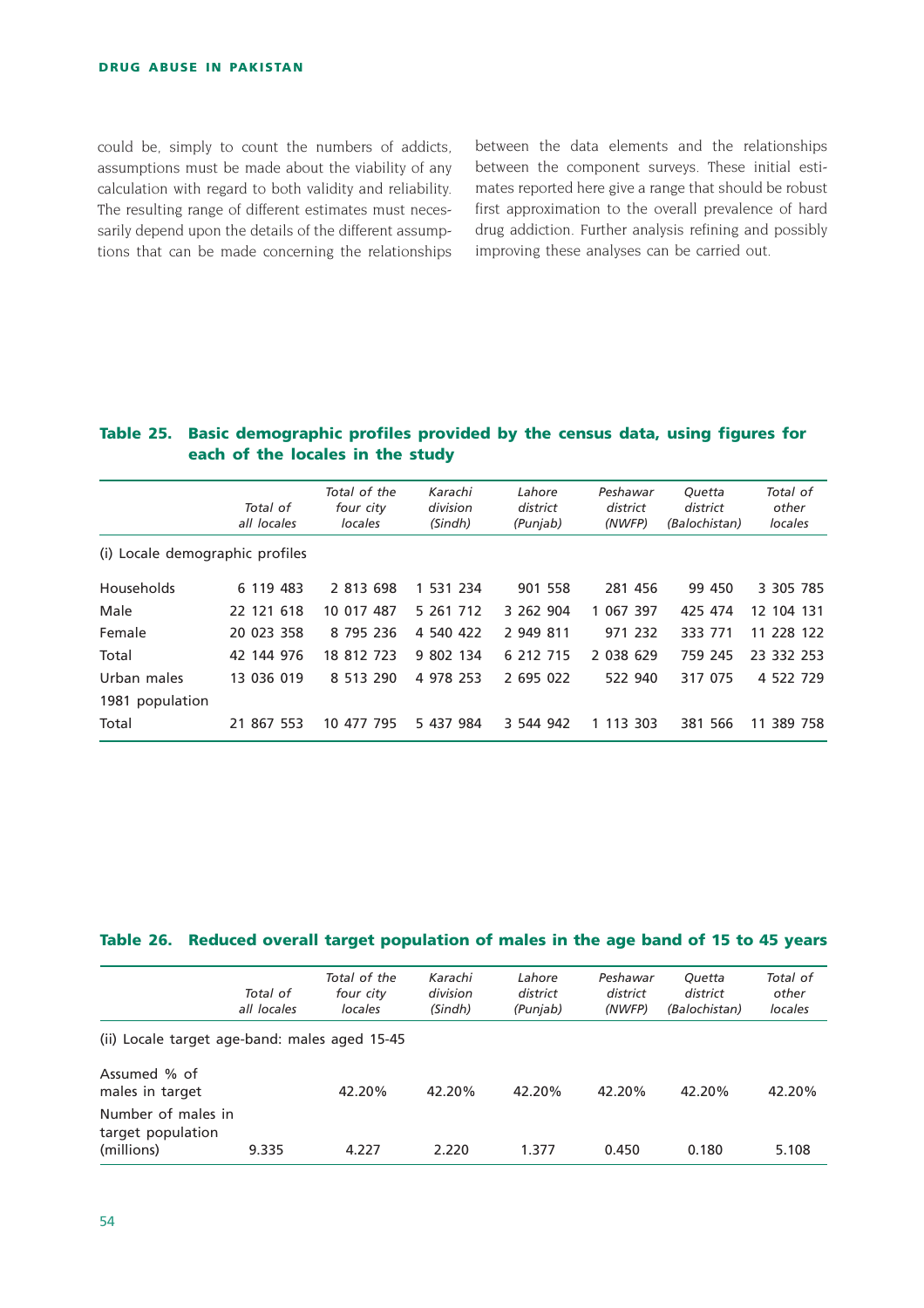| Total of<br>all locales     | Total of the<br>four city<br>locales | Karachi<br>division<br>(Sindh) | Lahore<br>district<br>(Punjab) | Peshawar<br>district<br>(NWFP) | Quetta<br>district<br>(Balochistan) | Total of<br>other<br>locales |
|-----------------------------|--------------------------------------|--------------------------------|--------------------------------|--------------------------------|-------------------------------------|------------------------------|
| (iii) Local clinic profiles |                                      |                                |                                |                                |                                     |                              |
| 2 5 6 4                     | 2 0 4 2                              | 1 4 6 6                        | 353                            | 149                            | 74                                  | 522                          |
| 17 053                      | 13 464                               | 7887                           | 2 5 3 1                        | 2 0 7 6                        | 970                                 | 3 5 8 9                      |
| 11 166                      | 9 0 1 5                              | 5 0 1 2                        | 2 3 5 6                        | 1 377                          | 270                                 | 2 151                        |
|                             |                                      | 0.9                            | 0.71                           | 0.81                           | 0.85                                |                              |
| Number of admissions        |                                      |                                |                                |                                |                                     | 1 783                        |
|                             | 9 3 1 1                              | 7 528                          | 4 5 1 1                        | 1 673                          | 1 1 1 5                             | 230                          |

#### **Table 27. Clinic profiles derived from the treatment register update study**

# Refinements to initial multipliers for estimating the number of addicts

The initial estimation of the number of addicts requires a count of the addicts in treatment over the past year and a multiplier reflecting, for each one addict in treatment the number of addicts not in treatment. Within the data collected, variations in the detail of the definitions and calculations of these two quantities can be made. The current initial estimates reported here are based on:

- *(a)* the estimated number of male inpatients in the specialist clinics who are being treated for hard drug use—heroin use or drug injecting;
- *(b)* the multiplier estimated from the proportion of interviewed addicts treated for hard drug addiction and the key informants' direct experience of this proportion—this generates a range of possible multipliers depending on the experience of the key

informants and their suitability in this regard.

In further more detailed waves of analysis these estimates could be refined by:

- *(a)* comparing the number of addicts in treatment with the number of (possibly repeat) treatment episodes generated by the addicts over a year, and the total number of days spent in treatment;
- *(b)* triangulating the number of addicts against the numbers in treatment and the numbers in prison over the previous year;
- *(c)* taking different ranges of feasibility for the multipliers, depending upon the number of addicts with whom the key informants have had contact in the last year, or depending upon the reported treatment ratios amongst the acquaintances of the interviewed addicts;
- *(d)* incorporating key informant assessments of the difficulty of obtaining treatment in the locales.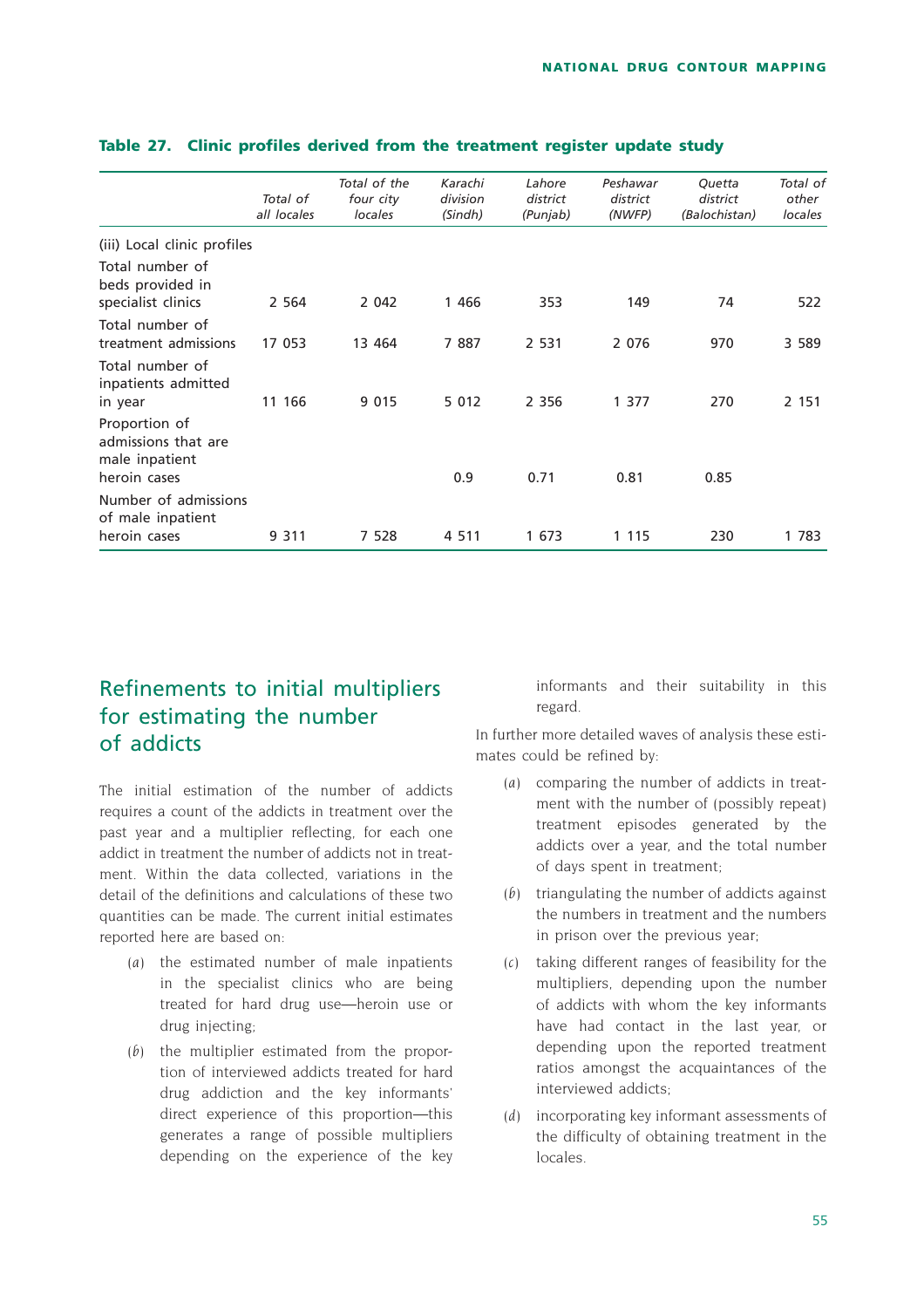|     |                                                                                             | Total of<br>all locales | Total of the<br>four city<br>locales | Karachi<br>division<br>(Sindh) | Lahore<br>district<br>(Punjab) | Peshawar<br>district<br>(NWFP) | Quetta<br>district<br>(Balochistan) | Total of<br>other<br>locales |
|-----|---------------------------------------------------------------------------------------------|-------------------------|--------------------------------------|--------------------------------|--------------------------------|--------------------------------|-------------------------------------|------------------------------|
|     | (iv) Key informant and interview treatment multipliers                                      |                         |                                      |                                |                                |                                |                                     |                              |
|     | Range of estimated proportion of addicts who received treatment in year (see text)          |                         |                                      |                                |                                |                                |                                     |                              |
|     | (a) Maximum likely<br>proportion who<br>received treatment                                  | 0.2633                  | 0.3000                               | 0.1000                         | 0.4722                         | 0.2567                         | 0.0224                              | 0.2567                       |
|     | (b) Median likely<br>proportion who<br>received treatment                                   | 0.1225                  | 0.1000                               | 0.0800                         | 0.2056                         | 0.1693                         | 0.0217                              | 0.1464                       |
| (c) | Minimum likely<br>proportion who<br>received treatment                                      | 0.0500                  | 0.0400                               | 0.0400                         | 0.0500                         | 0.0954                         | 0.0212                              | 0.0600                       |
|     | Range of estimated derived multiplier, representing addicts not receiving treatment in year |                         |                                      |                                |                                |                                |                                     |                              |
|     | (a) Minimum multiplier<br>(applies to clinics'                                              |                         |                                      |                                |                                |                                |                                     |                              |
|     | catchment area)<br>(b) Median multiplier<br>(applies to clinics'<br>catchment area)         | 3.80<br>8.16            | 3.33<br>10.00                        | 10.00<br>12.50                 | 2.12<br>4.86                   | 3.90<br>5.91                   | 44.64<br>46.08                      | 3.90<br>6.83                 |
| (c) | Maximum multiplier<br>(applies to clinics'<br>catchment area)                               | 20.00                   | 25.00                                | 25.00                          | 20.00                          | 10.48                          | 47.17                               | 16.67                        |
|     | Range of estimated number of addicts in population (see text)                               |                         |                                      |                                |                                |                                |                                     |                              |
|     | Correction factor for addicts<br>out-of-catchment (see text)                                |                         |                                      | 0.90                           | 0.90                           | 0.90                           | 0.90                                |                              |
|     | (a) Likely estimated<br>minimum number of<br>addicts in catchment                           | 62 995                  | 56 917                               | 40 597                         | 3 188                          | 3 9 1 1                        | 9 2 2 1                             | 6 0 78                       |
|     | (b) Likely estimated<br>median number of<br>addicts in catchment                            | 89 157                  | 73 517                               | 50 747                         | 7 3 2 2                        | 5 9 2 9                        | 9 5 1 8                             | 15 640                       |
|     | (c) Likely estimated<br>maximum number of<br>addicts in catchment                           | 189 319                 | 151 868                              | 101 493                        | 30 110                         | 10 522                         | 9 7 4 3                             | 37 451                       |

#### **Table 28. Treatment multipliers derived from key informant and addict interview data**

# Interpretation of the initial estimates and their extrapolations

Calculation sheets are included that show the estimation procedure step-by-step as described above. They produce a range of possible estimates of prevalence for the country as a whole, broken down by the cities in the four cities study and by province.

Supplementary calculation sheets show information for each locale that is used to derive the summary calculation sheets.

Various technical details are explicated in a later document, but these calculations provide a first provisional estimate of prevalence of heroin addiction, by making a variety of assumptions. The main features of the results are summarised below, with some cautions and guidelines on their interpretation.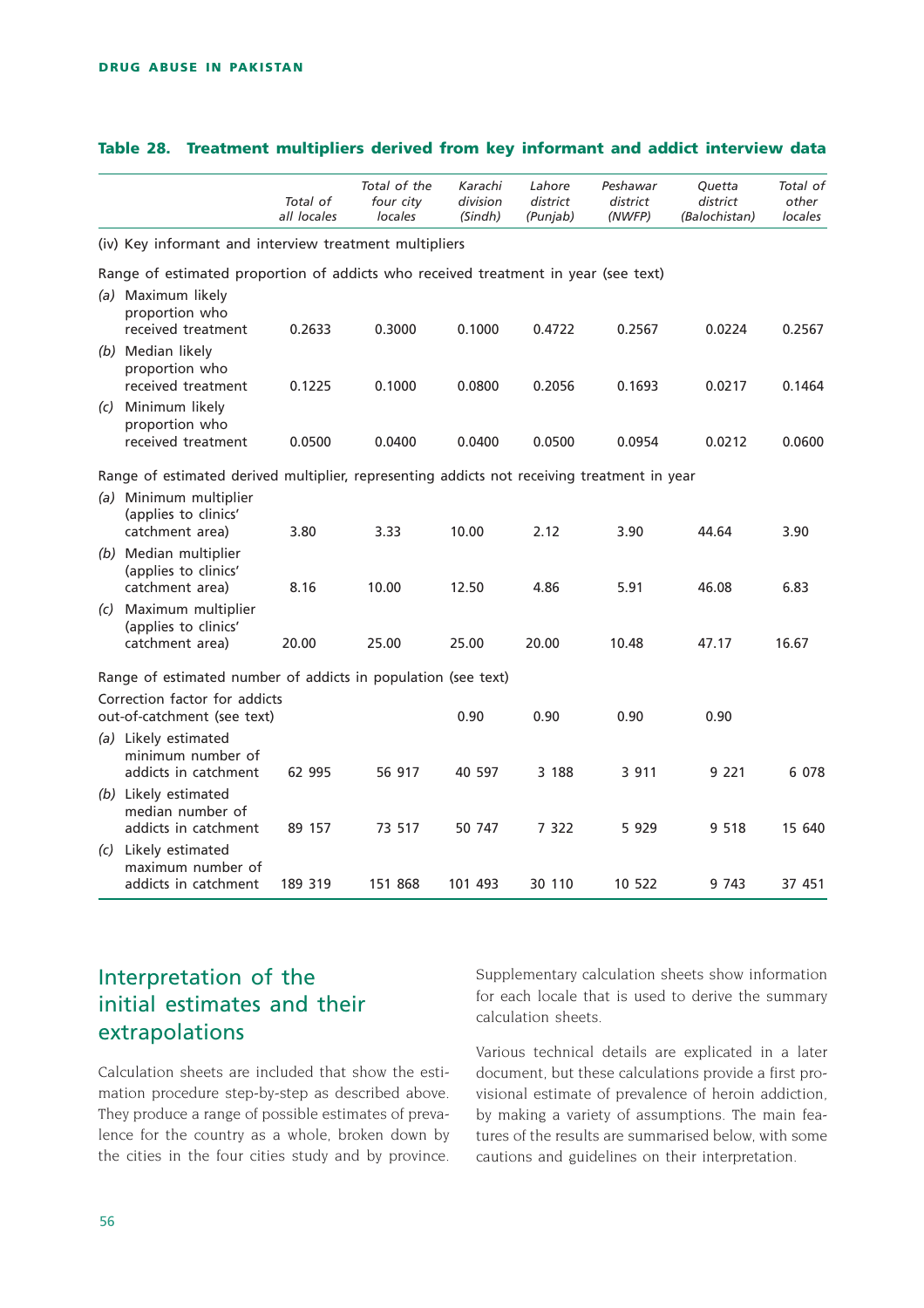|     |                                                                                        | Total of<br>all locales | Total of the<br>four city<br>locales | Karachi<br>division<br>(Sindh) | Lahore<br>district<br>(Punjab) | Peshawar<br>district<br>(NWFP) | Quetta<br>district<br>(Balochistan) | Total of<br>other<br>locales |
|-----|----------------------------------------------------------------------------------------|-------------------------|--------------------------------------|--------------------------------|--------------------------------|--------------------------------|-------------------------------------|------------------------------|
|     | (v) Prevalence estimates and numbers of addicts (extrapolated)                         |                         |                                      |                                |                                |                                |                                     |                              |
| (a) | Minimium likely                                                                        |                         |                                      |                                |                                |                                |                                     |                              |
|     | Minimum likely target<br>population prevalence<br>rate (in clinics'<br>catchment area) | 0.67%                   | 1.35%                                | 1.83%                          | 0.23%                          | 0.87%                          | 5.14%                               | 0.12%                        |
|     | Estimated minimum<br>number of addicts<br>(in locales with<br>identified clinics)      | 62 995                  | 56 917                               | 40 597                         | 3 188                          | 3 9 1 1                        | 9 2 2 1                             | 6 0 7 8                      |
|     | Estimated minimum<br>number of heroin<br>addicts in total<br>(see text)                | 97 637                  | 56 917                               | 40 597                         | 3 188                          | 3 9 1 1                        | 9 2 2 1                             | 40 721                       |
| (b) | Maximium likely                                                                        |                         |                                      |                                |                                |                                |                                     |                              |
|     | Maximum likely target<br>population prevalence<br>rate (in clinics'<br>catchment area) | 2.03%                   | 3.59%                                | 4.57%                          | 2.19%                          | 2.34%                          | 5.43%                               | 0.73%                        |
|     | Estimated minimum<br>number of addicts<br>(in locales with<br>identified clinics)      | 189 319                 | 151 868                              | 101 493                        | 30 110                         | 10 522                         | 9 743                               | 37 451                       |
|     | Estimated maximum<br>number of heroin<br>addicts in total<br>(see text)                | 398 302                 | 151 868                              | 101 493                        | 30 110                         | 10 522                         | 9 743                               | 246 434                      |

#### **Table 29. Extrapolated estimates of the numbers of addicts in the country as a whole**

In this regard the following points are to be noted.

There are some less populous geographic areas that have been excluded from the prevalence estimates for a number of technical reasons in these provisional figures. For example Balochistan province outside the Quetta district proved too difficult to estimate by these preliminary methods.

Prevalence rates quoted in the provisional figures are for males aged in the target age-band of 15 to 45 years of age, which according to this research and to previous government figures constitutes the vast majority of the heroin-users in the population.

The range of estimates from this study suggests as a possible upper limit up to 500,000 heroin users and other drug injectors, in round figures, amongst males in the 15 to 45 year old age band. Whilst this figure is considerably lower than previous national estimates, there are good reasons for the difference.

The overall prevalence in this study is for hard-core heroin users and drug injectors only, with no inclusion of alcohol or charas abusers. The reasons for advisability of excluding these other abusers from this study are detailed in the preceding sections. In previous figures reported for Pakistan the definitions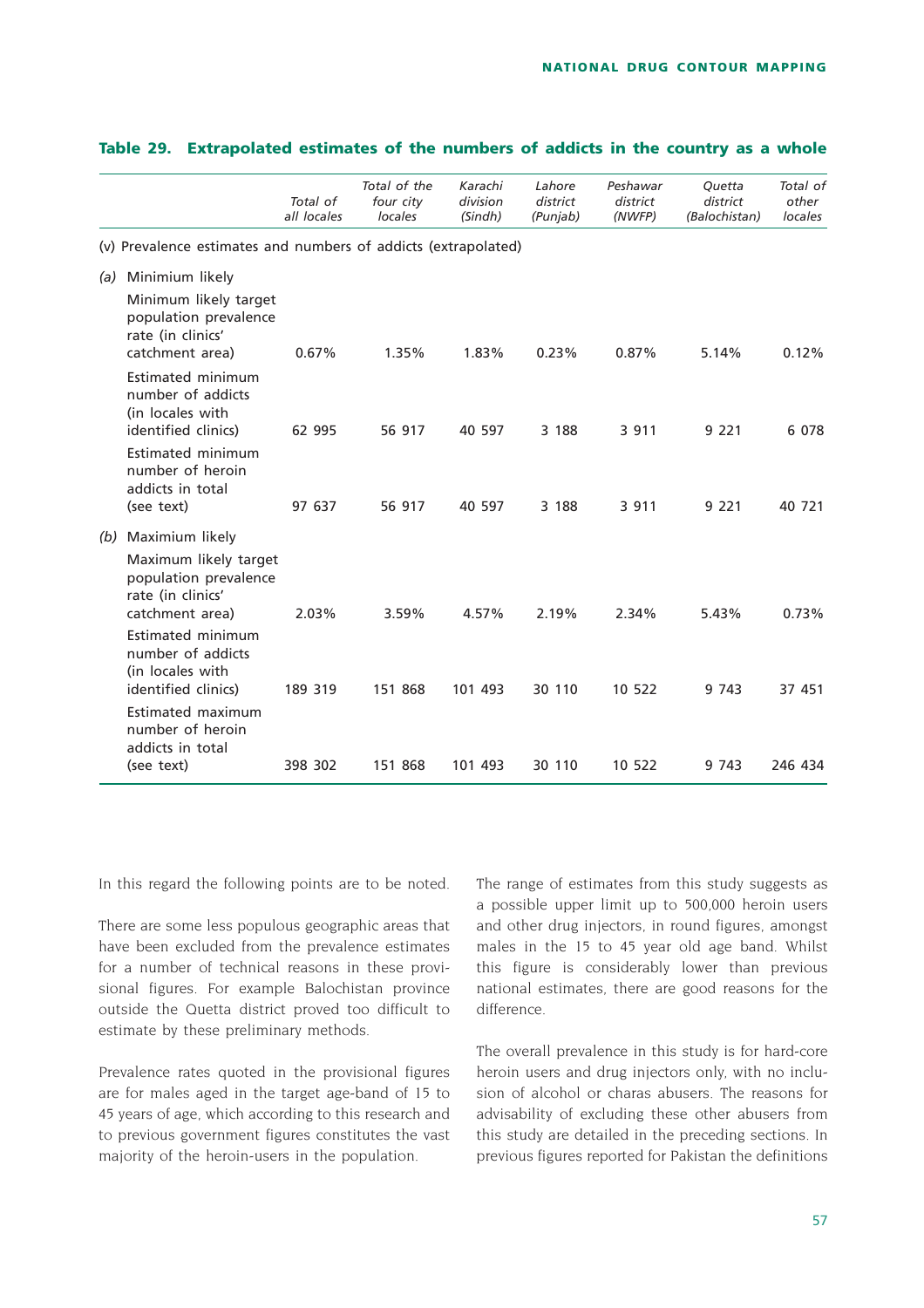of addiction have not been so precisely expressed nor were they built into the calculations from the outset, as this study has done.

There is large geographic variation in the density of hard-core drug use across Pakistan, in particular the difference between urban and rural rates in some provinces. To allow for these variations in prevalence rates is difficult, and failure to do so adequately could produce misleading results. The results in this report have been adjusted as closely as possible using available data to capture this variation.

Within some cities the prevalence rate is estimated to be very high, possibly as great as 4%, compared with about 0.5% in some rural areas, for males in the target age-band. These figures—1 male in every 25 in the age-band—by most countries' standards would be considered unrealistically high, but it should be borne in mind that these are likely maximum figures that are being quoted for the worst affected Pakistan cities. Even so, previous reports of heroin addiction in Pakistan were considerably higher again, and as a result fell a long way short of achieving international credibility.

The overall prevalence expressed in terms of the whole population of Pakistan is around one third of one per cent and is not out of line with other countries expressing prevalence rates of one quarter or one half of one per cent. There are various special considerations relating to Pakistan in term of the country's age structure that make such international comparisons difficult to interpret, but the provisional figures suggest that, in the international setting, Pakistan has one of the highest rates of drug addiction.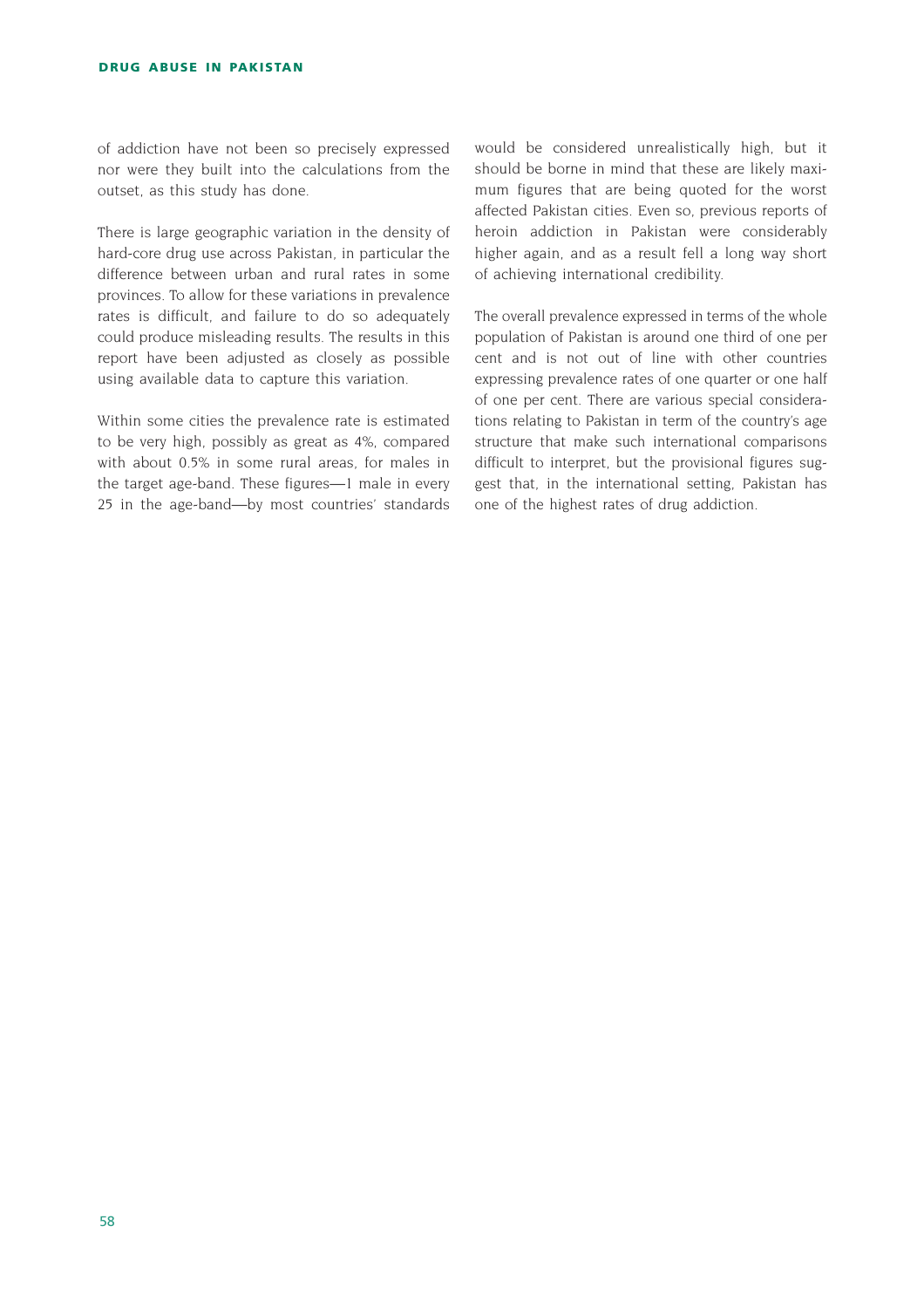# Drug abuse in Pakistan: the implications of the Pakistan national assessment study

# Comparisons with the earlier national assessment studies

Comparisons of the data presented here can be made with the findings of the earlier assessment studies but caution is required as the earlier work tended not always to differentiate between drug types (including alcohol) and the sampling strategy varies between these studies. Nonetheless, sufficient comparable information is available to draw some conclusions on changes in patterns and trends in drug abuse in Pakistan.

With respect to the overall pattern of drug abuse in the country, in 1982 hashish and charas, which we will refer to here for convenience as cannabis, was estimated to be the most commonly consumed illicit substance. The 1982 study estimated that 3.4% of the adult male population was using this drug. The later surveys suggest that heroin use overtook cannabis use around 1986. Cannabis abuse was reported to have declined between 1982 and 1986 but subsequently to have slowly risen after this date, although remaining at a lower consumption level than for heroin. The current study does not stand in conflict with this analysis, neither does it necessarily support it: with respect to the direction of trends it may well be that cannabis use declined slightly during the mid 1980s and then subsequently increased.

Equally difficult to resolve are questions concerning the relative consumption levels of cannabis and heroin in Pakistan. Did cannabis abuse actually fall lower, as reported, than heroin abuse or was this finding due to estimation errors? The present data do not allow us to determine the truth of this matter, as either scenario would be consistent with the current findings. Relevant, though, is that although the results presented here give no definite answer, they do raise the question as to what extent earlier estimates of heroin abuse might have been inflated. Addressing these issues cogently is greatly complicated by the time intervals between the assessments exercises, a fact which serves to emphasise that the accurate identification of consumption trends over time relies on the development of a continuous surveillance mechanism. This issue is discussed in detail below.

The key informant data in the 2000 exercise strongly suggest that cannabis in one form or another (marijuana, charas, etc) is the most commonly used drug in the country in terms of lifetime use and prevalence over the last year. Whilst this study was not designed to give an estimate of the number of cannabis consumers in Pakistan, it can be posited that this figure is likely to be considerable. Any estimate will depend specifically on the period prevalence measure used (lifetime, last year, last month etc). However, if period prevalence for either lifetime or last year is considered, the total numbers of individuals is likely to be higher than a million. For a point of reference, if the 1982 prevalence estimate is taken in conjunction with today's figures it would suggest there would be around 1.3 million current users. The general opinion would be that consumption today is probably considerably higher than in 1982, so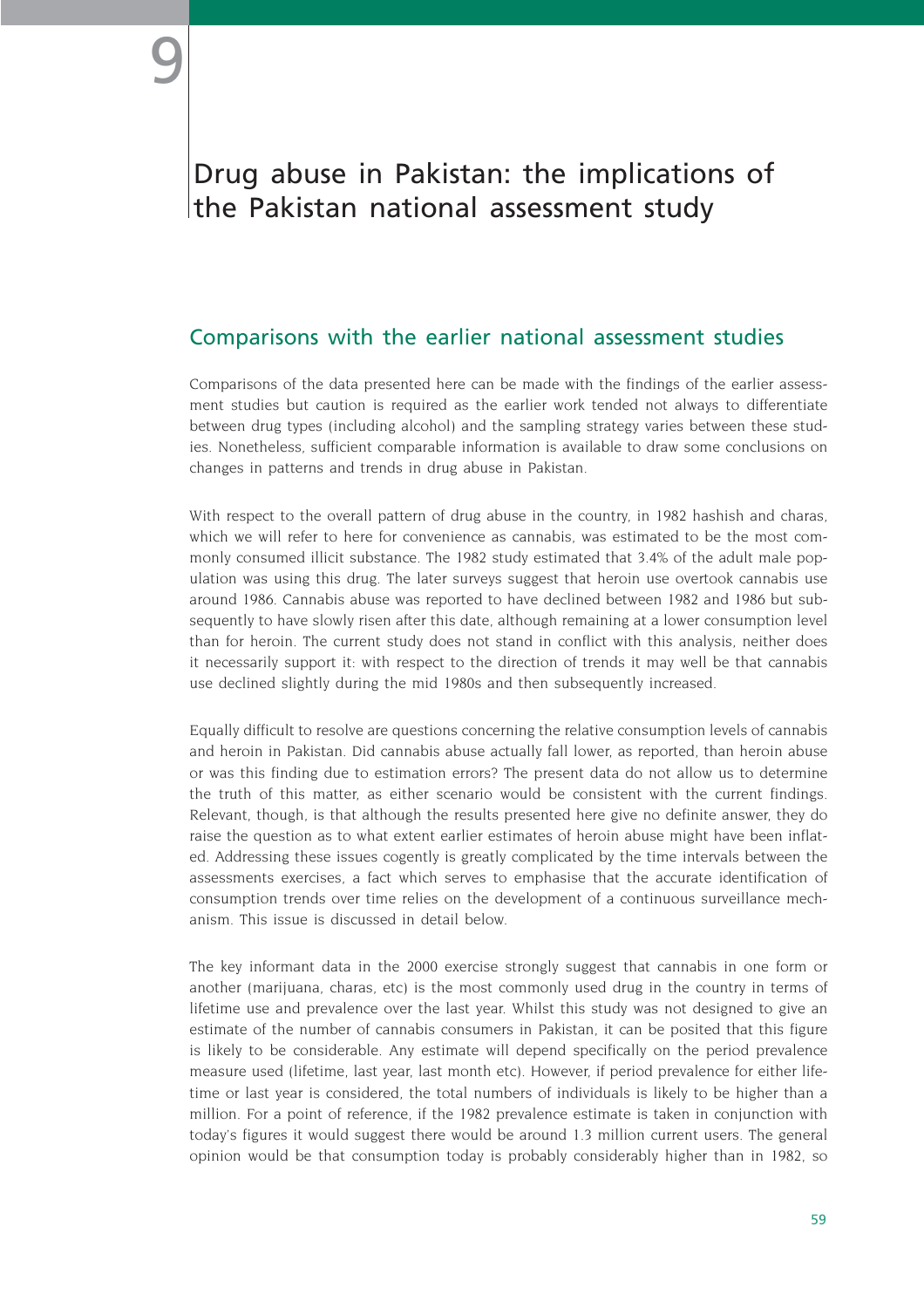this figure is itself likely to be an underestimate. Both the scale of cannabis use and its relationship to health and other problems merit further research attention in Pakistan.

Of particular concern is the use of illicit drugs by young people. Sixty-five per cent of key informants identified hashish and charas as drugs used by young people. This finding is consistent with the 1993 study and moreover is concordant with international patterns of cannabis use, where prevalence levels are usually found to be higher among the young. Future studies may productively explore attitudes to, and patterns of use of, cannabis and other substances among young people. School surveys have extensively been used for this purpose elsewhere. Whether a school survey of drug use in Pakistan is feasible and what resources would be required are appropriate questions to address in future discussions about developing a permanent drug information system for Pakistan.

The early studies suggested that heroin use was "common in the younger population 16-30 years" (1993 study). In the 2000 study, fewer young respondents were interviewed, even though the mean age of respondents in both samples were very similar (see table 30). In the 1993 exercise, 24% of heroin users interviewed were between 15 and 20 years old. In the 2000 study this figure fell to 5%. This suggests that the age distribution of the earlier sample was more evenly spread but, given that the sampling strategy used in the studies is not identical, caution should be used in drawing conclusions from this with respect to the overall makeup of the heroin abusing population in Pakistan. More informatively, the mean age of first heroin use has fallen from 26 to 22 years; and as the mean age of subjects interviewed has remained constant, the 2000 sample therefore represents more long-term abusers of heroin.

In any respect the data suggest that street, treatment and prison populations of heroin abusers are characterized by a substantial proportion of longterm users whose needs are therefore likely to be both considerable and varied. Successfully intervening with such a group is likely to require services that can provide a broad range of interventions and which can provide intensive and long-term support to those that require it.

### **Table 30. Comparisons of heroin abusers in the 1993 and 2000 studies**

|                                                | 1993 | 2000 |
|------------------------------------------------|------|------|
| Mean age at interview                          | 32   | 33   |
| Age first use heroin                           | 26   | 22   |
| Percentage of sample<br>age 15-20 years of age | 24   | 5    |
| Percentage female                              | 4    |      |
| Sample size                                    | 506  |      |

The findings of the 2000 study also broadly supported the findings of the 1993 survey in respect to the provincial breakdown, with North West Frontier Province being identified as the province with the lowest prevalence of heroin use. Opium abuse was reported to be at low levels and in decline in both studies and poly-drug abuse was common among drug abusers in both research exercises.

# Drug use by women

None of the assessment exercises conducted in Pakistan has been able to explore drug use among women in any detail. The 2000 assessment exercise does indicate that whilst drug abuse by women is not, for most drug types, likely to be found at the same levels as among the male population, it clearly exists. In the key informant data, a small but significant number of respondents reported heroin abuse among women in their locales. The estimation of psychotropic use was even higher. If women are abusing drugs in Pakistan, they are not accessing treatment in any great numbers. The treatment audit suggested that only 3% of current patients were women.

Two things are then clear from the current study. First, more information on drug use by women in Pakistan is required to allow a better understanding of the extent of problems among women and to gauge their related needs. Such studies will be methodologically challenging and require sensitivity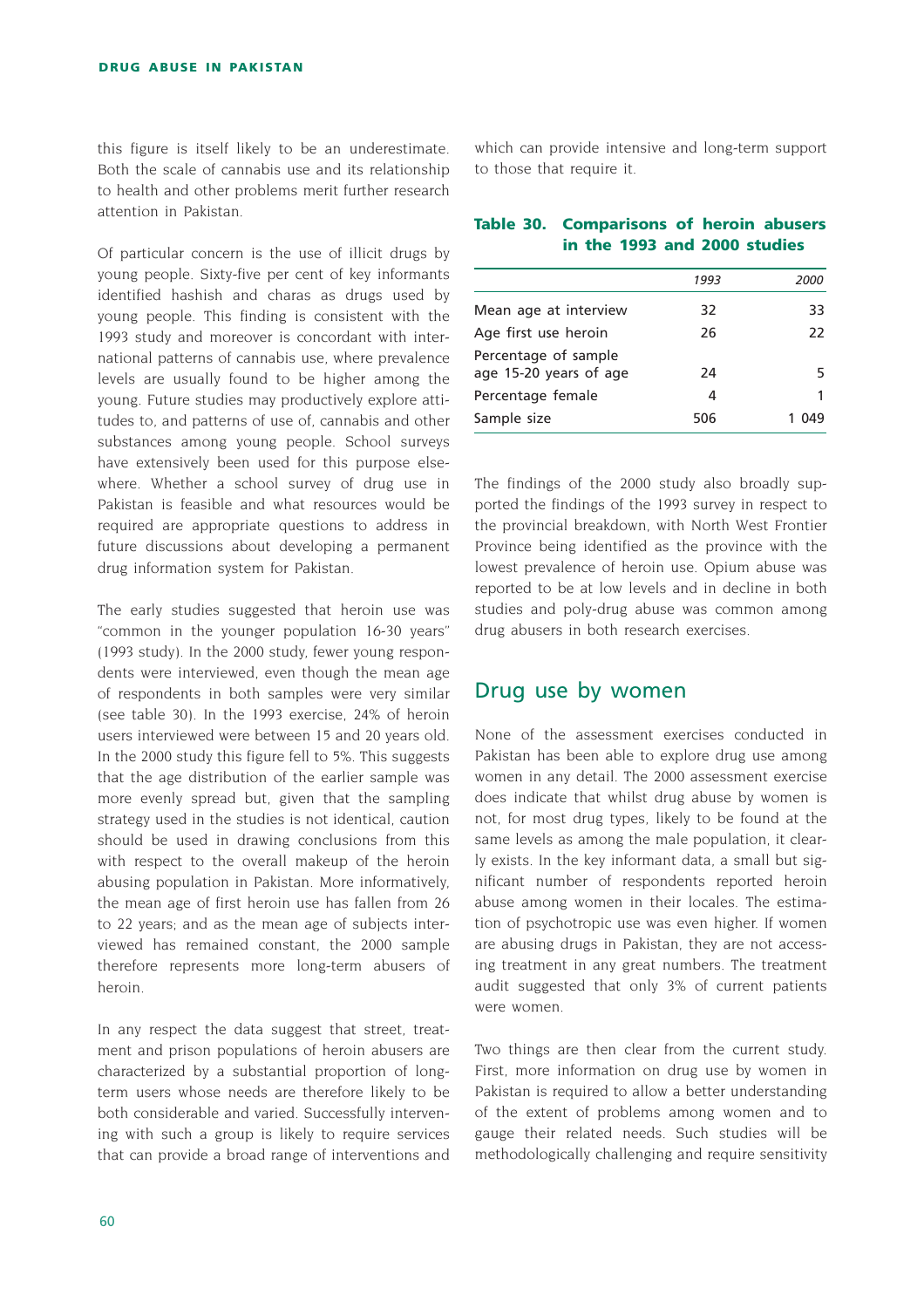to the difficulties of accessing and interviewing women on the topic of their drug consumption. It may well be that qualitative inquiries using female interviewers will be the way forward here.

Second, attention should be given to developing treatment facilities that would prove more attractive to women with drug problems. The Guiding Principles on Drug Demand Reduction identify the need for gender sensitive treatment services. This issue is an international one, which poses a challenge for both developed and developing countries. In Pakistan, cultural factors may make achieving this goal particularly demanding. Nonetheless this remains an important issue for the future development of drug treatment services.

# Access to and delivery of drug treatment

A finding of both the key informant exercise and the addict interviews is that increased access to drug treatment is urgently required in Pakistan. Nearly all key informants agreed that many drug users in their area were too poor to get treatment. All the addicts in the interview samples were suitable for treatment and furthermore three-quarters expressed a self identified need for help, yet many respondents (66%) reported previous failed attempts to access treatment, overwhelmingly because of financial reasons. Street recruited addicts appeared least able to access help; in general those addicts interviewed in treatment settings were better educated and more likely to be in employment, supporting the suggestion that income levels influence treatment access. Some evidence was found that current treatment capacity was not being fully utilized despite the identified need of many drug abusers for therapeutic interventions. A successful expansion of treatment provision is therefore likely to be dependent at least in part, on delivery mechanisms that allow uptake of services by a wider section of the addict population.

Drug treatment has been repeatedly shown to be a cost-effective response at a national level to drug problems. However, clearly the benefits of treatment provision are reliant on the delivery of a high quality service. Staff training and the development and implementation of appropriate therapeutic procedures are all important here. The term "treatment" is used to describe a wide range of activities that address a diverse set of needs and patient characteristics. Some positive evidence of the development of comprehensive, high quality treatment services is identified in this study. However, other evidence also suggests that in some areas treatment services are less well regarded. For example, overwhelmingly key informants agreed—or strongly agreed—that treatment services in their area did not offer a good service to those with drug-problems.

The UNDCP is currently working with the Government of Pakistan on measures to improve the quality of services in the country. A more detailed investigation of current practices and procedures would facilitate this work. The long-term goal must be to broaden the range of treatment options and to ensure that all services provide the high quality care that is currently found in some of the best facilities in the country.

Many of those on drug charges interviewed in prison were severely dependent and would benefit from the provision of therapeutic services that address longstanding drug problems. This need is emphasized by reflection on the fact that some of those incarcerated have arrived in prison through the intervention of their families, who are no longer able to cope with the behaviour of their family member. Drug abusers are housed in separate barracks in Pakistani prisons, which could facilitate the development of services within the prison setting.

Many of those interviewed in the street or treatment setting had previously passed through the prison system. The importance of developing post-release rehabilitation services for drug abusers has been noted elsewhere. In both instances—for drug abusers in prison and for those leaving prison with a history of drug abuse—the potential exists to further develop demand reduction programmes. Delivering effective drug treatment and prevention programmes within the prison setting is not an easy undertaking. Working in this setting presents a number of challenges but this remains an area in which considerable potential exists for the development of drug services.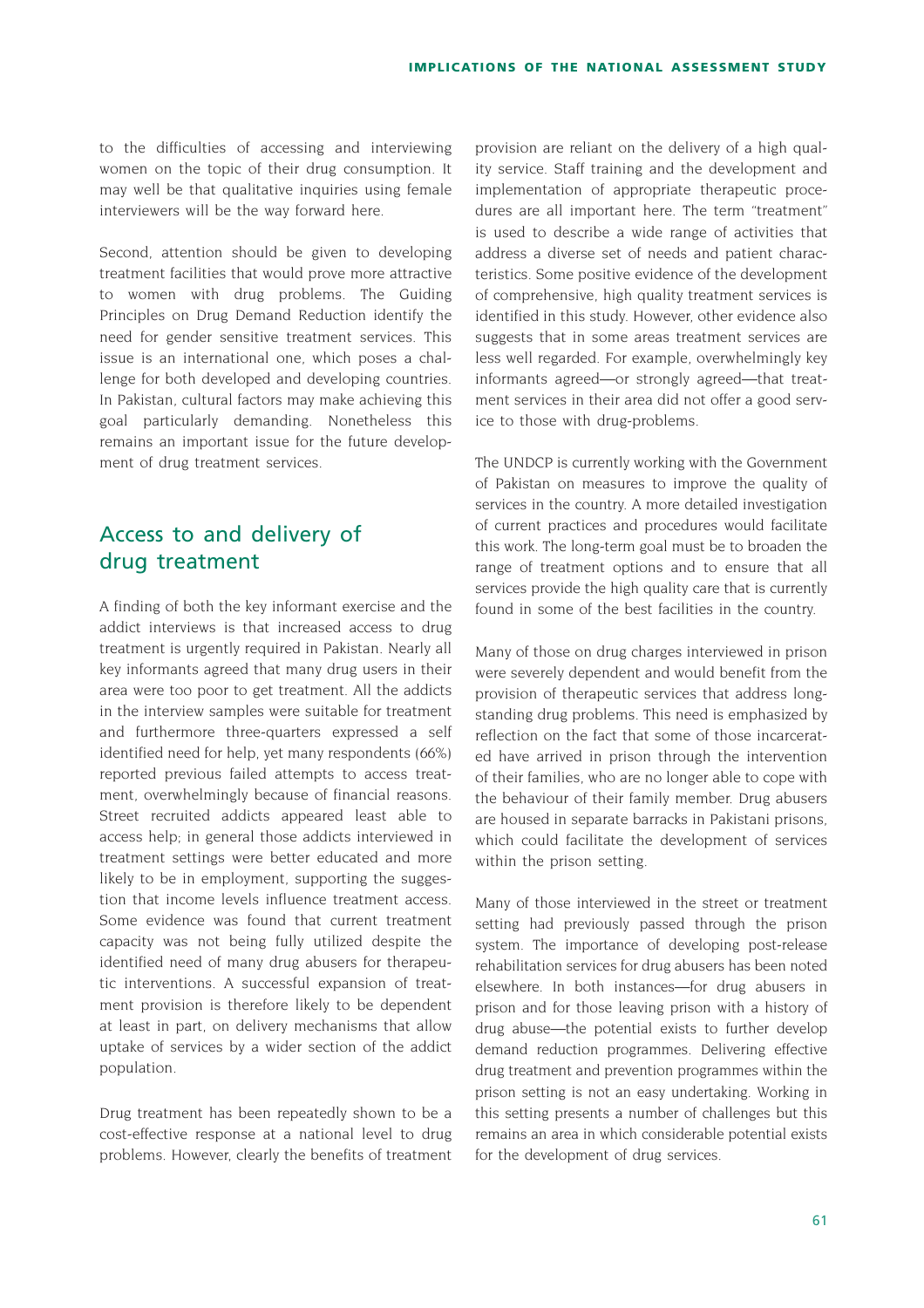# Drug injection

In the 1993 exercise, concern about drug injection and its link to HIV infection were expressed, but injecting appeared to be very rare in Pakistan. Perhaps the most worrying conclusions of the 2000 assessment exercise is that drug injection has now become widely established, that it is continuing to grow, and that many drug injectors are engaging in high risk practices that make them vulnerable to infection by HIV and other blood borne diseases.

To date, what evidence that exists on HIV infection suggests that it has not become widespread amongst Pakistani drug injectors. Against this optimistic note, though, two notes of caution must be sounded. Firstly, infection rates have been shown in other countries to rise dramatically over short periods of time, when the behaviour of drug injectors is favourable to its spread. Secondly, HIV surveillance studies have not been conducted with any intensity among drug injectors in Pakistan and therefore the possibility must be considerable that unrecorded infections exist.

It is therefore important that any future drug research and surveillance activities include HIV seroprevalence monitoring wherever possible. Some work is being currently developed in this area, supported by UNAIDS and UNDCP. More intensive activities are urgently required. The 2000 study has demonstrated that the research capacity exists in Pakistan to efficiently access drug injectors in street and institutional settings at relatively low costs. Further research is required with drug injectors not only to monitor infection rates but also to understand the dynamics of drug injection practices in order to inform prevention strategies and other interventions. There is also a priority need to develop interventions that provide support to drug injectors and that address the HIV risk behaviours of this group. UNAIDS, UNDCP and the government of Pakistan have been developing a strategy in this respect. Given the relative size of the drug abusing population in the country, the high levels of risk behaviour detected, and the corresponding potential for a future epidemic, urgent and effective interventions are required in Pakistan.

# Developing a permanent drug information system to inform policy and action

The year 2000 national drug assessment study has provided an overview of drug abuse problems for Pakistan. The study's aims were ambitious and the fact that they have been largely achieved owes much to the hard work of the research team in Pakistan, to the implementation organizers and to the good will of all those individuals in the country whose support was necessary for collecting the required information. That so many people concerned with drug problems in Pakistan were prepared to give up their time to help with the assessment exercise demonstrates that the importance of having sound information on the drug abuse phenomenon is widely accepted. That this project was implemented jointly with the Anti-Narcotics Force, and that it would not have been possible without their work and support, reflects the importance the Government of Pakistan has invested in basing its policy and actions on sound evidence. In Pakistan, national expenditure on drug problems has to be considered in relation to other pressing calls on the public purse, and it is therefore particularly important that investments be guided by an accurate assessment of the situation.

However, whilst the mass of data collected by this study is impressive, it represents a only a snap-shot of the drug abuse situation. Studies conducted many years apart cannot provide the on-going relevant information required for policy formation. The assessment study should be viewed as an important first step in a permanent ongoing drug information system for Pakistan. The data presented here can provide a valuable baseline for future continuous monitoring exercises. UNDCP through its Global Assessment Programme has already begun discussions with the Government of Pakistan on how such provision can be established. Drug information systems typically rely on the collection of a range of routine indicators and other data and then provide a forum for experts to discuss regularly the implications of the information.

The four city sites included in this study would make a good starting point for further work: city-based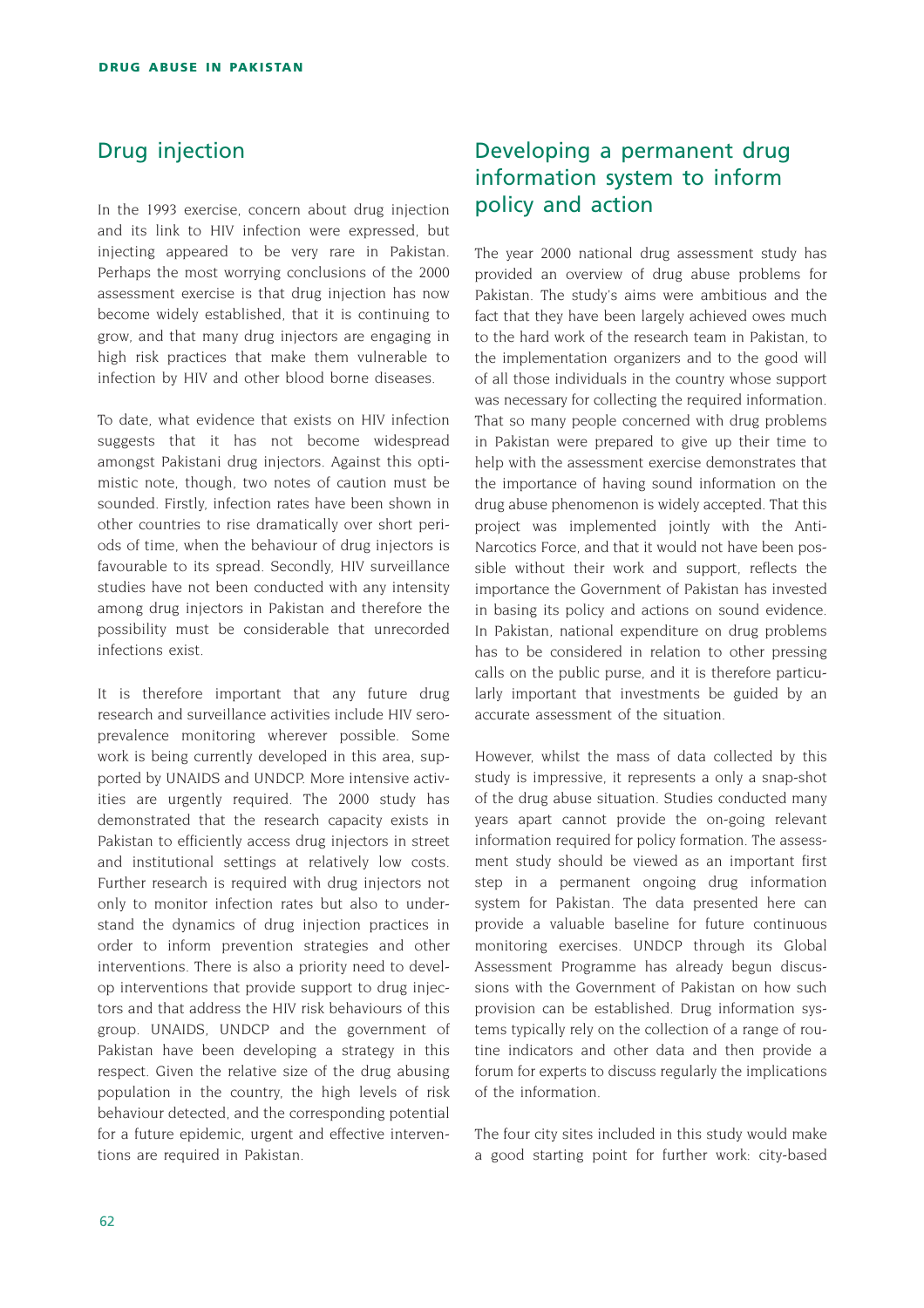networks can provide locally relevant information, are sensitive to emerging trends, and can contribute information to develop a national picture of drug abuse trends. Successful networks based on this city-network design are found elsewhere including the United States and Europe.

One information source with clear potential for development in Pakistan is the reporting of the records of treatment agencies. Many countries in the world have developed treatment attendance registers that provide basic details in a summarized form of those accessing treatment facilities for drug problems. Such information is cost effective and easy to collect in a standardized form, provided the requirements are modest and that the system works on the basis of anonymous records. As almost all of Pakistan's treatment facilities collect relevant information on client profiles, considerable potential exists for the development of monitoring in this area.

In developing a continuous drug information system, it is important to remember that, as the key informant exercise reveals here, a considerable amount of information is available from the technical experts working with drug abusers and that Pakistan is fortunate to have many well-qualified professionals working in the drug abuse field. One important role of an information system is to provide a forum for professionals in which to discuss and analyse the current situation. It is also important to remember that drug use remains a hidden behaviour and that assessments of drug abusers in street and other natural settings can often provide a unique insight into the extent of currently existing and newly developing problems. Whilst there is clearly much to do, Pakistan is fortunate in that sufficient capacity does exist within the country to develop the capacity to monitor and to better understand drug problems. Such understanding can be translated into well targeted, timely and effective responses. The Pakistan 2000 national assessment study has made a valuable contribution to this endeavour.

## Other research needs

Understanding the composition and purity of drugs available on the illicit market and monitoring changes in this area have direct relevance to understanding patterns of abuse and changes in consumption. It was suggested during the pilot work for this project that declining heroin quality was impacting on the consumption patterns of the abusing population, either by changing dosing habits, affecting the choice of route of administration or encouraging the substitution of street heroin for other pharmaceutical drugs. In the study, over half of respondents agreed with the statement that "heroin users were changing to other pharmaceutical drugs in their locale". This question was not addressed in further detail by the current study and it remains worthy of further investigation.

It would be helpful to know more about the composition and nature of the drugs consumed by those with drug problems in Pakistan. UNDCP has been working with the government of Pakistan to improve the facilities available for the analysis of drug samples and a number of laboratory services have been developed. Any future drug information system that might be set up would benefit from including an analysis of the drugs available on the illicit market. A number of models exist for this type of activity, including the analysis of seizures taken from different levels of the supply chain.

Another question that emerged during the course of the study was the suggestion that there was growing solvent abuse among young people and street children in particular. Street children are recognized as group who are particularly vulnerable to drug problems. Data from this study do not allow comment on the issue in any detail. Solvent abuse was most commonly reported from urban areas and from the Punjab province in particular. The extent to which solvents are being abused by this marginalized and vulnerable group of street children deserves further attention, as does the wider question of what can be done to alleviate the drug and other social problems amongst this particularly needy group of young people.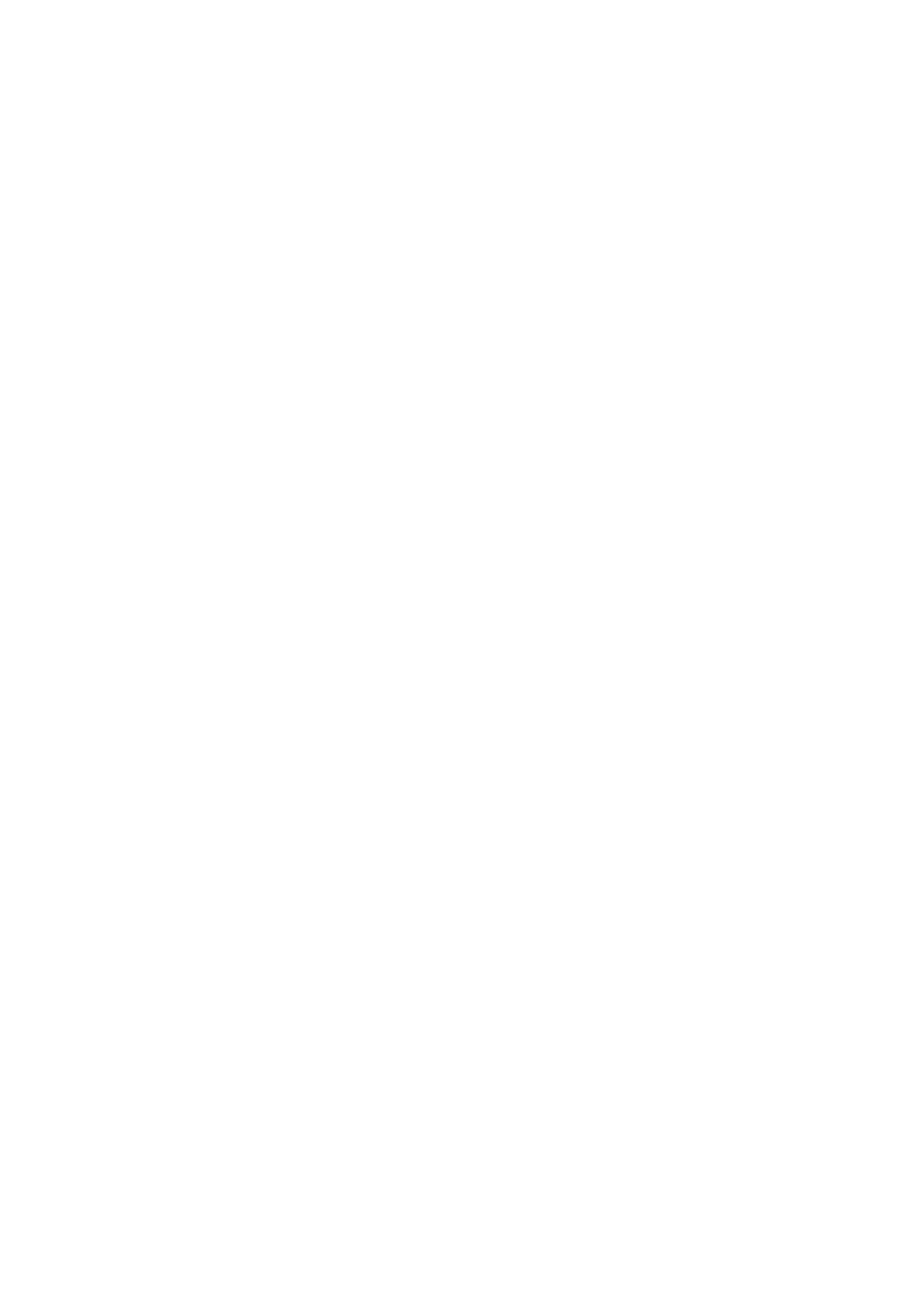# Annex I. Methodological discussion

The method used for the national assessment exercise is to carry out a set of surveys on particular aspects of the drug problem that each in its own right provides vital information on drug use in Pakistan; and which when taken together also can provide a prevalence estimate of drug use. Below we discuss some of the methodological issues this approach raises in more detail.

#### Drugs of abuse considered by this study

Drug abuse is a complex and multi-faceted phenomenon. It is therefore of critical importance to be clear and precise about the particular aspect of the problem that is being investigated by any study. This issue is particularly important for the question of prevalence estimation. For example, depending on which of the commonly used prevalence measures is selected—lifetime prevalence (ever use) or current use (usually last month)—the estimates produced will vary considerably. Similarly, different drugs often have very different use profiles. One problem apparent in aspects of some of the previous National Assessments was the need to clearly delineate between different drugs of abuse.

One of the first tasks of the research team in the present study was to produce a summary list of drugs of abuse that was appropriate for inclusion in the research questionnaires but also covered the main issues of concern about drug abuse in Pakistan. As the questionnaires would require the same list of drugs to be used in a number of repeat format questions, from a design point of view it was desirable that the list be as short and clear as possible. Questionnaires with overly long and detailed drug lists tend to perform poorly in fieldwork. However, at the same time it was important to address the main areas of drug abuse. The final drug list selected for used in this study after discussions with local experts contains the following items. Some drug types have been grouped and alcohol, which is an illicit substance in Pakistan, is also included.

Hashish and charas (cannabis type) Heroin Opium Other opioids (e.g. morphine, temgesic, sosegon) Cough Syrups (when used for intoxication) Psychotropics (e.g. tranquillizers, such as ativan, valium, lexotonil and amphetamines) Alcohol use Drug use by injection (any drug) Inhalants (glue, solvents, etc.)

### Component study 1. National contour mapping exercise

The initial aim of the study was to provide an overview of the contours of the national drug abuse situation in Pakistan. Whilst this exercise could not explore every aspect of drug abuse in detail, it could be expected to provide an overview of the situation. In particular, patterns and trends since the last national exercise, could be explored and expert assessments on the scale of relative problems associated with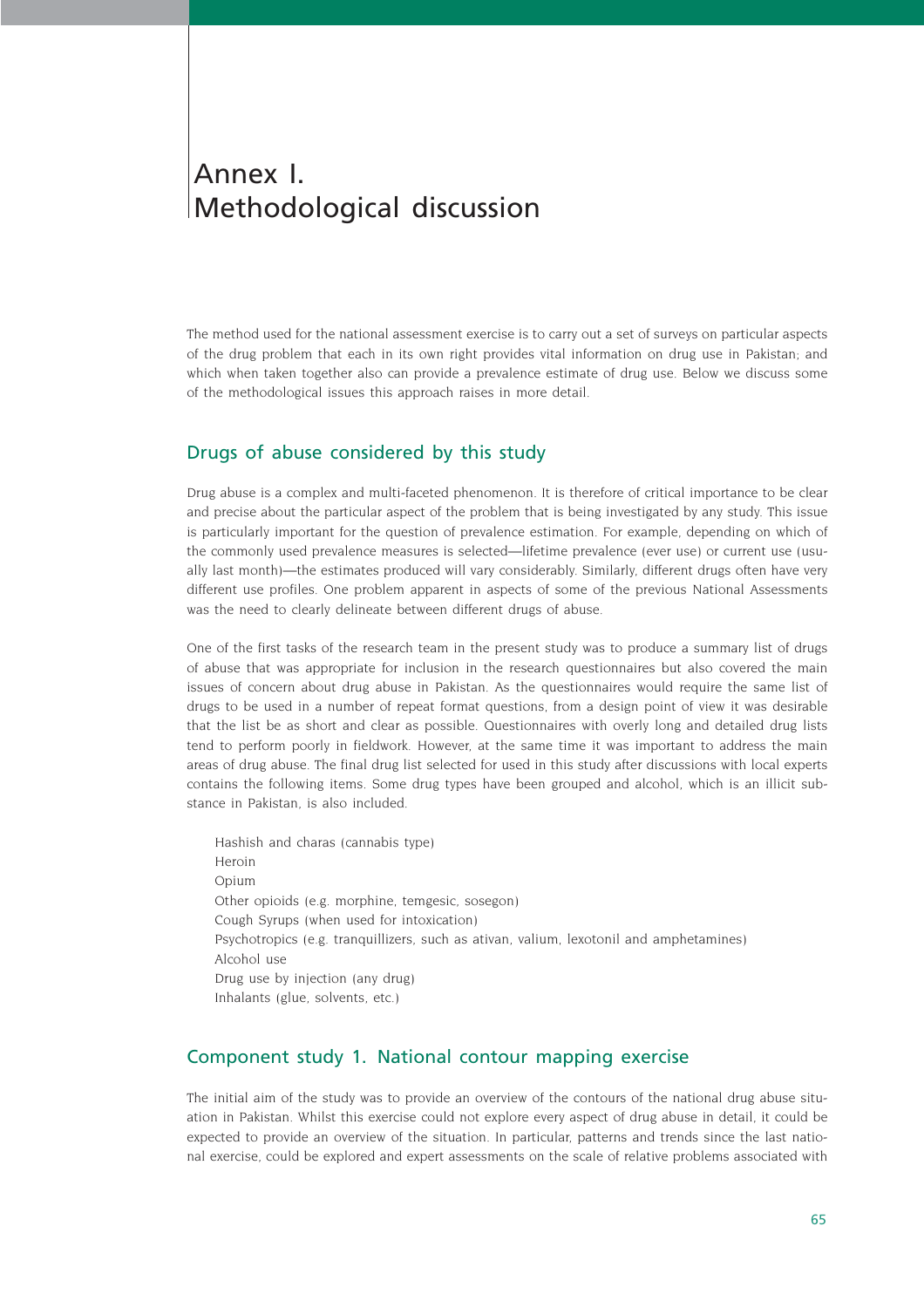different aspects of the drug abuse situation produced. As a national mapping exercise, the study would also help to assemble a contemporary picture of regional differences in the nature and scale of the drug abuse problem. Critical questions for further research activity could also be identified although not necessarily explored in detail. Nonetheless, producing an overview of the current situation is critically important for planning and targeting demand reduction programmes.

In detail, the mapping exercise would map and explore regional difference in respect of the following issues:

- ❏ The relative popularity of different drug types in Pakistan;
- ❏ Patterns of use for different drug types among rural and urban populations;
- ❏ Sex and age differences in drug consumption patterns;
- ❏ Trends in the use of different drug types;
- ❏ The existence of drug injecting;
- ❏ Routes of administration for opioid users;
- ❏ Differences in the extent of local problems relating to drug abuse;
- ❏ Relative extent to which different drug types were causing problems;
- ❏ The need for educational programmes;
- ❏ Opinions on the availability of treatment;
- ❏ Changes in treatment uptake over time.

**Method:** Two research strategies were employed for this part of the study:

- ❏ A desk review was undertaken of all the available research material on drug abuse in Pakistan.
- ❏ A key informant study was conducted to provide an overview of the contours of the drug abuse problem in Pakistan.

Materials for the desk review were obtained from the files of the Anti-Narcotic Force, UNDCP regional office and from other governmental and non-governmental sources. In particular, the previous national assessments (from 1982) were reviewed to place the current study in context. Data from the 1998 National Population and Housing Census of Pakistan were also audited along with a number of specialist ad hoc studies and reports.

Key informants were selected who could be reasonably expected to have an informed view of drug abuse in their locale. They included community leaders, teachers, business professionals, police officials, and members of non-government organizations (NGOs) and those involved with providing treatment to drug abusers.

A questionnaire was produced especially for the purposes of this study. The questionnaire was prepared in both English and Urdu. To ensure that the translation and the English versions of the questionnaire were identical in meaning each question was reviewed in detail in both languages at a special training workshop held before interviewing commenced.

A team of specially trained interviewers administered the questionnaire. Interviewers were selected from across Pakistan and were for the most part associated with either treatment and rehabilitation services or academic institutes. Provincial coordinators and an official of the Anti Narcotics Force supervised the interview teams. Completed interviews were checked for accuracy and verification measures were also used to ensure interviewer compliance with the study protocol.

Data entry was conducted by a Pakistan-based information technology company. Additional data cleaning and the preparation of tabulations were conducted under the supervision of the statistical advisor to the project at the National Addiction Centre (UK).

## Sampling strategy for key informant interviews

The rationale for this part of the study was to produce a national picture of drug use in Pakistan. Therefore a sampling strategy was devised that would provide national coverage. Study locations (hereafter referred to as locales) across Pakistan were selected for inclusion in the study. This list of locales has been drawn up by relevant experts for the authorities in Islamabad (ANF). To ensure that the study reflected difference between rural and metropolitan areas, locales were stratified in this dimension. In total, the Anti-Narcotics Force (ANF) in discussions with the study coordinator selected 18 urban and 18 rural matched locales across Pakistan to be used in this study. The locales were selected as being broadly representative of the country as a whole and reflected the sampling strategy used in previous national assessment exercises. Practical as well as statistical issues were important in selecting locales. For the purposes of analysis it was therefore accepted that some adjustments might have to be made, based on the 1998 census data, to ensure the population parameters of study sites reflected the national population characteristics.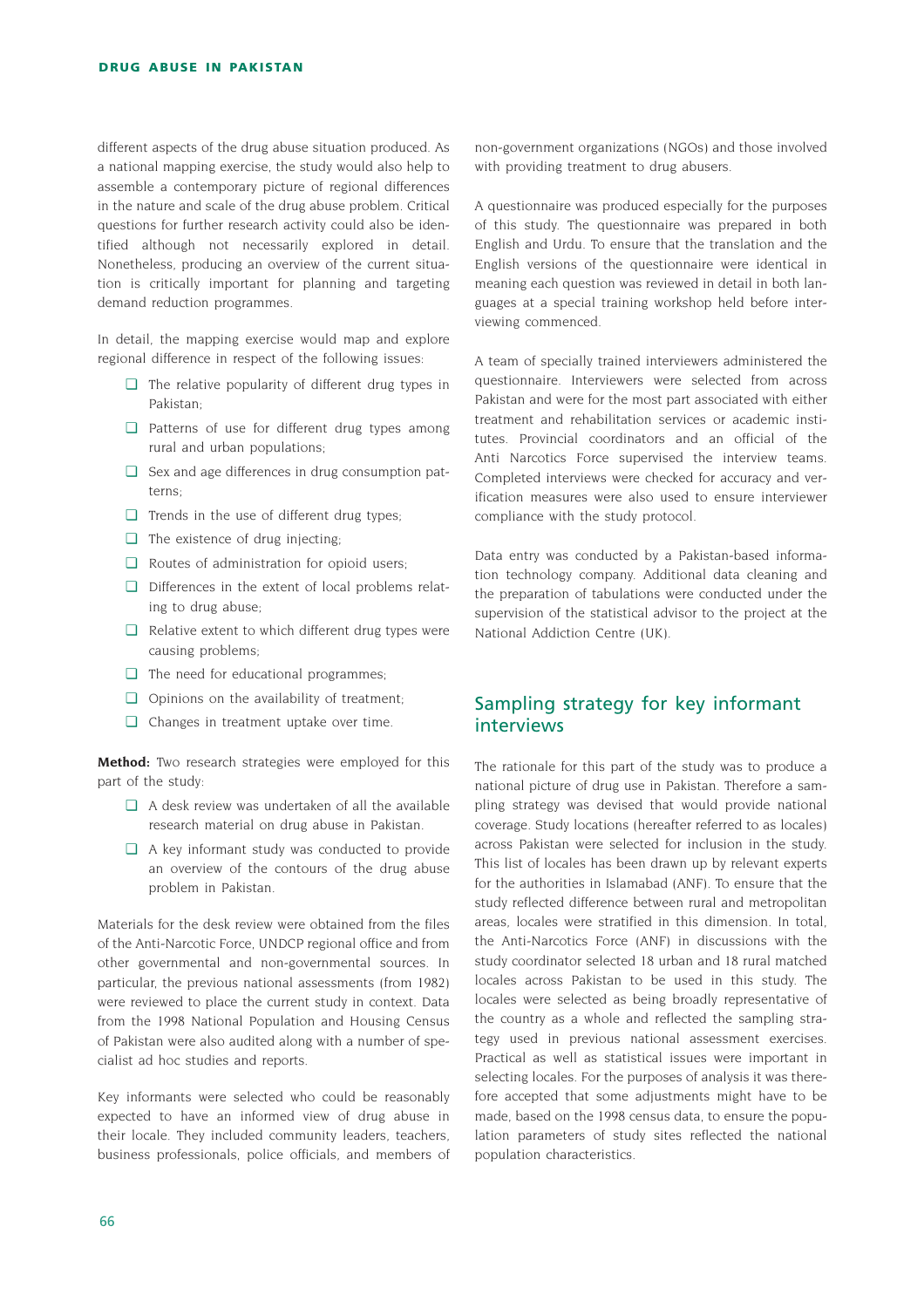In each locale a minimum of five key informants were selected. Key informants were selected on the basis of obtaining differing perspectives across occupation groups and on the basis of them having some knowledge about drug abuse in their communities. It was important for the accuracy of the study that those interviewed had life experiences that allow them to comment on drug abuse patterns. Training and instructions were given to interviewers on the appropriate selection of these respondents.

The key informant data would be used to produce a national map of drug use patterns for Pakistan as a whole. This involved the projection of information contours from the 36 locales where interviews took place onto a nationwide map, giving due regard to geographical and demographic details of the locales and the nation as a whole.

## Component study 2. Provincial city studies: an exploration of the heroin abusing and drug injecting population

Heroin use and the use of any drug by injection are widely recognized as among the most damaging patterns of drug abuse both for society as a whole and for the individual. Earlier in this report we have discussed the emergence of widespread heroin use in Pakistan from the early 1980s. We also note concern in recent reports of the beginnings of an injecting subculture in Pakistan and therefore the increased potential for HIV transmission amount drug abusers. This group of drug abusers also impact considerably on the health and criminal justice infrastructure. For all these reasons, understanding more about heroin use and drug injection was clearly a policy relevant priority. As such this topic was selected as for a more detailed investigation and as the focus for the subsequent prevalence estimation exercise. It should be noted that this does not mean that other aspects of the drug abuse situation were considered unproblematic or not meriting detailed investigation. Rather, the resources available for this study only permitted a focused exercise with one group of abusers. In the conclusion to this report we highlight other important research areas that data from the general assessment exercise would indicate require future attention.

Successfully interviewing drug abusers is never an easy task. This study's success in this area is largely due to the dedication and skills of the fieldwork team. The work also benefited from recent experiences in Pakistan of conducting small-scale studies with drug abusers. For example, the importance of using interviewers with the necessary skills and backgrounds to access street-addicts was recognized and it was possible to identify suitable interviewers and to include them in the fieldwork team.

The objective of this module of the study was to produce detailed information from each province on one selected locale from the original 18 urban locales. The aim was to characterize the nature of hard-core drug abusers in the locale within three population groups of heroin users and injectors, namely those in prison, those in treatment, and street addicts.

There were three reasons for selecting these population groups. First, drug abusers not in institutional settings are often different from those who are, and therefore it is important to include street recruited samples in any assessment exercise. Second, drug treatment and criminal justice represent two of the major responses to hard-core drug abuse and therefore understanding more about the characteristics of the drug using populations in these areas is important. Third, an analysis of the extent of overlap between these three sections can be identified and, given that suitably strong information results from this, local prevalence estimates can then be produced. This issue is discussed in more detail below.

Four major provincial cities were chosen as the sampling sites for this part of the study. Key informant interviews were also conducted in these locals. The cities selected were:

Karachi, Lahore, Quetta, and Peshawar.

The design of the provincial four city study focused study comprised therefore the following activities in each city:

- *(a)* Structured face-to-face interviews with:
	- (i) Heroin users or injectors who were interviewed on the streets,
	- (ii) Heroin users or injectors who were currently in drug treatment,
	- (iii) Heroin users or injectors who were currently within the prison population
- *(b)* An audit of local prison and treatment activity data was required in the four selected cities, as this information was needed for the prevalence estimation exercise and is also useful for exploring the impact that heroin abusers were having on local services. The treatment data were collected as part of the larger National Audit (see below). Prison activity data were only collected for the main prison dealing with drug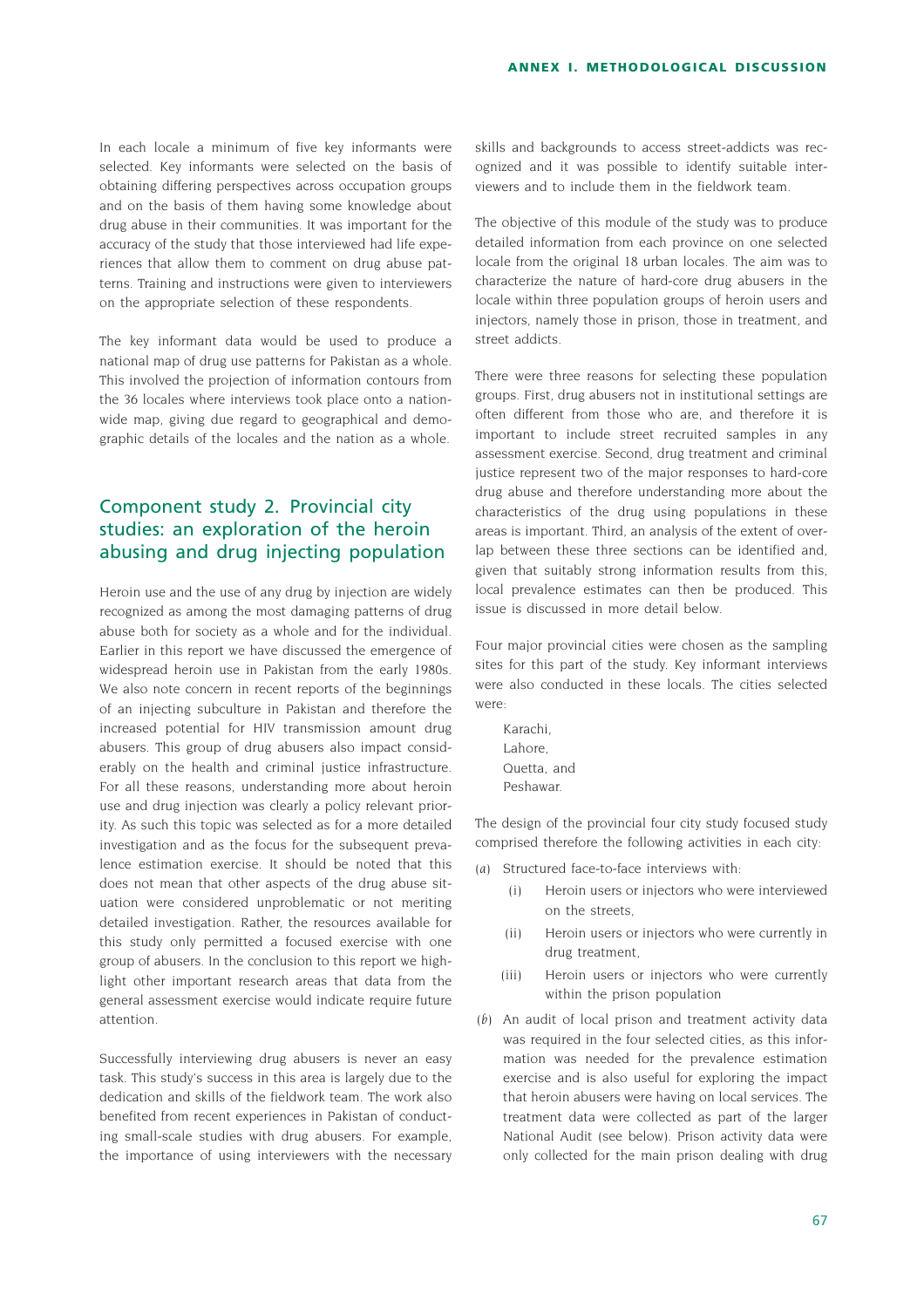offences for each of the four cities. In particular it was necessary to collect detailed information on prison occupancy by drug addicts and drug peddlers. Specifically, the number of people sent to prison in the last year for drug use and drug-related offences was required for each of the four cities. An audit form was prepared for this purpose and used by specially trained members of the fieldwork team who visited the prison and transferred information onto the form from the prison records. This process was facilitated by ANF officials contacting prison governors in advance and explaining the purpose of the study. The consent of prison governors was required both for this audit exercise and for the face-to-face interviews with the prison addicts (described below). The fact that information for the audit was required only on those prisoners serving sentences for drug-offences and that drug abusers are housed in separate barracks within the prison, made achieving the objectives of the study less demanding than would otherwise have been the case.

## Face-to-face interviews with heroin abusers

The target for this exercise was to conduct 1,000 interviews in total with drug abusers. This would comprise 400 sampled from patients currently in treatment (100 in each city), 300 sampled from prisoners currently in jail (75 in each city), and 300 sampled from the street addict population (75 from each city). This number of interviews was considered to be sufficient for the objectives of the study and achievable within the available resources.

As with the key informant study, all interviews were conducted using a set of structured questionnaires especially prepared for the study. Questionnaires were in English and Urdu and, as with the key informant interviews, considerable effort was made to ensure accuracy in translation. Methods for interviewer training and supervision were also the same as those described above for the key informant work. Data entry was conducted in Pakistan with additional data cleaning in the United Kingdom under the supervision of the statistical advisor to the project.

Each questionnaire contained an introductory paragraph explaining that the purpose of the study to the respondent, that all information collected was confidential and anonymous and that participation in the study was entirely voluntary. The importance of observing appropriate social research ethical standards was also discussed at length during the training of the field work team.

The questionnaires for the three samples covered the same topics and only varied for those issues specifically relevant to the individual sample group. Topics covered in the questionnaires included the following:

Demographic information (sex, age, employment, and living situation) History of attendance at drug treatment facilities Attitudes to drug treatment History of prison attendance Patterns of current drug use History of drug taking Injecting and HIV risk behaviour Current problems Financial situation Knowledge of other drug users Severity of drug dependence

### Component study 3. A national treatment register update

The third data collection module of the study was to update the 1994 national register of drug treatment facilities in Pakistan. Again the rationale for this exercise was that this information was important in its own right and also that the data produced could assist with an analysis of the scale of hard-core heroin use in Pakistan. The 1994, register was considered in urgent need of an update as it was strongly suspected that considerable inaccuracies now existed in the register. The provision of drug treatment is one of the key components of a comprehensive demand reduction strategy. The debate on how best to develop treatment opportunities requires as a first step an understanding of exiting provision. This exercise was intended to provide this understanding by collecting data on current treatment capacity.

The 1994 report was used as a starting point for this exercise. Interviewers then contacted the treatment centres and completed a brief, specially designed, audit form. This process was facilitated by the fact that most treatment agencies keep relatively good records, although central collation of this information is poor.

To help identify new treatment centres that had been established post 1994, and those that had ceased operating in this period, staff at those agencies that were successfully contacted were asked if in their area:

- ❏ they knew of any new centres stating up since 1994, or
- ❏ they knew of centres operating in 1994 that had subsequently closed down?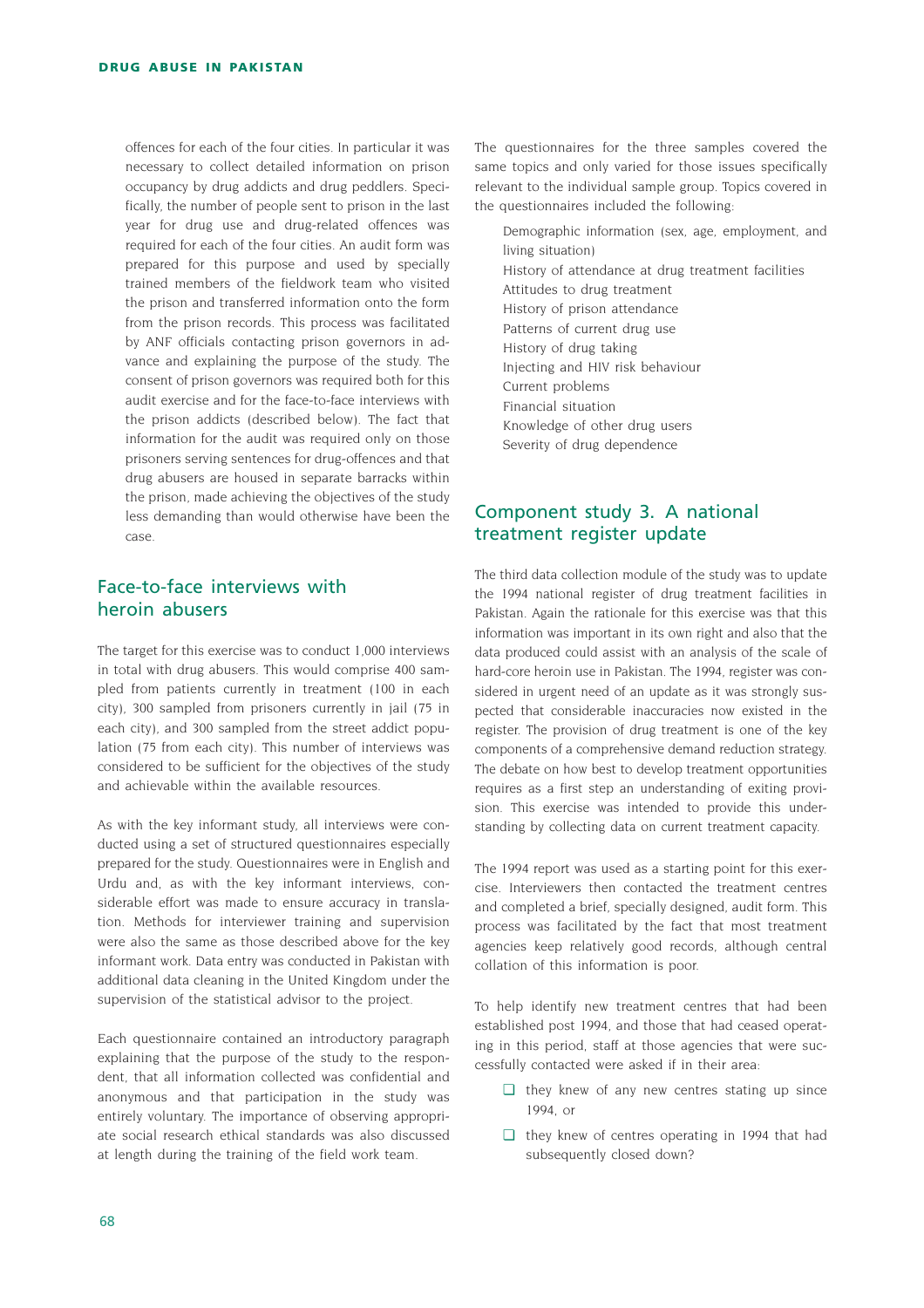In addition, appropriate key informants were also asked these questions during the national contour mapping part of this study (component study 1). In this manner the study team were confident that the national coverage of this exercise was acceptably good and was estimated by a local treatment expert at 90% or better.

## Making use of the component studies: estimating the scale of heroin abuse in Pakistan

In making a practical and policy-relevant assessment of the country's drug-abuse situation the first concern must be the impact of illicit drug use on society with respect to the problems caused and the social resources necessary to remedy them. Some of these issues are addressed in the component studies of the national assessment exercise as discussed above. In many respects the critical policy-relevant questions are "how does the drug abuse problem make it self felt?" (i.e. problems) and "do current responses address these problems?" Lying behind these different aspects is the question of the current overall prevalence of drug use, which is a useful summary guide to and non-specific indicator of the overall problem.

This importance of the value of prevalence estimates in themselves should not be overstated. The development of sound policy need not be reliant on an exact measure of the current size of the abusing population. Nonetheless, having a reasonable estimate of the size of different aspects of the drug abusing population is useful. It was decided that this analysis should be included in addition to the other aspects of the study, rather than constitute the only objective of the assessment exercise.

In Pakistan, in common with most countries in the world, the prevalence figure for drug abuse is difficult to estimate with any degree of accuracy. This difficulty underlines the need to focus on obtaining good data directly from the primary problem areas, such as those individuals needing treatment. For example, indicators such as the level of firsttime demands for drug treatment are often in practice better than overall prevalence estimates as a tool for monitoring drug abuse trends over time. This is in part because they can be measured more accurately and more cost effectively than actual prevalence can be estimated, in part because they often serve as a better indicator of incidence (new cases), and in part because they are a measure of direct impingement of the drug problem on national resources. It is important therefore that these points of

contact, where the drug problem impinges directly on social resources, are monitored as systematically as possible. Ideally this should be done on a continuous basis, to provide a future steady flow of information on trends in the drug abuse situation. This is a topic we return to in this report's concluding section where some of the options for the ongoing monitoring of the drug abuse situation are considered.

It was considered important in this study, however, to produce a prevalence estimate for heroin abuse and drug injecting. One reason for this was that current estimates varied greatly and therefore there was considerable benefit in generating a more reliable baseline figure. The methods used in this study to generate a prevalence estimate for hard-core heroin use in Pakistan is described in detail in the section of this report that contains the estimates themselves. Here we provide a more general overview of the principles behind the exercise.

In simple terms, two approaches are available to those who wish to generate drug prevalence estimates for the general population. The first is to conduct some form of conventional household survey using established survey methods and probability sampling. This approach has a number of problems. Most importantly, household surveys are costly, and as drug use is a stigmatized and low frequency behaviour, surveys do not always produce convincing estimates even when considerable resources are invested. This is especially a problem for drugs like heroin, whose use is often particularly stigmatised. A pilot household survey approach was tested in the 1986, national assessment study in Pakistan. The results were extremely disappointing at it was concluded that this method was not appropriate to recording drug abuse in Pakistan. Among the reasons for this were the difficulties in generating an appropriate sampling frame and the simple fact that is was not considered likely that respondents would admit to drug use in the household setting. These problems are not specific to Pakistan and, arguably, household survey work never performs well for the measurement of hard-core drug abuse. These problems lead the research team in discussions with Pakistan Government to rule out this approach as a sensible option for this study.

The second approach to prevalence estimation rests on more recent work to develop indirect statistical techniques for this purpose. These "benchmark/multiplier" methods remain relatively new but are now seen as having merit for estimating the prevalence of the use of drugs like heroin, even in countries with a long tradition of conducting household surveys.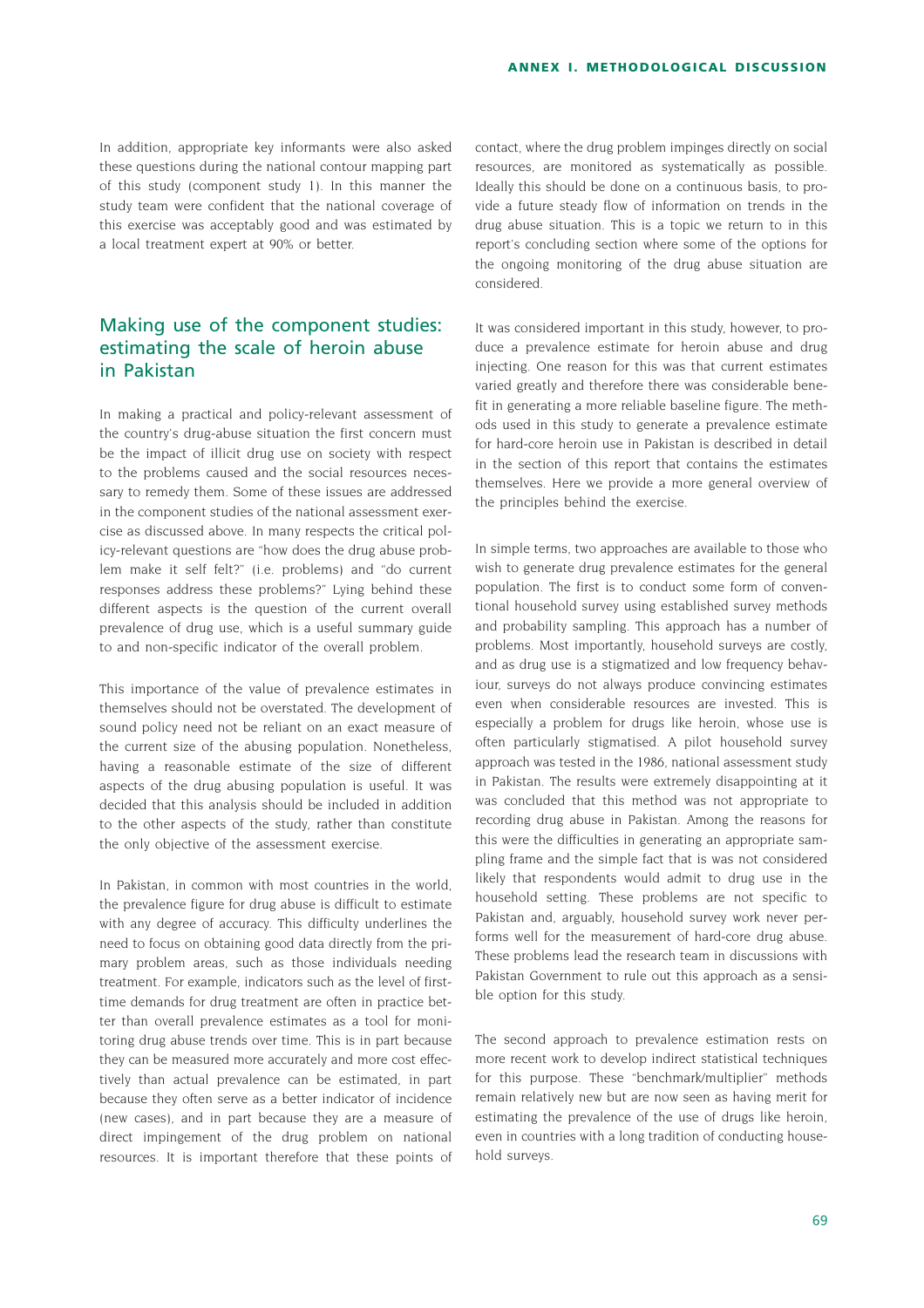This approach has distinct advantages for the current study as it is based on extrapolations from the component studies described above, each of which also provides valuable information in its own right. This makes the method cost effective and means that the estimates produced are only one of several useful results from the assessment exercise. Given the difficulties in producing credible drug prevalence estimates, regardless of the methods used, this approach was adopted as the strategy most likely to guarantee the maximum amount of useful information generated by the study.

A third, but less conventional approach to prevalence estimation, was the method employed by the previous national estimation exercises in Pakistan. This involved mapping descriptive data produced by snowball samples on to national estimates generated by key informants. This method and the results from the previous surveys are discussed in detail elsewhere in this report. Whilst these studies were competently conducted and did provide useful information on patterns of use, the prevalence figures produced were open to question. Subsequently, the method used to generate those estimates had been widely criticized and it was therefore decided that this was not a fruitful approach for the current study to repeat. This issue is explored in more detail in the prevalence estimation section of this report.

Some of the problems noted with the earlier estimation work in Pakistan stem from a failure to provide sufficient clarity in respect of issues relating to operational definitions. As we noted earlier, prevalence estimates for drug abuse are virtually un-interpretable unless clear operational definitions are used. This is especially the case with respect to defining the drug type covered. It was not a realistic option in this study to attempt to generate robust prevalence estimates for all drug types. Rather, the use of regular use heroin and drugs by injecting was selected as the core topic of the estimation work. There is considerable overlap between these groups and for summary purposes we will refer to them as hard-core addicts. The benchmark-multiplier methods used here are particularly appropriate for use with this group of drug abusers.

The prevalence estimation aspect of the study relies on the joint analysis of the component surveys. Each survey is analysed separately to produce the relevant information and assessments. These figures are then utilized in a joint analysis that makes use of the benchmark/multiplier indirect techniques. The joint analysis takes the information on treatment figures in the past year and information on the ratio of untreated to treated addict numbers to generate an estimate of the total number—treated and untreated—of heroin addicts. A similar joint analysis of the component surveys using imprisonment figures and imprisonment ratios is also carried out.

The methods used produce estimates that need to be harmonised not only across the different geographic regions but also across the different methods themselves. They are supplemented by further indirect estimation techniques where the information collected is appropriate. The face-toface interviews with drug abusers provide information on drug use patterns, frequency of treatment and frequency of imprisonment. In particular these interviews establish the ratio of treated to untreated addicts over the last year and the ratio of those imprisoned to those not imprisoned in the previous year. These interview data can be used in harmony with the key informant data to give greater strength in establishing the ratios.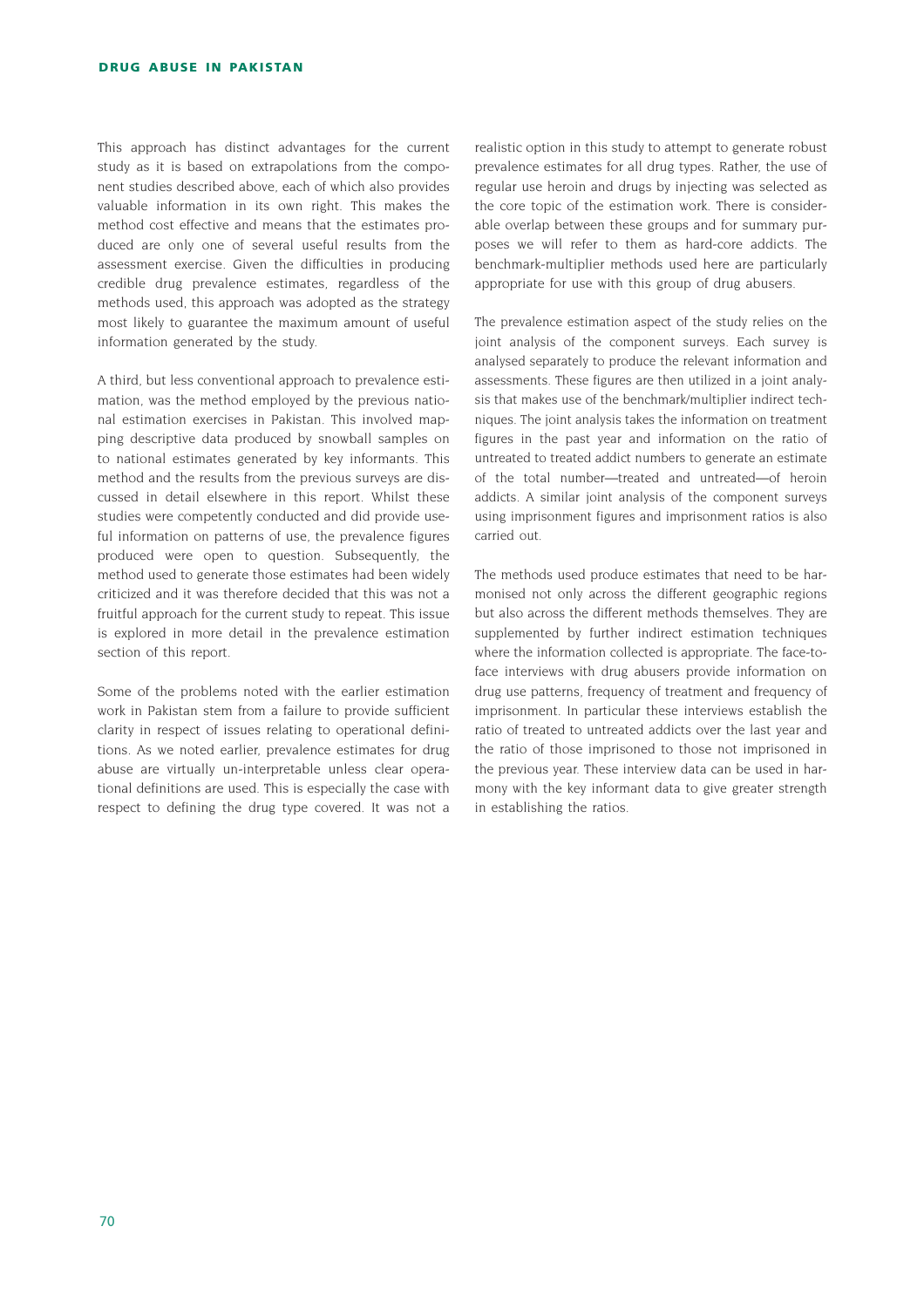# Annex II. Supplementary figure and tables

## **Figure A.II.I. Severity of dependence scores—by sample group**

#### *(a)* **Treatment sample**



*<sup>(</sup>b)* **Street sample**



*(c)* **Prison sample**

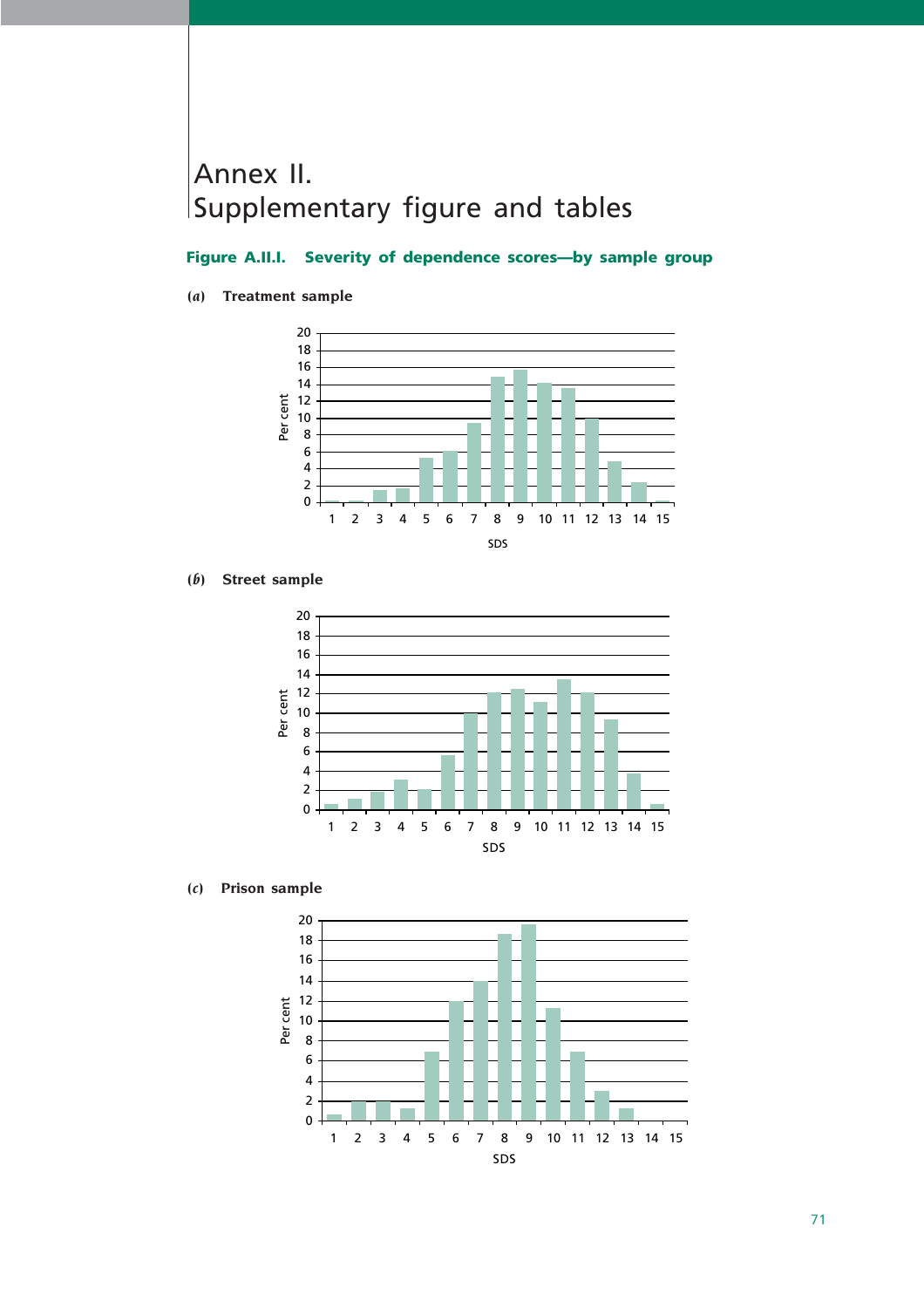|                      |                  | Urban areas |                |               |                  |                         | Rural areas    |                        |
|----------------------|------------------|-------------|----------------|---------------|------------------|-------------------------|----------------|------------------------|
| Drug type            | Commonly<br>used | Some<br>use | Rarely<br>used | Don't<br>know | Commonly<br>used | Some<br>use             | Rarely<br>used | Don't<br>know          |
| Hashish and charas   | $(71\%)$<br>127  | 43 (24%)    | $(4\%)$<br>7   | $(1\%)$<br>2  | 67 (69%)         | 24 (25%)                | (6%)<br>6      |                        |
| Heroin               | 96 (54%)         | 69 (39%)    | (6%)<br>10     | $(2\%)$<br>4  | 31 (32%)         | 42 (44%)                | $11(11\%)$     | 12 (12%)               |
| Opium                | $(10\%)$<br>18   | 58 (33%)    | (47%)<br>83    | 18 (10%)      | $10(11\%)$       | 33 (35%)                | 38 (40%)       | 13 (14%)               |
| Other opiates        | $(9\%)$<br>21    | 28 (16%)    | 52 (30%)       | 74 (42%)      | (3%)<br>3        | (7%)<br>6               | 23 (26%)       | 56 (64%)               |
| Cough syrups         | $(1\%)$<br>19    | 22 (12%)    | 56 (32%)       | 80 (45%)      | 12 (14%)         | $(2\%)$<br>$\mathbf{2}$ | $(20\%)$<br>17 | 56 (64%)               |
| Psychotropics        | (25%)<br>44      | 62 (35%)    | (26%)<br>47    | 25 (14%)      | $10(11\%)$       | 26 (28%)                | (36%)<br>33    | 23 (25%)               |
| Drug injection       | 23 (13%)         | 56 (32%)    | 42 (24%)       | 52 (30%)      | $(8\%)$<br>7     | 17 (19%)                | (24%)<br>21    | (49% )<br>43           |
| Solvents (glue, etc) | (4% )<br>6       | 30 (18%)    | 44 (26%)       | 90 (53%)      | (5%)<br>4        | (7%)<br>6               | $(20\%)$<br>17 | (68%)<br>57            |
| Alcohol              | 84 (47%)         | 66 (37%)    | 26 (15%)       | $1(>1\%)$     | $(40\%)$<br>37   | 26 (28%)                | 28 (30%)       | (2%)<br>$\overline{2}$ |

### **Table A.II.1. Respondents perceptions to the scale of drug use in their locale: rural/urban comparisons**

Note: Sub-sample N's = Rural areas (84–97), Urban areas (170–179).

#### **Table A.II.2. Respondents perceptions to the scale of drug use in their locale: provincial comparisons**

|                      |                  | Punjab      |                |               |                  |             | Sindh                         |               |
|----------------------|------------------|-------------|----------------|---------------|------------------|-------------|-------------------------------|---------------|
| Drug type            | Commonly<br>used | Some<br>use | Rarely<br>used | Don't<br>know | Commonly<br>used | Some<br>use | Rarely<br>used                | Don't<br>know |
| Hashish and charas   | 62 (67%)         | 26 (28%)    | (5%)<br>5.     |               | 36 (56%)         | 25 (39%)    | (3%)<br>$\mathbf{2}^{\prime}$ | (2%)          |
| Heroin               | 53 (58%)         | 31 (34%)    | $(4\%)$<br>4   | $(4\%)$<br>4  | 36 (56%)         | 24 (38%)    | (5%)<br>3                     | $(2\%)$       |
| Opium                | 11 (12%)         | 33 (37%)    | 35 (39%)       | $10(11\%)$    | $(8\%)$<br>5     | 15 (24%)    | 35 (56%)                      | 8(13%)        |
| Other opiates        | 19 (22%)         | 19 (22%)    | 22 (26%)       | 26 (30%)      | (5%)<br>3        | 8(13%)      | 22 (34%)                      | 31 (48%)      |
| Cough syrups         | 24 (28%)         | 15 (17%)    | $(31\%)$<br>27 | 21 (24%)      | $(2\%)$          | (5%)<br>3   | 19 (30%)                      | 41 (64%)      |
| Psychotropics        | 25 (28%)         | 38 (43%)    | 18 (20%)       | $(9\%)$<br>8  | 14 (22%)         | 21 (33%)    | 22 (34%)                      | 7(11%)        |
| Drug injection       | 19 (21%)         | 41 (46%)    | 21 (23%)       | $9(10\%)$     | 8(13%)           | 15 (24%)    | 21 (33%)                      | 19 (30%)      |
| Solvents (glue, etc) | $9(11\%)$        | 25 (29%)    | 26 (31%)       | 25 (29%)      | $(2\%)$          | 7(11%)      | 19 (31%)                      | 35 (56%)      |
| Alcohol              | 62 (71%)         | 22 (25%)    | (3%)<br>3      |               | 26 (41%)         | 26 (41%)    | 12 (19%)                      |               |

|                      |                  | Balochistan          |                |                        |                  |              | <b>NWFP</b>    |               |
|----------------------|------------------|----------------------|----------------|------------------------|------------------|--------------|----------------|---------------|
| Drug type            | Commonly<br>used | Some<br>use          | Rarely<br>used | Don't<br>know          | Commonly<br>used | Some<br>use  | Rarely<br>used | Don't<br>know |
| Hashish and charas   | 27 (90%)         | (7%)<br>$\mathbf{2}$ |                | (3%)                   | 56 (75%)         | 13 (17%)     | $(8\%)$<br>6   |               |
| Heroin               | 23 (77%)         | 7(23%)               |                |                        | $9(12\%)$        | 43 (57%)     | 12 (16%)       | 11(15%)       |
| Opium                | 7(23%)           | 13 (43%)             | 8(27%)         | 2 $(7%)$               | (5%)<br>4        | 27 (36%)     | 37 (49%)       | (9% )<br>7    |
| Other opiates        |                  | (7%)<br>2            | 7(25%)         | 19 (68%)               | (3%)<br>2        | (6%)<br>4    | 18 (25%)       | 48 (67%)      |
| Cough syrups         |                  | (7%)<br>2            | $8(30\%)$      | 17 (63%)               | (7%)<br>5.       | (5%)<br>4    | 18 (25%)       | 46 (63%)      |
| Psychotropics        | (4% )            | 7(25%)               | 9(32%)         | 11 (39%)               | 11 (15%)         | 21 (28%)     | 23 (31%)       | 20 (27%)      |
| Drug injection       | $3(10\%)$        | 13 (45%)             | 6(21%)         | 7(24%)                 |                  | $(4\%)$<br>3 | 12 (17%)       | 54 (78%)      |
| Solvents (glue, etc) |                  | $3(11\%)$            | 15 (54%)       | 10 (36%)               |                  | $(1\%)$      | $(1\%)$        | 68 (97%)      |
| Alcohol              | 18 (60%)         | 4(13%)               | 6(20%)         | (7%)<br>$\overline{2}$ | 14 (19%)         | 33 (44%)     | (36%)<br>27    | $(1\%)$       |

Note: Sub-sample N's = Punjab (85–93), Sindh (62–64), Balochistan (27–30), NWFP (69–75).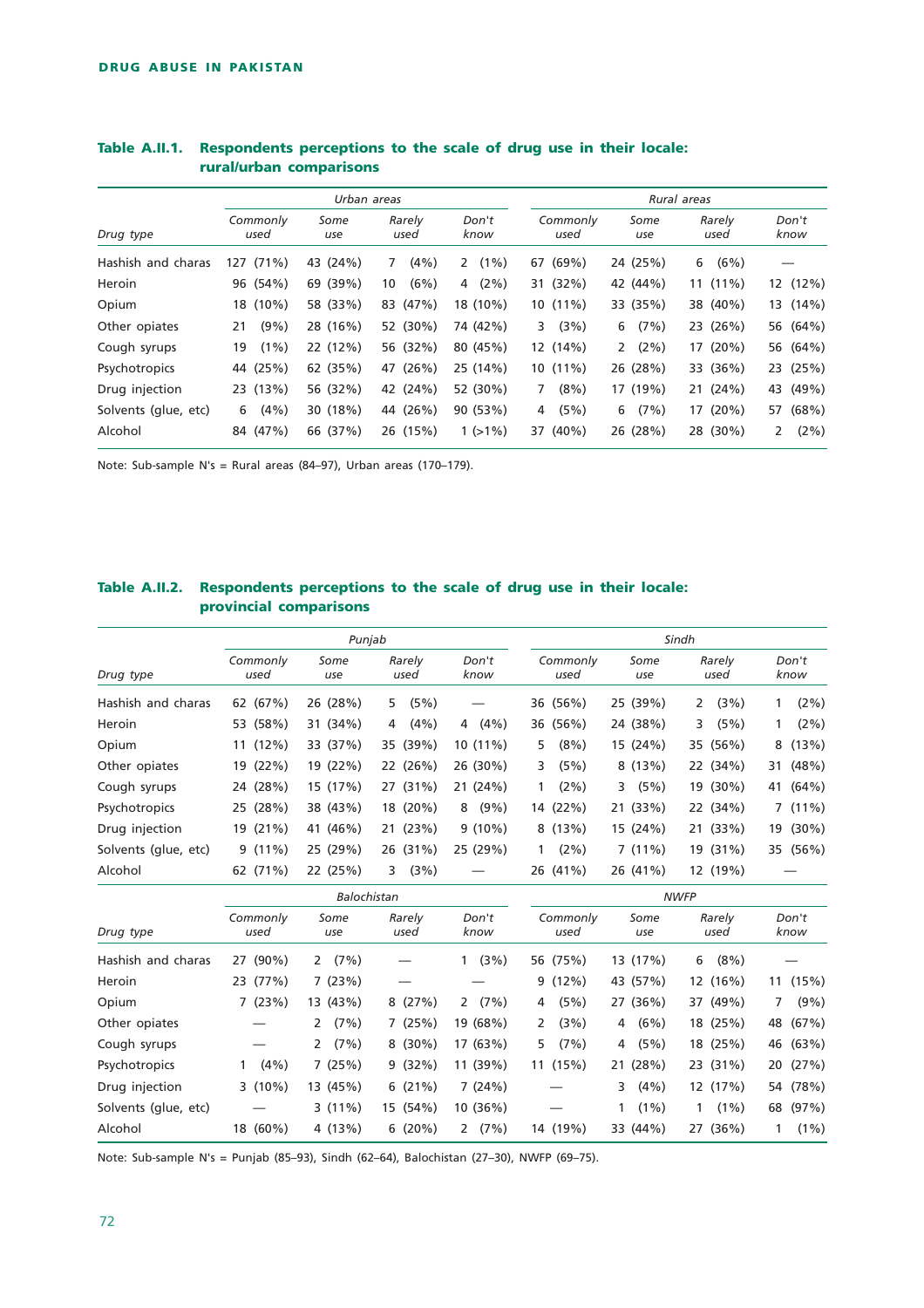| しょ さらご くらく    |   |
|---------------|---|
|               |   |
|               |   |
|               |   |
|               |   |
|               |   |
| Si<br>Si      |   |
| ר<br>ו        |   |
|               |   |
|               |   |
| í             |   |
|               |   |
|               |   |
| as of lor.    |   |
|               |   |
|               |   |
|               |   |
|               | ĺ |
|               |   |
| –<br>D<br>Z   |   |
|               |   |
| <u>:</u><br>: |   |
|               |   |
| able          |   |

|                    |                |                     | Urban areas                           |                       |                        |               |           |                    | Rural areas  |            |                          |          |
|--------------------|----------------|---------------------|---------------------------------------|-----------------------|------------------------|---------------|-----------|--------------------|--------------|------------|--------------------------|----------|
|                    |                | Decreased Decreased | $\infty$                              | ncreased              | Increased              | Don't         | Decreased | Decreased          | Ş            | Increased  | Increased                | Don't    |
| Drug type          | a lot          | a little            | change                                | a little              | a lot                  | know          | a lot     | a little           | change       | a little   | a lot                    | know     |
| Hashish and charas | 4 (2%)         | 21 (12%)            | 24 (13%)                              | 64 (36%)              | 61 (34%)               | $(2\%)$       | 3 (3%)    | $11(11\%)$         | 9 (9%)       | 33 (34%)   | 41 (42%)                 |          |
| Heroin             | 13 (7%)        | 42 (24%)            | 17 (10%)                              | $(28\%)$<br>50        | 52 (29%)               | (2%)          | (6%)      | (16%)<br>ŗ         | $11(12\%)$   | 26 (28%)   | (28%)<br>26 <sup>1</sup> | 9(10%)   |
| Opium              | 12(7%)         | 21 (12%)            | 86 (50%)                              | (13%)<br>23           | (5%)                   | $(12\%)$<br>ລ | (3%)      | (17%)<br>16        | 46 (49%)     | $13(14\%)$ | $10(1\%)$                | 5 (5%)   |
| Other opiates      | $3(2\%)$       | 7(4%)               | 33 (20%)                              | $(20\%)$<br>$\approx$ | 16 (10%)               | 72 (44%)      | (5%)      | (1%)               | $10(12\%)$   | $9(11\%)$  | $3 (4\%)$                | 55 (67%) |
| cough syrups       | 6(4%)          | 13 (8%)             | $\mathcal{S}_{\mathbf{0}}$<br>19(12)  | (16%)<br>27           | (11%)<br>$\frac{8}{2}$ | (49%)<br>81   | (1%)      | (4%)               | $8(10\%)$    | 7 (9%)     | $8(10\%)$                | 52 (66%) |
| Psychotropics      | 4 (2%)         | (3%)                | $\sqrt{6/6}$<br>23 (13)               | 70 (40%)              | (27%)<br>47            | (13%)<br>23   |           | (7%)               | $(9\%)$<br>∞ | 30 (35%)   | 21 (24%)                 | 21 (24%) |
| Orug injection     | $\overline{1}$ | $(5\%)$             | $\mathcal{S}_{\mathbf{0}}$<br>23 (13) | $(30\%)$<br>52        | 30 (18%)               | 57 (33%)      | 3 (4%)    | (2%)               | $8(10\%)$    | 23 (28%)   | 7 (9%)                   | 38 (47%) |
| Solvents           | $2(1\%)$       | $(2\%)$             | $\mathcal{S}_{\mathbf{0}}$<br>22(14)  | 42 (26%)              | $(6\%)$<br>$\approx$   | 83 (51%)      |           | (1%)               | $8(11\%)$    | 17(23%)    | $1 (1\%)$                | 46 (63%) |
| Alcohol            | 2(1%)          | 15 (9%)             | 54 (31%)                              | 47 (27%)              | 52 (30%)               | 6 (3%)        | 5 (5%)    | (12%)<br>$\ddot{}$ | 17 (18%)     | 37 (39%)   | 21 (22%)                 | 3(3%)    |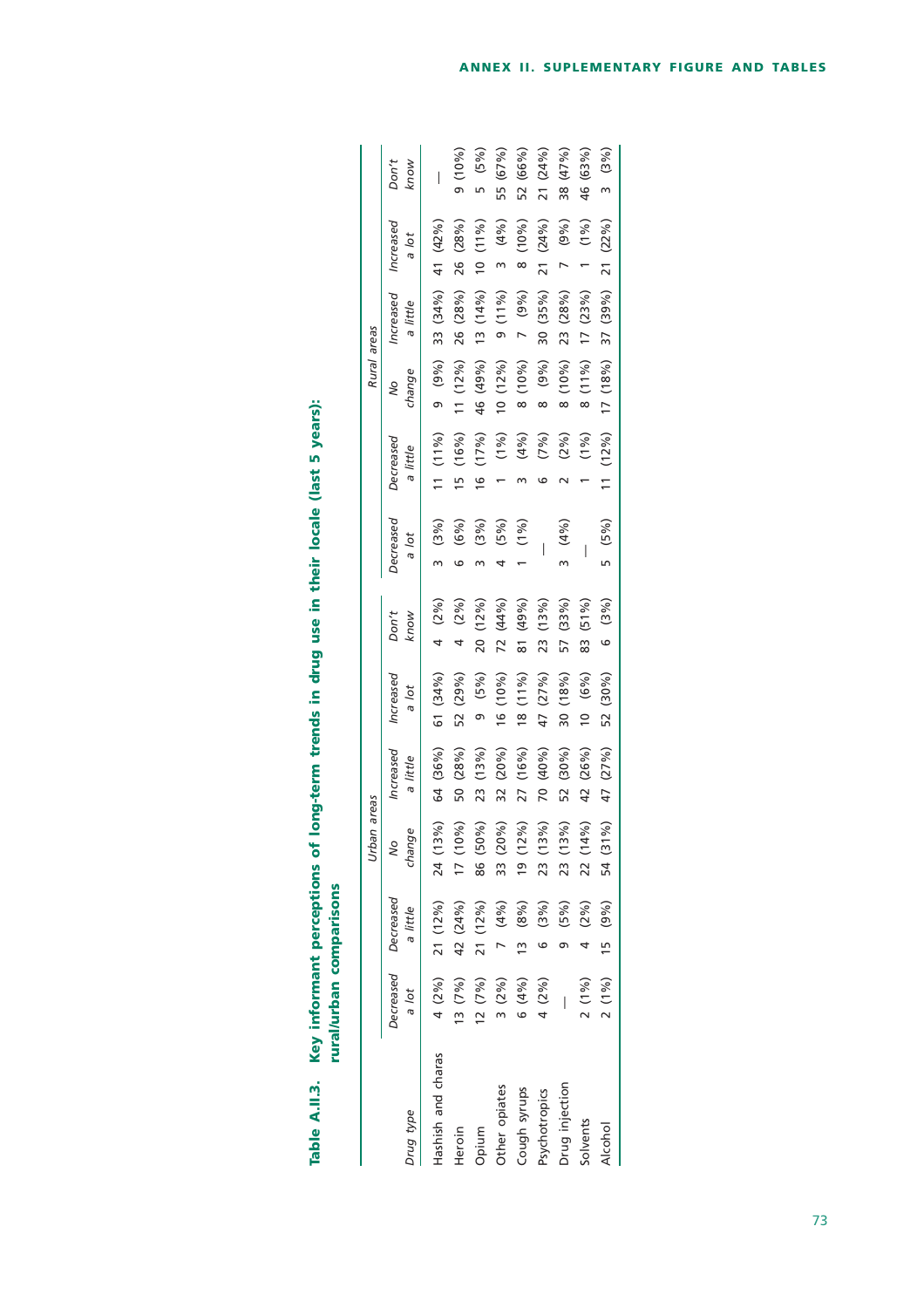|                    |                    |                       | Punjab                                                  |                                  |                          |                          |                            |                         | Sindh                       |                             |                           |                             |
|--------------------|--------------------|-----------------------|---------------------------------------------------------|----------------------------------|--------------------------|--------------------------|----------------------------|-------------------------|-----------------------------|-----------------------------|---------------------------|-----------------------------|
| Drug type          | Decreased<br>a lot | Decreased<br>a little | change<br>$\frac{1}{2}$                                 | Increased<br>a little            | Increased<br>a lot       | Don't<br>know            | Decreased<br>Jol<br>œ      | Decreased<br>a little   | change<br>$\infty$          | Increased<br>a little       | Increased<br>a lot        | Don't<br>know               |
| Hashish and charas | 2(2%)              | (8%)                  | $\mathcal{S}_{\mathbf{0}}$<br>11(13                     | (55%)<br>46                      | (18%)<br>m               | (2%)                     | (3%)                       | 10(16%)                 | 10(16%)                     | $(33\%)$<br>$\overline{21}$ | (30%)<br><u>و</u>         | (2%)                        |
| Heroin             | 6(7%)              | 27 (33%)              | $\mathcal{S}_{\mathbf{0}}$<br>15(18)                    | $(35\%)$<br>29                   | (6%)                     | $(1\%)$                  | (11%)                      |                         | (11%)<br>$\overline{a}$     | (30%)<br><u>ia</u>          | (46%)<br>29               | $(2\%)$                     |
| Opium              | 2(3%)              | (9%)                  | $\mathcal{S}_{\mathbf{0}}$<br>51 (66                    | (12%)<br>o                       | $(1\%)$                  | (9%)                     |                            | (15%)<br>σ              | 34 (57%)                    | $(12\%)$                    | $(2\%)$                   | (10%<br>o                   |
| Other opiates      | 2(3%)              | (3%)                  | %<br>12(16                                              | (26%)<br>$\overline{20}$         | (19%)<br>L               | (34%)<br>26              | $(5%)$<br>$(2%)$<br>$(9%)$ | (7%)                    | (25%)<br>$\overline{4}$     | $(12\%)$                    | (4%)                      | 29 (51%)                    |
| Cough syrups       | (19/6)             | $(5\%)$               | $\mathcal{S}_{\mathbf{0}}$<br>ల్ర                       | $(28\%)$<br>$\overline{21}$      | (25%)<br><b>01</b>       | (31%)<br>23              |                            | (9%)                    | (7%)<br>4                   | (5%)<br>m                   | (5%)                      | 35 (64%)                    |
| Psychotropics      | 2(3%)              | (1%)                  | %<br>$\infty$<br>9                                      | $(56\%)$<br>$\overline{4}$       | (27%)<br>$\overline{21}$ | (5%)<br>4                | $(2\%)$                    | (7%)                    | $(12\%)$                    | 20 (34%)                    | (34%)<br>$\overline{20}$  | (12%)<br>$\overline{a}$     |
| Drug injection     |                    | (7%)                  | 14(17%)                                                 | (45%)<br>37                      | (20%)<br>$\overline{1}$  | (11%)<br>ഗ               | (3%)                       | (2%)                    | $(7\%)$<br>4                | (27%)<br>$\frac{6}{1}$      | (19%)<br>$\overline{}$    | 25 (42%)                    |
| Solvents           |                    | (4%)                  | %<br>13(17)                                             | (55%)<br>42                      | (8%)<br>$\circ$          | (17%)<br>$\infty$        | $(2\%)$                    | (4%)                    | (14%)<br>$\infty$           | (13%)                       | $(7\%)$<br>4              | 34 (61%)                    |
| Alcohol            |                    | (3%)                  | 30 (38%)                                                | $(31\%)$<br>24                   | (26%)<br>$\overline{20}$ | (3%)<br>$\sim$           | (3%)                       | (5%)                    | $(21\%)$<br>$\tilde{c}$     | (33%)<br>$\overline{21}$    | (37%)<br>23               | $(2\%)$                     |
|                    |                    |                       | Balochistan                                             |                                  |                          |                          |                            |                         | <b>NWFP</b>                 |                             |                           |                             |
|                    | Decreased          | Decreased             | $\frac{1}{2}$                                           | Increased                        | Increased                | Don't                    | Decreased                  | Decreased               | Ş                           | Increased                   | Increased                 | Don't                       |
| Drug type          | Jot<br>c,          | a little              | change                                                  | a little                         | a lot                    | know                     | $\overline{a}$<br>a        | a little                | change                      | a little                    | a lot                     | know                        |
| Hashish and charas |                    |                       | $\mathcal{S}_{\mathbf{0}}$<br>$\frac{10}{3}$            | $(30\%)$<br>ഗ                    | (57%)<br>$\overline{1}$  | (3%)                     | (2%)                       | (13%)<br>$\overline{1}$ | (8%)                        | $(21\%)$<br>$\frac{8}{2}$   | (55%)<br>47               |                             |
| Heroin             |                    |                       |                                                         | (17%)<br>m                       | 24 (80%)                 | (3%)                     | (13%)                      | (24%)<br>20             | $(7\%)$<br>ဖ                | (25%)<br>$\overline{2}$     | $(20\%)$                  | 12%<br>$\overline{C}$       |
| Opium              |                    | 3(10%)                | $\mathcal{S}_{\mathbf{0}}$<br>8 (27                     | (10%)<br>m                       | (40%)<br>$\overline{c}$  | (13%)<br>$\overline{a}$  | (12%)<br>$\circ$           | (19%)<br>6              | $(36\%)$<br>$\overline{3}1$ | (19%)<br>$\frac{6}{2}$      | $(6\%)$<br>LN             | (8%)<br>$\overline{ }$      |
| Other opiates      |                    |                       | 8 (30%)                                                 | (4%)                             |                          | 18(67%)                  |                            | (3%)<br>$\sim$          | (12%)<br>ō                  | (14%)<br>$\overline{a}$     | $(1\%)$                   | $(65\%)$<br>50              |
| Cough syrups       |                    |                       | $\mathcal{S}_{\mathbf{0}}$<br>$\overline{2}$<br>$\circ$ | $(21\%)$<br>ဖ                    |                          | (59%)<br>$\overline{17}$ | $(5\%)$<br>(1%)            | (8%)<br>ڡ               | (10%)<br>$\infty$           | (4%)<br>m                   | (5%)                      | $(71\%)$<br>55              |
| Psychotropics      |                    | (3%)                  | %<br>$\overline{17}$<br>m                               | (34%)<br>$\subseteq$             | (10%)<br>m               | (34%)<br>$\overline{a}$  | $(1\%)$                    | (7%)<br>ڡ               | (15%)<br>$\sim$             | (24%)<br>$\overline{20}$    | (27%)<br>$\overline{2}$   | $(26\%)$<br>$\overline{21}$ |
| Drug injection     |                    |                       | (10%)<br>$\mathsf{m}$                                   | (41%)<br>$\overline{\mathbf{C}}$ | (28%)<br>$\infty$        | $(21\%)$<br>$\circ$      | (1%)                       | (4%)<br>m               | (12%)<br>ഗ                  | (11%)<br>$\infty$           |                           | (73%)<br>53                 |
| Solvents           |                    | (4%)                  | %<br>6(22)                                              | 10(37%)                          |                          | 10(37%)                  |                            |                         | $(3\%)$                     | $(1\%)$                     |                           | $(96\%)$<br>67              |
| Alcohol            |                    | (7%)                  | 23%)                                                    | (30%)<br>ō                       | (27%)<br>$\infty$        | (13%)<br>$\overline{a}$  | (4%)<br>w                  | (16%)<br>$\overline{4}$ | (22%)<br>$\overline{6}$     | (34%)<br>29                 | $(21\%)$<br>$\frac{8}{2}$ | (2%)<br>$\sim$              |

Table A.II.4. Key informant perceptions of long-term trends in drug use in their locale (last 5 years):<br>provincial comparisons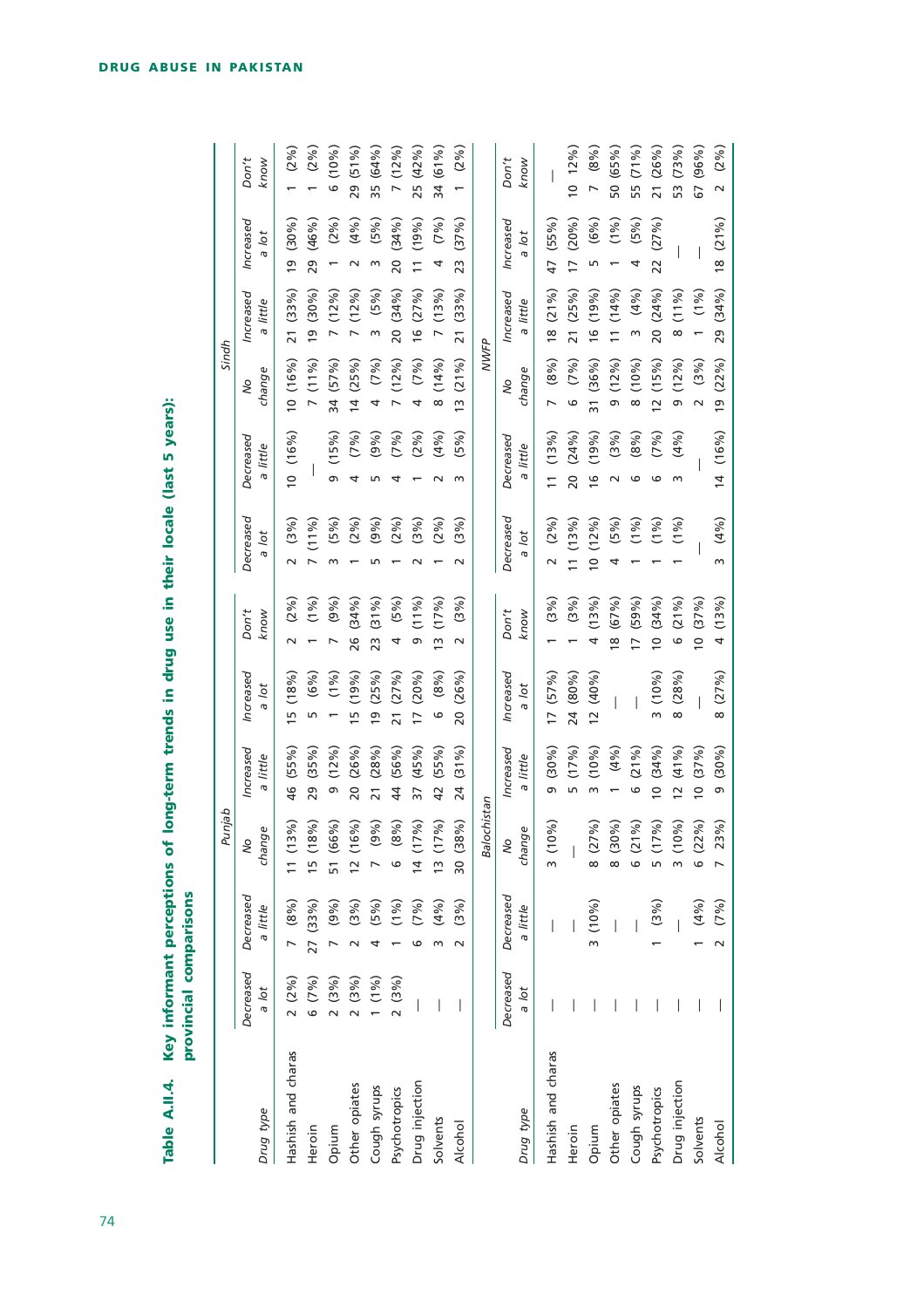|                    |           |                                 | Urban areas |                       |                    |               |                    |                       | Rural areas |                            |                    |               |
|--------------------|-----------|---------------------------------|-------------|-----------------------|--------------------|---------------|--------------------|-----------------------|-------------|----------------------------|--------------------|---------------|
| Drug type          | a lot     | Decreased Decreased<br>a little | change<br>इ | Increased<br>a little | Increased<br>a lot | Don't<br>know | Decreased<br>a lot | Decreased<br>a little | change<br>ş | Increased<br>a little      | Increased<br>a lot | Don't<br>know |
| Hashish and charas |           | $6(3\%)$ 15 $(8\%)$             | 39 (22%)    | 60 (34%)              | 55 31%)            | 4 (2%)        | $(3\%)$            | $(9\%)$               |             | 18 (19%) 30 (31%)          | 36 (38%)           |               |
| Heroin             | $14(8\%)$ | 46 (26%)                        | 33 (19%)    | 47 (26%)              | 35 (20%)           | $(2\%)$       | (9%)               | (17%)                 |             | $17$ $(18\%)\ 25$ $(27\%)$ | 18 (19%)           | $9(10\%)$     |
| Opium              | 10(6%)    | 19(11%)                         | 96 (56%)    | 22 (13%)              | 4 (2%)             | $19(11\%)$    | (4%)               | (14%)                 |             | 47 (52%) 16 (18%)          | (96)               | 7 (8%)        |
| Other opiates      | I         | $8 (5\%)$                       | 36 (22%)    | 27 (17%)              | 17(11%)            | 73 (45%)      | (4%)               | $(1\%)$               |             | $15(19\%)$ 3 $(4\%)$       | 3 (4%)             | 56 (69%)      |
| Cough syrups       | 1(1%)     | 10 (6%)                         | 31 (19%)    | 24 (15%)              | 15 (9%)            | 79 (49%)      | (5%)               | (1%)                  |             | 9 $(12\%)$ 7 $(9\%)$       | 8 (10%)            | 49 (63%)      |
| Psychotropics      | $(1\%)$   | (2%)                            | 27 (16%)    | 73 (43%)              | 39 (23%)           | 28 (16%)      | (1%)               | (3%)                  |             | 15 (17%) 25 (29%)          | 22 (25%)           | 21 (24%)      |
| Drug injection     | (1%)      | (5%)<br>∞                       | 24 (14%)    | 56 (33%)              | 24 (14%)           | 55 (33%)      | I                  | (3%)                  |             | $14(18\%)$ 19 $(24\%)$     | $(4\%)$            | 41 (52%)      |
| Solvents           | 2(1%)     | $(2\%)$                         | 26 (16%)    | 35 (22%)              | $13 (8\%)$         | 81 (51%)      | I                  |                       |             | 13 (16%) 13 (16%)          | $(5\%)$            | 51 (63%)      |
| Alcohol            | $1(1\%)$  | 11 (6%)                         | 63 (36%)    | 51 (29%)              | 46 (26%)           | 4 (2%)        | 3(3%)              | $12(13\%)$            |             | 32 (34%) 26 (28%)          | 18 (19%)           | 3(3%)         |

| use in -                 |  |
|--------------------------|--|
| . In drug use.           |  |
|                          |  |
|                          |  |
| ï                        |  |
| ֦֧֦֧֦֧֦֧֡֕               |  |
| į<br>ļ<br>ner            |  |
| ntorm<br>Ĩ<br><b>Key</b> |  |
|                          |  |
| ŧ<br><u>idaj</u>         |  |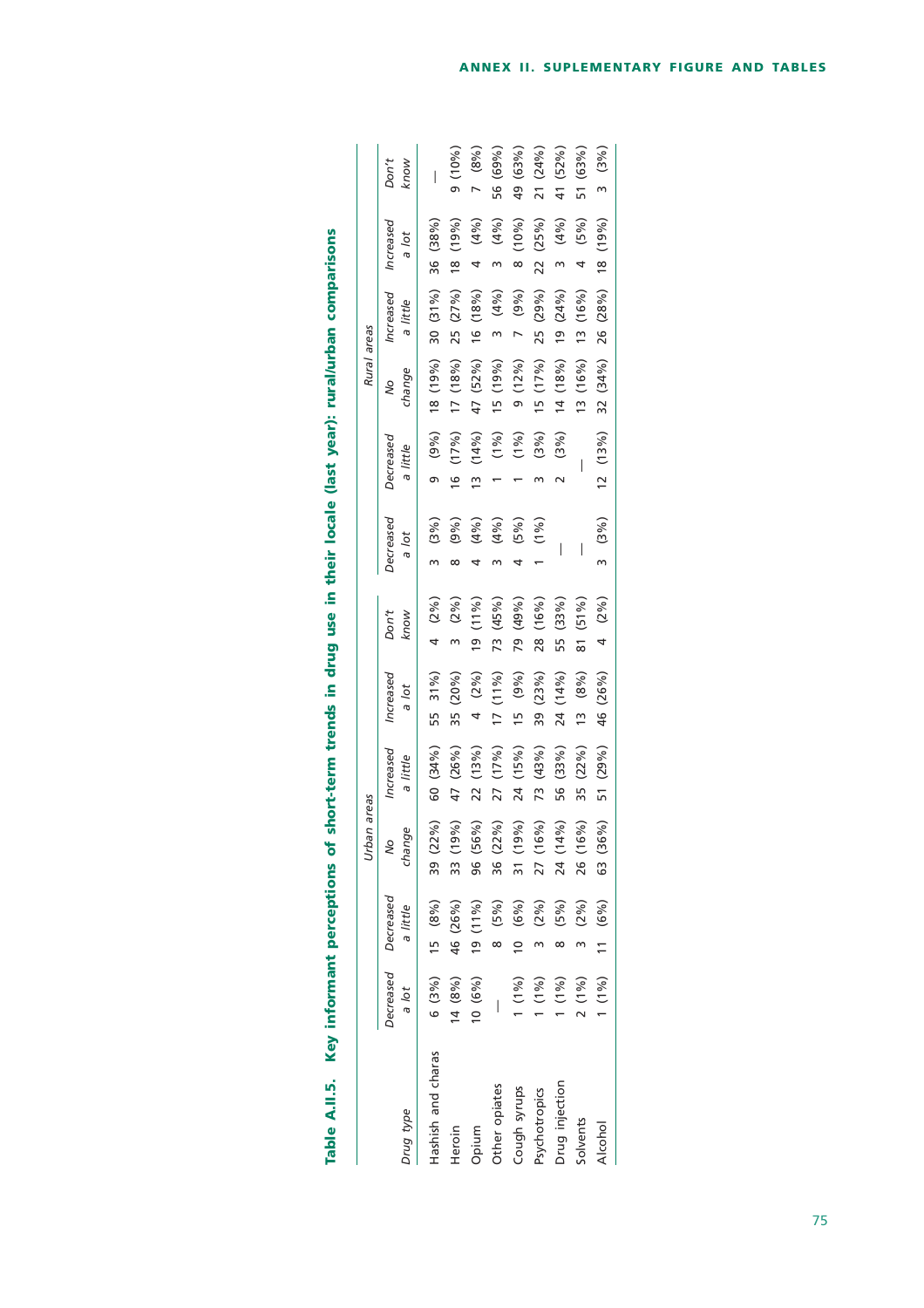| Table A.II.6. Key informant perceptions of |                    |                       | Punjab                                             |                                  |                         |                          |                       | short-term trends in drug use in their locale (last year): provincial comparisons | Sindh                            |                                 |                            |                          |
|--------------------------------------------|--------------------|-----------------------|----------------------------------------------------|----------------------------------|-------------------------|--------------------------|-----------------------|-----------------------------------------------------------------------------------|----------------------------------|---------------------------------|----------------------------|--------------------------|
| Drug type                                  | Decreased<br>a lot | Decreased<br>a little | $\mathbb Q$<br>$\frac{1}{2}$<br>chang <sub>i</sub> | Increased<br>little<br>G         | Increased<br>Jot<br>G,  | Don't<br>know            | Decreased<br>Jol<br>a | Decreased<br>little<br>c,                                                         | change<br>Ş                      | Increased<br>little<br>$\sigma$ | Increased<br>Jol<br>Ø      | Don't<br>know            |
| Hashish and charas                         | (5%)<br>4          | (5%)<br>4             | 16(20%)                                            | (55%)<br>45                      | (12%)<br>$\overline{c}$ | (4%)<br>$\sim$           | (2%)                  | (16%)<br>$\subseteq$                                                              | $(22\%)$<br>$\overline{4}$       | (23%)<br>$\overline{5}$         | (36%)<br>$\overline{23}$   | (2%)                     |
| Heroin                                     | $9(11\%)$          | 23 (28%)              | 22 (27%)                                           | (27%)<br>$\overline{2}$          | (7%)<br>م               | (1%)                     | $(2\%)$               | $(22\%)$<br>$\overline{4}$                                                        | (23%)<br>$\overline{5}$          | (23%)<br>$\overline{5}$         | (28%)<br>$\frac{8}{2}$     | (2%)                     |
| Opium                                      |                    | (9%)                  | 54 (70%)                                           | (12%)<br>თ                       |                         | (9%)                     | (5%)<br>$\sim$        | (8%)<br>m                                                                         | (63%)<br>38                      | (8%)<br>LN                      | (3%)<br>$\scriptstyle\sim$ | (12%)                    |
| Other opiates                              |                    | (5%)<br>4             | (19%)<br>15                                        | (23%)<br>$\frac{8}{2}$           | (19%)<br>LN             | (32%)<br>25              | (3%)                  | (2%)                                                                              | (21%)<br>$\overline{C}$          | (10%)<br>$\circ$                | (5%)<br>m                  | (59%)<br>$\overline{34}$ |
| Cough syrups                               |                    | (3%)                  | (17%)<br>$\frac{1}{2}$                             | (29%)<br>22                      | (24%)<br>$\frac{8}{2}$  | (27%)<br>$\overline{20}$ | (5%)<br>$\sim$        | (5%)                                                                              | (14%)<br>$\infty$                | (4%)<br>$\sim$                  | (2%)                       | (70%)<br>$\overline{a}$  |
| Psychotropics                              |                    | $(1\%)$               | (9%)                                               | (55%)<br>$\frac{4}{1}$           | (28%)<br>$\overline{c}$ | $(7\%)$<br>LN            |                       | (2%)                                                                              | (8%)<br>Б                        | (47%)<br>29                     | (31%)<br>G                 | (13%)<br>$\infty$        |
| Drug injection                             | $(1\%)$            | (4%)<br>m             | 14(17%)                                            | (48%)<br>39                      | (20%)<br>$\frac{6}{1}$  | (10%)<br>$\infty$        |                       | (2%)                                                                              | (19%)<br>$\overline{\mathbf{C}}$ | (19%)<br>$\overline{C}$         | (15%)<br>G                 | (45%)<br>$\frac{8}{2}$   |
| Solvents                                   |                    | (3%)                  | 12(15%)                                            | (51%)<br>$\overline{a}$          | (15%)<br>$\overline{C}$ | (16%)<br>$\tilde{c}$     | (2%)                  | (2%)                                                                              | $(21\%)$<br>$\overline{C}$       | (9%)<br>LN                      | (7%)<br>4                  | 34 (60%)                 |
| Alcohol                                    | $(1\%)$            | (1%)                  | (37%)<br>29                                        | (37%)<br>29                      | (22%)<br>$\overline{C}$ | (1%)                     |                       | (8%)                                                                              | (22%)<br>$\overline{4}$          | (31%)<br>$\overline{20}$        | (38%)<br>24                | (2%)                     |
|                                            |                    |                       | Balochistan                                        |                                  |                         |                          |                       |                                                                                   | <b>NWFP</b>                      |                                 |                            |                          |
|                                            | Decreased          | Decreased             | $\frac{1}{2}$                                      | Increased                        | Increased               | Don't                    | Decreased             | Decreased                                                                         | $\frac{1}{2}$                    | Increased                       | Increased                  | Don't                    |
| Drug type                                  | a lot              | a little              | $\mathsf{\underline{\Phi}}$<br>chang               | a little                         | a lot                   | know                     | a lot                 | little<br>c,                                                                      | change                           | a little                        | Jot                        | know                     |
| Hashish and charas                         |                    |                       | 13(43%)                                            | (30%)<br>ō                       | (27%)<br>$\infty$       |                          | (4%)<br>m             | (9%)<br>∞                                                                         | $10(12\%)$                       | (24%)<br>20                     | (52%)<br>44                |                          |
| Heroin                                     |                    |                       | 4(14%)                                             | (41%)<br>$\overline{\mathbf{C}}$ | (45%)<br>$\overline{m}$ |                          | (12%)<br>ă            | (26%)<br>22                                                                       | (11%)<br>ō                       | (24%)<br>$\overline{20}$        | (16%)<br>$\overline{4}$    | 0(12%)                   |
| Opium                                      |                    | 3(11%)                | 10(36%)                                            | (32%)<br>თ                       | (11%)<br>$\infty$       | (11%)<br>$\infty$        | (13%)                 | (18%)<br>$\overline{5}$                                                           | (42%)<br>35                      | (14%)<br>$\overline{c}$         | (4%)<br>m                  | 8(10%)                   |
| Other Opiates                              |                    |                       | (35%)<br>ഐ                                         |                                  |                         | (65%)<br>$\overline{C}$  | $(1\%)$               | (5%)<br>4                                                                         | (19%)<br>$\overline{4}$          | (5%)<br>4                       | (3%)                       | 50 (67%)                 |
| Cough syrups                               |                    | (4%)                  | (39%)<br>$\frac{1}{1}$                             | (4%)                             |                         | (54%)<br>ம்              | (3%)                  | (6%)<br>4                                                                         | (10%)<br>$\overline{ }$          | $(6\%)$<br>4                    | $(6\%)$<br>4               | (71%)<br>51              |
| Psychotropics                              |                    | (7%)<br>$\sim$        | 10(36%)                                            | (14%)<br>$\overline{a}$          | (7%)                    | (36%)<br>$\tilde{a}$     | (1%)                  | (4%)<br>$\sim$                                                                    | $(21\%)$<br>$\overline{1}$       | 20 (24%)                        | $(21\%)$<br>$\overline{1}$ | 24 (29%)                 |
| Drug injection                             |                    |                       | (15%)<br>Ln                                        | (62%)<br>$\frac{6}{2}$           | (4%)                    | (19%)<br>Ь٥              |                       | (7%)<br>S                                                                         | (11%)<br>∞                       | (7%)<br>Ln                      |                            | (75%)<br>54              |
| Solvents                                   |                    | (4%)                  | (48%)<br>$\frac{1}{2}$                             | (11%)<br>$\infty$                |                         | (37%)<br>$\tilde{a}$     |                       |                                                                                   | $(1\%)$                          | (1%)                            |                            | (97%)<br>$\overline{7}$  |
| Alcohol                                    |                    | (7%)<br>$\sim$        | (55%)<br>$\frac{6}{1}$                             | $(7\%)$<br>$\sim$                | (21%)<br>9              | (10%)<br>$\omega$        | (2%)<br>$\sim$        | (13%)<br>$\overline{1}$                                                           | (38%)<br>$\overline{32}$         | (28%)<br>24                     | (16%)<br>$\overline{4}$    | $(2\%)$<br>$\sim$        |

Key informant perceptions of short-term trends in drug use in their locale (last year): provincial comparisons Table A.II.6.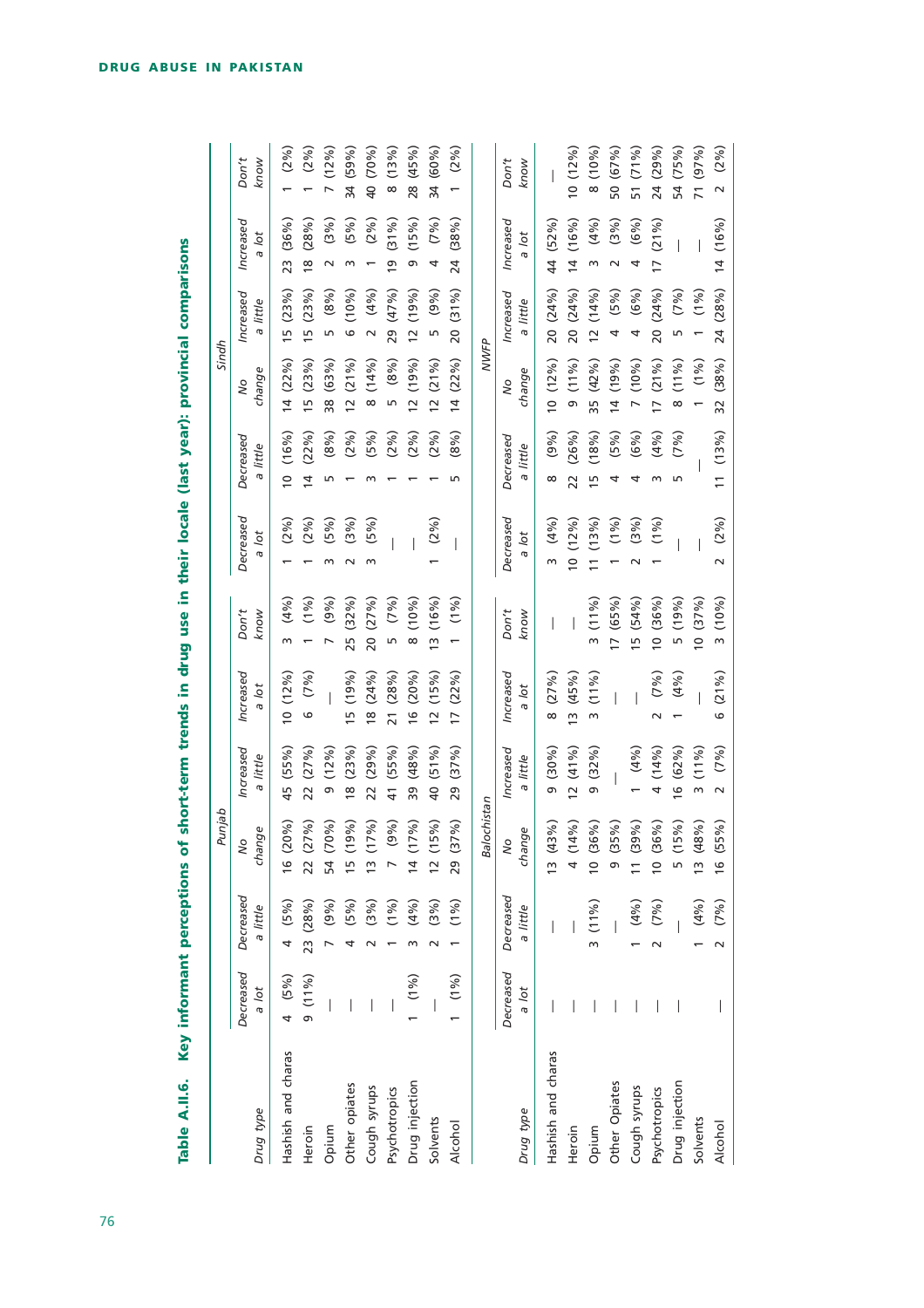|                    |            |                   | Urban areas |            |             |                        |             | Rural areas |          |                          |
|--------------------|------------|-------------------|-------------|------------|-------------|------------------------|-------------|-------------|----------|--------------------------|
|                    | Major      | Some              | Few         | Ş          | Don't       | Major                  | Some        | Few         | Ş        | Don't                    |
| Drug type          | problems   | problems          | problems    | problems   | know        | problems               | problems    | problems    | problems | know                     |
| Hashish and charas | 31 (17%)   | 86 (48%)          | 47 (26%)    | 15 (8%)    | I           | 15 (15%)               | 43 (44%)    | 26 (27%)    | 13(13%)  | $\overline{\phantom{a}}$ |
| Heroin             | 56 (87%)   | 16(9%)            | 3(2%)       | (2%)<br>w  | $(1\%)$     | 66 (71%)               | 12(13%)     | 3 (3%)      | (19/6)   | $11(12\%)$               |
| Opium              | 11 (6%)    | 41 (24%)          | 61 (35%)    | 45 (26%)   | (9%)<br>15  | (12%)<br>$\frac{1}{1}$ | (16%)<br>Ŀ  | 27 (29%)    | 36 (39%) | (3%)                     |
| Other opiates      | $14 (8\%)$ | 22 (13%)          | 38 (23%)    | 23 (14%)   | 70 (42%)    |                        | 9(11%)      | (9%)        | 16(20%)  | 50 (61%)                 |
| Cough syrups       | 16 (10%)   | 20 (12%)          | 21 (13%)    | 25 (15%)   | 82 (50%)    | (7%)                   | (5%)<br>4   | $(6\%)$     | 14 (17%) | (64%)<br>52              |
| Psychotropics      | (19(11%)   | (17%)<br><u>ღ</u> | 57 (33%)    | 41 (24%)   | (15%)<br>26 | (1%)                   | $11(13\%)$  | 28 (32%)    | 23 (26%) | (28%)<br>24              |
| Drug injection     | 45 (26%)   | 40 (23%)          | 21 (12%)    | $(9\%)$    | 49 (29%)    | (16%)<br>m             | (18%)<br>15 | 7 (9%)      | 8(10%)   | (48%)<br>თ<br>ო          |
| Solvents           | 17(10%)    | 20 (12%)          | 34 (21%)    | $19(12\%)$ | 72 (44%)    | (4%)                   | 10(13%)     | $11(14\%)$  | (9%)     | (60%)<br>46              |
| Alcohol            | 52 (30%)   | 60 (34%)          | 51 (29%)    | 11 (6%)    | $2(1\%)$    | 32 (34%)               | 30 (32%)    | 20 (22%)    | (8%)     | (4%)<br>4                |
|                    |            |                   |             |            |             |                        |             |             |          |                          |

|                                                                                              | פרסים בירות |
|----------------------------------------------------------------------------------------------|-------------|
|                                                                                              |             |
|                                                                                              |             |
|                                                                                              |             |
|                                                                                              |             |
| Table A.II.7. Key informant perceptions of problems caused by drug use: urban/rural comparis |             |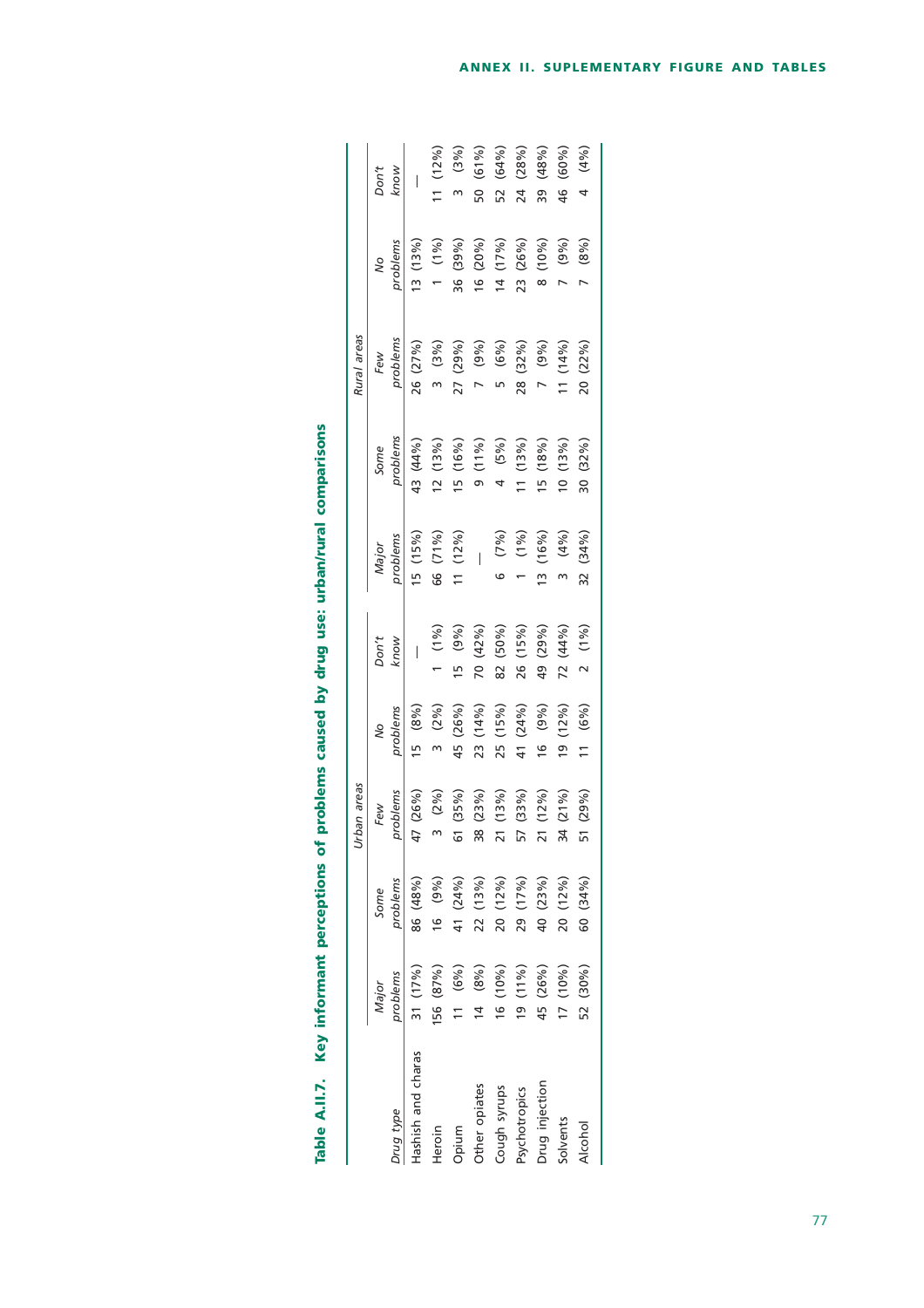|                    |                   |                           | Punjab                                 |                           |                             |                          |                                  | Sindh                       |                             |                          |
|--------------------|-------------------|---------------------------|----------------------------------------|---------------------------|-----------------------------|--------------------------|----------------------------------|-----------------------------|-----------------------------|--------------------------|
| Drug type          | problems<br>Major | problems<br>Some          | problems<br>Few                        | problems<br>$\frac{1}{2}$ | Don't<br>know               | problems<br>Major        | problems<br>Some                 | problems<br>Few             | problems<br>$\frac{1}{2}$   | Don't<br>know            |
| Hashish and charas | 17(20%)           | 45 (54%)                  | 9(23%)                                 | (2%)                      |                             | (13%)<br>$\infty$        | 20 (31%)                         | $(36\%)$<br>$\overline{23}$ | $13(20\%)$                  |                          |
| Heroin             | 73 (88%)          | (11%)<br>$\sigma$         |                                        | $(1\%)$                   |                             | 50 (78%)                 | 10(16%)                          | (3%)<br>$\sim$              | (3%)<br>$\sim$              |                          |
| Opium              | $(1\%)$           | 24 (31%)                  | (40%)<br>$\overline{\phantom{0}}$<br>m | (23%)<br>$\frac{8}{2}$    | $(4\%)$<br>m                | $(5\%)$                  | $(7\%)$                          | $(21\%)$<br>$\frac{1}{2}$   | (57%)<br>55                 | 6(10%)                   |
| Other opiates      | 10(13%)           | (24%)<br>$\frac{1}{2}$    | (25%)<br>$\circ$<br>$\bar{N}$          | (9%)<br>$\overline{ }$    | (29%)<br>23                 | (5%)                     | $(5\%)$                          | $(12\%)$<br>$\overline{a}$  | $(30\%)$<br>$\overline{1}$  | 27 (47%)                 |
| Cough syrups       | 19 (25%)          | 17(22%)                   | (12%)<br>൭                             | $(12\%)$<br>ō             | $(30\%)$<br>$\overline{23}$ | $(2\%)$                  | $(4\%)$                          | $(4\%)$<br>$\sim$           | (33%)<br>ഇ                  | 33 (58%)                 |
| Psychotropics      | $11(14\%)$        | 17(22%)                   | (34%)<br>26                            | 20 (26%)                  | $(4\%)$<br>m                | (7%)                     | $(12\%)$                         | 20 (33%)                    | $(33\%)$<br>$\overline{20}$ | (15%)<br>თ,              |
| Drug injection     | 28 (34%)          | (39%)<br>$\overline{32}$  | $(12\%)$<br>$\circ$                    | $(8\%)$                   | $(7\%)$<br>G                | (16%)<br>$\overline{a}$  | (16%)<br>$\overline{c}$          | 10(16%)                     | (16%)<br>$\overline{c}$     | 21 (34%)                 |
| Solvents           | $18(24\%)$        | (30%)<br>$\overline{23}$  | 22 (29%)                               | (7%)<br>Ln                | (11%)<br>$\infty$           | $(2\%)$                  | (5%)<br>ω                        | (19%)<br>$\overline{a}$     | (26%)<br>$\frac{5}{2}$      | 28 (48%)                 |
| Alcohol            | 37 (48%)          | (43%)<br>33               | (8%)<br>$\circ$                        |                           | (1%)                        | (30%)<br>$\overline{0}$  | (28%)<br>$\overline{\mathbf{8}}$ | $(31\%)$<br>$\overline{6}$  | (9%)<br>ဖ                   | (2%)                     |
|                    |                   |                           | lochistan<br>Ba                        |                           |                             |                          |                                  | <b>NWFP</b>                 |                             |                          |
|                    | Major             | Some                      | Few                                    | $\frac{1}{2}$             | Don't                       | Major                    | Some                             | Few                         | $\frac{1}{2}$               | Don't                    |
| Drug type          | problems          | problems                  | problems                               | problems                  | know                        | problems                 | problems                         | problems                    | problems                    | know                     |
| Hashish and charas | (20%)<br>o        | 13(43%)                   | 4(13%)                                 | (23%)<br>$\overline{a}$   |                             | $12(14\%)$               | 46 (54%)                         | 22 (26%)                    | $(6\%)$<br>Ln               |                          |
| Heroin             | 30 (100%)         |                           |                                        |                           |                             | (72%)<br><u>ნ</u>        | (9%)<br>$\infty$                 | (5%)<br>$\overline{a}$      | $(1\%)$                     | (13%)                    |
| Opium              | 10(33%)           | $(10\%)$<br>$\mathsf{m}$  | (43%)<br>$\infty$                      | $(7\%)$                   | (7%)<br>$\sim$              | $(9\%)$<br>$\infty$      | 22 (26%)                         | 28 (33%)                    | (25%)<br>$\overline{21}$    | $(7\%)$<br>ဖ             |
| Other Opiates      |                   | $(3\%)$                   | (27%)<br>$\infty$                      | (3%)                      | 20 (67%)                    | $(1\%)$                  | (10%)<br>$\infty$                | (9%)<br>$\overline{ }$      | (18%)<br>$\overline{4}$     | (61%)<br>47              |
| Cough syrups       |                   |                           | (17%)<br>LO                            | (10%                      | (73%)<br>$\overline{2}$     | (3%)                     | $(7\%)$<br>m                     | (9%)<br>$\overline{ }$      | (9%)<br>$\overline{ }$      | $(72\%)$<br>54           |
| Psychotropics      |                   | $(10\%$<br>$\omega$       | (27%)<br>$\infty$                      | (13%)<br>4                | $(50\%)$<br>$\overline{5}$  | $(6\%)$                  | (15%)<br>$\overline{5}$          | 26 (32%)                    | $17(21\%)$                  | (26%)<br>$\overline{21}$ |
| Drug injection     | 16(53%)           | (17%)<br>$\overline{5}$   | (7%)<br>$\sim$                         | (3%)                      | $(20\%)$<br>$\circ$         | (1%)                     | (10%)                            | $(8\%)$<br>6                | $(8\%)$<br>ဖ                | (73%)<br>S               |
| Solvents           |                   | $(7\%)$<br>$\overline{a}$ | $(36\%)$<br>$\circ$                    | $(7\%)$                   | 14 (50%)                    |                          | $(3\%)$                          | (3%)<br>$\sim$              | $(6\%)$<br>4                | (89%)<br>63              |
| Alcohol            | (3%)              | (23%)                     | (47%)<br>$\overline{a}$                | $(20\%)$<br>م             | (7%)<br>$\sim$              | (27%)<br>$\overline{23}$ | (31%)<br>26                      | (34%)<br>29                 | $(6\%)$<br>Б                | (2%)<br>$\sim$           |

Table A.II.8. Key informant perceptions of problems caused by drug use: provincial comparisons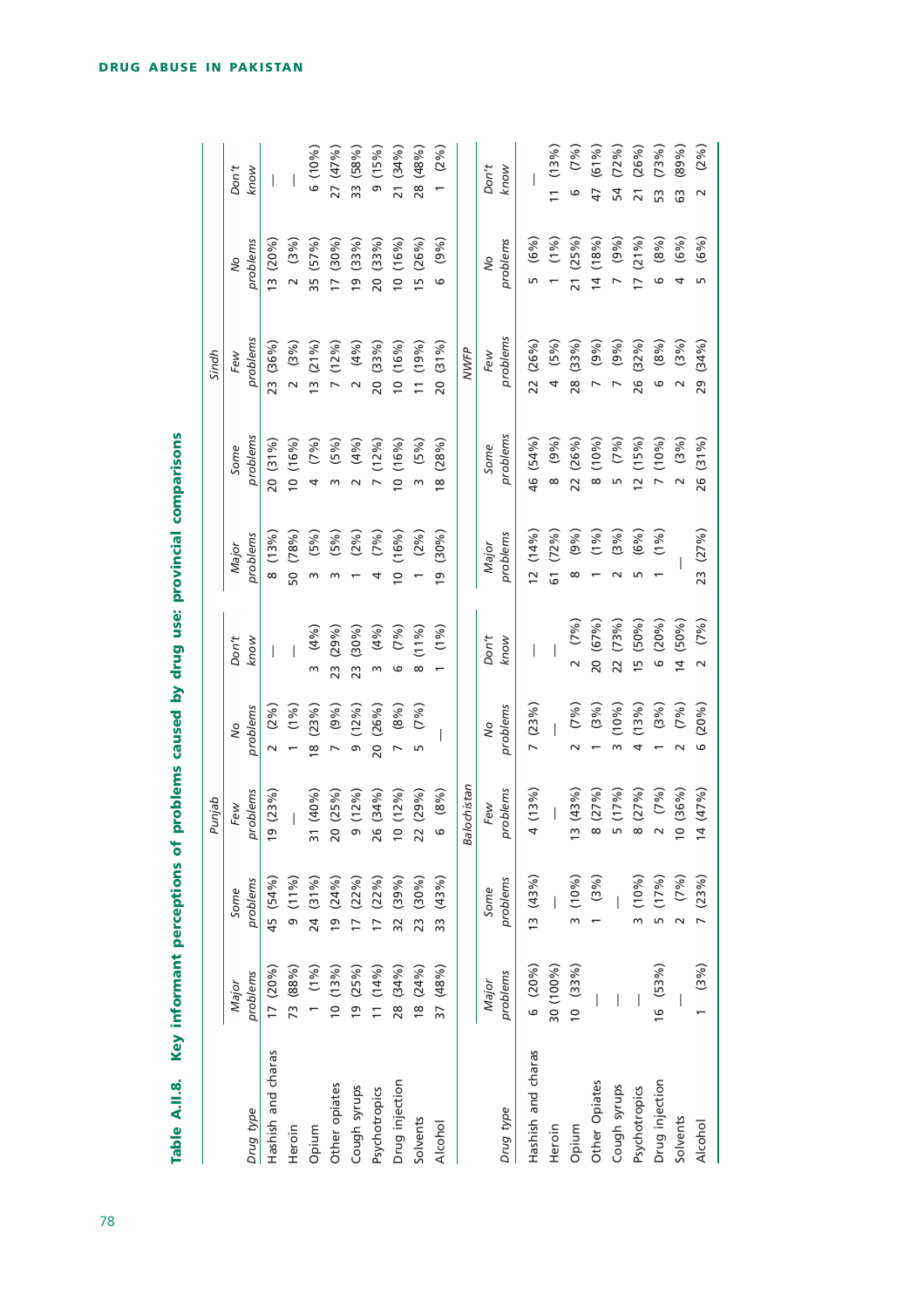| Attitude statements                                                                                | Strongly<br>disagree | Disagree     | Unsure         | Agree     | Strongly<br>agree | Overall<br>rating |
|----------------------------------------------------------------------------------------------------|----------------------|--------------|----------------|-----------|-------------------|-------------------|
| Many drug users are too<br>poor to get treatment.                                                  | $1(>1\%)$            | 27 (10%)     | $1(>1\%)$      | 106 (38%) | 141 (51%)         | 1.30              |
| Drug users are responsible<br>for a lot of crimes in this area.                                    | $(1\%)$<br>3         | 53 (19%)     | $(1\%)$<br>3   | 141 (51%) | 75 (27%)          | 1.32              |
| Many treatment services in<br>this area do not offer a<br>good service to drug users.              | (3%)<br>8            | (6%)<br>17   | $(8\%)$<br>23  | 103 (37%) | 124 (45%)         | 0.80              |
| Heroin use is becoming<br>less popular than it used<br>to be in this area.                         | 70 (25%)             | 77 (28%)     | $(8\%)$<br>22  | 90 (33%)  | (6%)<br>18        | 0.44              |
| There is a need in this area for<br>more educational campaigns<br>about the dangers of drug abuse. | $1(>1\%)$            | $(1\%)$<br>4 |                | 60 (22%)  | 211 (76%)         | 0.33              |
| The police and prison system<br>should be more severe in<br>dealing with drug abusers.             | 51 (18%)             | 99 (36%)     | $2$ ( $>1\%$ ) | 59 (21%)  | 65 (24%)          | 1.01              |
| Awareness campaigns against<br>drug abuse have been an<br>effective way of discouraging            |                      |              |                |           |                   |                   |
| drug abuse.<br>There is not sufficient help                                                        | 57 (21%)             | 70 (25%)     | $(9\%)$<br>26  | 80 (29%)  | 42 (15%)          | 0.09              |
| available for people with<br>drug problems in this area.                                           | (4% )<br>11          | (4% )<br>10  | $1(>1\%)$      | 99 (36%)  | 155 (56%)         | 0.55              |
| Heroin users are increasingly<br>changing to other pharmaceutical<br>drugs in this locale.         | (4% )<br>10          | 31 (11%)     | 88 (32%)       | 88 (32%)  | 59 (21%)          | 1.26              |

### **Table A.II.9. Key informants: attitudes to drug abuse**

*Note:* sub-sample N's (273–276). Note overall rating score positive values = attitude positive to statement/negative values indicate negative attitude. Possible values run from –2 (all strongly disagree) +2 (all strongly agree).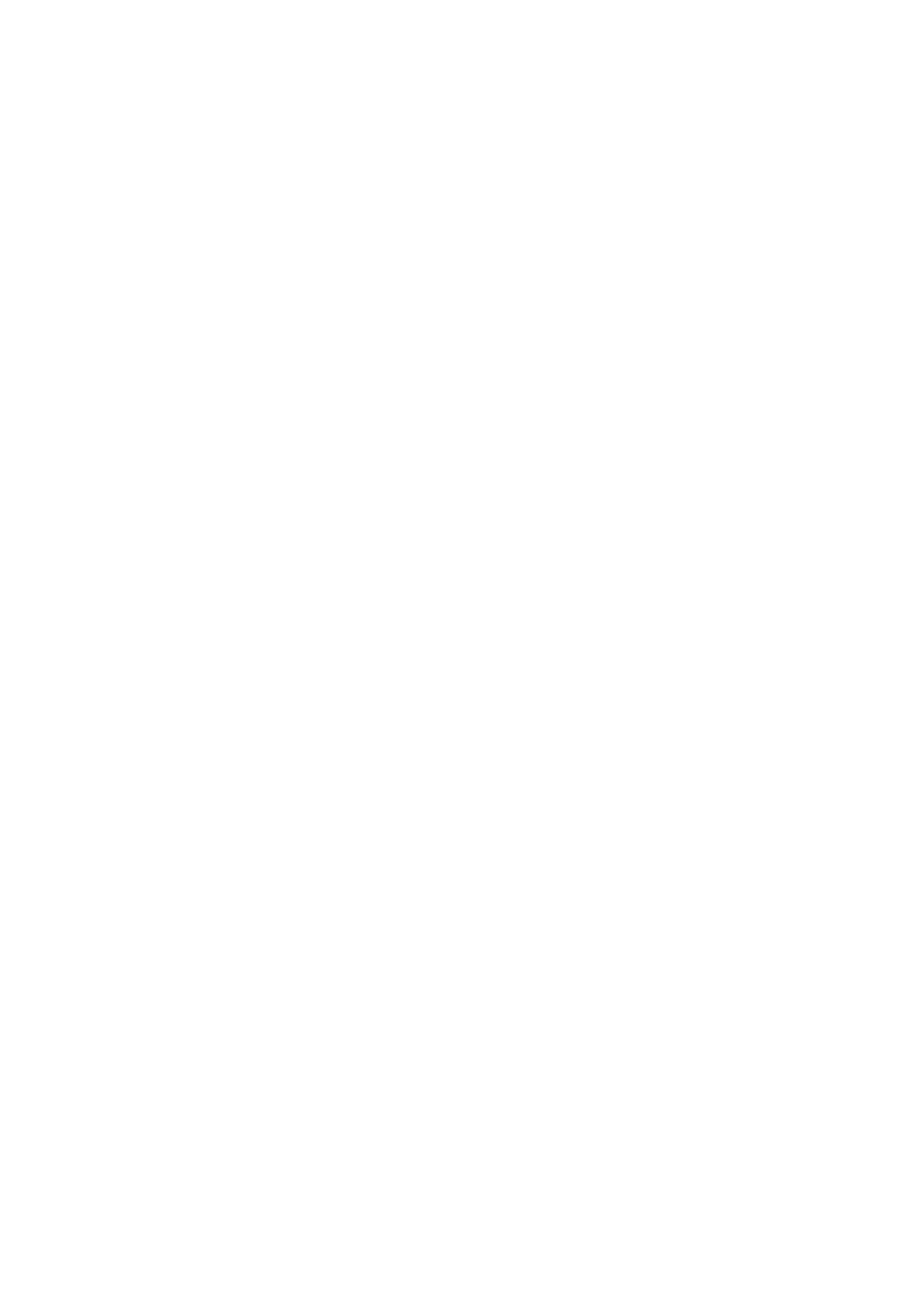# Annex III. Tables supplemental to prevalence calculation

## 1. Notes on calculation methods used in the prevalence estimation tables

#### **CALCULATION SHEET SUMMARY (1)**

#### **Overall calculation and presentation scheme**

The locales for the four cities study component and the other study locales are estimated separately.

The overall estimation scheme has been to estimate the prevalence of addiction in each of the four provinces of Sindh, Punjab, NWFP and Balochistan separately, as far as possible, in order to derive the prevalence for Pakistan as a whole. The F.A.T.A. has not been included in the prevalence estimate as a separate figure.

Within each of these provinces, prevalence has been estimated (i) for the principal locale that contributed to the four cities study component of the National Assessment, namely Karachi, Lahore, Peshawar and Quetta respectively; and (ii) within each province also for the remaining locales chosen for study.

The tables therefore present data for each of the four cities locales and for the totals of 'all other' locales within each province—giving eight 'locale-groupings'—and for all study locales combined.

Data structures and estimate breakdowns used:

#### **1. Locale demographic Profiles**

*Basic data provided by the Census is used, using figures for each of the locales in the study*

Section 1 of the table establishes the key figure of the number of males in the locale-groupings, derived from the figures provided in the 1998 National Census, Census Bulletin-1, along with other demographic characteristics.

Data structures presented

Households Male Female Total Urban males 1981 Population Total

#### **2. Target age-band (in millions of population)**

*This next step reduces the overall male population to target the most important age band of 15 to 45 years*

Section 2 of the table presents the estimated percentage of the male population that lies in the target ageband of 15 to 44 years of age. The initial figures were derived from the 1998 National Census Bulletin 6.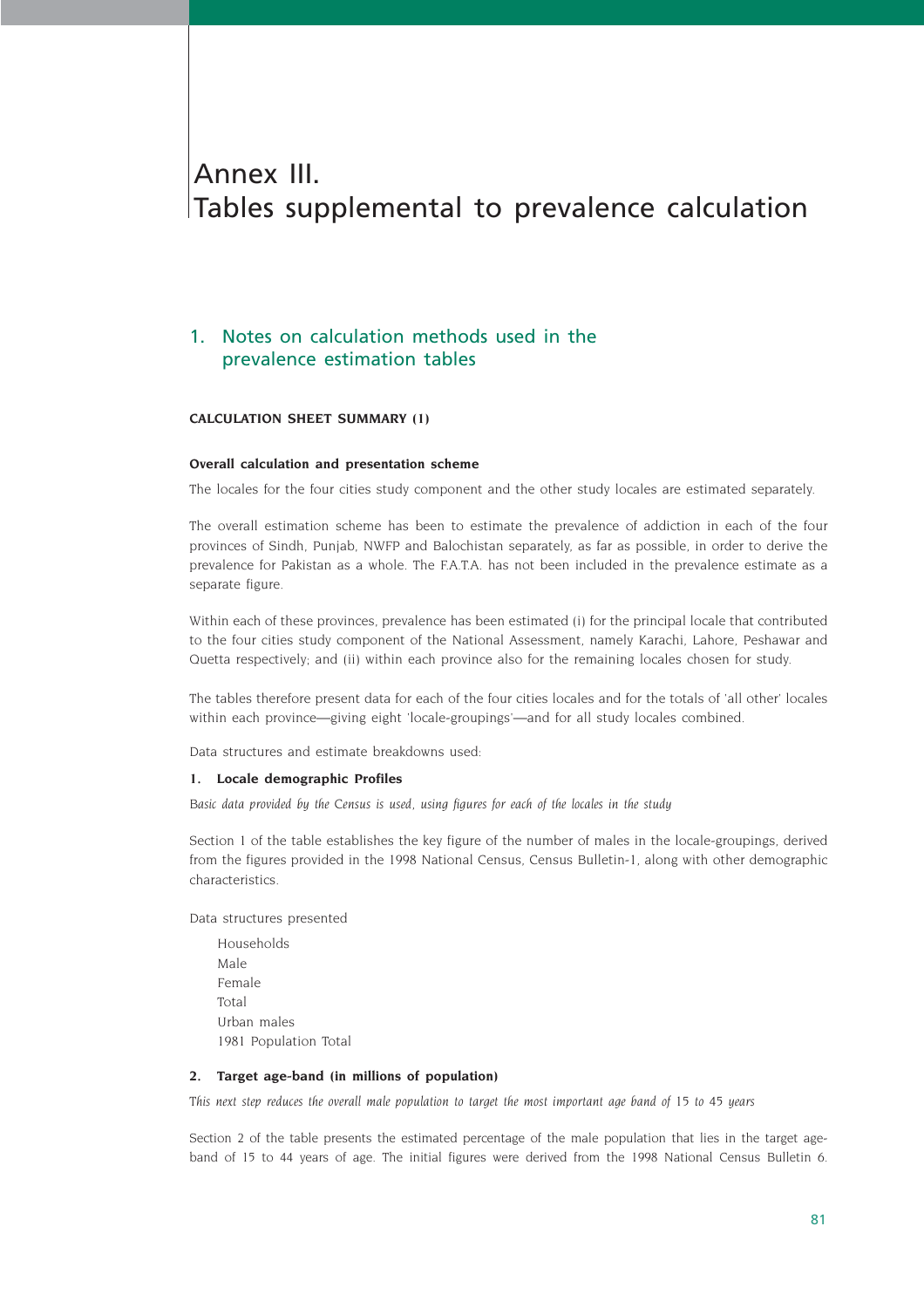(Subsequently figures were derived separately for each province, from Census Bulletins 7-10.) This percentage is used in conjunction with the section 1 figure for the toal male population to provide the number of males in the target age-band, for each locale-grouping.

Data structures presented

Percentage of males in target age-band Number of males in target population

#### **3. Locale clinic profiles**

*Data from the treatment Register Update Study are used to estimate the number of male heroin addicts in treatment*

Section 3 of the table presents information collected in the Treatment Register Update component of the National Assessment. This information gives the key figures of (i) the total numbers of inpatient cases in the past year who have attended the listed specialist (inpatient) clinics; and (ii) the percentage of inpatient cases who were male heroin addicts, along with other information on the listed clinic services.

Combining these figures allows the calculation of the number of male inpatient heroin addiction cases, although only in 7 of the locale-groupings, since the locales in Balochistan other than Quetta had no recorded inpatient services. So in Balochistan only the Quetta city locale could provide a figure for the number of male inpatient heroin addicts treated in the past year.

Data structures presented

Total number of beds in clinics Total treatment admissions Total number of inpatients in year Percentage male inpatient Heroin cases Number of male inpatient Heroin cases

#### **CALCULATION SHEET SUMMARY (2)**

The second Calculation Summary Sheet extends the estimates made in Summary Sheet 1 of the numbers of treated heroin addicts to give estimates of the likely range of total numbers of heroin addicts for each localegrouping, and for Pakistan as a whole.

#### **4. Key Informant and Interview Treatment Multipliers**

*The range of multipliers used to represent the number of addicts not in treatment in the year is a composite of all study data*

The Key Informant component of the National Assessment provided information on the percentage of addicts treated

in each of the locale-groupings. Key informants, excluding police and treatment-related personnel, who had contact with at least ten addicts over the previous year reported on how many of these had received inpatient treatment during the year.

These reports from all included Key Informants in the locale-groupings gave a median figure for the percentage of addicts receiving inpatient treatment over the previous year. Amongst these reports the 25%-tile (1st quartile) is used as a minimum likely estimate and the 75%-tile is used as a maximum likely estimate to provide a likely range for the estimate of the percentage of addicts who were treated.

These treatment percentages enable the calculation of a range of 'treatment multipliers'—factors that give the required inflation factor of local inpatient treatment figures to give the total number of local treated and untreated addicts. These inflation multipliers are applicable to the estimated number of local addicts receiving inpatient treatment for each (of 7) locale-grouping.

The Treatment Register Update interviews in the clinics provided informally data on the percentage of treated addicts at the listed specialist clinics who are from the local catchment areas, and this catchment 'correction factor' has been taken at 90% in the initial estimation procedures.

Combining, for each of the locale groupings separately, the figures for the multiplier and the catchment correction factor with the numbers of inpatient treated addicts derived in section 3 of the Summary Sheet gives the estimated total number of heroin addicts in the study locales.

Data structures presented

- *(a)* Maximum likely % in treatment
- *(b)* Median likely % in treatment
- *(c)* Minimum likely % in treatment
- *(a)* Derived multiplier (for catchment)
- *(b)* Derived multiplier (for catchment)
- *(c)* Derived multiplier (for catchment)

catchment correction

- *(a)* Estimated number of addicts in catchment
- *(b)* Estimated number of addicts in catchment
- *(c)* Estimated number of addicts in catchment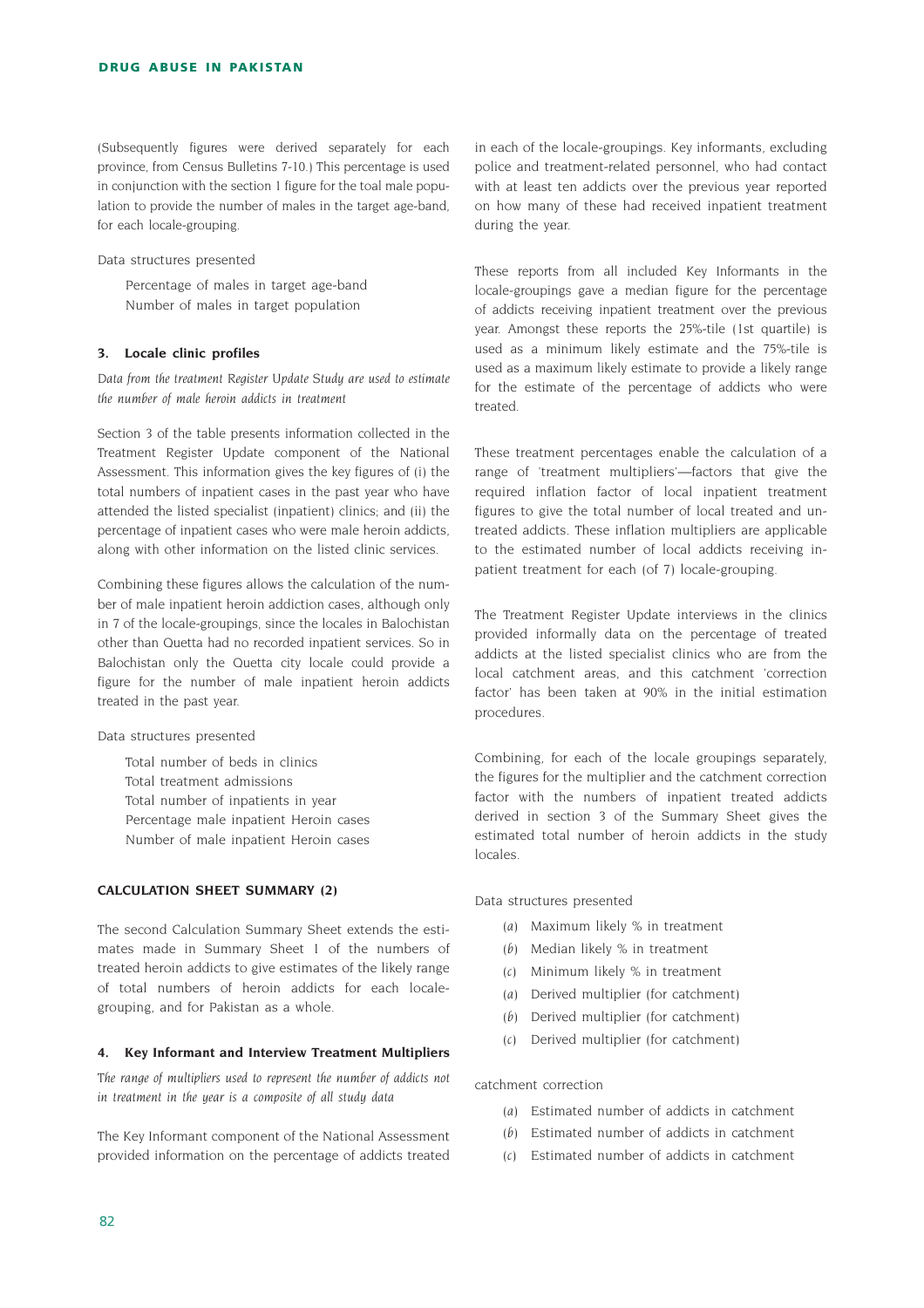#### **5. Prevalence estimates and numbers of addicts (extrapolated)**

*Minimum and maximum likely numbers extrapolated to whole country*

The final section 5 extrapolates from the estimated number of addicts estimated to be in each locale's clinic catchment area to the overall figure for each of the provinces and for Pakistan in total. This extrapolation is in two stages: (i) from the locales in the study that have clinics listed for male heroin inpatient treatment to all locales used in the study; (ii) from the locales used in the study to the whole province, keeping the distinction between the locale for the principal city and the remaining locales in each province.

Minimum likely and maximum likely estimates are given in each instance, to provide a plausible range of estimates.

#### Data structures presented

- Ext. coverage (non-clinic locales)
- Ext. coverage (province exc locales)
- Minimium likely ...
- *(a)* Target prevalence (in catchment)
- *(a)* Number of addicts (clinic locales)
- *(a)* Likely minimum number of heroin addicts Maximium likely ...
- *(c)* Target prevalence (in catchment)
- *(c)* Number of addicts (clinic locales)
- *(c)* Likely maximum number of heroin addicts

### 2. Tables showing prevalence estimation data by province

Tables correspond to tables 25 to 29 in chapter 8, giving data outside the principal cities of the four cities study for each province.

# **Table A.III.1. Basic data provided by the census, using figures for each of the locales in the study**

|                                    |                           |           |            | Locale data (exc four cities) summed for each province |             |             |
|------------------------------------|---------------------------|-----------|------------|--------------------------------------------------------|-------------|-------------|
|                                    | Total of<br>other locales | Sindh     | Punjab     | <b>NWFP</b>                                            | <b>FATA</b> | Balochistan |
| Locale Demographic Profiles<br>(i) |                           |           |            |                                                        |             |             |
| Households                         | 3 305 785                 | 625 540   | 2 112 993  | 470 016                                                | 97 236      | 0           |
| Male                               | 12 104 131                | 1 947 639 | 7 484 506  | 2 062 258                                              | 454 492     | 155 236     |
| Female                             | 11 228 122                | 1 770 872 | 6 979 950  | 1 924 769                                              | 411 487     | 141 044     |
| Total                              | 23 332 253                | 3 718 511 | 14 464 456 | 3 987 027                                              | 865 979     | 296 280     |
| Urban males                        | 4 522 729                 | 997 809   | 3 191 978  | 268 185                                                | 28 587      | 36 170      |
| 1998 population total              | 11 389 758                | 2 612 874 | 7 334 489  | 994 206                                                | 448 189     | 0           |

#### **Table A.III.2. Reduced overall target population to males in the age band of 15 to 45 years**

|      |                                                                            | Total of      |        | Locale data (exc four cities) summed for each province |             |        |             |
|------|----------------------------------------------------------------------------|---------------|--------|--------------------------------------------------------|-------------|--------|-------------|
|      |                                                                            | other locales | Sindh  | Punjab                                                 | <b>NWFP</b> | FATA   | Balochistan |
| (ii) | Locale Target Age-Band:<br>males aged 15-45 (in millions<br>of population) |               |        |                                                        |             |        |             |
|      | Assumed % of males in target                                               | 42.20%        | 42.20% | 42.20%                                                 | 42.20%      | 42.20% | 42.20%      |
|      | Number of males in target population                                       | 5.108         | 0.822  | 3.158                                                  | 0.870       | 0.192  | 0.066       |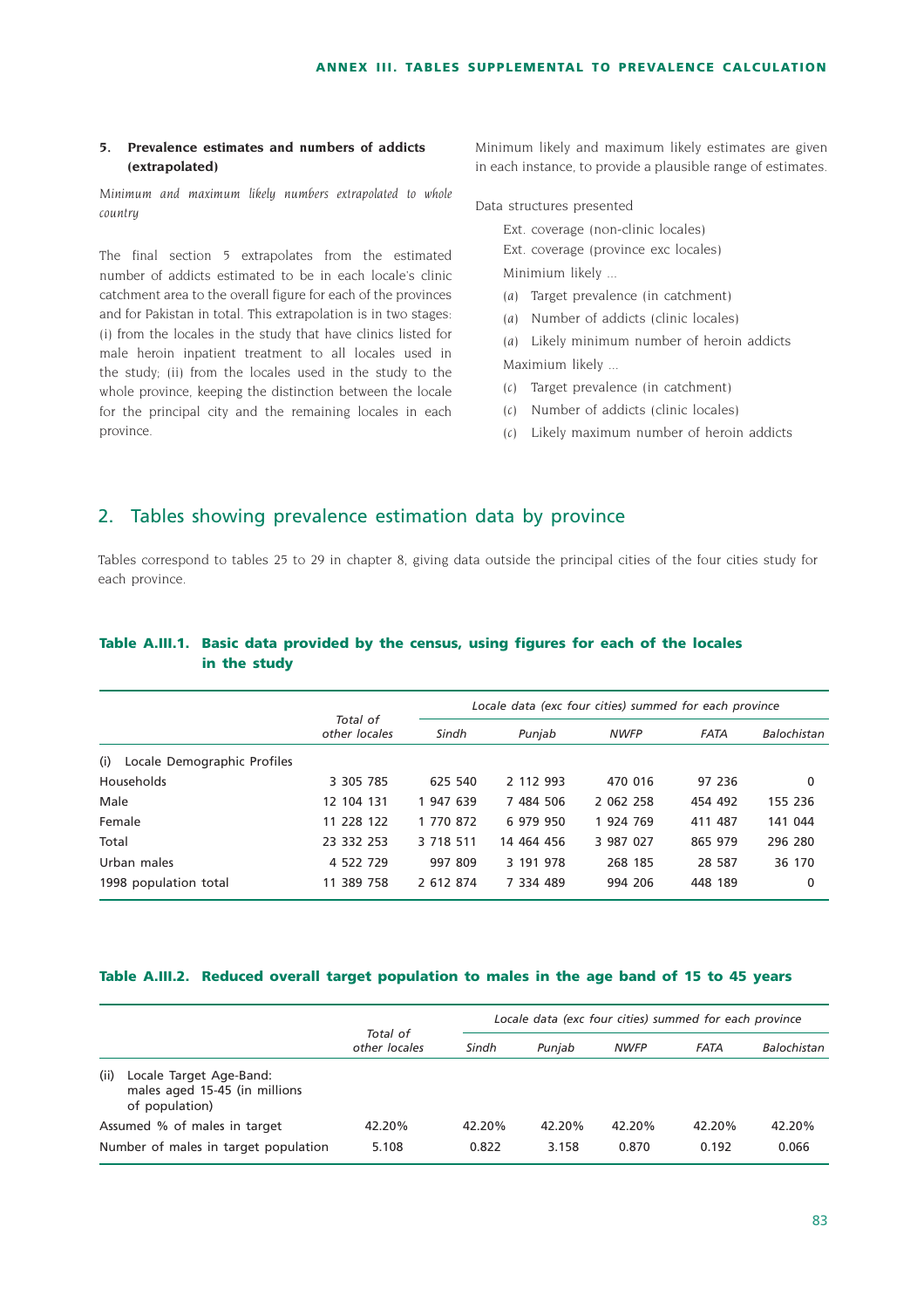## **Table A.III.3. Data from the treatment register update study**

|                                                                  |                           | Locale data (exc four cities) summed for each province |         |             |             |             |  |
|------------------------------------------------------------------|---------------------------|--------------------------------------------------------|---------|-------------|-------------|-------------|--|
|                                                                  | Total of<br>other locales | Sindh                                                  | Punjab  | <b>NWFP</b> | <b>FATA</b> | Balochistan |  |
| Locale Clinic Profiles<br>(iii)                                  |                           |                                                        |         |             |             |             |  |
| Total number of beds provided<br>in specialist clinics           | 522                       | 243                                                    | 269     | 10          | 0           | 0           |  |
| Total number of treatment admissions                             | 3 5 8 9                   | 1 3 1 6                                                | 2 1 1 8 | 155         | 0           | 0           |  |
| Total number of inpatients<br>admitted in year                   | 2 1 5 1                   | 603                                                    | 1 3 9 3 | 155         | 0           | 0           |  |
| Proportion of admissions that are<br>male inpatient heroin cases |                           | 0.89                                                   | 0.83    | 0.58        |             |             |  |
| Number of admissions of<br>male inpatient heroin cases           | 1 783                     | 537                                                    | 1156    | 90          |             |             |  |

#### **Table A.III.4. Treatment multipliers derived from key informant and addict interview data**

|      |                                                                                                   |                           | Locale data (exc four cities) summed for each province |         |             |             |             |  |
|------|---------------------------------------------------------------------------------------------------|---------------------------|--------------------------------------------------------|---------|-------------|-------------|-------------|--|
|      |                                                                                                   | Total of<br>other locales | Sindh                                                  | Punjab  | <b>NWFP</b> | <b>FATA</b> | Balochistan |  |
| (iv) | Key Informant and Interview<br><b>Treatment Multipliers</b>                                       |                           |                                                        |         |             |             |             |  |
|      | Range of estimated proportion of<br>addicts who received treatment<br>in year (see text)          |                           |                                                        |         |             |             |             |  |
|      | (a) Maximum likely proportion<br>who received treatment                                           | 0.2567                    | 0.2000                                                 | 0.3000  | 0.4167      |             |             |  |
|      | Median likely proportion<br>(b)<br>who received treatment                                         | 0.1464                    | 0.1000                                                 | 0.1000  | 0.2000      |             |             |  |
| (c)  | Minimum likely proportion<br>who received treatment                                               | 0.0600                    | 0.0300                                                 | 0.0500  | 0.1500      |             |             |  |
|      |                                                                                                   | 0.2567                    | 0.2000                                                 | 0.3000  | 0.4167      |             |             |  |
|      | Range of estimated derived multiplier,<br>representing addicts not receiving<br>treatment in year |                           |                                                        |         |             |             |             |  |
|      | Minimum multiplier<br>(a)<br>(applies to clinics' catchment area)                                 | 3.90                      | 5.00                                                   | 3.33    | 2.40        |             |             |  |
|      | (b) Median multiplier<br>(applies to clinics' catchment area)                                     | 6.83                      | 10.00                                                  | 10.00   | 5.00        |             |             |  |
|      | Maximum multiplier<br>(c)<br>(applies to clinics' catchment area)                                 | 16.67                     | 33.33                                                  | 20.00   | 6.67        |             |             |  |
|      | Range of estimated number of addicts<br>in population (see text)                                  |                           |                                                        |         |             |             |             |  |
|      | Correction factor for addicts<br>out-of-catchment (see text)                                      |                           | 0.90                                                   | 0.90    | 0.90        |             |             |  |
|      | (a) Likely estimated minimum<br>number of addicts in catchment                                    | 6 0 7 8                   | 2 4 1 5                                                | 3 4 6 9 | 194         |             |             |  |
|      | (b) Likely estimated median<br>number of addicts in catchment                                     | 15 640                    | 4 8 3 0                                                | 10 406  | 405         |             |             |  |
| (c)  | Likely estimated maximum<br>number of addicts in catchment                                        | 37 451                    | 16 100                                                 | 20 811  | 539         |             |             |  |
|      |                                                                                                   |                           |                                                        |         |             |             |             |  |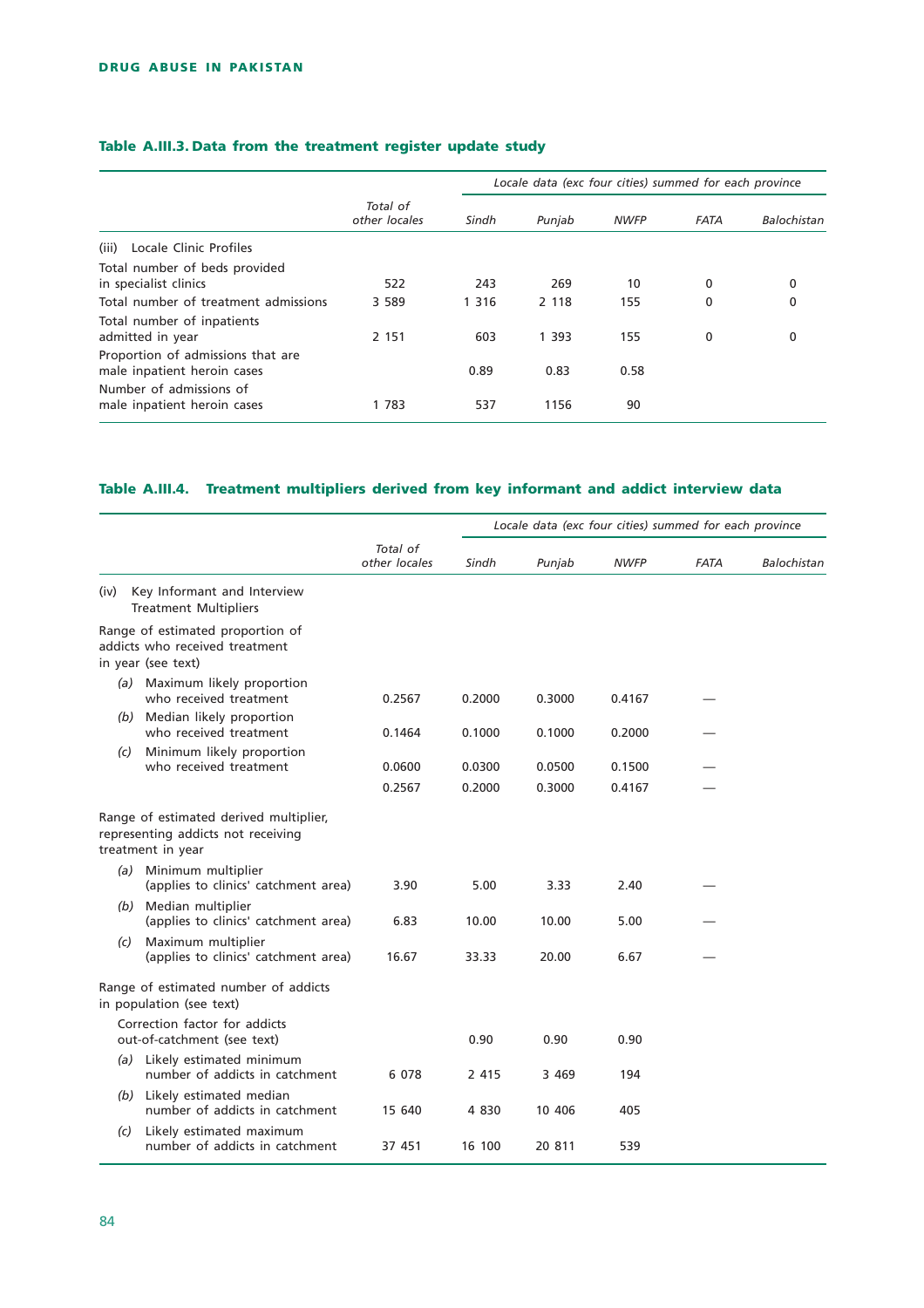|            |                                                                                  |                           |                   | Locale data (exc four cities) summed for each province |                |      |             |
|------------|----------------------------------------------------------------------------------|---------------------------|-------------------|--------------------------------------------------------|----------------|------|-------------|
|            |                                                                                  | Total of<br>other locales | Sindh             | Punjab                                                 | <b>NWFP</b>    | FATA | Balochistan |
| (v)        | Prevalence estimates and numbers<br>of addicts (extrapolated)                    |                           |                   |                                                        |                |      |             |
|            | Minum and maximum likely numbers<br>extrapolated to whole country                |                           |                   |                                                        |                |      |             |
|            | ext.coverage (non-clinic locales)                                                |                           | 1.00              | 1.59                                                   | 2.76           |      |             |
| (a)        | ext.coverage (province exc locales)<br>Minimium likely                           |                           | 5.42              | 4.63                                                   | 3.83           |      |             |
| (a)        | target prevalence (in catchment)                                                 | 0.12%                     | 0.29%             | 0.17%                                                  | 0.06%          |      |             |
| (a)<br>(a) | Number of addicts (clinic locales)<br>Likely minimum number<br>of heroin addicts | 6 0 7 8<br>40 721         | 2 4 1 5<br>13 096 | 3 4 6 9<br>25 570                                      | 194<br>2 0 5 5 |      |             |
| (b)        | Maximium likely                                                                  |                           |                   |                                                        |                |      |             |
| (c)        | target prevalence (in catchment)                                                 | 0.73%                     | 1.96%             | 1.05%                                                  | 0.17%          |      |             |
| (c)<br>(c) | Number of addicts (clinic locales)<br>Likely maximum number                      | 37 451                    | 16 100            | 20 811                                                 | 539            |      |             |
|            | of heroin addicts                                                                | 246 434                   | 87 305            | 153 421                                                | 5 707          |      |             |

# **Table A.III.5. Extrapolated estimates of the numbers of addicts in the country as a whole**